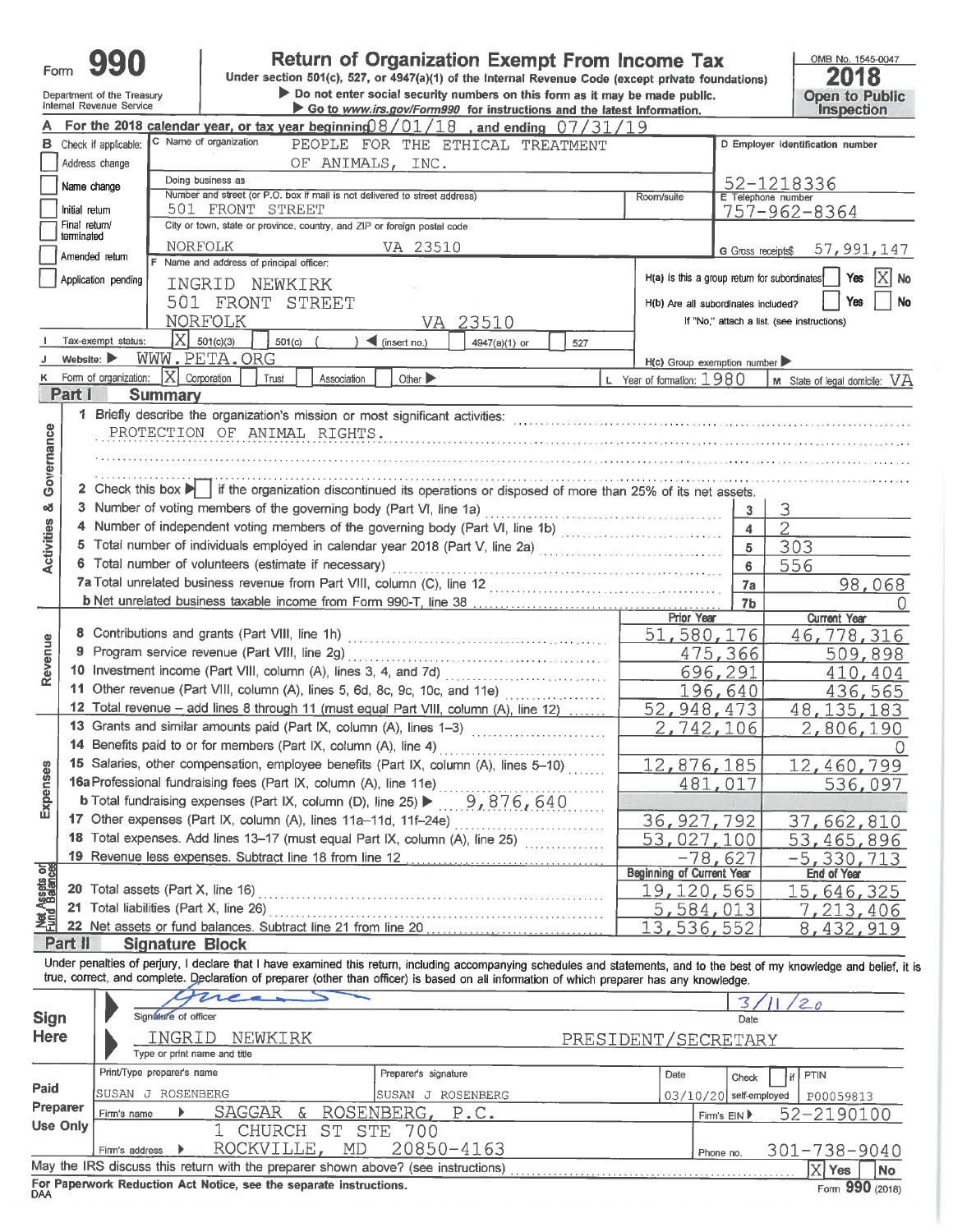| 52-1218336<br>Form 990 (2018) PEOPLE FOR THE ETHICAL TREATMENT                                                                  | Page 2                                                  |
|---------------------------------------------------------------------------------------------------------------------------------|---------------------------------------------------------|
| <b>Statement of Program Service Accomplishments</b><br>Part III                                                                 | $\boxed{\text{X}}$                                      |
| 1 Briefly describe the organization's mission:                                                                                  |                                                         |
| PROTECTION OF ANIMAL RIGHTS                                                                                                     |                                                         |
|                                                                                                                                 |                                                         |
|                                                                                                                                 |                                                         |
| Did the organization undertake any significant program services during the year which were not listed on the<br>$\mathbf{2}$    |                                                         |
|                                                                                                                                 | Yes $\boxed{\mathbf{X}}$ No                             |
| If "Yes," describe these new services on Schedule O.                                                                            |                                                         |
| Did the organization cease conducting, or make significant changes in how it conducts, any program<br>3                         |                                                         |
| If "Yes," describe these changes on Schedule O.                                                                                 | $\overline{\phantom{x}}$ Yes $\overline{\mathrm{X}}$ No |
| Describe the organization's program service accomplishments for each of its three largest program services, as measured by<br>4 |                                                         |
| expenses. Section 501(c)(3) and 501(c)(4) organizations are required to report the amount of grants and allocations to others,  |                                                         |
| the total expenses, and revenue, if any, for each program service reported.                                                     |                                                         |
|                                                                                                                                 |                                                         |
| SEE SCHEDULE O                                                                                                                  |                                                         |
|                                                                                                                                 |                                                         |
|                                                                                                                                 |                                                         |
|                                                                                                                                 |                                                         |
|                                                                                                                                 |                                                         |
|                                                                                                                                 |                                                         |
|                                                                                                                                 |                                                         |
|                                                                                                                                 |                                                         |
|                                                                                                                                 |                                                         |
|                                                                                                                                 |                                                         |
|                                                                                                                                 |                                                         |
|                                                                                                                                 |                                                         |
|                                                                                                                                 |                                                         |
|                                                                                                                                 |                                                         |
|                                                                                                                                 |                                                         |
|                                                                                                                                 |                                                         |
|                                                                                                                                 |                                                         |
|                                                                                                                                 |                                                         |
|                                                                                                                                 |                                                         |
|                                                                                                                                 |                                                         |
|                                                                                                                                 |                                                         |
| ) (Expenses \$ 19, 190, 505 including grants of \$ 721, 994 ) (Revenue \$<br>4c (Code:                                          | 420,217                                                 |
| SCHEDULE O<br>SEE                                                                                                               |                                                         |
|                                                                                                                                 |                                                         |
|                                                                                                                                 |                                                         |
|                                                                                                                                 |                                                         |
|                                                                                                                                 |                                                         |
|                                                                                                                                 |                                                         |
|                                                                                                                                 |                                                         |
|                                                                                                                                 |                                                         |
|                                                                                                                                 |                                                         |
|                                                                                                                                 |                                                         |
| 4d Other program services (Describe in Schedule O.)                                                                             |                                                         |
| 421,266<br>(Expenses \$<br>including grants of\$<br>(Revenue \$                                                                 |                                                         |
| 4e Total program service expenses u<br>43,051,912                                                                               |                                                         |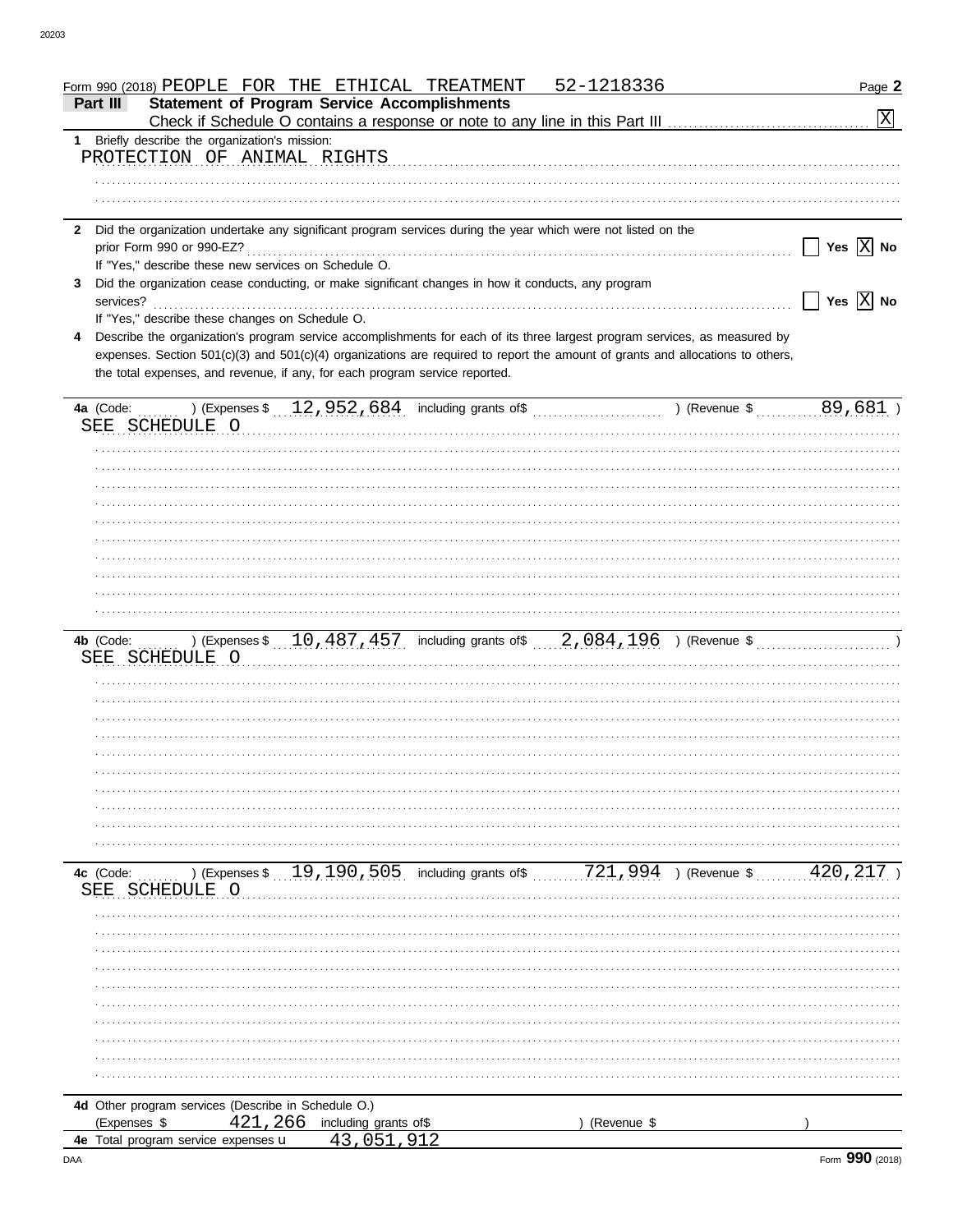|     | ган IV<br>Crieckist of Required Scriedules                                                                              |                 |         |              |
|-----|-------------------------------------------------------------------------------------------------------------------------|-----------------|---------|--------------|
|     |                                                                                                                         |                 | Yes     | No           |
| 1.  | Is the organization described in section $501(c)(3)$ or $4947(a)(1)$ (other than a private foundation)? If "Yes,"       |                 |         |              |
|     | complete Schedule A                                                                                                     | 1               | X       |              |
| 2   | Is the organization required to complete Schedule B, Schedule of Contributors (see instructions)?                       | $\overline{2}$  | $\rm X$ |              |
| 3   | Did the organization engage in direct or indirect political campaign activities on behalf of or in opposition to        |                 |         |              |
|     | candidates for public office? If "Yes," complete Schedule C, Part I                                                     | 3               |         | Χ            |
| 4   | Section 501(c)(3) organizations. Did the organization engage in lobbying activities, or have a section 501(h)           |                 |         |              |
|     | election in effect during the tax year? If "Yes," complete Schedule C, Part II                                          | 4               | Χ       |              |
| 5   | Is the organization a section $501(c)(4)$ , $501(c)(5)$ , or $501(c)(6)$ organization that receives membership dues,    |                 |         |              |
|     | assessments, or similar amounts as defined in Revenue Procedure 98-19? If "Yes," complete Schedule C, Part III          | 5               |         | X            |
| 6   | Did the organization maintain any donor advised funds or any similar funds or accounts for which donors                 |                 |         |              |
|     | have the right to provide advice on the distribution or investment of amounts in such funds or accounts? If             |                 |         |              |
|     | "Yes," complete Schedule D, Part I                                                                                      | 6               |         | Χ            |
| 7   | Did the organization receive or hold a conservation easement, including easements to preserve open space,               |                 |         |              |
|     | the environment, historic land areas, or historic structures? If "Yes," complete Schedule D, Part II                    | 7               |         | Χ            |
| 8   | Did the organization maintain collections of works of art, historical treasures, or other similar assets? If "Yes,"     |                 |         |              |
|     | complete Schedule D, Part III                                                                                           | 8               |         | Χ            |
| 9   | Did the organization report an amount in Part X, line 21, for escrow or custodial account liability, serve as a         |                 |         |              |
|     | custodian for amounts not listed in Part X; or provide credit counseling, debt management, credit repair, or            |                 |         |              |
|     | debt negotiation services? If "Yes," complete Schedule D, Part IV                                                       | 9               |         | Χ            |
| 10  | Did the organization, directly or through a related organization, hold assets in temporarily restricted                 |                 |         |              |
|     | endowments, permanent endowments, or quasi-endowments? If "Yes," complete Schedule D, Part V                            | 10              | Χ       |              |
| 11  | If the organization's answer to any of the following questions is "Yes," then complete Schedule D, Parts VI,            |                 |         |              |
|     | VII, VIII, IX, or X as applicable.                                                                                      |                 |         |              |
| a   | Did the organization report an amount for land, buildings, and equipment in Part X, line 10? If "Yes,"                  |                 |         |              |
|     | complete Schedule D, Part VI                                                                                            | 11a             | Χ       |              |
|     | <b>b</b> Did the organization report an amount for investments—other securities in Part X, line 12 that is 5% or more   |                 |         |              |
|     | of its total assets reported in Part X, line 16? If "Yes," complete Schedule D, Part VII                                | 11b             |         | X            |
| C   | Did the organization report an amount for investments—program related in Part X, line 13 that is 5% or more             |                 |         |              |
|     | of its total assets reported in Part X, line 16? If "Yes," complete Schedule D, Part VIII                               | 11c             |         | Χ            |
|     |                                                                                                                         |                 |         |              |
|     | d Did the organization report an amount for other assets in Part X, line 15 that is 5% or more of its total assets      |                 |         |              |
|     | reported in Part X, line 16? If "Yes," complete Schedule D, Part IX                                                     | 11d             | Χ<br>X  |              |
|     | Did the organization report an amount for other liabilities in Part X, line 25? If "Yes," complete Schedule D, Part X   | <b>11e</b>      |         |              |
| f   | Did the organization's separate or consolidated financial statements for the tax year include a footnote that addresses |                 |         |              |
|     | the organization's liability for uncertain tax positions under FIN 48 (ASC 740)? If "Yes," complete Schedule D, Part X  | 11f             |         | Χ            |
|     | 12a Did the organization obtain separate, independent audited financial statements for the tax year? If "Yes," complete |                 |         |              |
|     | Schedule D, Parts XI and XII                                                                                            | 12a $ $         | Χ       |              |
|     | <b>b</b> Was the organization included in consolidated, independent audited financial statements for the tax year? If   |                 |         |              |
|     | "Yes," and if the organization answered "No" to line 12a, then completing Schedule D, Parts XI and XII is optional      | 12 <sub>b</sub> |         | <u>X</u>     |
| 13  |                                                                                                                         | 13              |         | $\mathbf{X}$ |
| 14a | Did the organization maintain an office, employees, or agents outside of the United States?                             | 14a             |         | Χ            |
| b   | Did the organization have aggregate revenues or expenses of more than \$10,000 from grantmaking,                        |                 |         |              |
|     | fundraising, business, investment, and program service activities outside the United States, or aggregate               |                 |         |              |
|     | foreign investments valued at \$100,000 or more? If "Yes," complete Schedule F, Parts I and IV                          | 14b             | Χ       |              |
| 15  | Did the organization report on Part IX, column (A), line 3, more than \$5,000 of grants or other assistance to or       |                 |         |              |
|     | for any foreign organization? If "Yes," complete Schedule F, Parts II and IV                                            | 15              | Χ       |              |
| 16  | Did the organization report on Part IX, column (A), line 3, more than \$5,000 of aggregate grants or other              |                 |         |              |
|     | assistance to or for foreign individuals? If "Yes," complete Schedule F, Parts III and IV                               | 16              |         | Χ            |
| 17  | Did the organization report a total of more than \$15,000 of expenses for professional fundraising services on          |                 |         |              |
|     |                                                                                                                         | 17              | Χ       |              |
| 18  | Did the organization report more than \$15,000 total of fundraising event gross income and contributions on             |                 |         |              |
|     | Part VIII, lines 1c and 8a? If "Yes," complete Schedule G, Part II                                                      | 18              | Χ       |              |
| 19  | Did the organization report more than \$15,000 of gross income from gaming activities on Part VIII, line 9a?            |                 |         |              |
|     |                                                                                                                         | 19              |         | <u>X</u>     |
| 20a |                                                                                                                         | 20a             |         | Χ            |
| b   |                                                                                                                         | 20b             |         |              |
| 21  | Did the organization report more than \$5,000 of grants or other assistance to any domestic organization or             |                 |         |              |
|     |                                                                                                                         | 21              | Χ       |              |
|     |                                                                                                                         |                 |         |              |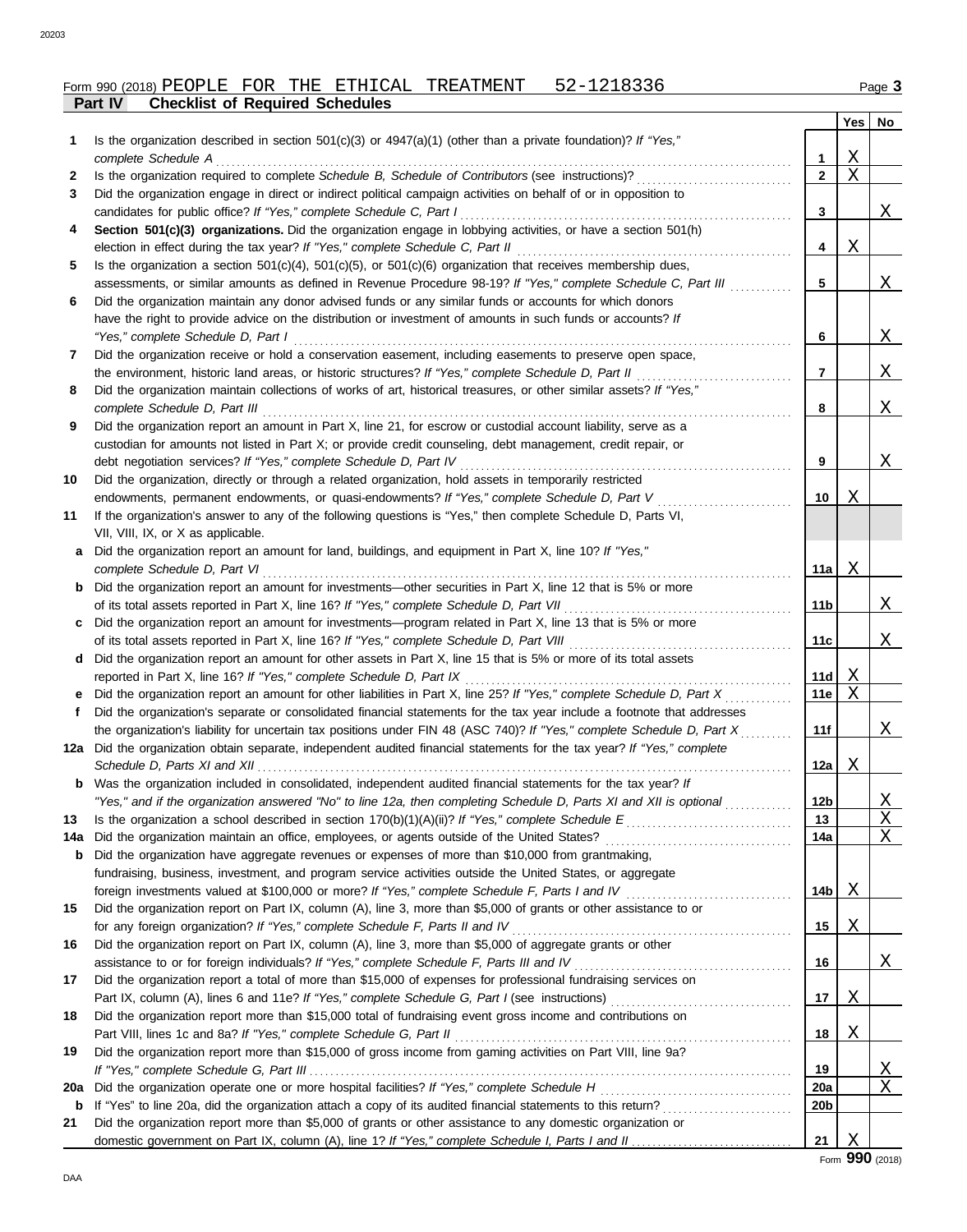|                |                                                    |  | Form 990 (2018) PEOPLE FOR THE ETHICAL TREATMENT | 52-1 | Page |
|----------------|----------------------------------------------------|--|--------------------------------------------------|------|------|
| <b>Part IV</b> | <b>Checklist of Required Schedules (continued)</b> |  |                                                  |      |      |

|     |                                                                                                                                                                                                                                                                                                                                                |                 | Yes | No |
|-----|------------------------------------------------------------------------------------------------------------------------------------------------------------------------------------------------------------------------------------------------------------------------------------------------------------------------------------------------|-----------------|-----|----|
| 22  | Did the organization report more than \$5,000 of grants or other assistance to or for domestic individuals on                                                                                                                                                                                                                                  |                 |     |    |
|     |                                                                                                                                                                                                                                                                                                                                                | 22              |     | Χ  |
| 23  | Did the organization answer "Yes" to Part VII, Section A, line 3, 4, or 5 about compensation of the                                                                                                                                                                                                                                            |                 |     |    |
|     | organization's current and former officers, directors, trustees, key employees, and highest compensated                                                                                                                                                                                                                                        |                 |     |    |
|     |                                                                                                                                                                                                                                                                                                                                                | 23              | Χ   |    |
|     | 24a Did the organization have a tax-exempt bond issue with an outstanding principal amount of more than                                                                                                                                                                                                                                        |                 |     |    |
|     | \$100,000 as of the last day of the year, that was issued after December 31, 2002? If "Yes," answer lines 24b<br>through 24d and complete Schedule K. If "No," go to line 25a                                                                                                                                                                  | 24a             |     | X  |
| b   |                                                                                                                                                                                                                                                                                                                                                | 24b             |     |    |
| c   | Did the organization maintain an escrow account other than a refunding escrow at any time during the year                                                                                                                                                                                                                                      |                 |     |    |
|     | to defease any tax-exempt bonds?                                                                                                                                                                                                                                                                                                               | 24c             |     |    |
| d   | Did the organization act as an "on behalf of" issuer for bonds outstanding at any time during the year?                                                                                                                                                                                                                                        | 24d             |     |    |
|     | 25a Section 501(c)(3), 501(c)(4), and 501(c)(29) organizations. Did the organization engage in an excess benefit                                                                                                                                                                                                                               |                 |     |    |
|     | transaction with a disqualified person during the year? If "Yes," complete Schedule L, Part I                                                                                                                                                                                                                                                  | 25a             |     | Χ  |
| b   | Is the organization aware that it engaged in an excess benefit transaction with a disqualified person in a prior                                                                                                                                                                                                                               |                 |     |    |
|     | year, and that the transaction has not been reported on any of the organization's prior Forms 990 or 990-EZ?                                                                                                                                                                                                                                   |                 |     |    |
|     | If "Yes," complete Schedule L, Part I                                                                                                                                                                                                                                                                                                          | 25b             |     | X  |
| 26  | Did the organization report any amount on Part X, line 5, 6, or 22 for receivables from or payables to any                                                                                                                                                                                                                                     |                 |     |    |
|     | current or former officers, directors, trustees, key employees, highest compensated employees, or<br>disqualified persons? If "Yes," complete Schedule L, Part II                                                                                                                                                                              |                 |     | X  |
| 27  | Did the organization provide a grant or other assistance to an officer, director, trustee, key employee,                                                                                                                                                                                                                                       | 26              |     |    |
|     | substantial contributor or employee thereof, a grant selection committee member, or to a 35% controlled                                                                                                                                                                                                                                        |                 |     |    |
|     | entity or family member of any of these persons? If "Yes," complete Schedule L, Part III                                                                                                                                                                                                                                                       | 27              |     | Χ  |
| 28  | Was the organization a party to a business transaction with one of the following parties (see Schedule L,                                                                                                                                                                                                                                      |                 |     |    |
|     | Part IV instructions for applicable filing thresholds, conditions, and exceptions):                                                                                                                                                                                                                                                            |                 |     |    |
| a   | A current or former officer, director, trustee, or key employee? If "Yes," complete Schedule L, Part IV                                                                                                                                                                                                                                        | 28a             |     | Χ  |
| b   | A family member of a current or former officer, director, trustee, or key employee? If "Yes," complete                                                                                                                                                                                                                                         |                 |     |    |
|     | Schedule L, Part IV                                                                                                                                                                                                                                                                                                                            | 28b             |     | X  |
| c   | An entity of which a current or former officer, director, trustee, or key employee (or a family member thereof)                                                                                                                                                                                                                                |                 |     |    |
|     | was an officer, director, trustee, or direct or indirect owner? If "Yes," complete Schedule L, Part IV                                                                                                                                                                                                                                         | 28c             |     | X  |
| 29  | Did the organization receive more than \$25,000 in non-cash contributions? If "Yes," complete Schedule M                                                                                                                                                                                                                                       | 29              | X   |    |
| 30  | Did the organization receive contributions of art, historical treasures, or other similar assets, or qualified<br>conservation contributions? If "Yes," complete Schedule M                                                                                                                                                                    | 30              | Χ   |    |
| 31  | Did the organization liquidate, terminate, or dissolve and cease operations? If "Yes," complete Schedule N, Part I                                                                                                                                                                                                                             | 31              |     | X  |
| 32  | Did the organization sell, exchange, dispose of, or transfer more than 25% of its net assets? If "Yes,"                                                                                                                                                                                                                                        |                 |     |    |
|     | complete Schedule N, Part II                                                                                                                                                                                                                                                                                                                   | 32              |     | Χ  |
| 33  | Did the organization own 100% of an entity disregarded as separate from the organization under Regulations                                                                                                                                                                                                                                     |                 |     |    |
|     | sections 301.7701-2 and 301.7701-3? If "Yes," complete Schedule R, Part I                                                                                                                                                                                                                                                                      | 33              |     | Χ  |
| 34  | Was the organization related to any tax-exempt or taxable entity? If "Yes," complete Schedule R, Part II, III,                                                                                                                                                                                                                                 |                 |     |    |
|     | or IV, and Part V, line 1                                                                                                                                                                                                                                                                                                                      | 34              | Χ   |    |
| 35a | Did the organization have a controlled entity within the meaning of section 512(b)(13)?                                                                                                                                                                                                                                                        | 35a             |     | X  |
| b   | If "Yes" to line 35a, did the organization receive any payment from or engage in any transaction with a                                                                                                                                                                                                                                        |                 |     |    |
|     | controlled entity within the meaning of section 512(b)(13)? If "Yes," complete Schedule R, Part V, line 2                                                                                                                                                                                                                                      | 35 <sub>b</sub> |     |    |
| 36  | Section 501(c)(3) organizations. Did the organization make any transfers to an exempt non-charitable                                                                                                                                                                                                                                           |                 |     |    |
| 37  | related organization? If "Yes," complete Schedule R, Part V, line 2<br>Did the organization conduct more than 5% of its activities through an entity that is not a related organization                                                                                                                                                        | 36              |     | Χ  |
|     | and that is treated as a partnership for federal income tax purposes? If "Yes," complete Schedule R, Part VI<br>and a complete state of the state of the state of the state of the state of the state of the state of the state of the state of the state of the state of the state of the state of the state of the state of the state of the | 37              |     | Χ  |
| 38  | Did the organization complete Schedule O and provide explanations in Schedule O for Part VI, lines 11b and                                                                                                                                                                                                                                     |                 |     |    |
|     | 19? Note. All Form 990 filers are required to complete Schedule O.                                                                                                                                                                                                                                                                             | 38              | X   |    |
|     | Statements Regarding Other IRS Filings and Tax Compliance<br>Part V                                                                                                                                                                                                                                                                            |                 |     |    |
|     |                                                                                                                                                                                                                                                                                                                                                |                 |     |    |
|     |                                                                                                                                                                                                                                                                                                                                                |                 | Yes | No |
| 1a  | 249<br>Enter the number reported in Box 3 of Form 1096. Enter -0- if not applicable<br>1a                                                                                                                                                                                                                                                      |                 |     |    |
| b   | 1 <sub>b</sub><br>0<br>Enter the number of Forms W-2G included in line 1a. Enter -0- if not applicable                                                                                                                                                                                                                                         |                 |     |    |
| c   | Did the organization comply with backup withholding rules for reportable payments to vendors and                                                                                                                                                                                                                                               |                 |     |    |
|     |                                                                                                                                                                                                                                                                                                                                                | 1c              |     |    |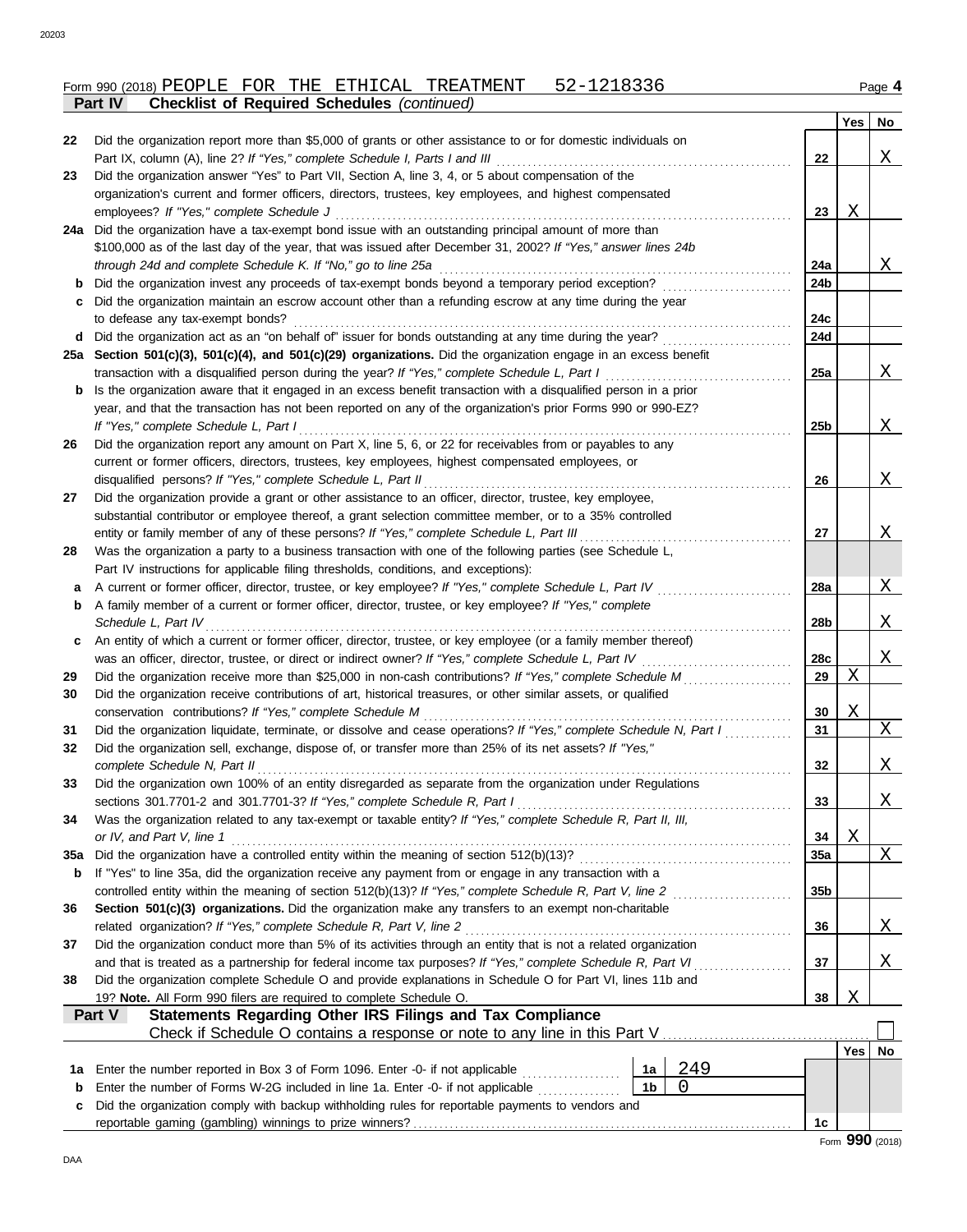|     | Statements Regarding Other IRS Filings and Tax Compliance (continued)<br>Part V                                                    |                 |                                                                                                                       |                 |              |          |
|-----|------------------------------------------------------------------------------------------------------------------------------------|-----------------|-----------------------------------------------------------------------------------------------------------------------|-----------------|--------------|----------|
|     |                                                                                                                                    |                 |                                                                                                                       |                 | Yes          | No       |
|     | 2a Enter the number of employees reported on Form W-3, Transmittal of Wage and Tax                                                 |                 |                                                                                                                       |                 |              |          |
|     | Statements, filed for the calendar year ending with or within the year covered by this return                                      | 2a              | 303                                                                                                                   |                 |              |          |
| b   | If at least one is reported on line 2a, did the organization file all required federal employment tax returns?                     |                 |                                                                                                                       | 2b              | Χ            |          |
|     | Note. If the sum of lines 1a and 2a is greater than 250, you may be required to e-file (see instructions)                          |                 |                                                                                                                       |                 |              |          |
| За  | Did the organization have unrelated business gross income of \$1,000 or more during the year?                                      |                 |                                                                                                                       | Зa              | Χ            |          |
| b   | If "Yes," has it filed a Form 990-T for this year? If "No" to line 3b, provide an explanation in Schedule O                        |                 |                                                                                                                       | 3b              | X            |          |
| 4a  | At any time during the calendar year, did the organization have an interest in, or a signature or other authority over,            |                 |                                                                                                                       |                 |              |          |
|     | a financial account in a foreign country (such as a bank account, securities account, or other financial account)?                 |                 |                                                                                                                       | 4a              | Χ            |          |
| b   | If "Yes," enter the name of the foreign country: $\mathbf{u}$ CANADA                                                               |                 |                                                                                                                       |                 |              |          |
|     | See instructions for filing requirements for FinCEN Form 114, Report of Foreign Bank and Financial Accounts (FBAR).                |                 |                                                                                                                       |                 |              |          |
| 5a  | Was the organization a party to a prohibited tax shelter transaction at any time during the tax year?                              |                 |                                                                                                                       | 5a              |              | Χ        |
| b   | Did any taxable party notify the organization that it was or is a party to a prohibited tax shelter transaction?                   |                 |                                                                                                                       | 5 <sub>b</sub>  |              | X        |
| c   | If "Yes" to line 5a or 5b, did the organization file Form 8886-T?                                                                  |                 |                                                                                                                       | 5c              |              |          |
| 6a  | Does the organization have annual gross receipts that are normally greater than \$100,000, and did the                             |                 |                                                                                                                       |                 |              |          |
|     | organization solicit any contributions that were not tax deductible as charitable contributions?                                   |                 |                                                                                                                       | 6a              |              | Χ        |
| b   | If "Yes," did the organization include with every solicitation an express statement that such contributions or                     |                 |                                                                                                                       |                 |              |          |
|     | gifts were not tax deductible?                                                                                                     |                 |                                                                                                                       | 6b              |              |          |
| 7   | Organizations that may receive deductible contributions under section 170(c).                                                      |                 |                                                                                                                       |                 |              |          |
| а   | Did the organization receive a payment in excess of \$75 made partly as a contribution and partly for goods                        |                 |                                                                                                                       |                 |              |          |
|     | and services provided to the payor?                                                                                                |                 |                                                                                                                       | 7a              | $\mathbf{X}$ |          |
| b   | If "Yes," did the organization notify the donor of the value of the goods or services provided?                                    |                 |                                                                                                                       | 7b              | X            |          |
| c   | Did the organization sell, exchange, or otherwise dispose of tangible personal property for which it was                           |                 |                                                                                                                       |                 |              |          |
|     |                                                                                                                                    |                 |                                                                                                                       | 7с              |              | X        |
| d   |                                                                                                                                    | 7d              |                                                                                                                       |                 |              |          |
| е   |                                                                                                                                    |                 |                                                                                                                       | 7e              |              | X        |
| Ť.  | Did the organization, during the year, pay premiums, directly or indirectly, on a personal benefit contract?                       |                 |                                                                                                                       | 7f              |              | X        |
| g   | If the organization received a contribution of qualified intellectual property, did the organization file Form 8899 as required?   |                 |                                                                                                                       | 7g              |              |          |
| h   | If the organization received a contribution of cars, boats, airplanes, or other vehicles, did the organization file a Form 1098-C? |                 |                                                                                                                       | 7h              |              |          |
| 8   | Sponsoring organizations maintaining donor advised funds. Did a donor advised fund maintained by the                               |                 |                                                                                                                       |                 |              |          |
|     | sponsoring organization have excess business holdings at any time during the year?                                                 |                 | <u> 1986 - Jan Bernard Bernstein, mars an Italia eta Espainia eta Espainia eta Espainia eta Espainia eta Espainia</u> | 8               |              |          |
| 9   | Sponsoring organizations maintaining donor advised funds.                                                                          |                 |                                                                                                                       |                 |              |          |
| a   | Did the sponsoring organization make any taxable distributions under section 4966?                                                 |                 |                                                                                                                       | 9a              |              |          |
| b   |                                                                                                                                    |                 |                                                                                                                       | 9b              |              |          |
| 10  | Section 501(c)(7) organizations. Enter:                                                                                            |                 |                                                                                                                       |                 |              |          |
| а   | Initiation fees and capital contributions included on Part VIII, line 12                                                           | 10a             |                                                                                                                       |                 |              |          |
|     | Gross receipts, included on Form 990, Part VIII, line 12, for public use of club facilities                                        | 10 <sub>b</sub> |                                                                                                                       |                 |              |          |
| 11  | Section 501(c)(12) organizations. Enter:                                                                                           |                 |                                                                                                                       |                 |              |          |
| а   | Gross income from members or shareholders                                                                                          | 11a             |                                                                                                                       |                 |              |          |
| b   | Gross income from other sources (Do not net amounts due or paid to other sources                                                   |                 |                                                                                                                       |                 |              |          |
|     | against amounts due or received from them.)                                                                                        | 11 <sub>b</sub> |                                                                                                                       |                 |              |          |
| 12a | Section 4947(a)(1) non-exempt charitable trusts. Is the organization filing Form 990 in lieu of Form 1041?                         |                 |                                                                                                                       | 12a             |              |          |
| b   | If "Yes," enter the amount of tax-exempt interest received or accrued during the year                                              | 12b             |                                                                                                                       |                 |              |          |
| 13  | Section 501(c)(29) qualified nonprofit health insurance issuers.                                                                   |                 |                                                                                                                       |                 |              |          |
| а   | Is the organization licensed to issue qualified health plans in more than one state?                                               |                 |                                                                                                                       | 13a             |              |          |
|     | Note. See the instructions for additional information the organization must report on Schedule O.                                  |                 |                                                                                                                       |                 |              |          |
| b   | Enter the amount of reserves the organization is required to maintain by the states in which                                       |                 |                                                                                                                       |                 |              |          |
|     |                                                                                                                                    | 13 <sub>b</sub> |                                                                                                                       |                 |              |          |
| c   | Enter the amount of reserves on hand                                                                                               | 13 <sub>c</sub> |                                                                                                                       |                 |              |          |
| 14a |                                                                                                                                    |                 |                                                                                                                       | 14a             |              | X        |
| b   |                                                                                                                                    |                 |                                                                                                                       | 14 <sub>b</sub> |              |          |
| 15  | Is the organization subject to the section 4960 tax on payment(s) of more than \$1,000,000 in remuneration or                      |                 |                                                                                                                       |                 |              |          |
|     | excess parachute payment(s) during the year?                                                                                       |                 |                                                                                                                       | 15              |              | <u>X</u> |
|     | If "Yes," see instructions and file Form 4720, Schedule N.                                                                         |                 |                                                                                                                       |                 |              |          |
| 16  | Is the organization an educational institution subject to the section 4968 excise tax on net investment income?                    |                 |                                                                                                                       | 16              |              | Χ        |

Form **990** (2018)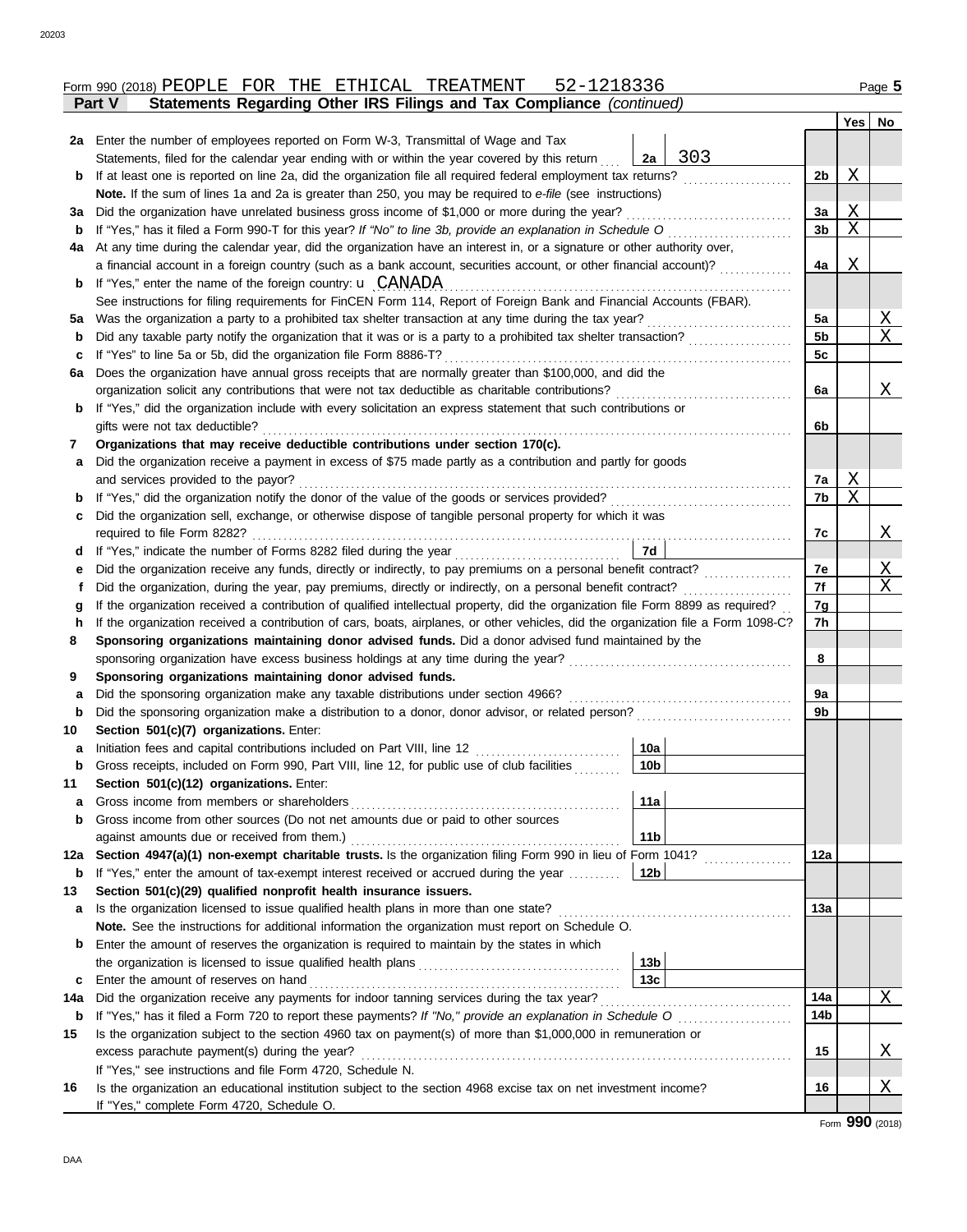# Form 990 (2018) Page **6** PEOPLE FOR THE ETHICAL TREATMENT 52-1218336

| <b>Part VI</b> | Governance, Management, and Disclosure For each "Yes" response to lines 2 through 7b below, and for a "No"                |  |
|----------------|---------------------------------------------------------------------------------------------------------------------------|--|
|                | response to line 8a, 8b, or 10b below, describe the circumstances, processes, or changes in Schedule O. See instructions. |  |
|                |                                                                                                                           |  |

|     | Section A. Governing Body and Management                                                                                            |                         |     |                       |
|-----|-------------------------------------------------------------------------------------------------------------------------------------|-------------------------|-----|-----------------------|
|     |                                                                                                                                     |                         | Yes | No                    |
|     | 3<br>1a<br>1a Enter the number of voting members of the governing body at the end of the tax year                                   |                         |     |                       |
|     | If there are material differences in voting rights among members of the governing body, or                                          |                         |     |                       |
|     | if the governing body delegated broad authority to an executive committee or similar                                                |                         |     |                       |
|     | committee, explain in Schedule O.                                                                                                   |                         |     |                       |
| b   | 2<br>Enter the number of voting members included in line 1a, above, who are independent<br>1b                                       |                         |     |                       |
| 2   | Did any officer, director, trustee, or key employee have a family relationship or a business relationship with                      |                         |     |                       |
|     | any other officer, director, trustee, or key employee?                                                                              | $\mathbf{2}$            |     | X                     |
| 3   | Did the organization delegate control over management duties customarily performed by or under the direct                           |                         |     |                       |
|     | supervision of officers, directors, or trustees, or key employees to a management company or other person?                          | 3                       |     | <u>X</u>              |
| 4   | Did the organization make any significant changes to its governing documents since the prior Form 990 was filed?                    | $\overline{\mathbf{4}}$ |     | $\overline{\text{X}}$ |
| 5   |                                                                                                                                     | 5                       |     | $\overline{\text{X}}$ |
| 6   |                                                                                                                                     | 6                       |     | $\overline{X}$        |
| 7a  | Did the organization have members, stockholders, or other persons who had the power to elect or appoint                             |                         |     |                       |
|     | one or more members of the governing body?                                                                                          | 7a                      |     | X                     |
| b   | Are any governance decisions of the organization reserved to (or subject to approval by) members,                                   |                         |     |                       |
|     | stockholders, or persons other than the governing body?                                                                             | 7b                      |     | Χ                     |
| 8   | Did the organization contemporaneously document the meetings held or written actions undertaken during the year by the following:   |                         |     |                       |
| a   | The governing body?                                                                                                                 | 8а                      | Χ   |                       |
| b   | Each committee with authority to act on behalf of the governing body?                                                               | 8b                      | X   |                       |
| 9   | Is there any officer, director, trustee, or key employee listed in Part VII, Section A, who cannot be reached at                    |                         |     |                       |
|     |                                                                                                                                     | 9                       |     | Χ                     |
|     | Section B. Policies (This Section B requests information about policies not required by the Internal Revenue Code.)                 |                         |     |                       |
|     |                                                                                                                                     |                         | Yes | No                    |
|     |                                                                                                                                     | 10a                     |     | Χ                     |
|     | <b>b</b> If "Yes," did the organization have written policies and procedures governing the activities of such chapters,             |                         |     |                       |
|     | affiliates, and branches to ensure their operations are consistent with the organization's exempt purposes?                         | 10 <sub>b</sub>         |     |                       |
|     | 11a Has the organization provided a complete copy of this Form 990 to all members of its governing body before filing the form?     | 11a                     | Χ   |                       |
| b   | Describe in Schedule O the process, if any, used by the organization to review this Form 990.                                       |                         |     |                       |
| 12a |                                                                                                                                     | 12a                     | Χ   |                       |
| b   | Were officers, directors, or trustees, and key employees required to disclose annually interests that could give rise to conflicts? | 12 <sub>b</sub>         | X   |                       |
| c   | Did the organization regularly and consistently monitor and enforce compliance with the policy? If "Yes,"                           |                         |     |                       |
|     | describe in Schedule O how this was done                                                                                            | 12c                     | Χ   |                       |
| 13  | Did the organization have a written whistleblower policy?                                                                           | 13                      | Χ   |                       |
| 14  |                                                                                                                                     | 14                      | Χ   |                       |
| 15  | Did the process for determining compensation of the following persons include a review and approval by                              |                         |     |                       |
|     | independent persons, comparability data, and contemporaneous substantiation of the deliberation and decision?                       |                         |     |                       |
| a   | The organization's CEO, Executive Director, or top management official                                                              | 15a                     | Χ   |                       |
| b   | Other officers or key employees of the organization                                                                                 | 15 <sub>b</sub>         | Χ   |                       |
|     | If "Yes" to line 15a or 15b, describe the process in Schedule O (see instructions).                                                 |                         |     |                       |
|     | 16a Did the organization invest in, contribute assets to, or participate in a joint venture or similar arrangement                  |                         |     |                       |
|     | with a taxable entity during the year?                                                                                              | 16a                     |     | Χ                     |
|     | <b>b</b> If "Yes," did the organization follow a written policy or procedure requiring the organization to evaluate its             |                         |     |                       |
|     | participation in joint venture arrangements under applicable federal tax law, and take steps to safeguard the                       |                         |     |                       |
|     |                                                                                                                                     | 16b                     |     |                       |
|     | <b>Section C. Disclosure</b>                                                                                                        |                         |     |                       |
| 17  | List the states with which a copy of this Form 990 is required to be filed u AK, AL, AR, AZ, CA, CO, CT, DC, FL, GA, HI, IA, ID     |                         |     |                       |
| 18  | Section 6104 requires an organization to make its Forms 1023 (1024 or 1024-A if applicable), 990, and 990-T (Section 501(c)         |                         |     |                       |
|     | (3)s only) available for public inspection. Indicate how you made these available. Check all that apply.                            |                         |     |                       |

- $\overline{X}$  Own website  $\overline{X}$  Another's website  $\overline{X}$  Upon request  $\overline{X}$  Other *(explain in Schedule O)*
- **19** Describe in Schedule O whether (and if so, how) the organization made its governing documents, conflict of interest policy, and financial statements available to the public during the tax year.

|         |              | 20 State the name, address, and telephone number of the person who possesses the organization's books and records <b>u</b> |              |          |              |
|---------|--------------|----------------------------------------------------------------------------------------------------------------------------|--------------|----------|--------------|
|         | KELLY FIDLER |                                                                                                                            | 501 FRONT ST |          |              |
| NORFOLK |              |                                                                                                                            |              | VA 23510 | 757-962-8364 |

20203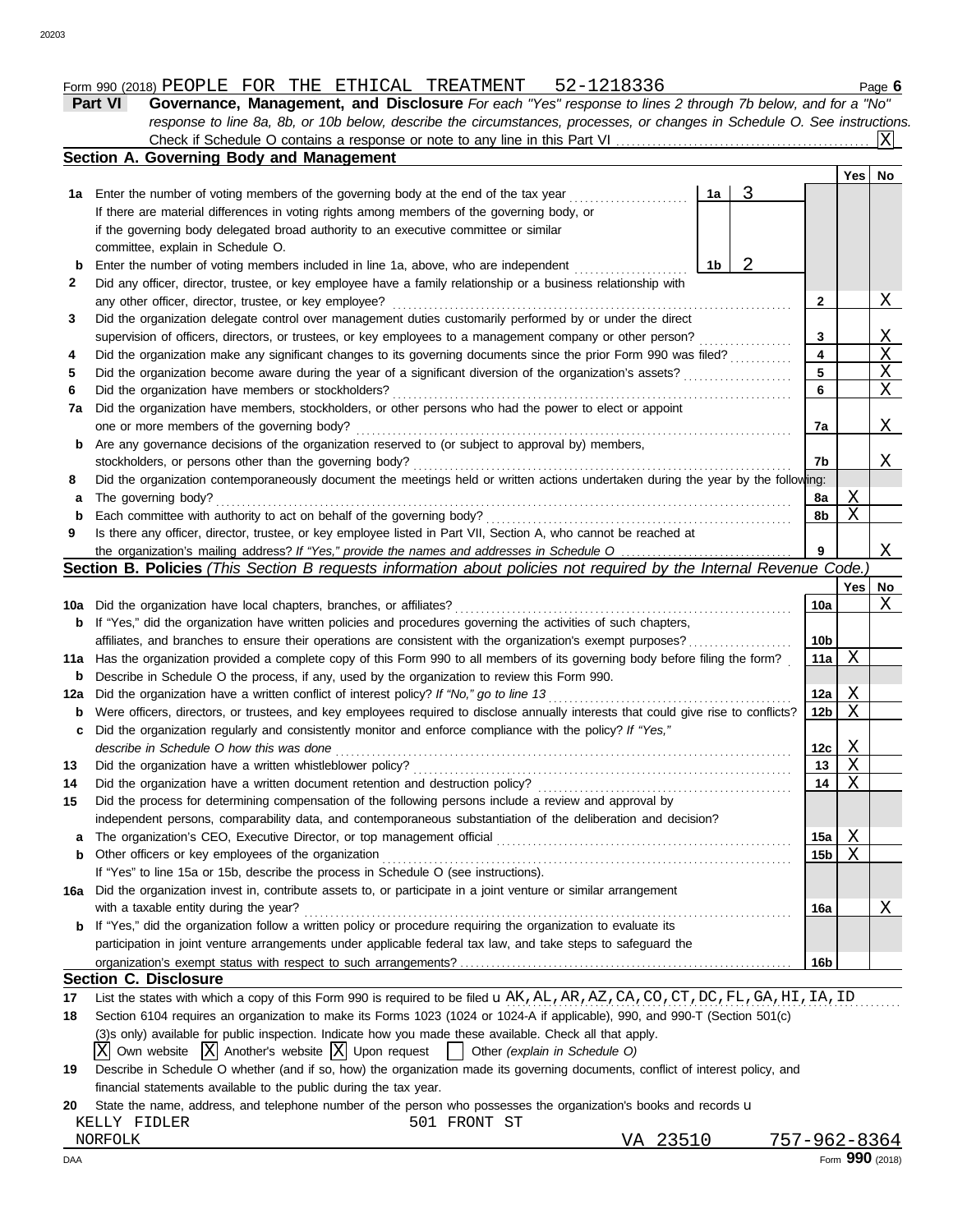#### Form 990 (2018) PEOPLE FOR THE ETHICAL TREATMENT 52-1218336 Page **7**

**Independent Contractors Part VII Compensation of Officers, Directors, Trustees, Key Employees, Highest Compensated Employees, and**

Check if Schedule O contains a response or note to any line in this Part VII.

#### **Section A. Officers, Directors, Trustees, Key Employees, and Highest Compensated Employees**

**1a** Complete this table for all persons required to be listed. Report compensation for the calendar year ending with or within the organization's tax year.

■ List all of the organization's **current** officers, directors, trustees (whether individuals or organizations), regardless of amount of the organization Enter -0- in columns (D), (E), and (E) if no compensation was paid compensation. Enter -0- in columns (D), (E), and (F) if no compensation was paid.

● List all of the organization's **current** key employees, if any. See instructions for definition of "key employee."

who received reportable compensation (Box 5 of Form W-2 and/or Box 7 of Form 1099-MISC) of more than \$100,000 from the organization and any related organizations. ■ List the organization's five **current** highest compensated employees (other than an officer, director, trustee, or key employee)<br>
a received reportable compensation (Box 5 of Form W-2 and/or Box 7 of Form 1099-MISC) of

■ List all of the organization's **former** officers, key employees, and highest compensated employees who received more than<br>00,000 of reportable compensation from the organization and any related organizations \$100,000 of reportable compensation from the organization and any related organizations.

• List all of the organization's **former directors or trustees** that received, in the capacity as a former director or trustee of the prization more than \$10,000 of reportable compensation from the organization and any rel organization, more than \$10,000 of reportable compensation from the organization and any related organizations.

List persons in the following order: individual trustees or directors; institutional trustees; officers; key employees; highest compensated employees; and former such persons.

Check this box if neither the organization nor any related organization compensated any current officer, director, or trustee.

| (A)<br>Name and Title           | (B)<br>Average<br>hours per<br>week<br>(list any               |                                   |                         | Position | (C)          | (do not check more than one<br>box, unless person is both an<br>officer and a director/trustee) |        | (D)<br>Reportable<br>compensation<br>from<br>the | (E)<br>Reportable<br>compensation from<br>related<br>organizations<br>(W-2/1099-MISC) | (F)<br>Estimated<br>amount of<br>other<br>compensation<br>from the |
|---------------------------------|----------------------------------------------------------------|-----------------------------------|-------------------------|----------|--------------|-------------------------------------------------------------------------------------------------|--------|--------------------------------------------------|---------------------------------------------------------------------------------------|--------------------------------------------------------------------|
|                                 | hours for<br>related<br>organizations<br>below dotted<br>line) | Individual trustee<br>or director | nstitutional<br>trustee | Officer  | Key employee | Highest compensated<br>employee                                                                 | Former | organization<br>(W-2/1099-MISC)                  |                                                                                       | organization<br>and related<br>organizations                       |
| (1) INGRID NEWKIRK              | 40.00                                                          |                                   |                         |          |              |                                                                                                 |        |                                                  |                                                                                       |                                                                    |
| PRESIDENT/SECRETARY             | 0.00                                                           | X                                 |                         | Χ        |              |                                                                                                 |        | 26,182                                           | 0                                                                                     | 989                                                                |
| $(2)$ JEANNE<br>ROUSH           | 1.00                                                           |                                   |                         |          |              |                                                                                                 |        |                                                  |                                                                                       |                                                                    |
| TREASURER<br>(3) MICHAEL RODMAN | 0.00                                                           | X                                 |                         | X        |              |                                                                                                 |        | 0                                                | 0                                                                                     | $\overline{0}$                                                     |
| CHAIRPERSON                     | 1.00<br>0.00                                                   | $\mathbf X$                       |                         |          |              |                                                                                                 |        | 0                                                | 0                                                                                     | $\overline{0}$                                                     |
| (4) TRACY REIMAN                |                                                                |                                   |                         |          |              |                                                                                                 |        |                                                  |                                                                                       |                                                                    |
| VICE PRESIDENT                  | 40.00<br>0.00                                                  |                                   |                         | X        |              |                                                                                                 |        | 97,188                                           | $\mathbf 0$                                                                           | 5,503                                                              |
| (5) JEFF KERR                   |                                                                |                                   |                         |          |              |                                                                                                 |        |                                                  |                                                                                       |                                                                    |
| ASST. SECRETARY                 | 0.00<br>40.00                                                  |                                   |                         | X        |              |                                                                                                 |        | 0                                                | 145,667                                                                               | 9,713                                                              |
| (6) ROSALIND<br>ZAYAS           |                                                                |                                   |                         |          |              |                                                                                                 |        |                                                  |                                                                                       |                                                                    |
| VETERINARIAN                    | 40.00<br>0.00                                                  |                                   |                         |          |              | X                                                                                               |        | 117,303                                          | 0                                                                                     | 2,877                                                              |
| GUILLERMO<br>(7) KATHLEEN       |                                                                |                                   |                         |          |              |                                                                                                 |        |                                                  |                                                                                       |                                                                    |
| SR. VICE PRESIDENT              | 40.00<br>0.00                                                  |                                   |                         |          |              | X                                                                                               |        | 118,751                                          | 0                                                                                     | 11,256                                                             |
| (8) LISA LANGE                  | 40.00                                                          |                                   |                         |          |              |                                                                                                 |        |                                                  |                                                                                       |                                                                    |
| VICE PRESIDENT<br>SR.           | 0.00                                                           |                                   |                         |          |              | $\mathbf X$                                                                                     |        | 100,022                                          | $\mathbf 0$                                                                           | 5,437                                                              |
| (9)                             |                                                                |                                   |                         |          |              |                                                                                                 |        |                                                  |                                                                                       |                                                                    |
|                                 |                                                                |                                   |                         |          |              |                                                                                                 |        |                                                  |                                                                                       |                                                                    |
| (10)                            |                                                                |                                   |                         |          |              |                                                                                                 |        |                                                  |                                                                                       |                                                                    |
| (11)                            |                                                                |                                   |                         |          |              |                                                                                                 |        |                                                  |                                                                                       |                                                                    |
|                                 |                                                                |                                   |                         |          |              |                                                                                                 |        |                                                  |                                                                                       |                                                                    |
| <b>DAA</b>                      |                                                                |                                   |                         |          |              |                                                                                                 |        |                                                  |                                                                                       | Form 990 (2018)                                                    |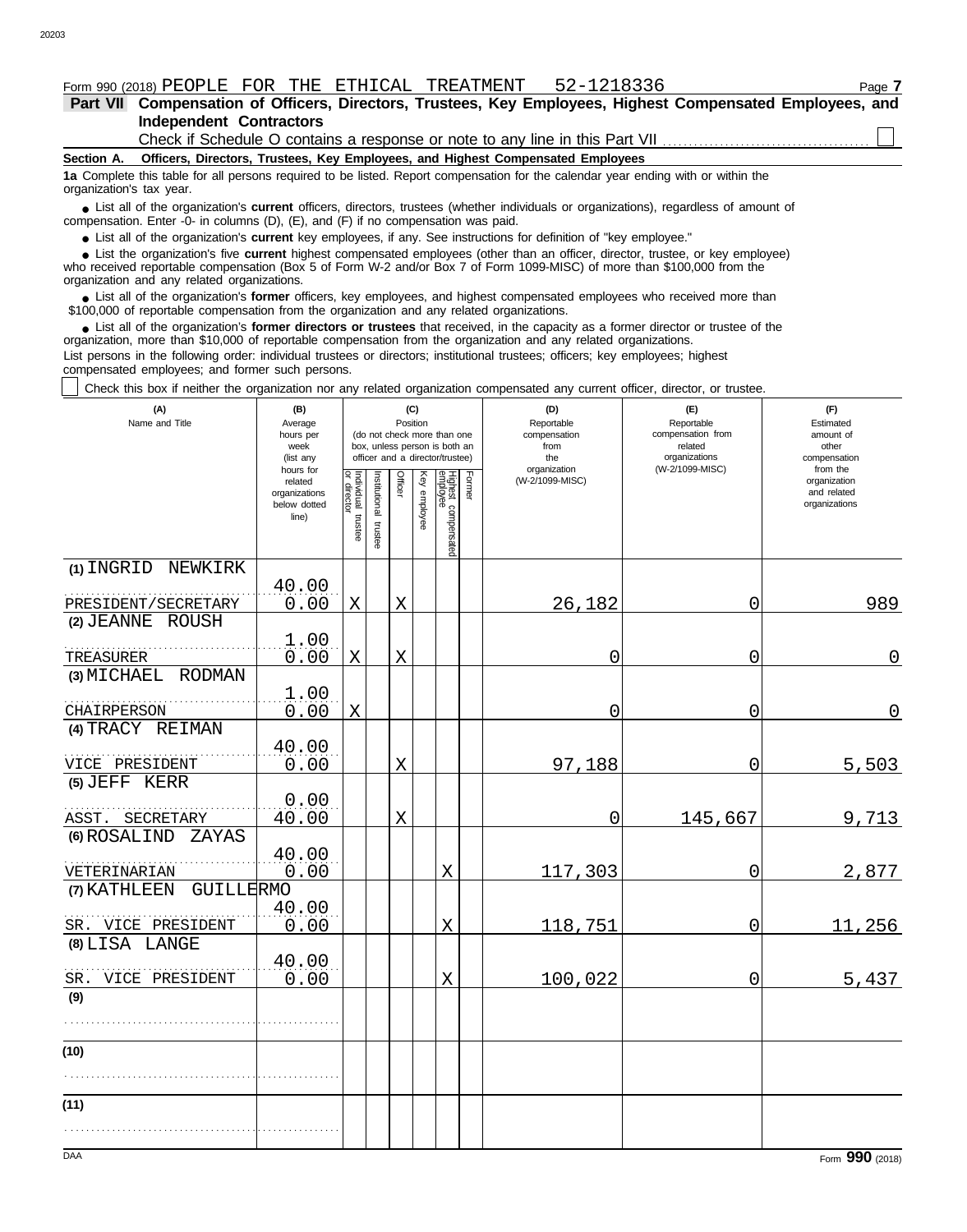|              |                 | Form 990 (2018) PEOPLE FOR THE                                         |                                                               |                                   |                          |          |                 |                                                                                                 |              | 52-1218336<br>ETHICAL TREATMENT                                                                                                                                                                                      |                                                                                                                                  |   |                                                                    | Page 8  |
|--------------|-----------------|------------------------------------------------------------------------|---------------------------------------------------------------|-----------------------------------|--------------------------|----------|-----------------|-------------------------------------------------------------------------------------------------|--------------|----------------------------------------------------------------------------------------------------------------------------------------------------------------------------------------------------------------------|----------------------------------------------------------------------------------------------------------------------------------|---|--------------------------------------------------------------------|---------|
|              | Part VII        |                                                                        |                                                               |                                   |                          |          |                 |                                                                                                 |              |                                                                                                                                                                                                                      | Section A. Officers, Directors, Trustees, Key Employees, and Highest Compensated Employees (continued)                           |   |                                                                    |         |
|              |                 | (A)<br>Name and title                                                  | (B)<br>Average<br>hours per<br>week<br>(list any<br>hours for |                                   |                          |          | (C)<br>Position | (do not check more than one<br>box, unless person is both an<br>officer and a director/trustee) |              | (D)<br>Reportable<br>compensation<br>from<br>the<br>organization                                                                                                                                                     | (E)<br>Reportable<br>compensation from<br>related<br>organizations<br>(W-2/1099-MISC)                                            |   | (F)<br>Estimated<br>amount of<br>other<br>compensation<br>from the |         |
|              |                 |                                                                        | related<br>organizations<br>below dotted<br>line)             | Individual trustee<br>or director | Institutional<br>trustee | Officer  | Key employee    | Highest compensate<br>employee                                                                  | Former       | (W-2/1099-MISC)                                                                                                                                                                                                      |                                                                                                                                  |   | organization<br>and related<br>organizations                       |         |
|              |                 |                                                                        |                                                               |                                   |                          |          |                 |                                                                                                 |              |                                                                                                                                                                                                                      |                                                                                                                                  |   |                                                                    |         |
|              |                 |                                                                        |                                                               |                                   |                          |          |                 |                                                                                                 |              |                                                                                                                                                                                                                      |                                                                                                                                  |   |                                                                    |         |
|              |                 |                                                                        |                                                               |                                   |                          |          |                 |                                                                                                 |              |                                                                                                                                                                                                                      |                                                                                                                                  |   |                                                                    |         |
|              |                 |                                                                        |                                                               |                                   |                          |          |                 |                                                                                                 |              |                                                                                                                                                                                                                      |                                                                                                                                  |   |                                                                    |         |
|              |                 |                                                                        |                                                               |                                   |                          |          |                 |                                                                                                 |              |                                                                                                                                                                                                                      |                                                                                                                                  |   |                                                                    |         |
|              |                 |                                                                        |                                                               |                                   |                          |          |                 |                                                                                                 |              |                                                                                                                                                                                                                      |                                                                                                                                  |   |                                                                    |         |
|              |                 |                                                                        |                                                               |                                   |                          |          |                 |                                                                                                 |              |                                                                                                                                                                                                                      |                                                                                                                                  |   |                                                                    |         |
|              |                 |                                                                        |                                                               |                                   |                          |          |                 |                                                                                                 |              |                                                                                                                                                                                                                      |                                                                                                                                  |   | 35,775                                                             |         |
|              |                 | Total from continuation sheets to Part VII, Section A                  |                                                               |                                   |                          |          |                 |                                                                                                 | u<br>u       | 459,446                                                                                                                                                                                                              | 145,667                                                                                                                          |   |                                                                    |         |
|              |                 |                                                                        |                                                               |                                   |                          |          |                 |                                                                                                 | $\mathbf{u}$ | 459,446                                                                                                                                                                                                              | 145,667                                                                                                                          |   | 35                                                                 | 775     |
| $\mathbf{2}$ |                 |                                                                        |                                                               |                                   |                          |          |                 |                                                                                                 |              | Total number of individuals (including but not limited to those listed above) who received more than \$100,000 of                                                                                                    |                                                                                                                                  |   |                                                                    |         |
|              |                 | reportable compensation from the organization $\mathbf{u}$             |                                                               |                                   |                          |          |                 |                                                                                                 |              |                                                                                                                                                                                                                      |                                                                                                                                  |   | Yes                                                                | No      |
| 3            |                 |                                                                        |                                                               |                                   |                          |          |                 |                                                                                                 |              | Did the organization list any former officer, director, or trustee, key employee, or highest compensated                                                                                                             |                                                                                                                                  | 3 |                                                                    | Χ       |
| 4            |                 | employee on line 1a? If "Yes," complete Schedule J for such individual |                                                               |                                   |                          |          |                 |                                                                                                 |              | For any individual listed on line 1a, is the sum of reportable compensation and other compensation from the<br>organization and related organizations greater than \$150,000? If "Yes," complete Schedule J for such |                                                                                                                                  |   |                                                                    |         |
| 5            |                 |                                                                        |                                                               |                                   |                          |          |                 |                                                                                                 |              | Did any person listed on line 1a receive or accrue compensation from any unrelated organization or individual                                                                                                        |                                                                                                                                  | 4 | Χ                                                                  |         |
|              |                 |                                                                        |                                                               |                                   |                          |          |                 |                                                                                                 |              |                                                                                                                                                                                                                      |                                                                                                                                  | 5 |                                                                    | Χ       |
|              |                 | Section B. Independent Contractors                                     |                                                               |                                   |                          |          |                 |                                                                                                 |              |                                                                                                                                                                                                                      |                                                                                                                                  |   |                                                                    |         |
| 1            |                 |                                                                        |                                                               |                                   |                          |          |                 |                                                                                                 |              | Complete this table for your five highest compensated independent contractors that received more than \$100,000 of                                                                                                   | compensation from the organization. Report compensation for the calendar year ending with or within the organization's tax year. |   |                                                                    |         |
|              |                 |                                                                        | (A)<br>Name and business address                              |                                   |                          |          |                 |                                                                                                 |              |                                                                                                                                                                                                                      | (B)<br>Description of services                                                                                                   |   | (C)<br>Compensation                                                |         |
|              |                 | RWT PRODUCTION                                                         |                                                               |                                   |                          |          | 5624            |                                                                                                 |              | BELLINGTON AVE.                                                                                                                                                                                                      |                                                                                                                                  |   |                                                                    |         |
|              |                 | SPRINGFIELD                                                            | VA 22151                                                      |                                   |                          |          |                 |                                                                                                 |              | MAILING & POSTA                                                                                                                                                                                                      |                                                                                                                                  |   | 5,217,099                                                          |         |
|              | PORTLAND        | KT PRODUCTION                                                          |                                                               |                                   |                          | OR 97214 |                 |                                                                                                 |              | 810 SE SHERMAN ST<br>PRINTING & POST                                                                                                                                                                                 |                                                                                                                                  |   |                                                                    |         |
|              |                 | COMMUNICATION CORP OF AMERICA                                          |                                                               |                                   |                          |          |                 | 13195                                                                                           |              | FREEDOM WAY                                                                                                                                                                                                          |                                                                                                                                  |   |                                                                    | 786,665 |
|              | <b>BOSTON</b>   |                                                                        |                                                               |                                   |                          | VA 22713 |                 |                                                                                                 |              | PRINTING & POST                                                                                                                                                                                                      |                                                                                                                                  |   |                                                                    | 778,513 |
|              | <b>BERKELEY</b> | MAL WARWICK DONORDIGITAL                                               |                                                               |                                   |                          | CA 94710 |                 |                                                                                                 |              | 2550 NINTH STREET, SUITE 103<br>MAIL MANAGEMENT                                                                                                                                                                      |                                                                                                                                  |   |                                                                    | 698,960 |
|              |                 | SPAEDER LLP<br>ZUCKERMAN,<br>WASHINGTON                                |                                                               |                                   |                          | DC 20036 |                 |                                                                                                 |              | 1800 M ST, NW<br>LEGAL SERVICES                                                                                                                                                                                      |                                                                                                                                  |   |                                                                    | 462,395 |
|              |                 |                                                                        |                                                               |                                   |                          |          |                 |                                                                                                 |              |                                                                                                                                                                                                                      |                                                                                                                                  |   |                                                                    |         |

**2** Total number of independent contractors (including but not limited to those listed above) who received more than \$100,000 of compensation from the organization u

28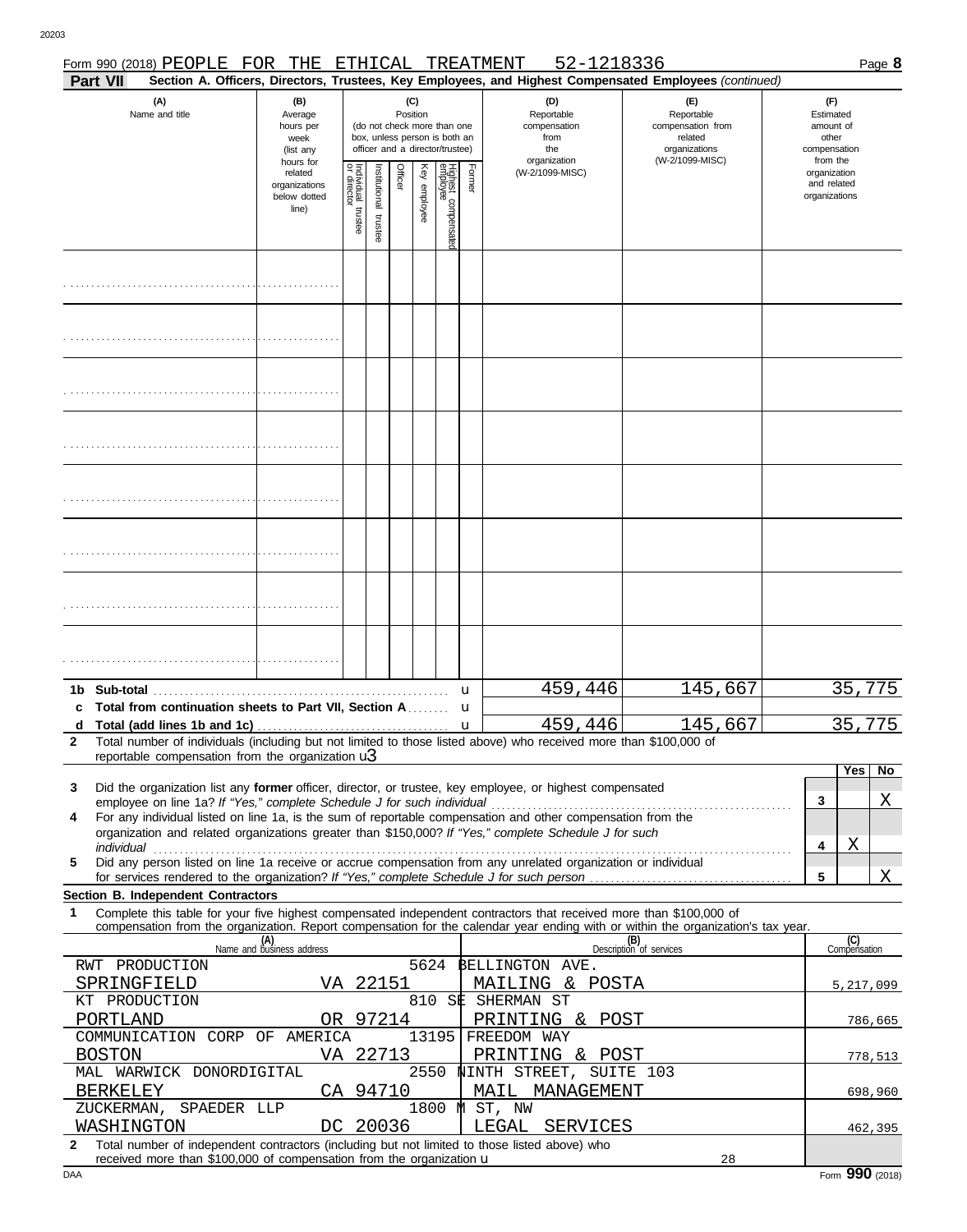# Form 990 (2018) Page **9** PEOPLE FOR THE ETHICAL TREATMENT 52-1218336

**Part VIII Statement of Revenue** Check if Schedule O contains a response or note to any line in this Part VIII ................................

| <b>Fail VIII</b>                                            |        |                                                |                                                               |                      |                   |                      | Check if Schedule O contains a response or note to any line in this Part VIII |                                         |                                                       |
|-------------------------------------------------------------|--------|------------------------------------------------|---------------------------------------------------------------|----------------------|-------------------|----------------------|-------------------------------------------------------------------------------|-----------------------------------------|-------------------------------------------------------|
|                                                             |        |                                                |                                                               |                      |                   | (A)<br>Total revenue | (B)<br>Related or<br>exempt<br>function                                       | (C)<br>Unrelated<br>business<br>revenue | (D)<br>Revenue<br>excluded from tax<br>under sections |
|                                                             |        | 1a Federated campaigns                         |                                                               |                      | 339,893           |                      | revenue                                                                       |                                         | 512-514                                               |
|                                                             |        | <b>b</b> Membership dues                       |                                                               | 1a<br>1 <sub>b</sub> |                   |                      |                                                                               |                                         |                                                       |
|                                                             |        | c Fundraising events                           |                                                               | 1 <sub>c</sub>       | 856,698           |                      |                                                                               |                                         |                                                       |
|                                                             |        | d Related organizations                        |                                                               | 1 <sub>d</sub>       |                   |                      |                                                                               |                                         |                                                       |
|                                                             |        | <b>e</b> Government grants (contributions)     |                                                               | 1е                   |                   |                      |                                                                               |                                         |                                                       |
|                                                             |        | f All other contributions, gifts, grants,      |                                                               |                      |                   |                      |                                                                               |                                         |                                                       |
|                                                             |        |                                                | and similar amounts not included above                        | 1f                   | 45,581,725        |                      |                                                                               |                                         |                                                       |
|                                                             |        |                                                | g Noncash contributions included in lines 1a-1f: \$ 2,727,699 |                      |                   |                      |                                                                               |                                         |                                                       |
|                                                             |        |                                                |                                                               |                      |                   | 46,778,316           |                                                                               |                                         |                                                       |
|                                                             |        |                                                |                                                               |                      | <b>Busn. Code</b> |                      |                                                                               |                                         |                                                       |
|                                                             | 2a     |                                                | SPAY/NEUTER PROGRAM                                           |                      | 900099            | 420,217              | 420,217                                                                       |                                         |                                                       |
|                                                             | b      |                                                | ADVERTISING INCOME                                            |                      | 900004            | 89,681               |                                                                               | 89,681                                  |                                                       |
|                                                             | с      |                                                |                                                               |                      |                   |                      |                                                                               |                                         |                                                       |
|                                                             | d      |                                                |                                                               |                      |                   |                      |                                                                               |                                         |                                                       |
|                                                             |        |                                                |                                                               |                      |                   |                      |                                                                               |                                         |                                                       |
| <b>Program Service Revenue Contributions, Gifts, Grants</b> |        |                                                | f All other program service revenue                           |                      |                   | 509,898              |                                                                               |                                         |                                                       |
|                                                             | 3      |                                                | Investment income (including dividends, interest,             |                      |                   |                      |                                                                               |                                         |                                                       |
|                                                             |        |                                                | and other similar amounts)                                    |                      | u                 | 408,176              |                                                                               |                                         | 408,176                                               |
|                                                             | 4      |                                                | Income from investment of tax-exempt bond proceeds            |                      |                   |                      |                                                                               |                                         |                                                       |
|                                                             | 5      |                                                |                                                               |                      |                   | 76,485               |                                                                               |                                         | 76,485                                                |
|                                                             |        |                                                | (i) Real                                                      |                      | (ii) Personal     |                      |                                                                               |                                         |                                                       |
|                                                             |        | 6a Gross rents                                 |                                                               | 17,940               |                   |                      |                                                                               |                                         |                                                       |
|                                                             |        | <b>b</b> Less: rental exps.                    |                                                               | 10,356               |                   |                      |                                                                               |                                         |                                                       |
|                                                             |        | Rental inc. or (loss)                          |                                                               | 7,584                |                   |                      |                                                                               |                                         |                                                       |
|                                                             | d      | Net rental income or (loss)                    |                                                               |                      | u                 | 7,584                |                                                                               |                                         | 7,584                                                 |
|                                                             |        | <b>7a</b> Gross amount from<br>sales of assets | (i) Securities                                                |                      | (ii) Other        |                      |                                                                               |                                         |                                                       |
|                                                             |        | other than inventor                            | 9,571,647                                                     |                      | 14,231            |                      |                                                                               |                                         |                                                       |
|                                                             |        | <b>b</b> Less: cost or other                   |                                                               |                      |                   |                      |                                                                               |                                         |                                                       |
|                                                             |        | basis & sales exps.                            | 9,409,979                                                     |                      | 173,671           |                      |                                                                               |                                         |                                                       |
|                                                             |        | c Gain or (loss)                               | 161,668                                                       |                      | $-159,440$        |                      |                                                                               |                                         |                                                       |
|                                                             |        |                                                | 8a Gross income from fundraising events                       |                      |                   | 2,228                | 2,228                                                                         |                                         |                                                       |
| ₾                                                           |        |                                                | (not including $$356,698$                                     |                      |                   |                      |                                                                               |                                         |                                                       |
|                                                             |        |                                                | of contributions reported on line 1c).                        |                      |                   |                      |                                                                               |                                         |                                                       |
|                                                             |        | See Part IV, line 18                           | .                                                             | a                    | 24,195            |                      |                                                                               |                                         |                                                       |
| Other Reven                                                 |        | <b>b</b> Less: direct expenses                 |                                                               |                      | 201,772           |                      |                                                                               |                                         |                                                       |
|                                                             |        |                                                | c Net income or (loss) from fundraising events  u             |                      |                   | $-177,577$           |                                                                               |                                         | $-177,577$                                            |
|                                                             |        |                                                | 9a Gross income from gaming activities.                       |                      |                   |                      |                                                                               |                                         |                                                       |
|                                                             |        |                                                | See Part IV, line $19$                                        | a                    |                   |                      |                                                                               |                                         |                                                       |
|                                                             |        | <b>b</b> Less: direct expenses                 |                                                               |                      |                   |                      |                                                                               |                                         |                                                       |
|                                                             |        |                                                | c Net income or (loss) from gaming activities  u              |                      |                   |                      |                                                                               |                                         |                                                       |
|                                                             |        |                                                | 10a Gross sales of inventory, less                            |                      |                   |                      |                                                                               |                                         |                                                       |
|                                                             |        |                                                | returns and allowances                                        | a                    | 107,869           |                      |                                                                               |                                         |                                                       |
|                                                             |        |                                                | <b>b</b> Less: cost of goods sold                             | b                    | 60,186            |                      |                                                                               |                                         |                                                       |
|                                                             |        |                                                | c Net income or (loss) from sales of inventory  u             |                      |                   | 47,683               | 43,532                                                                        | 4,151                                   |                                                       |
|                                                             |        |                                                | Miscellaneous Revenue                                         |                      | <b>Busn. Code</b> |                      |                                                                               |                                         |                                                       |
|                                                             | 11a    |                                                | MISCELLANEOUS INCOME                                          |                      | 900099<br>531120  | 478,154<br>4,236     |                                                                               | 4,236                                   | 478,154                                               |
|                                                             | b      |                                                | PARTNERSHIP INCOME                                            |                      |                   |                      |                                                                               |                                         |                                                       |
|                                                             | c<br>d |                                                | All other revenue                                             |                      |                   |                      |                                                                               |                                         |                                                       |
|                                                             | е      | Total. Add lines 11a-11d                       |                                                               |                      | u                 | 482,390              |                                                                               |                                         |                                                       |
|                                                             |        |                                                | 12 Total revenue. See instructions.                           |                      | u                 | 48, 135, 183         | 465,977                                                                       | 98,068                                  | 792,822                                               |

Form **990** (2018)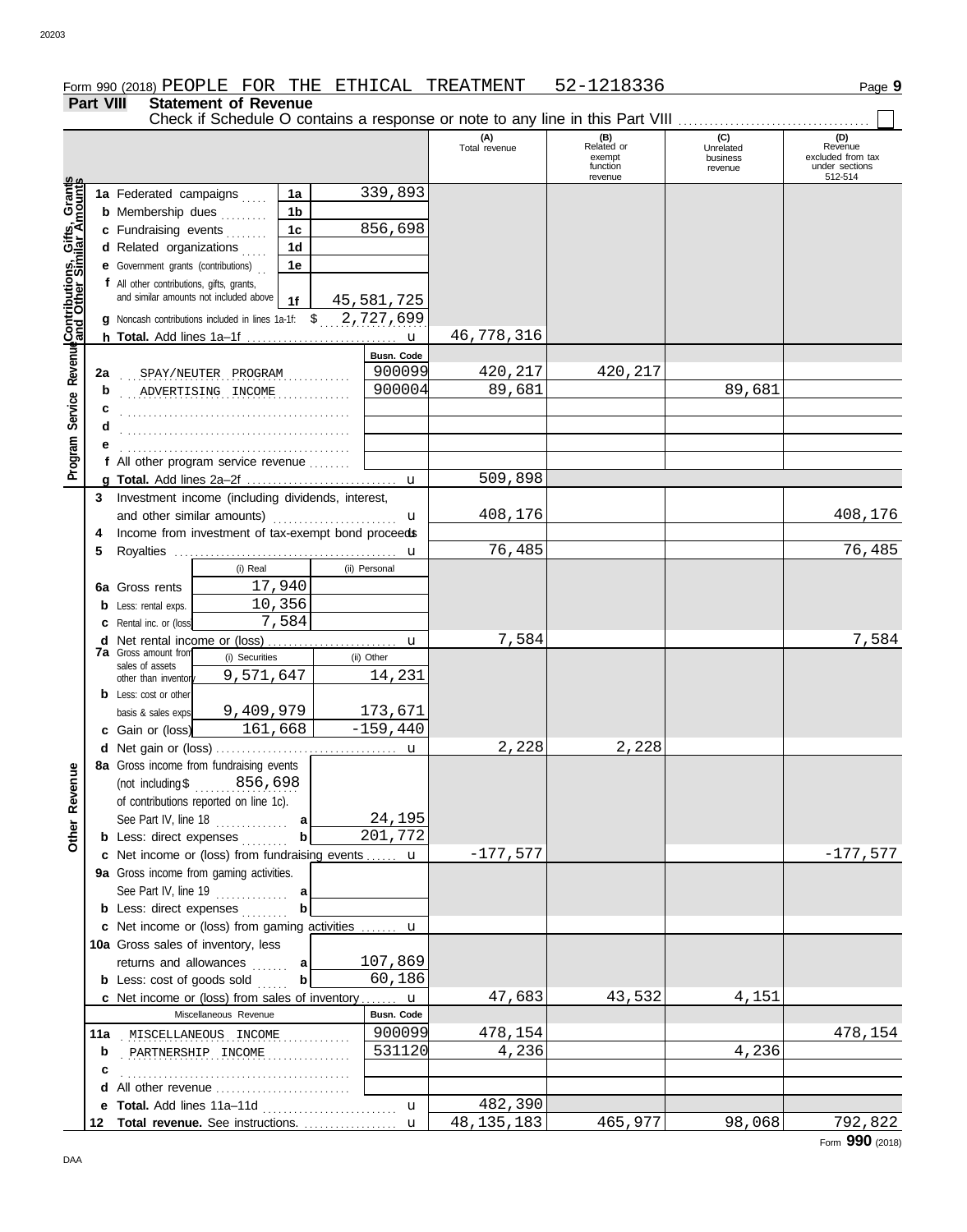# Form 990 (2018) PEOPLE FOR THE ETHICAL TREATMENT 52-1218336 Page **10**

*Section 501(c)(3) and 501(c)(4) organizations must complete all columns. All other organizations must complete column (A).*

#### **Part IX Statement of Functional Expenses**

|              | Check if Schedule O contains a response or note to any line in this Part IX                       |                       |                                    |                                           | Ιx                                  |
|--------------|---------------------------------------------------------------------------------------------------|-----------------------|------------------------------------|-------------------------------------------|-------------------------------------|
|              | Do not include amounts reported on lines 6b,<br>7b, 8b, 9b, and 10b of Part VIII.                 | (A)<br>Total expenses | (B)<br>Program service<br>expenses | (C)<br>Management and<br>general expenses | (D)<br>Fundraising<br>expenses      |
| 1            | Grants and other assistance to domestic organizations                                             |                       |                                    |                                           |                                     |
|              | and domestic governments. See Part IV, line 21                                                    | 85,760                | 85,760                             |                                           |                                     |
| $\mathbf{2}$ | Grants and other assistance to domestic                                                           |                       |                                    |                                           |                                     |
|              | individuals. See Part IV, line 22                                                                 |                       |                                    |                                           |                                     |
| 3            | Grants and other assistance to foreign                                                            |                       |                                    |                                           |                                     |
|              | organizations, foreign governments, and foreign                                                   |                       |                                    |                                           |                                     |
|              | individuals. See Part IV, lines 15 and 16                                                         | 2,720,430             | 2,720,430                          |                                           |                                     |
| 4            | Benefits paid to or for members                                                                   |                       |                                    |                                           |                                     |
| 5            | Compensation of current officers, directors,                                                      |                       |                                    |                                           |                                     |
|              | trustees, and key employees                                                                       | 138,344               | 137,894                            | 225                                       | 225                                 |
| 6            | Compensation not included above, to disqualified                                                  |                       |                                    |                                           |                                     |
|              | persons (as defined under section 4958(f)(1)) and                                                 |                       |                                    |                                           |                                     |
|              | persons described in section 4958(c)(3)(B)                                                        |                       |                                    |                                           |                                     |
| 7            | Other salaries and wages                                                                          | 11,386,410            | 11,349,389                         | 18,513                                    | 18,508                              |
| 8            | Pension plan accruals and contributions (include                                                  |                       |                                    |                                           |                                     |
|              | section 401(k) and 403(b) employer contributions)                                                 | 126,994               | 126,581                            | 207                                       | 206                                 |
| 9            | Other employee benefits                                                                           | 27,067                | 26,980                             | 42                                        | 45                                  |
| 10           | Payroll taxes                                                                                     | 781,984               | 779,442                            | 271                                       | 271                                 |
| 11           | Fees for services (non-employees):                                                                |                       |                                    |                                           |                                     |
| a            |                                                                                                   |                       |                                    | 78,141                                    |                                     |
| b            | Legal                                                                                             | 4,346,623<br>115,083  | 3,072,371<br>$\overline{85}$ , 533 | 1,811                                     | , 196, 111<br>$\overline{27}$ , 739 |
| c            |                                                                                                   |                       |                                    |                                           |                                     |
| d            | Lobbying<br>Professional fundraising services. See Part IV, line                                  | 536,097               |                                    |                                           | 536,097                             |
| е<br>f       | Investment management fees                                                                        |                       |                                    |                                           |                                     |
| a            | Other. (If line 11g amount exceeds 10% of line 25, column                                         |                       |                                    |                                           |                                     |
|              | (A) amount, list line 11g expenses on Schedule O.)                                                | 13,890,827            | 10,602,087                         | 203,340                                   | 3,085,400                           |
| 12           | Advertising and promotion [1] [1] Advertising and promotion                                       |                       |                                    |                                           |                                     |
| 13           |                                                                                                   | 1,339,818             | 1,073,204                          | 2,761                                     | 263,853                             |
| 14           | Information technology                                                                            |                       |                                    |                                           |                                     |
| 15           |                                                                                                   |                       |                                    |                                           |                                     |
| 16           |                                                                                                   | 1,494,699             | 1,453,543                          |                                           | $\overline{41}$ , 156               |
| 17           | Travel                                                                                            | 1,041,515             | 972,278                            | 2,466                                     | 66,771                              |
| 18           | Payments of travel or entertainment expenses                                                      |                       |                                    |                                           |                                     |
|              | for any federal, state, or local public officials                                                 |                       |                                    |                                           |                                     |
| 19           | Conferences, conventions, and meetings                                                            |                       |                                    |                                           |                                     |
| 20           | Interest                                                                                          | 131,274               | 100,716                            | 271                                       | 30,287                              |
| 21           | Payments to affiliates                                                                            |                       |                                    |                                           |                                     |
| 22           | Depreciation, depletion, and amortization                                                         | 651,859               | 500,119                            | ,344<br>1                                 | 150,396                             |
| 23           | Insurance <b>continuous</b>                                                                       |                       |                                    |                                           |                                     |
| 24           | Other expenses. Itemize expenses not covered                                                      |                       |                                    |                                           |                                     |
|              | above (List miscellaneous expenses in line 24e. If                                                |                       |                                    |                                           |                                     |
|              | line 24e amount exceeds 10% of line 25, column                                                    |                       |                                    |                                           |                                     |
|              | (A) amount, list line 24e expenses on Schedule O.)                                                |                       |                                    |                                           |                                     |
| a            | EDUCATION, PROM, COMM.                                                                            | 5,568,539             | 3,220,205                          | 140,839                                   | 2,207,495                           |
| b            | POSTAGE AND SHIPPING                                                                              | 3,506,921             | 2,863,282                          | 311                                       | 643,328                             |
| C            | MEDIA & PRESS SUPPORT                                                                             | ,877,924              | 1,452,174                          | 39,522                                    | 386,228                             |
| d            | PRINTING                                                                                          | , 854, 191            | 978,088                            | 42,778                                    | 833,325                             |
|              | e All other expenses                                                                              | ,843,537              | 451,836                            | 3,502                                     | 388,199                             |
| 25<br>26     | Total functional expenses. Add lines 1 through 24e<br>Joint costs. Complete this line only if the | 53,465,896            | 43,051,912                         | 537,344                                   | 9,876,640                           |
|              | organization reported in column (B) joint costs                                                   |                       |                                    |                                           |                                     |
|              | from a combined educational campaign and                                                          |                       |                                    |                                           |                                     |
|              | fundraising solicitation. Check here $\mathbf{u}[X]$ if<br>following SOP 98-2 (ASC 958-720)       | 9,324,182             | 6, 146, 370                        |                                           | 3, 177, 812                         |

DAA Form **990** (2018) 9,324,182 6,146,370  $\begin{array}{|c|c|c|c|c|}\n9,324,182 & 6,146,370\n\end{array}$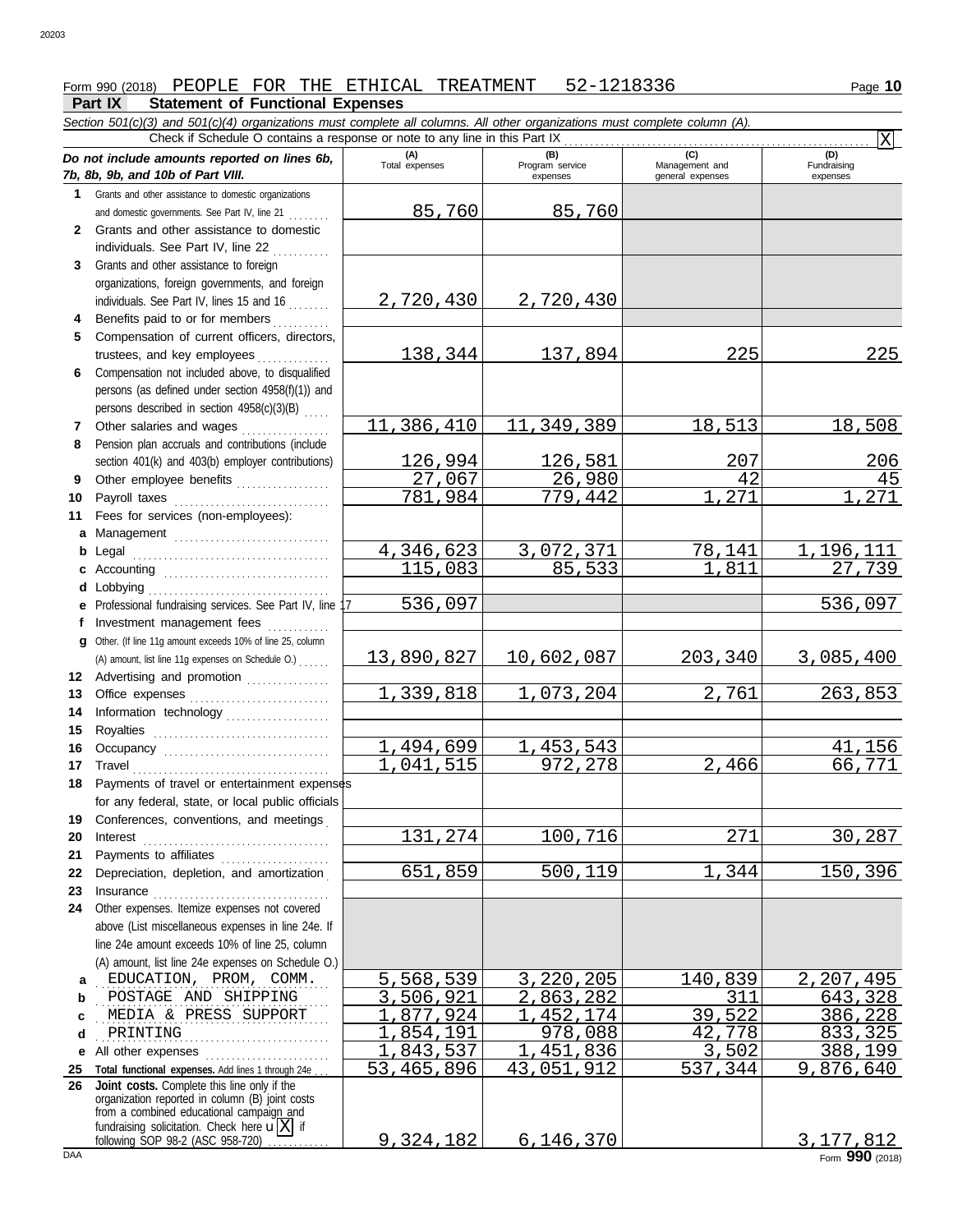| <b>Balance Sheet</b><br>Part X |  |
|--------------------------------|--|
|--------------------------------|--|

|                         |    | Check if Schedule O contains a response or note to any line in this Part X                   |     |                        |                |                  |
|-------------------------|----|----------------------------------------------------------------------------------------------|-----|------------------------|----------------|------------------|
|                         |    |                                                                                              |     | (A)                    |                | (B)              |
|                         |    |                                                                                              |     | Beginning of year      |                | End of year      |
|                         | 1  |                                                                                              |     | 1,747,238              | $\mathbf{1}$   | 841,759          |
|                         | 2  |                                                                                              |     | 544,988                | $\mathbf{2}$   | 582,367          |
|                         | 3  |                                                                                              |     | 621,060                | $\mathbf{3}$   | 777,995          |
|                         | 4  |                                                                                              |     | 64,252                 | 4              | 45,583           |
|                         | 5  | Loans and other receivables from current and former officers, directors,                     |     |                        |                |                  |
|                         |    | trustees, key employees, and highest compensated employees.                                  |     |                        |                |                  |
|                         |    |                                                                                              |     |                        | 5              |                  |
|                         | 6  | Loans and other receivables from other disqualified persons (as defined under section        |     |                        |                |                  |
|                         |    | $4958(f)(1)$ , persons described in section $4958(c)(3)(B)$ , and contributing employers and |     |                        |                |                  |
|                         |    | sponsoring organizations of section 501(c)(9) voluntary employees' beneficiary               |     |                        |                |                  |
|                         |    | organizations (see instructions). Complete Part II of Schedule L                             |     |                        | 6              |                  |
| Assets                  | 7  |                                                                                              |     |                        | $\overline{7}$ |                  |
|                         | 8  | Inventories for sale or use                                                                  |     | 103,272                | 8              | 50,423           |
|                         | 9  |                                                                                              |     | 692,409                | 9              | 751,866          |
|                         |    | 10a Land, buildings, and equipment: cost or                                                  |     |                        |                |                  |
|                         |    | other basis. Complete Part VI of Schedule D  10a 3, 733, 339                                 |     |                        |                |                  |
|                         |    |                                                                                              |     | <u>1,341,572   10c</u> |                | <u>1,134,277</u> |
|                         | 11 |                                                                                              |     | 12,879,605             | 11             | 10, 163, 580     |
|                         | 12 |                                                                                              |     |                        | $12 \,$        |                  |
|                         | 13 |                                                                                              |     |                        | 13             |                  |
|                         | 14 |                                                                                              |     |                        | 14             |                  |
|                         | 15 |                                                                                              |     | 1,126,169              | 15             | 1,298,475        |
|                         | 16 |                                                                                              |     | 19, 120, 565           | 16             | 15,646,325       |
|                         | 17 |                                                                                              |     | 3,510,422              | 17             | 4,709,892        |
|                         | 18 |                                                                                              |     |                        | 18             |                  |
|                         | 19 |                                                                                              |     |                        | 19             |                  |
|                         | 20 |                                                                                              |     |                        | 20             |                  |
|                         | 21 | Escrow or custodial account liability. Complete Part IV of Schedule D                        |     |                        | 21             |                  |
| Liabilities             | 22 | Loans and other payables to current and former officers, directors,                          |     |                        |                |                  |
|                         |    | trustees, key employees, highest compensated employees, and                                  |     |                        | 22             |                  |
|                         | 23 | disqualified persons. Complete Part II of Schedule L                                         |     |                        | 23             |                  |
|                         | 24 | Unsecured notes and loans payable to unrelated third parties                                 |     |                        | 24             |                  |
|                         | 25 | Other liabilities (including federal income tax, payables to related third                   |     |                        |                |                  |
|                         |    | parties, and other liabilities not included on lines 17-24). Complete Part X                 |     |                        |                |                  |
|                         |    | of Schedule D                                                                                |     | 2,073,591              | 25             | <u>2,503,514</u> |
|                         | 26 |                                                                                              |     | 5,584,013              | 26             | 7,213,406        |
|                         |    | Organizations that follow SFAS 117 (ASC 958), check here $\mathbf{u}[\overline{X}]$ and      |     |                        |                |                  |
|                         |    | complete lines 27 through 29, and lines 33 and 34.                                           |     |                        |                |                  |
|                         | 27 | Unrestricted net assets                                                                      |     | <u>8,510,355</u>       | 27             | <u>3,078,993</u> |
|                         | 28 |                                                                                              |     | 1,798,524              | 28             | 2,065,863        |
|                         | 29 | Permanently restricted net assets                                                            |     | 3, 227, 673            | 29             | 3, 288, 063      |
|                         |    | Organizations that do not follow SFAS 117 (ASC 958), check here u                            | and |                        |                |                  |
|                         |    | complete lines 30 through 34.                                                                |     |                        |                |                  |
| Assets or Fund Balances | 30 |                                                                                              |     |                        | 30             |                  |
|                         | 31 |                                                                                              |     |                        | 31             |                  |
| <b>Net</b>              | 32 | Retained earnings, endowment, accumulated income, or other funds                             |     |                        | 32             |                  |
|                         | 33 | Total net assets or fund balances                                                            |     | 13,536,552             | 33             | 8,432,919        |
|                         | 34 |                                                                                              |     | <u>19,120,565</u>      | 34             | 15,646,325       |

Form **990** (2018)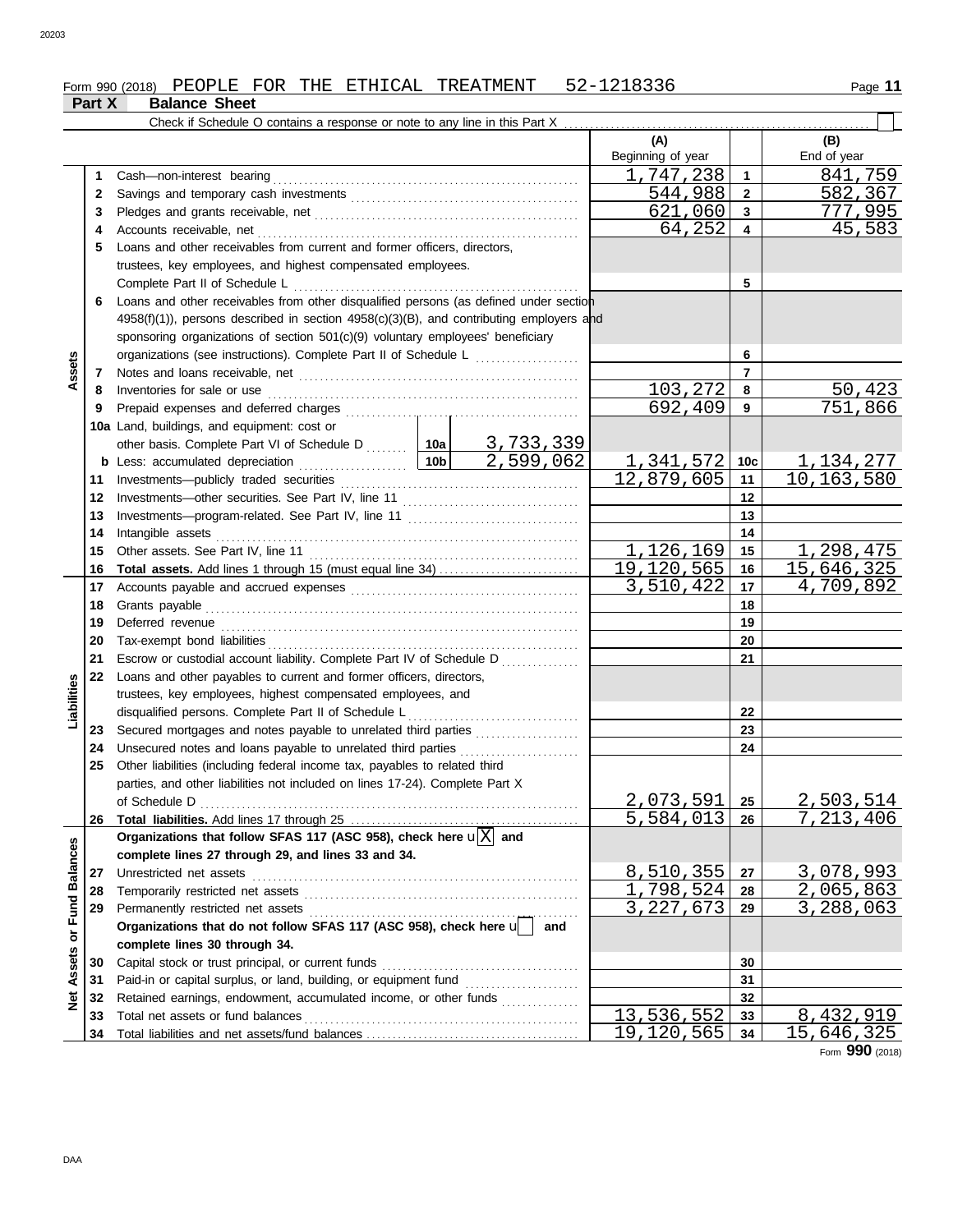|    | 52-1218336<br>Form 990 (2018) PEOPLE FOR THE ETHICAL TREATMENT                                                                                                                                                                                                                                                                                                                                                                                                                          |                         |                |        | Page 12    |
|----|-----------------------------------------------------------------------------------------------------------------------------------------------------------------------------------------------------------------------------------------------------------------------------------------------------------------------------------------------------------------------------------------------------------------------------------------------------------------------------------------|-------------------------|----------------|--------|------------|
|    | Part XI<br><b>Reconciliation of Net Assets</b>                                                                                                                                                                                                                                                                                                                                                                                                                                          |                         |                |        |            |
|    |                                                                                                                                                                                                                                                                                                                                                                                                                                                                                         |                         |                |        |            |
| 1  |                                                                                                                                                                                                                                                                                                                                                                                                                                                                                         | $\mathbf{1}$            | 48, 135, 183   |        |            |
| 2  |                                                                                                                                                                                                                                                                                                                                                                                                                                                                                         | $\overline{2}$          | 53,465,896     |        |            |
| 3  |                                                                                                                                                                                                                                                                                                                                                                                                                                                                                         | $\mathbf{3}$            | $-5,330,713$   |        |            |
| 4  | Net assets or fund balances at beginning of year (must equal Part X, line 33, column (A)) [[[[[[[[[[[[[[[[[[[                                                                                                                                                                                                                                                                                                                                                                           | $\overline{\mathbf{4}}$ |                |        | 13,536,552 |
| 5  |                                                                                                                                                                                                                                                                                                                                                                                                                                                                                         |                         |                |        | 227,079    |
| 6  |                                                                                                                                                                                                                                                                                                                                                                                                                                                                                         | 6                       |                |        |            |
| 7  | $Investment \textit{ expenses} \textit{________} \label{ex:ex:ex:1} \begin{minipage}[c]{0.9\linewidth} \textit{Investment} \textit{expenses} \end{minipage} \begin{minipage}[c]{0.9\linewidth} \textit{ex:1} & \textit{if} \textit{if} \textit{if} \textit{if} \textit{if} \textit{if} \textit{if} \textit{if} \textit{if} \textit{if} \textit{if} \textit{if} \textit{if} \textit{if} \textit{if} \textit{if} \textit{if} \textit{if} \textit{if} \textit{if} \textit{if} \textit{if}$ | $\overline{7}$          |                |        |            |
| 8  | Prior period adjustments [11, 12] and the contract of the contract of the contract of the contract of the contract of the contract of the contract of the contract of the contract of the contract of the contract of the cont                                                                                                                                                                                                                                                          | 8                       |                |        |            |
| 9  |                                                                                                                                                                                                                                                                                                                                                                                                                                                                                         | 9                       |                |        | 1          |
| 10 | Net assets or fund balances at end of year. Combine lines 3 through 9 (must equal Part X, line                                                                                                                                                                                                                                                                                                                                                                                          |                         |                |        |            |
|    | 33, column (B))                                                                                                                                                                                                                                                                                                                                                                                                                                                                         | 10                      | 8,432,919      |        |            |
|    | <b>Financial Statements and Reporting</b><br>Part XII                                                                                                                                                                                                                                                                                                                                                                                                                                   |                         |                |        |            |
|    |                                                                                                                                                                                                                                                                                                                                                                                                                                                                                         |                         |                |        |            |
|    |                                                                                                                                                                                                                                                                                                                                                                                                                                                                                         |                         |                | Yes    | No         |
| 1. | X Accrual<br>Accounting method used to prepare the Form 990:     Cash<br>Other                                                                                                                                                                                                                                                                                                                                                                                                          |                         |                |        |            |
|    | If the organization changed its method of accounting from a prior year or checked "Other," explain in                                                                                                                                                                                                                                                                                                                                                                                   |                         |                |        |            |
|    | Schedule O.                                                                                                                                                                                                                                                                                                                                                                                                                                                                             |                         |                |        |            |
|    | 2a Were the organization's financial statements compiled or reviewed by an independent accountant?                                                                                                                                                                                                                                                                                                                                                                                      |                         | 2a             |        | Χ          |
|    | If "Yes," check a box below to indicate whether the financial statements for the year were compiled or                                                                                                                                                                                                                                                                                                                                                                                  |                         |                |        |            |
|    | reviewed on a separate basis, consolidated basis, or both:                                                                                                                                                                                                                                                                                                                                                                                                                              |                         |                |        |            |
|    | Separate basis<br>Consolidated basis<br>Both consolidated and separate basis                                                                                                                                                                                                                                                                                                                                                                                                            |                         |                |        |            |
|    | <b>b</b> Were the organization's financial statements audited by an independent accountant?                                                                                                                                                                                                                                                                                                                                                                                             |                         | 2b             | Χ      |            |
|    | If "Yes," check a box below to indicate whether the financial statements for the year were audited on a                                                                                                                                                                                                                                                                                                                                                                                 |                         |                |        |            |
|    | separate basis, consolidated basis, or both:                                                                                                                                                                                                                                                                                                                                                                                                                                            |                         |                |        |            |
|    | X Separate basis<br>  Consolidated basis<br>  Both consolidated and separate basis                                                                                                                                                                                                                                                                                                                                                                                                      |                         |                |        |            |
|    | c If "Yes" to line 2a or 2b, does the organization have a committee that assumes responsibility for oversight                                                                                                                                                                                                                                                                                                                                                                           |                         |                |        |            |
|    | of the audit, review, or compilation of its financial statements and selection of an independent accountant?                                                                                                                                                                                                                                                                                                                                                                            |                         | 2с             | Χ      |            |
|    | If the organization changed either its oversight process or selection process during the tax year, explain in                                                                                                                                                                                                                                                                                                                                                                           |                         |                |        |            |
|    | Schedule O.                                                                                                                                                                                                                                                                                                                                                                                                                                                                             |                         |                |        |            |
|    | 3a As a result of a federal award, was the organization required to undergo an audit or audits as set forth in                                                                                                                                                                                                                                                                                                                                                                          |                         |                |        |            |
|    | the Single Audit Act and OMB Circular A-133?                                                                                                                                                                                                                                                                                                                                                                                                                                            |                         | 3a             |        | X          |
|    | <b>b</b> If "Yes," did the organization undergo the required audit or audits? If the organization did not undergo the                                                                                                                                                                                                                                                                                                                                                                   |                         |                |        |            |
|    | required audit or audits, explain why in Schedule O and describe any steps taken to undergo such audits.                                                                                                                                                                                                                                                                                                                                                                                |                         | 3 <sub>b</sub> |        |            |
|    |                                                                                                                                                                                                                                                                                                                                                                                                                                                                                         |                         |                | $\sim$ |            |

Form **990** (2018)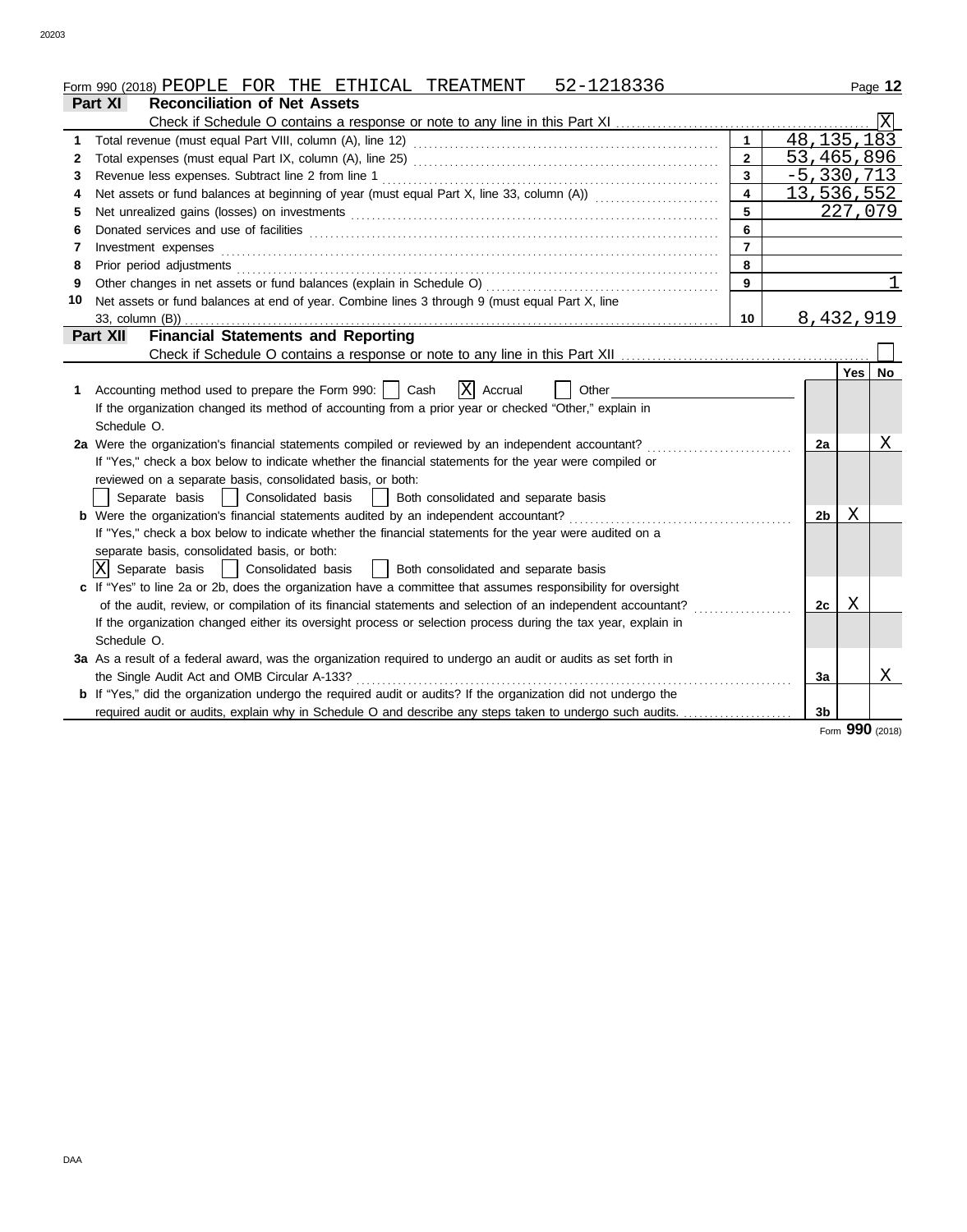| <b>SCHEDULE A</b>          |                                                            | <b>Public Charity Status and Public Support</b>                                                                                                                                                       |                          |                                                                                                                                                                                                                                                                 | OMB No. 1545-0047              |
|----------------------------|------------------------------------------------------------|-------------------------------------------------------------------------------------------------------------------------------------------------------------------------------------------------------|--------------------------|-----------------------------------------------------------------------------------------------------------------------------------------------------------------------------------------------------------------------------------------------------------------|--------------------------------|
| (Form 990 or 990-EZ)       |                                                            | Complete if the organization is a section 501(c)(3) organization or a section 4947(a)(1) nonexempt charitable trust.                                                                                  |                          |                                                                                                                                                                                                                                                                 | 18                             |
| Department of the Treasury |                                                            | La Attach to Form 990 or Form 990-EZ.                                                                                                                                                                 |                          |                                                                                                                                                                                                                                                                 | Open to Public                 |
| Internal Revenue Service   |                                                            | u Go to www.irs.gov/Form990 for instructions and the latest information.                                                                                                                              |                          |                                                                                                                                                                                                                                                                 | Inspection                     |
| Name of the organization   | PEOPLE<br>FOR<br>OF ANIMALS,                               | THE ETHICAL TREATMENT<br>INC.                                                                                                                                                                         |                          | 52-1218336                                                                                                                                                                                                                                                      | Employer identification number |
| Part I                     |                                                            |                                                                                                                                                                                                       |                          | Reason for Public Charity Status (All organizations must complete this part.) See instructions.                                                                                                                                                                 |                                |
|                            |                                                            | The organization is not a private foundation because it is: (For lines 1 through 12, check only one box.)                                                                                             |                          |                                                                                                                                                                                                                                                                 |                                |
| 1                          |                                                            | A church, convention of churches, or association of churches described in section 170(b)(1)(A)(i).                                                                                                    |                          |                                                                                                                                                                                                                                                                 |                                |
| 2<br>3                     |                                                            | A school described in section 170(b)(1)(A)(ii). (Attach Schedule E (Form 990 or 990-EZ).)<br>A hospital or a cooperative hospital service organization described in section 170(b)(1)(A)(iii).        |                          |                                                                                                                                                                                                                                                                 |                                |
| 4                          |                                                            |                                                                                                                                                                                                       |                          | A medical research organization operated in conjunction with a hospital described in section 170(b)(1)(A)(iii). Enter the hospital's name,                                                                                                                      |                                |
| city, and state:           |                                                            |                                                                                                                                                                                                       |                          |                                                                                                                                                                                                                                                                 |                                |
| 5                          |                                                            |                                                                                                                                                                                                       |                          | An organization operated for the benefit of a college or university owned or operated by a governmental unit described in                                                                                                                                       |                                |
|                            | section 170(b)(1)(A)(iv). (Complete Part II.)              |                                                                                                                                                                                                       |                          |                                                                                                                                                                                                                                                                 |                                |
| 6<br> X<br>7               |                                                            | A federal, state, or local government or governmental unit described in section 170(b)(1)(A)(v).                                                                                                      |                          | An organization that normally receives a substantial part of its support from a governmental unit or from the general public                                                                                                                                    |                                |
|                            | described in section 170(b)(1)(A)(vi). (Complete Part II.) |                                                                                                                                                                                                       |                          |                                                                                                                                                                                                                                                                 |                                |
| 8                          |                                                            | A community trust described in section 170(b)(1)(A)(vi). (Complete Part II.)                                                                                                                          |                          |                                                                                                                                                                                                                                                                 |                                |
| 9                          |                                                            |                                                                                                                                                                                                       |                          | An agricultural research organization described in section 170(b)(1)(A)(ix) operated in conjunction with a land-grant college<br>or university or a non-land-grant college of agriculture (see instructions). Enter the name, city, and state of the college or |                                |
| university:                |                                                            |                                                                                                                                                                                                       |                          |                                                                                                                                                                                                                                                                 |                                |
| 10                         |                                                            |                                                                                                                                                                                                       |                          | An organization that normally receives: (1) more than 33 1/3% of its support from contributions, membership fees, and gross<br>receipts from activities related to its exempt functions—subject to certain exceptions, and (2) no more than 33 1/3% of its      |                                |
|                            |                                                            |                                                                                                                                                                                                       |                          | support from gross investment income and unrelated business taxable income (less section 511 tax) from businesses                                                                                                                                               |                                |
| 11                         |                                                            | acquired by the organization after June 30, 1975. See section 509(a)(2). (Complete Part III.)<br>An organization organized and operated exclusively to test for public safety. See section 509(a)(4). |                          |                                                                                                                                                                                                                                                                 |                                |
| 12                         |                                                            |                                                                                                                                                                                                       |                          | An organization organized and operated exclusively for the benefit of, to perform the functions of, or to carry out the purposes                                                                                                                                |                                |
|                            |                                                            |                                                                                                                                                                                                       |                          | of one or more publicly supported organizations described in section 509(a)(1) or section 509(a)(2). See section 509(a)(3).                                                                                                                                     |                                |
|                            |                                                            |                                                                                                                                                                                                       |                          | Check the box in lines 12a through 12d that describes the type of supporting organization and complete lines 12e, 12f, and 12g.                                                                                                                                 |                                |
| a                          |                                                            |                                                                                                                                                                                                       |                          | Type I. A supporting organization operated, supervised, or controlled by its supported organization(s), typically by giving<br>the supported organization(s) the power to regularly appoint or elect a majority of the directors or trustees of the             |                                |
|                            |                                                            | supporting organization. You must complete Part IV, Sections A and B.                                                                                                                                 |                          |                                                                                                                                                                                                                                                                 |                                |
| b                          |                                                            |                                                                                                                                                                                                       |                          | Type II. A supporting organization supervised or controlled in connection with its supported organization(s), by having                                                                                                                                         |                                |
|                            |                                                            | organization(s). You must complete Part IV, Sections A and C.                                                                                                                                         |                          | control or management of the supporting organization vested in the same persons that control or manage the supported                                                                                                                                            |                                |
| c                          |                                                            | its supported organization(s) (see instructions). You must complete Part IV, Sections A, D, and E.                                                                                                    |                          | Type III functionally integrated. A supporting organization operated in connection with, and functionally integrated with,                                                                                                                                      |                                |
| d                          |                                                            |                                                                                                                                                                                                       |                          | Type III non-functionally integrated. A supporting organization operated in connection with its supported organization(s)                                                                                                                                       |                                |
|                            |                                                            |                                                                                                                                                                                                       |                          | that is not functionally integrated. The organization generally must satisfy a distribution requirement and an attentiveness                                                                                                                                    |                                |
| e                          |                                                            | requirement (see instructions). You must complete Part IV, Sections A and D, and Part V.                                                                                                              |                          | Check this box if the organization received a written determination from the IRS that it is a Type I, Type II, Type III                                                                                                                                         |                                |
|                            |                                                            | functionally integrated, or Type III non-functionally integrated supporting organization.                                                                                                             |                          |                                                                                                                                                                                                                                                                 |                                |
| f                          | Enter the number of supported organizations                |                                                                                                                                                                                                       |                          |                                                                                                                                                                                                                                                                 |                                |
| g<br>(i) Name of supported | (ii) EIN                                                   | Provide the following information about the supported organization(s).<br>(iii) Type of organization                                                                                                  | (iv) Is the organization | (v) Amount of monetary                                                                                                                                                                                                                                          | (vi) Amount of                 |
| organization               |                                                            | (described on lines 1-10                                                                                                                                                                              | listed in your governing | support (see                                                                                                                                                                                                                                                    | other support (see             |
|                            |                                                            | above (see instructions))                                                                                                                                                                             | document?<br>Yes<br>No   | instructions)                                                                                                                                                                                                                                                   | instructions)                  |
| (A)                        |                                                            |                                                                                                                                                                                                       |                          |                                                                                                                                                                                                                                                                 |                                |
|                            |                                                            |                                                                                                                                                                                                       |                          |                                                                                                                                                                                                                                                                 |                                |
| (B)                        |                                                            |                                                                                                                                                                                                       |                          |                                                                                                                                                                                                                                                                 |                                |
| (C)                        |                                                            |                                                                                                                                                                                                       |                          |                                                                                                                                                                                                                                                                 |                                |
| (D)                        |                                                            |                                                                                                                                                                                                       |                          |                                                                                                                                                                                                                                                                 |                                |
|                            |                                                            |                                                                                                                                                                                                       |                          |                                                                                                                                                                                                                                                                 |                                |
| (E)                        |                                                            |                                                                                                                                                                                                       |                          |                                                                                                                                                                                                                                                                 |                                |
|                            |                                                            |                                                                                                                                                                                                       |                          |                                                                                                                                                                                                                                                                 |                                |

**For Paperwork Reduction Act Notice, see the Instructions for Form 990 or 990-EZ.**

**Schedule A (Form 990 or 990-EZ) 2018**

**Total**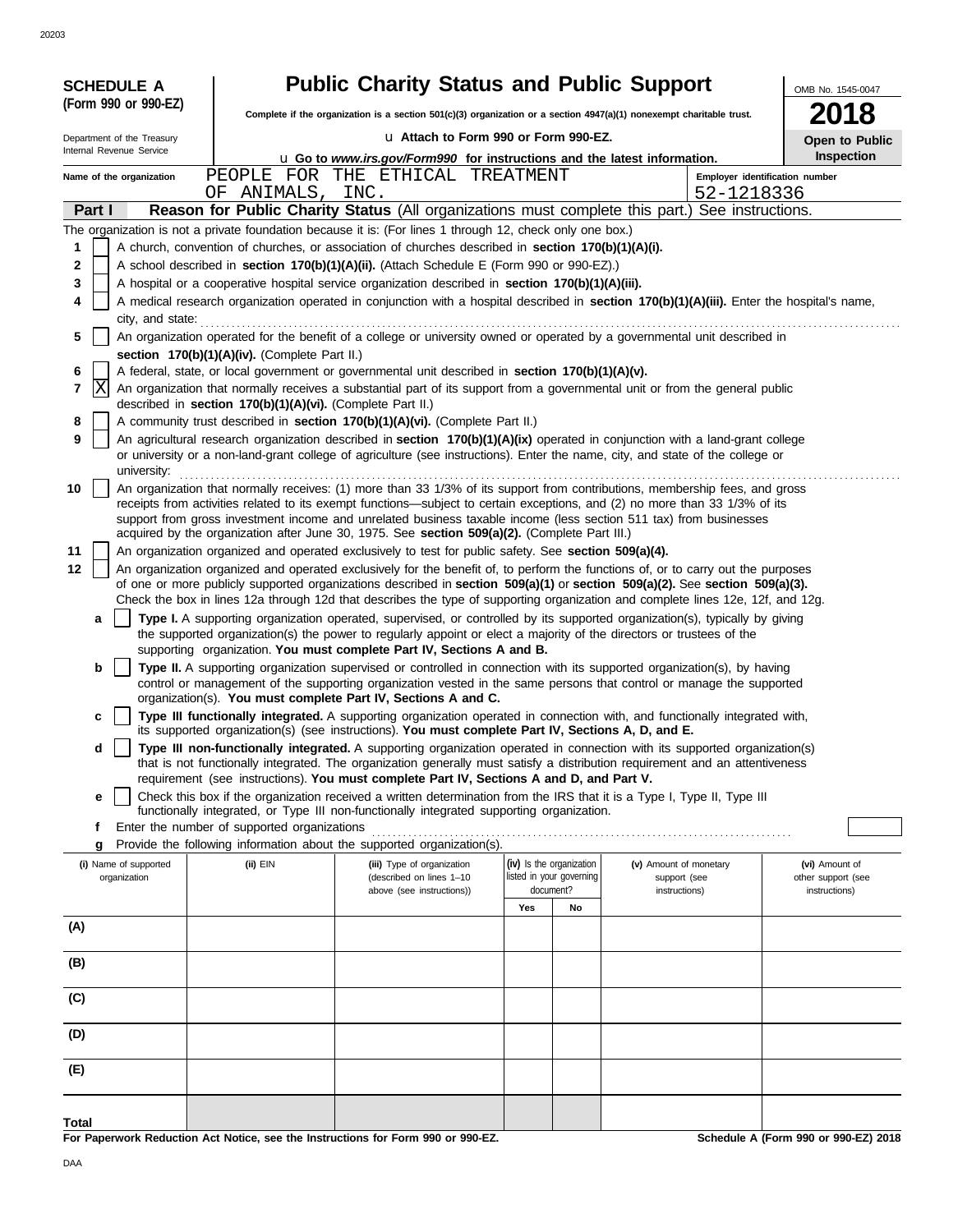|              | Schedule A (Form 990 or 990-EZ) 2018                                                                                                  | PEOPLE FOR THE ETHICAL TREATMENT 52-1218336 |            |              |            |            | Page 2                             |
|--------------|---------------------------------------------------------------------------------------------------------------------------------------|---------------------------------------------|------------|--------------|------------|------------|------------------------------------|
|              | Support Schedule for Organizations Described in Sections 170(b)(1)(A)(iv) and 170(b)(1)(A)(vi)<br>Part II                             |                                             |            |              |            |            |                                    |
|              | (Complete only if you checked the box on line 5, 7, or 8 of Part I or if the organization failed to qualify under                     |                                             |            |              |            |            |                                    |
|              | Part III. If the organization fails to qualify under the tests listed below, please complete Part III.)                               |                                             |            |              |            |            |                                    |
|              | <b>Section A. Public Support</b>                                                                                                      |                                             |            |              |            |            |                                    |
|              | Calendar year (or fiscal year beginning in) $\mathbf u$                                                                               | (a) 2014                                    | (b) 2015   | $(c)$ 2016   | $(d)$ 2017 | $(e)$ 2018 | (f) Total                          |
| 1            | Gifts, grants, contributions, and                                                                                                     |                                             |            |              |            |            |                                    |
|              | membership fees received. (Do not                                                                                                     |                                             |            |              |            |            |                                    |
|              | include any "unusual grants.")                                                                                                        | 41,758,684                                  | 63,070,410 | 43,332,789   | 51,580,176 | 46,778,316 | 246,520,375                        |
| $\mathbf{2}$ | Tax revenues levied for the                                                                                                           |                                             |            |              |            |            |                                    |
|              | organization's benefit and either paid<br>to or expended on its behalf                                                                |                                             |            |              |            |            |                                    |
|              |                                                                                                                                       |                                             |            |              |            |            |                                    |
| 3            | The value of services or facilities                                                                                                   |                                             |            |              |            |            |                                    |
|              | furnished by a governmental unit to the<br>organization without charge<br>.                                                           |                                             |            |              |            |            |                                    |
| 4            | Total. Add lines 1 through 3<br>.                                                                                                     | 41,758,684                                  | 63,070,410 | 43, 332, 789 | 51,580,176 | 46,778,316 | 246,520,375                        |
| 5            | The portion of total contributions by                                                                                                 |                                             |            |              |            |            |                                    |
|              | each person (other than a                                                                                                             |                                             |            |              |            |            |                                    |
|              | governmental unit or publicly                                                                                                         |                                             |            |              |            |            |                                    |
|              | supported organization) included on<br>line 1 that exceeds 2% of the amount                                                           |                                             |            |              |            |            |                                    |
|              | shown on line 11, column (f)                                                                                                          |                                             |            |              |            |            | 25,461,779                         |
| 6            | Public support. Subtract line 5 from line 4                                                                                           |                                             |            |              |            |            | 221,058,596                        |
|              | <b>Section B. Total Support</b>                                                                                                       |                                             |            |              |            |            |                                    |
|              | Calendar year (or fiscal year beginning in) $\mathbf u$                                                                               | (a) 2014                                    | (b) 2015   | $(c)$ 2016   | $(d)$ 2017 | $(e)$ 2018 | (f) Total                          |
| 7            | Amounts from line 4                                                                                                                   | 41,758,684                                  | 63,070,410 | 43, 332, 789 | 51,580,176 | 46,778,316 | 246,520,375                        |
| 8            | Gross income from interest, dividends,<br>payments received on securities loans,                                                      |                                             |            |              |            |            |                                    |
|              | rents, royalties, and income from                                                                                                     |                                             |            |              |            |            |                                    |
|              | similar sources                                                                                                                       | 543,507                                     | 412,905    | 485,890      | 428,096    | 502,601    | 2,372,999                          |
| 9            | Net income from unrelated business                                                                                                    |                                             |            |              |            |            |                                    |
|              | activities, whether or not the business                                                                                               |                                             |            |              |            |            |                                    |
|              | is regularly carried on                                                                                                               |                                             |            |              |            |            |                                    |
| 10           | Other income. Do not include gain or                                                                                                  |                                             |            |              |            |            |                                    |
|              | loss from the sale of capital assets<br>(Explain in Part VI.)                                                                         |                                             |            |              |            |            |                                    |
| 11           | Total support. Add lines 7 through 10                                                                                                 |                                             |            |              |            |            | 248,893,374                        |
| 12           | Gross receipts from related activities, etc. (see instructions)                                                                       |                                             |            |              |            | 12         | 3, 472, 434                        |
| 13           | First five years. If the Form 990 is for the organization's first, second, third, fourth, or fifth tax year as a section 501(c)(3)    |                                             |            |              |            |            |                                    |
|              | organization, check this box and stop here                                                                                            |                                             |            |              |            |            | $\sim$ 1.1                         |
|              | Section C. Computation of Public Support Percentage                                                                                   |                                             |            |              |            |            |                                    |
| 14           |                                                                                                                                       |                                             |            |              |            | 14         | 88.82%                             |
| 15           | Public support percentage from 2017 Schedule A, Part II, line 14                                                                      |                                             |            |              |            | 15         | 86.43%                             |
| 16a          | 33 1/3% support test-2018. If the organization did not check the box on line 13, and line 14 is 33 1/3% or more, check this           |                                             |            |              |            |            |                                    |
|              | box and stop here. The organization qualifies as a publicly supported organization                                                    |                                             |            |              |            |            | $\blacktriangleright$ $\mathbf{X}$ |
| b            | 33 1/3% support test-2017. If the organization did not check a box on line 13 or 16a, and line 15 is 33 1/3% or more, check           |                                             |            |              |            |            |                                    |
|              | this box and stop here. The organization qualifies as a publicly supported organization                                               |                                             |            |              |            |            |                                    |
|              | 17a 10%-facts-and-circumstances test-2018. If the organization did not check a box on line 13, 16a, or 16b, and line 14 is            |                                             |            |              |            |            |                                    |
|              | 10% or more, and if the organization meets the "facts-and-circumstances" test, check this box and stop here. Explain in               |                                             |            |              |            |            |                                    |
|              | Part VI how the organization meets the "facts-and-circumstances" test. The organization qualifies as a publicly supported             |                                             |            |              |            |            |                                    |
| b            | organization<br>10%-facts-and-circumstances test-2017. If the organization did not check a box on line 13, 16a, 16b, or 17a, and line |                                             |            |              |            |            |                                    |
|              | 15 is 10% or more, and if the organization meets the "facts-and-circumstances" test, check this box and stop here.                    |                                             |            |              |            |            |                                    |
|              | Explain in Part VI how the organization meets the "facts-and-circumstances" test. The organization qualifies as a publicly            |                                             |            |              |            |            |                                    |
|              |                                                                                                                                       |                                             |            |              |            |            |                                    |
|              |                                                                                                                                       |                                             |            |              |            |            |                                    |

**18 Private foundation.** If the organization did not check a box on line 13, 16a, 16b, 17a, or 17b, check this box and see instructions . . . . . . . . . . . . . . . . . . . . . . . . . . . . . . . . . . . . . . . . . . . . . . . . . . . . . . . . . . . . . . . . . . . . . . . . . . . . . . . . . . . . . . . . . . . . . . . . . . . . . . . . . . . . . . . . . . . . . . . . . . . . . . . . . . . . . . .

**Schedule A (Form 990 or 990-EZ) 2018**

 $\blacktriangleright \Box$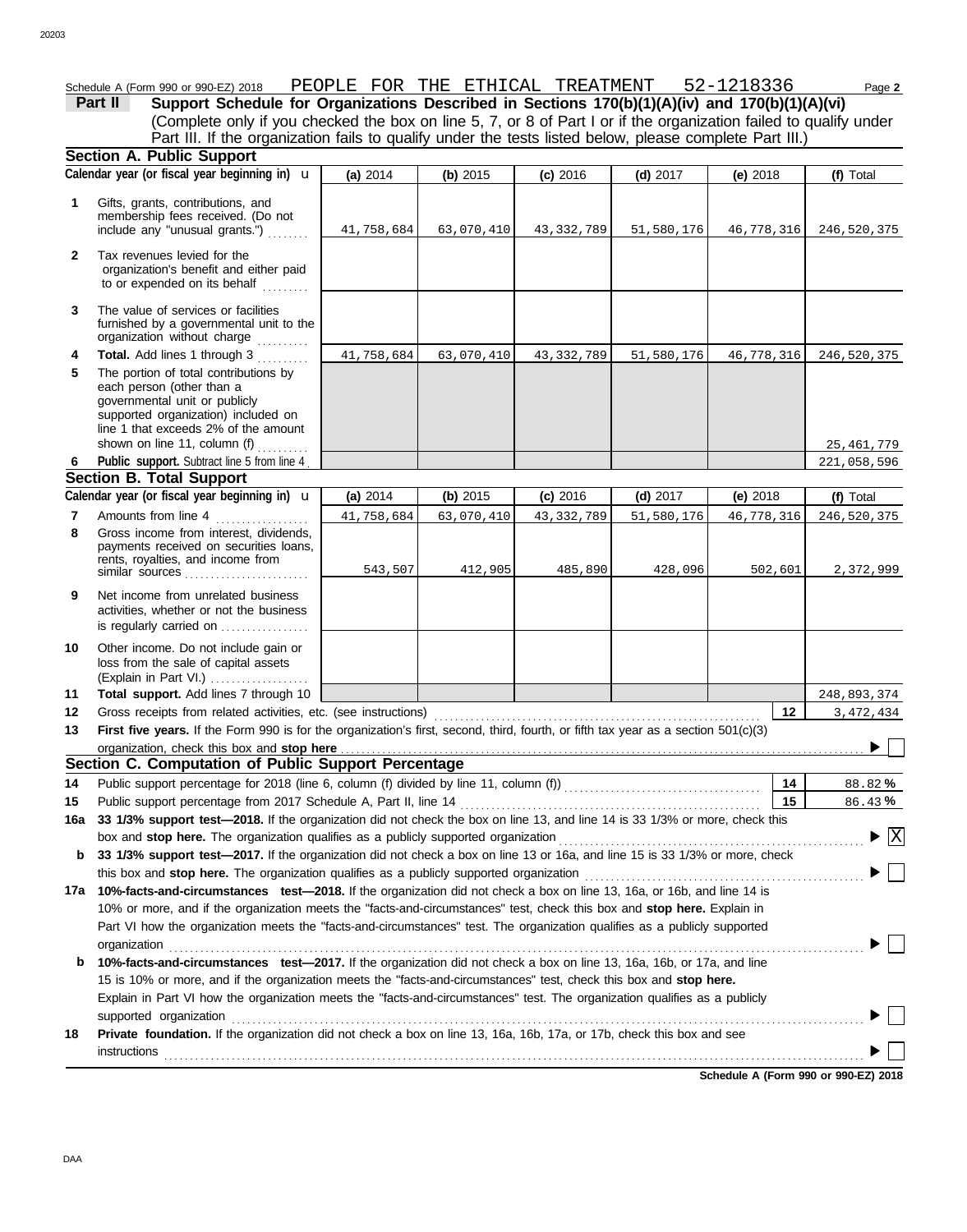#### Schedule A (Form 990 or 990-EZ) 2018 PEOPLE FOR THE ETHICAL TREATMENT 52-1218336 Page 3

|     | Part III<br>Support Schedule for Organizations Described in Section 509(a)(2)                                                                                                                                                                                        |          |          |            |            |            |           |
|-----|----------------------------------------------------------------------------------------------------------------------------------------------------------------------------------------------------------------------------------------------------------------------|----------|----------|------------|------------|------------|-----------|
|     | (Complete only if you checked the box on line 10 of Part I or if the organization failed to qualify under Part II.                                                                                                                                                   |          |          |            |            |            |           |
|     | If the organization fails to qualify under the tests listed below, please complete Part II.)                                                                                                                                                                         |          |          |            |            |            |           |
|     | <b>Section A. Public Support</b><br>Calendar year (or fiscal year beginning in) $\mathbf u$                                                                                                                                                                          |          |          |            |            |            |           |
|     | Gifts, grants, contributions, and membership                                                                                                                                                                                                                         | (a) 2014 | (b) 2015 | $(c)$ 2016 | $(d)$ 2017 | (e) $2018$ | (f) Total |
| 1   | fees received. (Do not include any "unusual grants.")                                                                                                                                                                                                                |          |          |            |            |            |           |
| 2   | Gross receipts from admissions, merchandise<br>sold or services performed, or facilities<br>furnished in any activity that is related to the<br>organization's tax-exempt purpose                                                                                    |          |          |            |            |            |           |
| 3   | Gross receipts from activities that are not an<br>unrelated trade or business under section 513                                                                                                                                                                      |          |          |            |            |            |           |
| 4   | Tax revenues levied for the<br>organization's benefit and either paid<br>to or expended on its behalf                                                                                                                                                                |          |          |            |            |            |           |
| 5   | The value of services or facilities<br>furnished by a governmental unit to the<br>organization without charge                                                                                                                                                        |          |          |            |            |            |           |
| 6   | Total. Add lines 1 through 5<br><u>.</u>                                                                                                                                                                                                                             |          |          |            |            |            |           |
|     | <b>7a</b> Amounts included on lines 1, 2, and 3<br>received from disqualified persons                                                                                                                                                                                |          |          |            |            |            |           |
| b   | Amounts included on lines 2 and 3<br>received from other than disqualified<br>persons that exceed the greater of \$5,000<br>or 1% of the amount on line 13 for the year                                                                                              |          |          |            |            |            |           |
| c   | Add lines 7a and 7b                                                                                                                                                                                                                                                  |          |          |            |            |            |           |
| 8   | Public support. (Subtract line 7c from<br>line 6.)                                                                                                                                                                                                                   |          |          |            |            |            |           |
|     | <b>Section B. Total Support</b>                                                                                                                                                                                                                                      |          |          |            |            |            |           |
|     | Calendar year (or fiscal year beginning in) $\mathbf u$                                                                                                                                                                                                              | (a) 2014 | (b) 2015 | (c) 2016   | $(d)$ 2017 | (e) $2018$ | (f) Total |
| 9   | Amounts from line 6                                                                                                                                                                                                                                                  |          |          |            |            |            |           |
| 10a | Gross income from interest, dividends,<br>payments received on securities loans, rents,<br>royalties, and income from similar sources.                                                                                                                               |          |          |            |            |            |           |
| b   | Unrelated business taxable income (less<br>section 511 taxes) from businesses<br>acquired after June 30, 1975                                                                                                                                                        |          |          |            |            |            |           |
|     | c Add lines 10a and 10b $\ldots$                                                                                                                                                                                                                                     |          |          |            |            |            |           |
| 11  | Net income from unrelated business<br>activities not included in line 10b, whether<br>or not the business is regularly carried on                                                                                                                                    |          |          |            |            |            |           |
| 12  | Other income. Do not include gain or<br>loss from the sale of capital assets<br>(Explain in Part VI.)                                                                                                                                                                |          |          |            |            |            |           |
| 13  | Total support. (Add lines 9, 10c, 11,                                                                                                                                                                                                                                |          |          |            |            |            |           |
| 14  | and 12.)<br>.<br>First five years. If the Form 990 is for the organization's first, second, third, fourth, or fifth tax year as a section 501(c)(3)                                                                                                                  |          |          |            |            |            |           |
|     | organization, check this box and stop here                                                                                                                                                                                                                           |          |          |            |            |            |           |
|     | Section C. Computation of Public Support Percentage                                                                                                                                                                                                                  |          |          |            |            |            |           |
| 15  |                                                                                                                                                                                                                                                                      |          |          |            |            | 15         | %         |
| 16  |                                                                                                                                                                                                                                                                      |          |          |            |            | 16         | %         |
|     | Section D. Computation of Investment Income Percentage                                                                                                                                                                                                               |          |          |            |            |            |           |
| 17  |                                                                                                                                                                                                                                                                      |          |          |            |            | 17         | %         |
| 18  | Investment income percentage from 2017 Schedule A, Part III, line 17                                                                                                                                                                                                 |          |          |            |            | 18         | %         |
| 19a | 33 1/3% support tests-2018. If the organization did not check the box on line 14, and line 15 is more than 33 1/3%, and line                                                                                                                                         |          |          |            |            |            |           |
|     | 17 is not more than 33 1/3%, check this box and stop here. The organization qualifies as a publicly supported organization                                                                                                                                           |          |          |            |            |            |           |
| b   | 33 1/3% support tests-2017. If the organization did not check a box on line 14 or line 19a, and line 16 is more than 33 1/3%, and<br>line 18 is not more than 33 1/3%, check this box and stop here. The organization qualifies as a publicly supported organization |          |          |            |            |            |           |
| 20  |                                                                                                                                                                                                                                                                      |          |          |            |            |            |           |

**Schedule A (Form 990 or 990-EZ) 2018**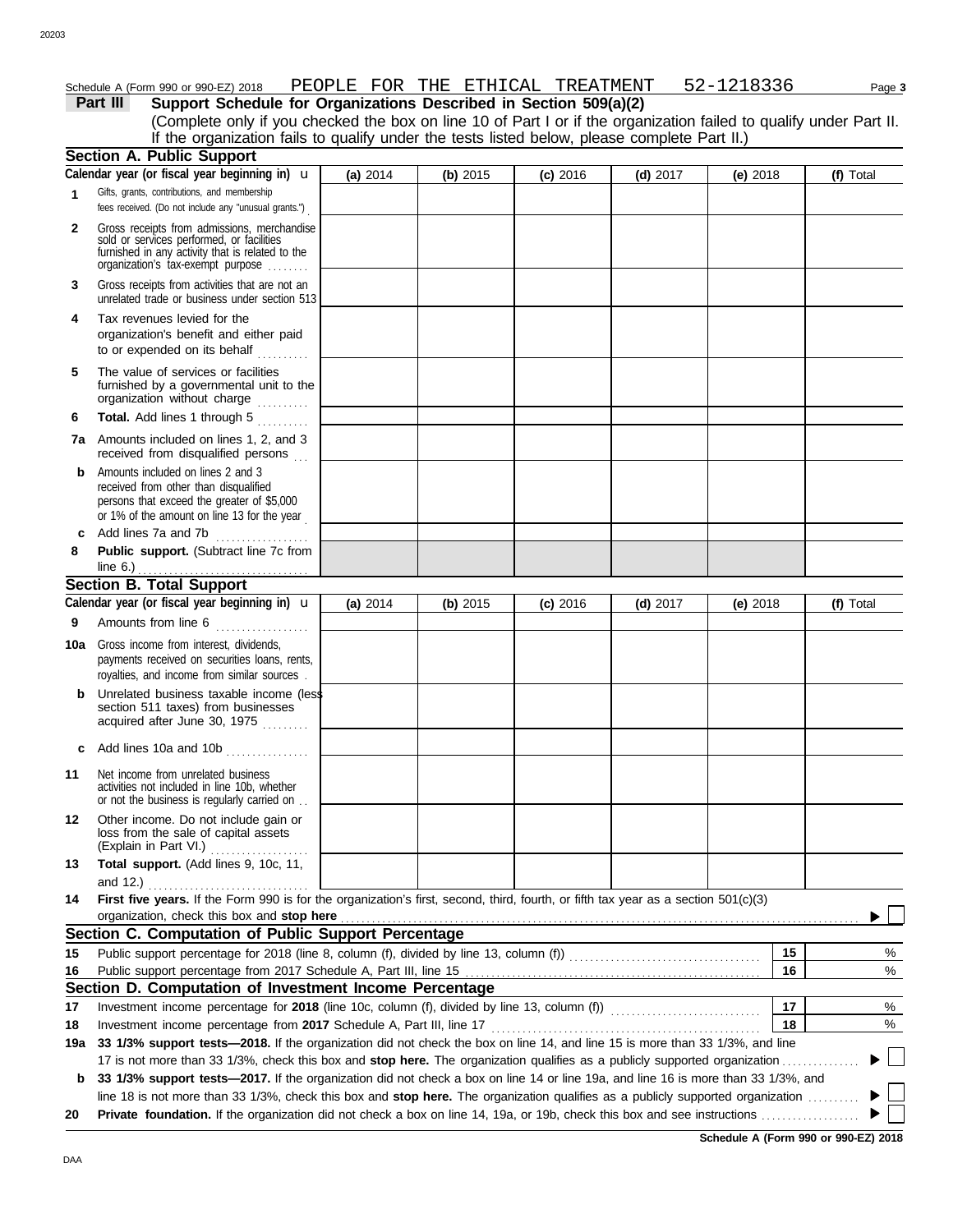|     | Part IV<br><b>Supporting Organizations</b>                                                                                                                                               |                |            |    |
|-----|------------------------------------------------------------------------------------------------------------------------------------------------------------------------------------------|----------------|------------|----|
|     | (Complete only if you checked a box in line 12 on Part I. If you checked 12a of Part I, complete Sections A                                                                              |                |            |    |
|     | and B. If you checked 12b of Part I, complete Sections A and C. If you checked 12c of Part I, complete                                                                                   |                |            |    |
|     | Sections A, D, and E. If you checked 12d of Part I, complete Sections A and D, and complete Part V.)                                                                                     |                |            |    |
|     | <b>Section A. All Supporting Organizations</b>                                                                                                                                           |                |            |    |
|     |                                                                                                                                                                                          |                | <b>Yes</b> | No |
| 1   | Are all of the organization's supported organizations listed by name in the organization's governing                                                                                     |                |            |    |
|     | documents? If "No," describe in Part VI how the supported organizations are designated. If designated by                                                                                 |                |            |    |
|     | class or purpose, describe the designation. If historic and continuing relationship, explain.                                                                                            | 1              |            |    |
| 2   | Did the organization have any supported organization that does not have an IRS determination of status                                                                                   |                |            |    |
|     | under section 509(a)(1) or (2)? If "Yes," explain in Part VI how the organization determined that the supported                                                                          |                |            |    |
|     | organization was described in section 509(a)(1) or (2).                                                                                                                                  | 2              |            |    |
| 3a  | Did the organization have a supported organization described in section $501(c)(4)$ , (5), or (6)? If "Yes," answer                                                                      |                |            |    |
|     | $(b)$ and $(c)$ below.                                                                                                                                                                   | 3a             |            |    |
| b   | Did the organization confirm that each supported organization qualified under section $501(c)(4)$ , (5), or (6) and                                                                      |                |            |    |
|     | satisfied the public support tests under section 509(a)(2)? If "Yes," describe in Part VI when and how the                                                                               |                |            |    |
|     | organization made the determination.                                                                                                                                                     | 3b             |            |    |
| c   | Did the organization ensure that all support to such organizations was used exclusively for section $170(c)(2)(B)$                                                                       |                |            |    |
|     | purposes? If "Yes," explain in Part VI what controls the organization put in place to ensure such use.                                                                                   | 3c             |            |    |
| 4a  | Was any supported organization not organized in the United States ("foreign supported organization")? If                                                                                 |                |            |    |
|     | "Yes," and if you checked 12a or 12b in Part I, answer (b) and (c) below.                                                                                                                | 4a             |            |    |
| b   | Did the organization have ultimate control and discretion in deciding whether to make grants to the foreign                                                                              |                |            |    |
|     | supported organization? If "Yes," describe in Part VI how the organization had such control and discretion                                                                               |                |            |    |
|     | despite being controlled or supervised by or in connection with its supported organizations.                                                                                             | 4b             |            |    |
| с   | Did the organization support any foreign supported organization that does not have an IRS determination                                                                                  |                |            |    |
|     | under sections $501(c)(3)$ and $509(a)(1)$ or (2)? If "Yes," explain in Part VI what controls the organization used                                                                      |                |            |    |
|     | to ensure that all support to the foreign supported organization was used exclusively for section $170(c)(2)(B)$                                                                         |                |            |    |
|     | purposes.                                                                                                                                                                                | 4c             |            |    |
| 5a  | Did the organization add, substitute, or remove any supported organizations during the tax year? If "Yes,"                                                                               |                |            |    |
|     | answer (b) and (c) below (if applicable). Also, provide detail in Part VI, including (i) the names and EIN                                                                               |                |            |    |
|     | numbers of the supported organizations added, substituted, or removed; (ii) the reasons for each such action;                                                                            |                |            |    |
|     | (iii) the authority under the organization's organizing document authorizing such action; and (iv) how the action<br>was accomplished (such as by amendment to the organizing document). | 5a             |            |    |
| b   | Type I or Type II only. Was any added or substituted supported organization part of a class already                                                                                      |                |            |    |
|     | designated in the organization's organizing document?                                                                                                                                    | 5b             |            |    |
| c   | Substitutions only. Was the substitution the result of an event beyond the organization's control?                                                                                       | 5 <sub>c</sub> |            |    |
| 6   | Did the organization provide support (whether in the form of grants or the provision of services or facilities) to                                                                       |                |            |    |
|     | anyone other than (i) its supported organizations, (ii) individuals that are part of the charitable class benefited                                                                      |                |            |    |
|     | by one or more of its supported organizations, or (iii) other supporting organizations that also support or                                                                              |                |            |    |
|     | benefit one or more of the filing organization's supported organizations? If "Yes," provide detail in Part VI.                                                                           | 6              |            |    |
| 7   | Did the organization provide a grant, loan, compensation, or other similar payment to a substantial contributor                                                                          |                |            |    |
|     | (as defined in section $4958(c)(3)(C)$ ), a family member of a substantial contributor, or a 35% controlled entity                                                                       |                |            |    |
|     | with regard to a substantial contributor? If "Yes," complete Part I of Schedule L (Form 990 or 990-EZ).                                                                                  | 7              |            |    |
| 8   | Did the organization make a loan to a disqualified person (as defined in section 4958) not described in line 7?                                                                          |                |            |    |
|     | If "Yes," complete Part I of Schedule L (Form 990 or 990-EZ).                                                                                                                            | 8              |            |    |
| 9a  | Was the organization controlled directly or indirectly at any time during the tax year by one or more                                                                                    |                |            |    |
|     | disqualified persons as defined in section 4946 (other than foundation managers and organizations described                                                                              |                |            |    |
|     | in section 509(a)(1) or (2))? If "Yes," provide detail in Part VI.                                                                                                                       | 9а             |            |    |
| b   | Did one or more disqualified persons (as defined in line 9a) hold a controlling interest in any entity in which                                                                          |                |            |    |
|     | the supporting organization had an interest? If "Yes," provide detail in Part VI.                                                                                                        | 9b             |            |    |
| c   | Did a disqualified person (as defined in line 9a) have an ownership interest in, or derive any personal benefit                                                                          |                |            |    |
|     | from, assets in which the supporting organization also had an interest? If "Yes," provide detail in Part VI.                                                                             | 9c             |            |    |
| 10a | Was the organization subject to the excess business holdings rules of section 4943 because of section                                                                                    |                |            |    |
|     | 4943(f) (regarding certain Type II supporting organizations, and all Type III non-functionally integrated                                                                                |                |            |    |
|     | supporting organizations)? If "Yes," answer 10b below.                                                                                                                                   | 10a            |            |    |

**b** Did the organization have any excess business holdings in the tax year? *(Use Schedule C, Form 4720, to determine whether the organization had excess business holdings.)*

**Schedule A (Form 990 or 990-EZ) 2018 10b**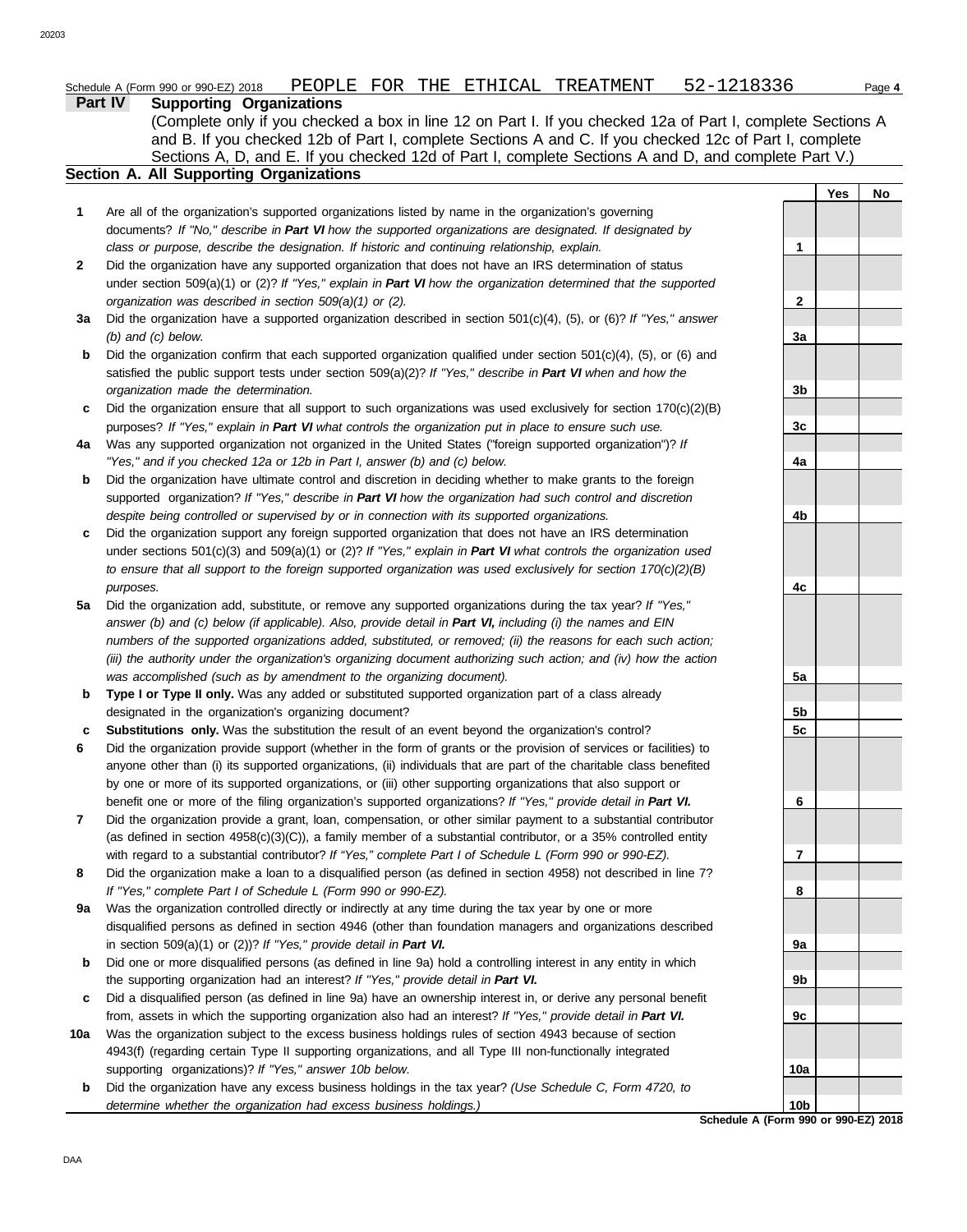|              | 52-1218336<br>PEOPLE FOR THE ETHICAL<br>TREATMENT<br>Schedule A (Form 990 or 990-EZ) 2018                                                                                                                                           |                 |            | Page 5    |
|--------------|-------------------------------------------------------------------------------------------------------------------------------------------------------------------------------------------------------------------------------------|-----------------|------------|-----------|
|              | Part IV<br><b>Supporting Organizations (continued)</b>                                                                                                                                                                              |                 |            |           |
|              |                                                                                                                                                                                                                                     |                 | <b>Yes</b> | No        |
| 11           | Has the organization accepted a gift or contribution from any of the following persons?                                                                                                                                             |                 |            |           |
| a            | A person who directly or indirectly controls, either alone or together with persons described in (b) and (c)                                                                                                                        |                 |            |           |
|              | below, the governing body of a supported organization?                                                                                                                                                                              | 11a             |            |           |
|              | <b>b</b> A family member of a person described in (a) above?                                                                                                                                                                        | 11 <sub>b</sub> |            |           |
|              | c A 35% controlled entity of a person described in (a) or (b) above? If "Yes" to a, b, or c, provide detail in Part VI.                                                                                                             | 11c             |            |           |
|              | <b>Section B. Type I Supporting Organizations</b>                                                                                                                                                                                   |                 |            |           |
|              |                                                                                                                                                                                                                                     |                 | Yes        | No.       |
| 1            | Did the directors, trustees, or membership of one or more supported organizations have the power to                                                                                                                                 |                 |            |           |
|              | regularly appoint or elect at least a majority of the organization's directors or trustees at all times during the                                                                                                                  |                 |            |           |
|              | tax year? If "No," describe in Part VI how the supported organization(s) effectively operated, supervised, or                                                                                                                       |                 |            |           |
|              | controlled the organization's activities. If the organization had more than one supported organization,                                                                                                                             |                 |            |           |
|              | describe how the powers to appoint and/or remove directors or trustees were allocated among the supported                                                                                                                           |                 |            |           |
|              | organizations and what conditions or restrictions, if any, applied to such powers during the tax year.                                                                                                                              | 1               |            |           |
| 2            | Did the organization operate for the benefit of any supported organization other than the supported                                                                                                                                 |                 |            |           |
|              | organization(s) that operated, supervised, or controlled the supporting organization? If "Yes," explain in Part                                                                                                                     |                 |            |           |
|              | VI how providing such benefit carried out the purposes of the supported organization(s) that operated,                                                                                                                              |                 |            |           |
|              | supervised, or controlled the supporting organization.                                                                                                                                                                              | 2               |            |           |
|              | Section C. Type II Supporting Organizations                                                                                                                                                                                         |                 |            |           |
|              |                                                                                                                                                                                                                                     |                 | Yes        | No.       |
| 1            | Were a majority of the organization's directors or trustees during the tax year also a majority of the directors                                                                                                                    |                 |            |           |
|              | or trustees of each of the organization's supported organization(s)? If "No," describe in Part VI how control                                                                                                                       |                 |            |           |
|              | or management of the supporting organization was vested in the same persons that controlled or managed                                                                                                                              |                 |            |           |
|              | the supported organization(s).                                                                                                                                                                                                      | 1               |            |           |
|              |                                                                                                                                                                                                                                     |                 |            |           |
|              | Section D. All Type III Supporting Organizations                                                                                                                                                                                    |                 |            |           |
|              |                                                                                                                                                                                                                                     |                 | Yes        | No.       |
| 1            | Did the organization provide to each of its supported organizations, by the last day of the fifth month of the                                                                                                                      |                 |            |           |
|              | organization's tax year, (i) a written notice describing the type and amount of support provided during the prior tax                                                                                                               |                 |            |           |
|              | year, (ii) a copy of the Form 990 that was most recently filed as of the date of notification, and (iii) copies of the                                                                                                              |                 |            |           |
|              | organization's governing documents in effect on the date of notification, to the extent not previously provided?                                                                                                                    | 1               |            |           |
| 2            | Were any of the organization's officers, directors, or trustees either (i) appointed or elected by the supported                                                                                                                    |                 |            |           |
|              | organization(s) or (ii) serving on the governing body of a supported organization? If "No," explain in Part VI how                                                                                                                  |                 |            |           |
|              | the organization maintained a close and continuous working relationship with the supported organization(s).                                                                                                                         | 2               |            |           |
| 3            | By reason of the relationship described in (2), did the organization's supported organizations have a                                                                                                                               |                 |            |           |
|              | significant voice in the organization's investment policies and in directing the use of the organization's                                                                                                                          |                 |            |           |
|              | income or assets at all times during the tax year? If "Yes," describe in Part VI the role the organization's                                                                                                                        |                 |            |           |
|              | supported organizations played in this regard.                                                                                                                                                                                      | 3               |            |           |
|              | Section E. Type III Functionally-Integrated Supporting Organizations                                                                                                                                                                |                 |            |           |
| 1            | Check the box next to the method that the organization used to satisfy the Integral Part Test during the year (see instructions).                                                                                                   |                 |            |           |
| a            | The organization satisfied the Activities Test. Complete line 2 below.                                                                                                                                                              |                 |            |           |
| b            | The organization is the parent of each of its supported organizations. Complete line 3 below.                                                                                                                                       |                 |            |           |
| C            | The organization supported a governmental entity. Describe in Part VI how you supported a government entity (see instructions).                                                                                                     |                 |            |           |
|              |                                                                                                                                                                                                                                     |                 |            |           |
| $\mathbf{2}$ | Activities Test. Answer (a) and (b) below.                                                                                                                                                                                          |                 | Yes        | <b>No</b> |
| а            | Did substantially all of the organization's activities during the tax year directly further the exempt purposes of                                                                                                                  |                 |            |           |
|              | the supported organization(s) to which the organization was responsive? If "Yes," then in Part VI identify                                                                                                                          |                 |            |           |
|              | those supported organizations and explain how these activities directly furthered their exempt purposes,                                                                                                                            |                 |            |           |
|              | how the organization was responsive to those supported organizations, and how the organization determined                                                                                                                           |                 |            |           |
|              | that these activities constituted substantially all of its activities.                                                                                                                                                              | 2a              |            |           |
| b            | Did the activities described in (a) constitute activities that, but for the organization's involvement, one or more<br>of the organization's supported organization(s) would have been engaged in? If "Yes," explain in Part VI the |                 |            |           |

- *reasons for the organization's position that its supported organization(s) would have engaged in these activities but for the organization's involvement.*
- **3** Parent of Supported Organizations. *Answer (a) and (b) below.*
	- **a** Did the organization have the power to regularly appoint or elect a majority of the officers, directors, or trustees of each of the supported organizations? *Provide details in Part VI.*
- **b** Did the organization exercise a substantial degree of direction over the policies, programs, and activities of each of its supported organizations? *If "Yes," describe in Part VI the role played by the organization in this regard.*

DAA **SChedule A (Form 990 or 990-EZ) 2018 3b**

**3a**

**2b**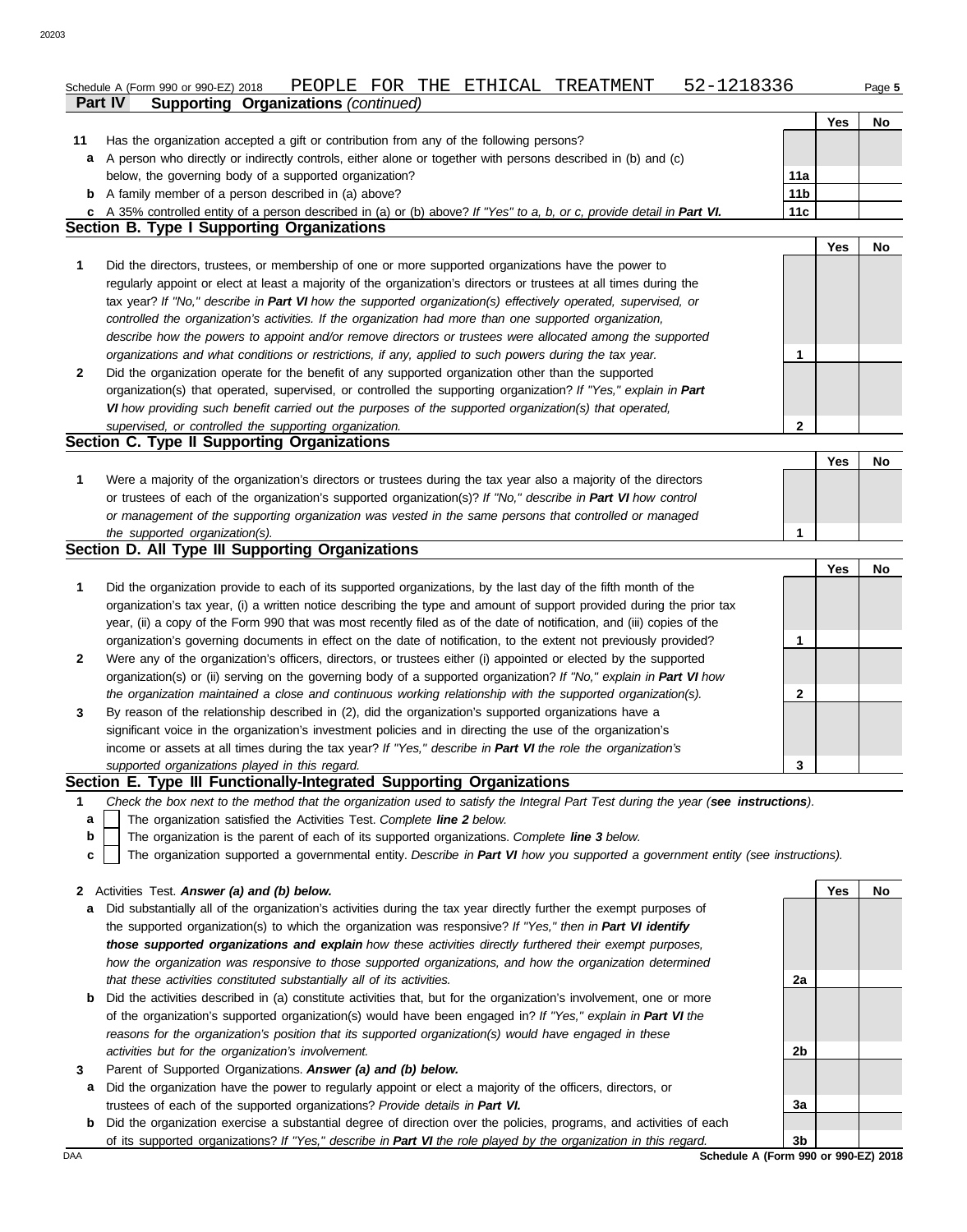#### Schedule A (Form 990 or 990-EZ) 2018 PEOPLE FOR THE ETHICAL TREATMENT 52-1218336 Page **6**

**Part V Type III Non-Functionally Integrated 509(a)(3) Supporting Organizations 1** Check here if the organization satisfied the Integral Part Test as a qualifying trust on Nov. 20, 1970 (explain in Part VI). **See instructions.** All other Type III non-functionally integrated supporting organizations must complete Sections A through E.

| Section A - Adjusted Net Income                                                                                                                     |                | (A) Prior Year | (B) Current Year<br>(optional) |
|-----------------------------------------------------------------------------------------------------------------------------------------------------|----------------|----------------|--------------------------------|
| Net short-term capital gain<br>$\mathbf 1$                                                                                                          | $\mathbf{1}$   |                |                                |
| $\mathbf{2}$<br>Recoveries of prior-year distributions                                                                                              | $\mathbf{2}$   |                |                                |
| 3<br>Other gross income (see instructions)                                                                                                          | 3              |                |                                |
| 4<br>Add lines 1 through 3.                                                                                                                         | 4              |                |                                |
| 5<br>Depreciation and depletion                                                                                                                     | 5              |                |                                |
| Portion of operating expenses paid or incurred for production or<br>6.                                                                              |                |                |                                |
| collection of gross income or for management, conservation, or                                                                                      |                |                |                                |
| maintenance of property held for production of income (see instructions)                                                                            | 6              |                |                                |
| Other expenses (see instructions)<br>7                                                                                                              | $\overline{7}$ |                |                                |
| Adjusted Net Income (subtract lines 5, 6, and 7 from line 4)<br>8                                                                                   | 8              |                |                                |
| <b>Section B - Minimum Asset Amount</b>                                                                                                             |                | (A) Prior Year | (B) Current Year<br>(optional) |
| Aggregate fair market value of all non-exempt-use assets (see<br>1                                                                                  |                |                |                                |
| instructions for short tax year or assets held for part of year):                                                                                   |                |                |                                |
| <b>a</b> Average monthly value of securities                                                                                                        | 1a             |                |                                |
| <b>b</b> Average monthly cash balances                                                                                                              | 1 <sub>b</sub> |                |                                |
| <b>c</b> Fair market value of other non-exempt-use assets                                                                                           | 1c             |                |                                |
| <b>d</b> Total (add lines 1a, 1b, and 1c)                                                                                                           | 1 <sub>d</sub> |                |                                |
| <b>Discount</b> claimed for blockage or other<br>e.                                                                                                 |                |                |                                |
| factors (explain in detail in <b>Part VI</b> ):                                                                                                     |                |                |                                |
| Acquisition indebtedness applicable to non-exempt-use assets<br>$\mathbf{2}$                                                                        | $\mathbf{2}$   |                |                                |
| 3<br>Subtract line 2 from line 1d.                                                                                                                  | 3              |                |                                |
| Cash deemed held for exempt use. Enter 1-1/2% of line 3 (for greater amount,<br>4                                                                   |                |                |                                |
| see instructions).                                                                                                                                  | 4              |                |                                |
| 5<br>Net value of non-exempt-use assets (subtract line 4 from line 3)                                                                               | 5              |                |                                |
| 6<br>Multiply line 5 by .035.                                                                                                                       | 6              |                |                                |
| 7<br>Recoveries of prior-year distributions                                                                                                         | $\overline{7}$ |                |                                |
| Minimum Asset Amount (add line 7 to line 6)<br>8                                                                                                    | 8              |                |                                |
| Section C - Distributable Amount                                                                                                                    |                |                | <b>Current Year</b>            |
| Adjusted net income for prior year (from Section A, line 8, Column A)<br>1                                                                          | 1              |                |                                |
| Enter 85% of line 1.<br>$\mathbf{2}$                                                                                                                | $\overline{2}$ |                |                                |
| Minimum asset amount for prior year (from Section B, line 8, Column A)<br>3                                                                         | 3              |                |                                |
| Enter greater of line 2 or line 3.<br>4                                                                                                             | 4              |                |                                |
| 5<br>Income tax imposed in prior year                                                                                                               | 5              |                |                                |
| 6<br><b>Distributable Amount.</b> Subtract line 5 from line 4, unless subject to                                                                    |                |                |                                |
| emergency temporary reduction (see instructions).                                                                                                   | 6              |                |                                |
| $\overline{7}$<br>Check here if the current year is the organization's first as a non-functionally integrated Type III supporting organization (see |                |                |                                |
| instructions).                                                                                                                                      |                |                |                                |

**Schedule A (Form 990 or 990-EZ) 2018**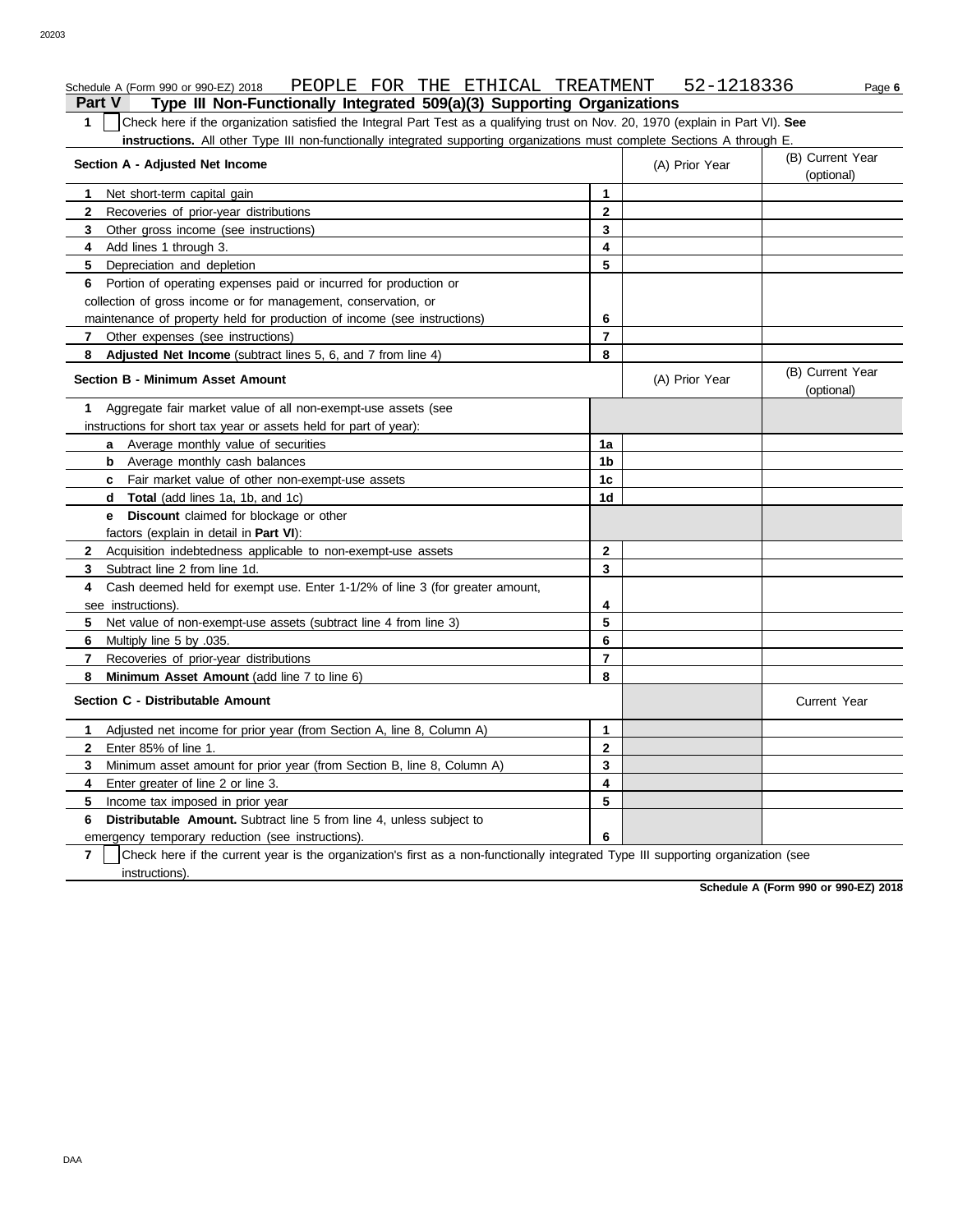#### Schedule A (Form 990 or 990-EZ) 2018 PEOPLE FOR THE ETHICAL TREATMENT 52-1218336 Page 7

#### **Part V Type III Non-Functionally Integrated 509(a)(3) Supporting Organizations** *(continued)*

| <b>Section D - Distributions</b> | <b>Current Year</b>                                                                                                         |                                    |                                               |                                                  |  |  |  |  |
|----------------------------------|-----------------------------------------------------------------------------------------------------------------------------|------------------------------------|-----------------------------------------------|--------------------------------------------------|--|--|--|--|
| 1                                |                                                                                                                             |                                    |                                               |                                                  |  |  |  |  |
| $\mathbf{2}$                     |                                                                                                                             |                                    |                                               |                                                  |  |  |  |  |
|                                  | organizations, in excess of income from activity                                                                            |                                    |                                               |                                                  |  |  |  |  |
| 3                                | Administrative expenses paid to accomplish exempt purposes of supported organizations                                       |                                    |                                               |                                                  |  |  |  |  |
| 4                                | Amounts paid to acquire exempt-use assets                                                                                   |                                    |                                               |                                                  |  |  |  |  |
| 5                                | Qualified set-aside amounts (prior IRS approval required)                                                                   |                                    |                                               |                                                  |  |  |  |  |
| 6                                | Other distributions (describe in <b>Part VI</b> ). See instructions.                                                        |                                    |                                               |                                                  |  |  |  |  |
| 7                                | Total annual distributions. Add lines 1 through 6.                                                                          |                                    |                                               |                                                  |  |  |  |  |
| 8                                | Distributions to attentive supported organizations to which the organization is responsive                                  |                                    |                                               |                                                  |  |  |  |  |
|                                  | (provide details in Part VI). See instructions.                                                                             |                                    |                                               |                                                  |  |  |  |  |
| 9                                | Distributable amount for 2018 from Section C, line 6                                                                        |                                    |                                               |                                                  |  |  |  |  |
| 10                               | Line 8 amount divided by line 9 amount                                                                                      |                                    |                                               |                                                  |  |  |  |  |
|                                  | <b>Section E - Distribution Allocations (see instructions)</b>                                                              | (i)<br><b>Excess Distributions</b> | (ii)<br><b>Underdistributions</b><br>Pre-2018 | (iii)<br><b>Distributable</b><br>Amount for 2018 |  |  |  |  |
| 1.                               | Distributable amount for 2018 from Section C, line 6                                                                        |                                    |                                               |                                                  |  |  |  |  |
| $\mathbf{2}$                     | Underdistributions, if any, for years prior to 2018<br>(reasonable cause required-explain in Part VI). See<br>instructions. |                                    |                                               |                                                  |  |  |  |  |
| 3.                               | Excess distributions carryover, if any, to 2018                                                                             |                                    |                                               |                                                  |  |  |  |  |
|                                  |                                                                                                                             |                                    |                                               |                                                  |  |  |  |  |
|                                  |                                                                                                                             |                                    |                                               |                                                  |  |  |  |  |
|                                  | <b>c</b> From 2015                                                                                                          |                                    |                                               |                                                  |  |  |  |  |
|                                  |                                                                                                                             |                                    |                                               |                                                  |  |  |  |  |
|                                  | e From 2017<br>. <u>.</u> .                                                                                                 |                                    |                                               |                                                  |  |  |  |  |
|                                  | f Total of lines 3a through e                                                                                               |                                    |                                               |                                                  |  |  |  |  |
|                                  | g Applied to underdistributions of prior years                                                                              |                                    |                                               |                                                  |  |  |  |  |
|                                  | h Applied to 2018 distributable amount                                                                                      |                                    |                                               |                                                  |  |  |  |  |
|                                  | <i>i</i> Carryover from 2013 not applied (see instructions)                                                                 |                                    |                                               |                                                  |  |  |  |  |
|                                  | Remainder. Subtract lines 3g, 3h, and 3i from 3f.                                                                           |                                    |                                               |                                                  |  |  |  |  |
| 4                                | Distributions for 2018 from                                                                                                 |                                    |                                               |                                                  |  |  |  |  |
|                                  | Section D, line 7:<br>\$                                                                                                    |                                    |                                               |                                                  |  |  |  |  |
|                                  | a Applied to underdistributions of prior years                                                                              |                                    |                                               |                                                  |  |  |  |  |
|                                  | <b>b</b> Applied to 2018 distributable amount                                                                               |                                    |                                               |                                                  |  |  |  |  |
|                                  | c Remainder. Subtract lines 4a and 4b from 4.                                                                               |                                    |                                               |                                                  |  |  |  |  |
| 5                                | Remaining underdistributions for years prior to 2018, if                                                                    |                                    |                                               |                                                  |  |  |  |  |
|                                  | any. Subtract lines 3g and 4a from line 2. For result                                                                       |                                    |                                               |                                                  |  |  |  |  |
|                                  | greater than zero, explain in Part VI. See instructions.                                                                    |                                    |                                               |                                                  |  |  |  |  |
| 6                                | Remaining underdistributions for 2018. Subtract lines 3h                                                                    |                                    |                                               |                                                  |  |  |  |  |
|                                  | and 4b from line 1. For result greater than zero, explain in                                                                |                                    |                                               |                                                  |  |  |  |  |
|                                  | Part VI. See instructions.                                                                                                  |                                    |                                               |                                                  |  |  |  |  |
| 7                                | Excess distributions carryover to 2019. Add lines 3j                                                                        |                                    |                                               |                                                  |  |  |  |  |
|                                  | and 4c.                                                                                                                     |                                    |                                               |                                                  |  |  |  |  |
| 8                                | Breakdown of line 7:                                                                                                        |                                    |                                               |                                                  |  |  |  |  |
|                                  |                                                                                                                             |                                    |                                               |                                                  |  |  |  |  |
|                                  |                                                                                                                             |                                    |                                               |                                                  |  |  |  |  |
|                                  |                                                                                                                             |                                    |                                               |                                                  |  |  |  |  |
|                                  |                                                                                                                             |                                    |                                               |                                                  |  |  |  |  |
|                                  |                                                                                                                             |                                    |                                               |                                                  |  |  |  |  |

**Schedule A (Form 990 or 990-EZ) 2018**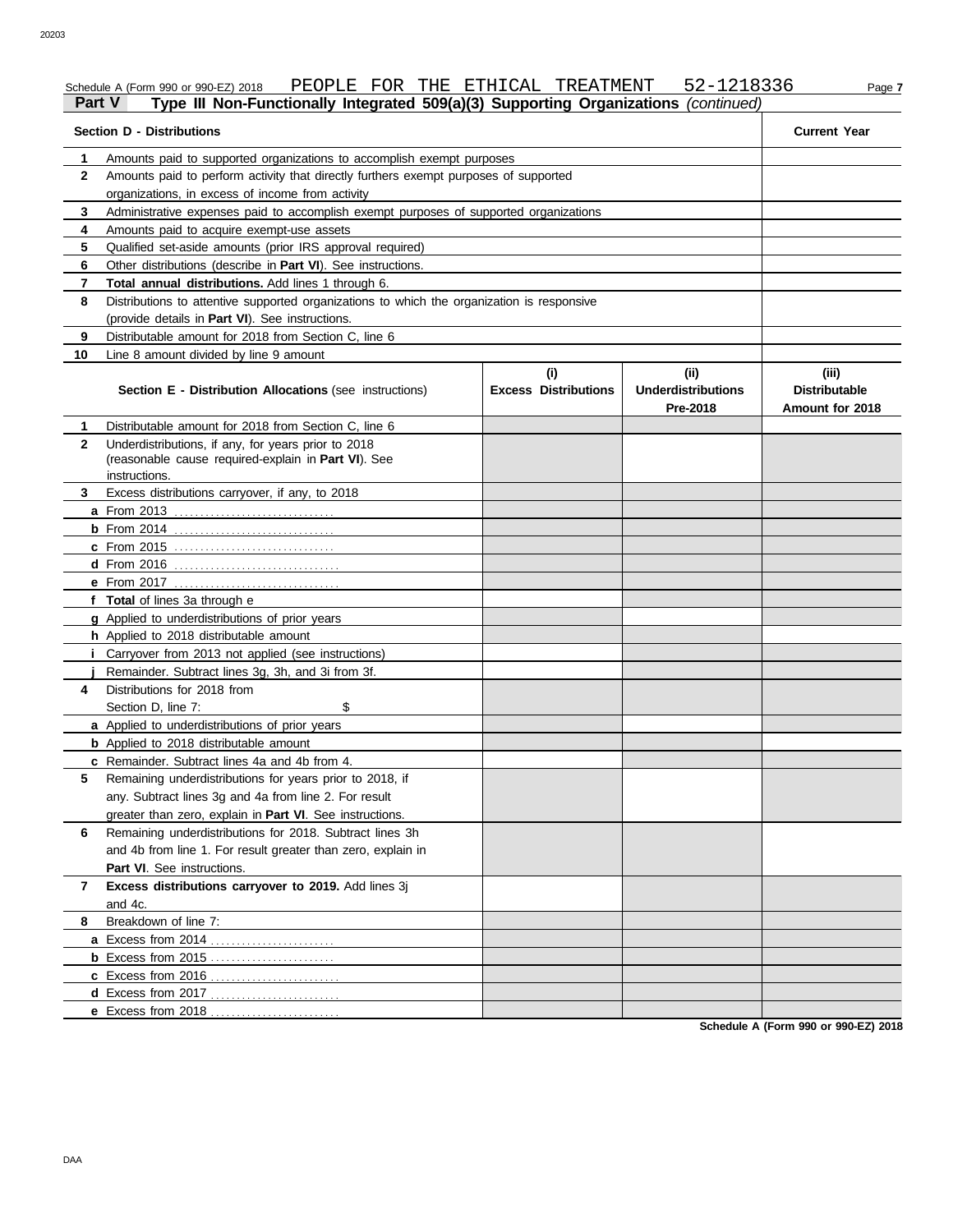|         | Schedule A (Form 990 or 990-EZ) 2018                                                           |  |  | PEOPLE FOR THE ETHICAL TREATMENT 52-1218336 | Page 8                                                                                                                                                                                                                                         |
|---------|------------------------------------------------------------------------------------------------|--|--|---------------------------------------------|------------------------------------------------------------------------------------------------------------------------------------------------------------------------------------------------------------------------------------------------|
| Part VI |                                                                                                |  |  |                                             | Supplemental Information. Provide the explanations required by Part II, line 10; Part II, line 17a or 17b; Part<br>III, line 12; Part IV, Section A, lines 1, 2, 3b, 3c, 4b, 4c, 5a, 6, 9a, 9b, 9c, 11a, 11b, and 11c; Part IV, Section        |
|         |                                                                                                |  |  |                                             | B, lines 1 and 2; Part IV, Section C, line 1; Part IV, Section D, lines 2 and 3; Part IV, Section E, lines 1c, 2a, 2b,<br>3a, and 3b; Part V, line 1; Part V, Section B, line 1e; Part V, Section D, lines 5, 6, and 8; and Part V, Section E, |
|         | lines 2, 5, and 6. Also complete this part for any additional information. (See instructions.) |  |  |                                             |                                                                                                                                                                                                                                                |
|         |                                                                                                |  |  |                                             |                                                                                                                                                                                                                                                |
|         |                                                                                                |  |  |                                             |                                                                                                                                                                                                                                                |
|         |                                                                                                |  |  |                                             |                                                                                                                                                                                                                                                |
|         |                                                                                                |  |  |                                             |                                                                                                                                                                                                                                                |
|         |                                                                                                |  |  |                                             |                                                                                                                                                                                                                                                |
|         |                                                                                                |  |  |                                             |                                                                                                                                                                                                                                                |
|         |                                                                                                |  |  |                                             |                                                                                                                                                                                                                                                |
|         |                                                                                                |  |  |                                             |                                                                                                                                                                                                                                                |
|         |                                                                                                |  |  |                                             |                                                                                                                                                                                                                                                |
|         |                                                                                                |  |  |                                             |                                                                                                                                                                                                                                                |
|         |                                                                                                |  |  |                                             |                                                                                                                                                                                                                                                |
|         |                                                                                                |  |  |                                             |                                                                                                                                                                                                                                                |
|         |                                                                                                |  |  |                                             |                                                                                                                                                                                                                                                |
|         |                                                                                                |  |  |                                             |                                                                                                                                                                                                                                                |
|         |                                                                                                |  |  |                                             |                                                                                                                                                                                                                                                |
|         |                                                                                                |  |  |                                             |                                                                                                                                                                                                                                                |
|         |                                                                                                |  |  |                                             |                                                                                                                                                                                                                                                |
|         |                                                                                                |  |  |                                             |                                                                                                                                                                                                                                                |
|         |                                                                                                |  |  |                                             |                                                                                                                                                                                                                                                |
|         |                                                                                                |  |  |                                             |                                                                                                                                                                                                                                                |
|         |                                                                                                |  |  |                                             |                                                                                                                                                                                                                                                |
|         |                                                                                                |  |  |                                             |                                                                                                                                                                                                                                                |
|         |                                                                                                |  |  |                                             |                                                                                                                                                                                                                                                |
|         |                                                                                                |  |  |                                             |                                                                                                                                                                                                                                                |
|         |                                                                                                |  |  |                                             |                                                                                                                                                                                                                                                |
|         |                                                                                                |  |  |                                             |                                                                                                                                                                                                                                                |
|         |                                                                                                |  |  |                                             |                                                                                                                                                                                                                                                |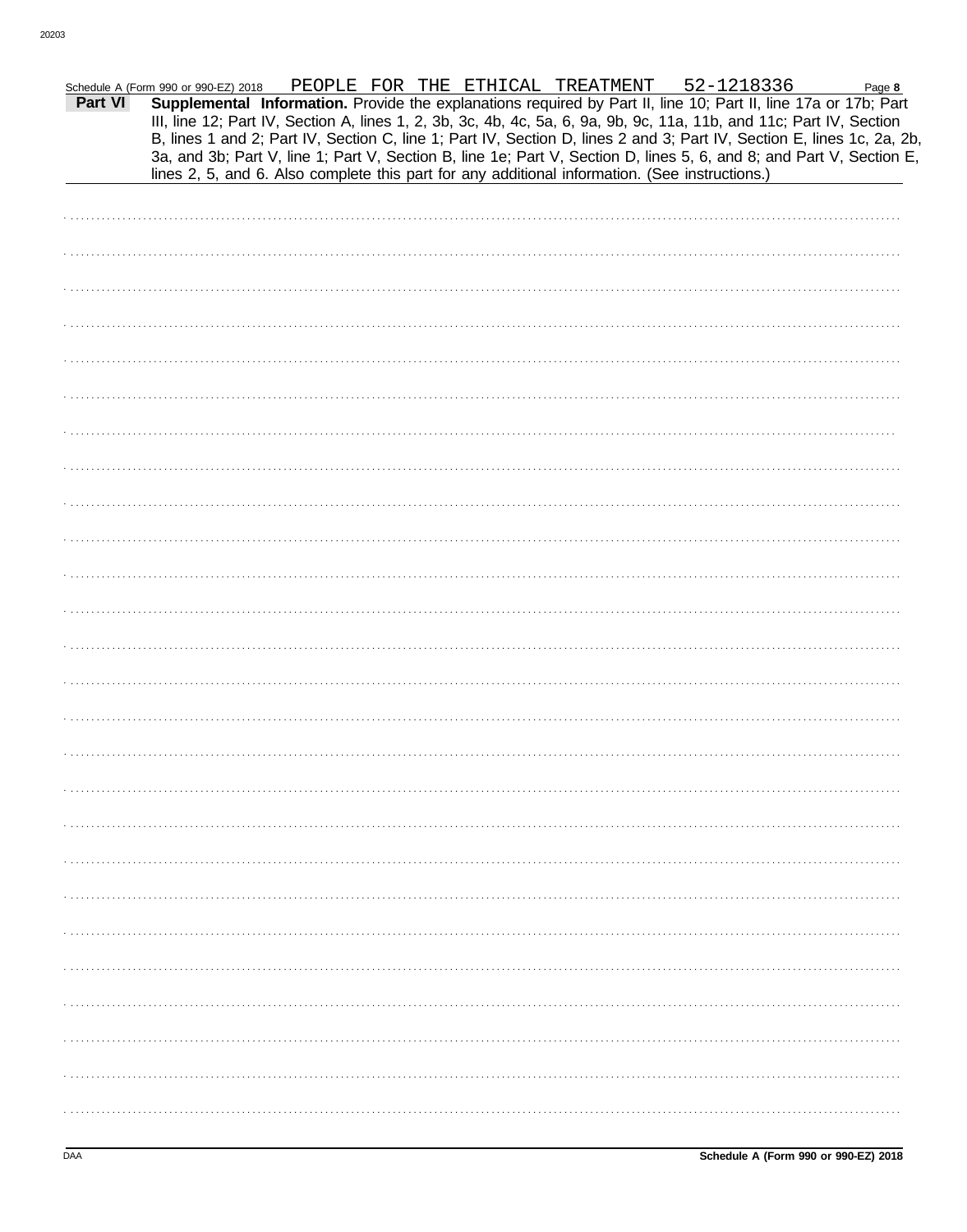| <b>SCHEDULE C</b>                                      |                                                                                                                                                                                                                                                                                                     | <b>Political Campaign and Lobbying Activities</b>                               |         |                                     | OMB No. 1545-0047                                |
|--------------------------------------------------------|-----------------------------------------------------------------------------------------------------------------------------------------------------------------------------------------------------------------------------------------------------------------------------------------------------|---------------------------------------------------------------------------------|---------|-------------------------------------|--------------------------------------------------|
| (Form 990 or 990-EZ)                                   |                                                                                                                                                                                                                                                                                                     | For Organizations Exempt From Income Tax Under section 501(c) and section 527   |         |                                     |                                                  |
|                                                        | La Complete if the organization is described below.                                                                                                                                                                                                                                                 |                                                                                 |         | Lattach to Form 990 or Form 990-EZ. | <b>Open to Public</b>                            |
| Department of the Treasury<br>Internal Revenue Service |                                                                                                                                                                                                                                                                                                     | <b>u</b> Go to www.irs.gov/Form990 for instructions and the latest information. |         |                                     | <b>Inspection</b>                                |
|                                                        | If the organization answered "Yes," on Form 990, Part IV, line 3, or Form 990-EZ, Part V, line 46 (Political Campaign Activities), then                                                                                                                                                             |                                                                                 |         |                                     |                                                  |
|                                                        | • Section 501(c)(3) organizations: Complete Parts I-A and B. Do not complete Part I-C.                                                                                                                                                                                                              |                                                                                 |         |                                     |                                                  |
|                                                        | • Section 501(c) (other than section 501(c)(3)) organizations: Complete Parts I-A and C below. Do not complete Part I-B.                                                                                                                                                                            |                                                                                 |         |                                     |                                                  |
| • Section 527 organizations: Complete Part I-A only.   |                                                                                                                                                                                                                                                                                                     |                                                                                 |         |                                     |                                                  |
|                                                        | If the organization answered "Yes," on Form 990, Part IV, line 4, or Form 990-EZ, Part VI, line 47 (Lobbying Activities), then                                                                                                                                                                      |                                                                                 |         |                                     |                                                  |
|                                                        | • Section 501(c)(3) organizations that have filed Form 5768 (election under section 501(h)): Complete Part II-A. Do not complete Part II-B.                                                                                                                                                         |                                                                                 |         |                                     |                                                  |
|                                                        | • Section 501(c)(3) organizations that have NOT filed Form 5768 (election under section 501(h)): Complete Part II-B. Do not complete Part II-A.<br>If the organization answered "Yes," on Form 990, Part IV, line 5 (Proxy Tax) (see separate instructions) or Form 990-EZ, Part V, line 35c (Proxy |                                                                                 |         |                                     |                                                  |
| Tax) (see separate instructions), then                 |                                                                                                                                                                                                                                                                                                     |                                                                                 |         |                                     |                                                  |
|                                                        | • Section 501(c)(4), (5), or (6) organizations: Complete Part III.                                                                                                                                                                                                                                  |                                                                                 |         |                                     |                                                  |
|                                                        | Name of organization PEOPLE FOR THE ETHICAL TREATMENT                                                                                                                                                                                                                                               |                                                                                 |         |                                     | Employer identification number                   |
|                                                        | OF ANIMALS, INC.                                                                                                                                                                                                                                                                                    |                                                                                 |         | 52-1218336                          |                                                  |
| Part I-A                                               | Complete if the organization is exempt under section 501(c) or is a section 527 organization.                                                                                                                                                                                                       |                                                                                 |         |                                     |                                                  |
| $\mathbf 1$                                            | Provide a description of the organization's direct and indirect political campaign activities in Part IV. (see instructions for                                                                                                                                                                     |                                                                                 |         |                                     |                                                  |
| definition of "political campaign activities")         |                                                                                                                                                                                                                                                                                                     |                                                                                 |         |                                     |                                                  |
| $\mathbf{2}$                                           | Political campaign activity expenditures (see instructions) [10] contained according contained and contained a                                                                                                                                                                                      |                                                                                 |         |                                     | <b>u</b> \$                                      |
|                                                        |                                                                                                                                                                                                                                                                                                     |                                                                                 |         |                                     |                                                  |
| Part I-B                                               | Complete if the organization is exempt under section $501(c)(3)$ .                                                                                                                                                                                                                                  |                                                                                 |         |                                     |                                                  |
| 1.                                                     |                                                                                                                                                                                                                                                                                                     |                                                                                 |         |                                     |                                                  |
| 2<br>3                                                 |                                                                                                                                                                                                                                                                                                     |                                                                                 |         |                                     | Yes <br>No                                       |
| <b>4a</b> Was a correction made?                       |                                                                                                                                                                                                                                                                                                     |                                                                                 |         |                                     | Yes<br><b>No</b>                                 |
| <b>b</b> If "Yes," describe in Part IV.                |                                                                                                                                                                                                                                                                                                     |                                                                                 |         |                                     |                                                  |
| Part I-C                                               | Complete if the organization is exempt under section 501(c), except section 501(c)(3).                                                                                                                                                                                                              |                                                                                 |         |                                     |                                                  |
| 1.                                                     | Enter the amount directly expended by the filing organization for section 527 exempt function                                                                                                                                                                                                       |                                                                                 |         |                                     |                                                  |
|                                                        | activities <b>constant in the constant of the constant of the constant of the constant of the constant of the constant of the constant of the constant of the constant of the constant of the constant of the constant of the co</b>                                                                |                                                                                 |         |                                     | $\mathbf{u}$ \$                                  |
| $\mathbf{2}$                                           | Enter the amount of the filing organization's funds contributed to other organizations for section                                                                                                                                                                                                  |                                                                                 |         |                                     |                                                  |
|                                                        |                                                                                                                                                                                                                                                                                                     |                                                                                 |         |                                     |                                                  |
| 3                                                      | Total exempt function expenditures. Add lines 1 and 2. Enter here and on Form 1120-POL,                                                                                                                                                                                                             |                                                                                 |         |                                     |                                                  |
| line 17b                                               |                                                                                                                                                                                                                                                                                                     |                                                                                 |         |                                     |                                                  |
|                                                        |                                                                                                                                                                                                                                                                                                     |                                                                                 |         |                                     | ∃Yes<br><b>No</b>                                |
| 5                                                      | Enter the names, addresses and employer identification number (EIN) of all section 527 political organizations to which the filing<br>organization made payments. For each organization listed, enter the amount paid from the filing organization's funds. Also enter                              |                                                                                 |         |                                     |                                                  |
|                                                        | the amount of political contributions received that were promptly and directly delivered to a separate political organization, such                                                                                                                                                                 |                                                                                 |         |                                     |                                                  |
|                                                        | as a separate segregated fund or a political action committee (PAC). If additional space is needed, provide information in Part IV.                                                                                                                                                                 |                                                                                 |         |                                     |                                                  |
|                                                        | (a) Name                                                                                                                                                                                                                                                                                            | (b) Address                                                                     | (c) EIN | (d) Amount paid from                | (e) Amount of political                          |
|                                                        |                                                                                                                                                                                                                                                                                                     |                                                                                 |         | filing organization's               | contributions received and                       |
|                                                        |                                                                                                                                                                                                                                                                                                     |                                                                                 |         | funds. If none, enter -0-.          | promptly and directly<br>delivered to a separate |
|                                                        |                                                                                                                                                                                                                                                                                                     |                                                                                 |         |                                     | political organization.                          |
|                                                        |                                                                                                                                                                                                                                                                                                     |                                                                                 |         |                                     | If none, enter -0-.                              |
| (1)                                                    |                                                                                                                                                                                                                                                                                                     |                                                                                 |         |                                     |                                                  |
|                                                        |                                                                                                                                                                                                                                                                                                     |                                                                                 |         |                                     |                                                  |
| (2)                                                    |                                                                                                                                                                                                                                                                                                     |                                                                                 |         |                                     |                                                  |
|                                                        |                                                                                                                                                                                                                                                                                                     |                                                                                 |         |                                     |                                                  |
| (3)                                                    |                                                                                                                                                                                                                                                                                                     |                                                                                 |         |                                     |                                                  |
| (4)                                                    |                                                                                                                                                                                                                                                                                                     |                                                                                 |         |                                     |                                                  |
|                                                        |                                                                                                                                                                                                                                                                                                     |                                                                                 |         |                                     |                                                  |
| (5)                                                    |                                                                                                                                                                                                                                                                                                     |                                                                                 |         |                                     |                                                  |
|                                                        |                                                                                                                                                                                                                                                                                                     |                                                                                 |         |                                     |                                                  |
| (6)                                                    |                                                                                                                                                                                                                                                                                                     |                                                                                 |         |                                     |                                                  |
|                                                        | For Paperwork Reduction Act Notice, see the Instructions for Form 990 or 990-EZ.                                                                                                                                                                                                                    |                                                                                 |         |                                     | Schedule C (Form 990 or 990-EZ) 2018             |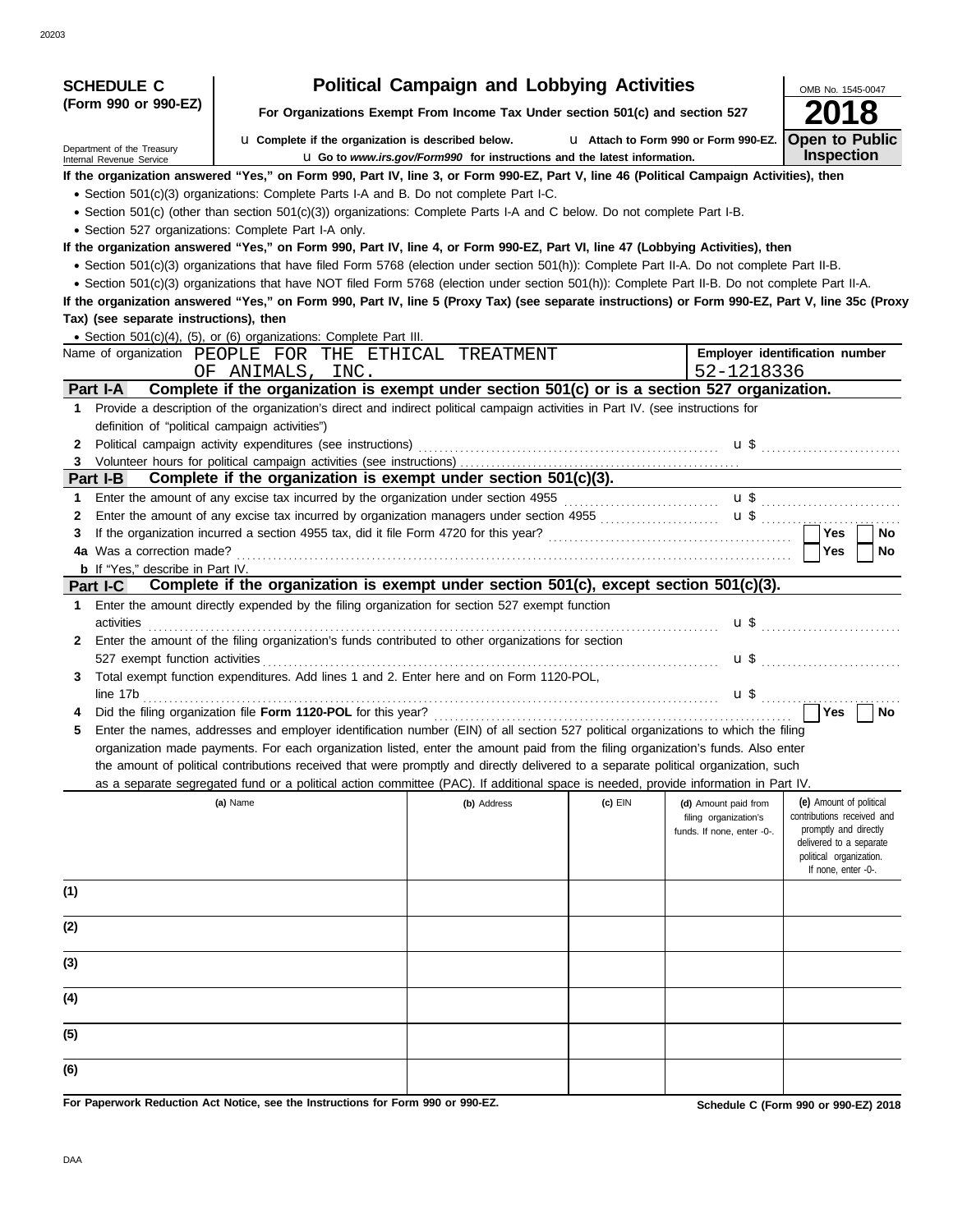| Schedule C (Form 990 or 990-EZ) 2018 PEOPLE FOR THE ETHICAL TREATMENT 52-1218336                        |                                                                                                                                                                                            |                                     | Page 2                         |
|---------------------------------------------------------------------------------------------------------|--------------------------------------------------------------------------------------------------------------------------------------------------------------------------------------------|-------------------------------------|--------------------------------|
| Part II-A<br>section $501(h)$ ).                                                                        | Complete if the organization is exempt under section $501(c)(3)$ and filed Form 5768 (election under                                                                                       |                                     |                                |
| A Check $\mathbf{u}$                                                                                    | if the filing organization belongs to an affiliated group (and list in Part IV each affiliated group member's name,<br>address, EIN, expenses, and share of excess lobbying expenditures). |                                     |                                |
| B Check u l                                                                                             | if the filing organization checked box A and "limited control" provisions apply.                                                                                                           |                                     |                                |
|                                                                                                         | <b>Limits on Lobbying Expenditures</b><br>(The term "expenditures" means amounts paid or incurred.)                                                                                        | (a) Filing<br>organization's totals | (b) Affiliated<br>group totals |
| 1a Total lobbying expenditures to influence public opinion (grass roots lobbying) [                     |                                                                                                                                                                                            | 45,596                              |                                |
|                                                                                                         |                                                                                                                                                                                            | 100,431                             |                                |
|                                                                                                         |                                                                                                                                                                                            | 146,027                             |                                |
| d Other exempt purpose expenditures                                                                     |                                                                                                                                                                                            | 53, 319, 868                        |                                |
|                                                                                                         |                                                                                                                                                                                            | 53,465,895                          |                                |
| f Lobbying nontaxable amount. Enter the amount from the following table in both<br>columns.             |                                                                                                                                                                                            | 1,000,000                           |                                |
| If the amount on line 1e, column (a) or (b) is:                                                         | The lobbying nontaxable amount is:                                                                                                                                                         |                                     |                                |
| Not over \$500,000                                                                                      | 20% of the amount on line 1e.                                                                                                                                                              |                                     |                                |
| Over \$500,000 but not over \$1,000,000                                                                 | \$100,000 plus 15% of the excess over \$500,000.                                                                                                                                           |                                     |                                |
| Over \$1,000,000 but not over \$1,500,000                                                               | \$175,000 plus 10% of the excess over \$1,000,000.                                                                                                                                         |                                     |                                |
| Over \$1,500,000 but not over \$17,000,000                                                              | \$225,000 plus 5% of the excess over \$1,500,000.                                                                                                                                          |                                     |                                |
| Over \$17,000,000                                                                                       | \$1.000.000.                                                                                                                                                                               |                                     |                                |
|                                                                                                         |                                                                                                                                                                                            | 250,000                             |                                |
| h Subtract line 1g from line 1a. If zero or less, enter -0-                                             |                                                                                                                                                                                            | 0                                   |                                |
| i Subtract line 1f from line 1c. If zero or less, enter -0-                                             |                                                                                                                                                                                            | 0                                   |                                |
| If there is an amount other than zero on either line 1h or line 1i, did the organization file Form 4720 |                                                                                                                                                                                            |                                     |                                |

reporting section 4911 tax for this year? . . . . . . . . . . . . . . . . . . . . . . . . . . . . . . . . . . . . . . . . . . . . . . . . . . . . . . . . . . . . . . . . . . . . . . . . . . . . . . . . . . . . . . . . . . . **Yes No**

**4-Year Averaging Period Under Section 501(h)**

#### **(Some organizations that made a section 501(h) election do not have to complete all of the five columns below. See the separate instructions for lines 2a through 2f.)**

| Lobbying Expenditures During 4-Year Averaging Period                                   |            |           |            |            |           |  |  |  |
|----------------------------------------------------------------------------------------|------------|-----------|------------|------------|-----------|--|--|--|
| Calendar year (or fiscal year<br>beginning in)                                         | (a) $2015$ | (b) 2016  | $(c)$ 2017 | $(d)$ 2018 | (e) Total |  |  |  |
| 2a Lobbying nontaxable amount                                                          | 1,000,000  | 1,000,000 | 1,000,000  | 1,000,000  | 4,000,000 |  |  |  |
| <b>b</b> Lobbying ceiling amount<br>$(150\% \text{ of line } 2a, \text{ column } (e))$ |            |           |            |            | 6,000,000 |  |  |  |
| c Total lobbying expenditures                                                          | 120,007    | 161,047   | 150,677    | 146,027    | 577,758   |  |  |  |
| d Grassroots nontaxable amount                                                         | 250,000    | 250,000   | 250,000    | 250,000    | 1,000,000 |  |  |  |
| e Grassroots ceiling amount<br>$(150\% \text{ of line } 2d, \text{ column } (e))$      |            |           |            |            | 1,500,000 |  |  |  |
| f Grassroots lobbying expenditures                                                     | 5,948      | 5,029     | 13,668     | 45,596     | 70,241    |  |  |  |

**Schedule C (Form 990 or 990-EZ) 2018**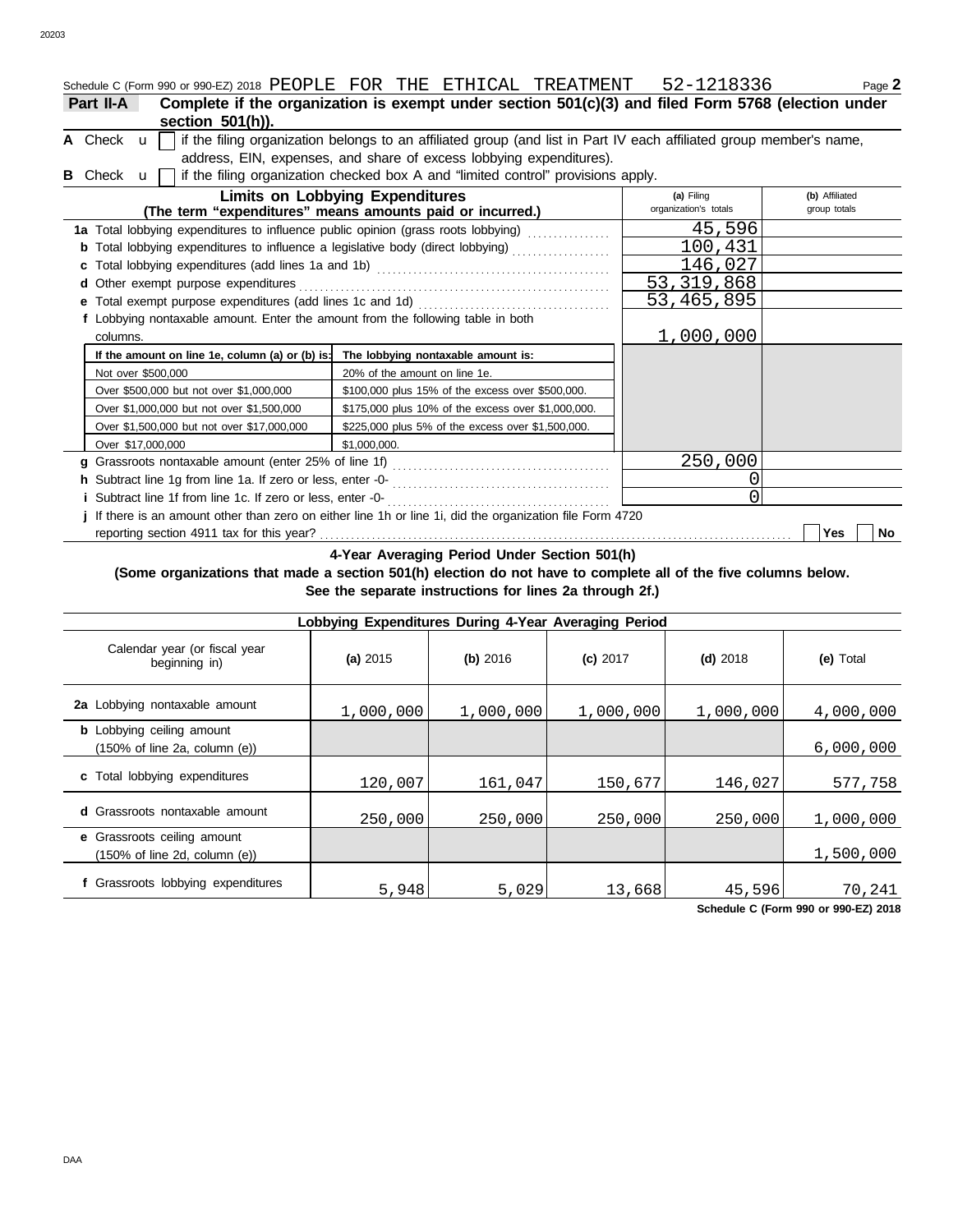### **Part II-B** Complete if the organization is exempt under section 501(c)(3) and has NOT filed Form 5768 **(election under section 501(h)).**

| (election under section 501(h)).                                                                                                                                                                                                                                                                                                                                           |       |                      |                     |            |
|----------------------------------------------------------------------------------------------------------------------------------------------------------------------------------------------------------------------------------------------------------------------------------------------------------------------------------------------------------------------------|-------|----------------------|---------------------|------------|
| For each "Yes," response on lines 1a through 1i below, provide in Part IV a detailed                                                                                                                                                                                                                                                                                       | (a)   |                      | (b)                 |            |
| description of the lobbying activity.                                                                                                                                                                                                                                                                                                                                      | Yes I | No                   | Amount              |            |
| During the year, did the filing organization attempt to influence foreign, national, state, or local<br>1.<br>legislation, including any attempt to influence public opinion on a legislative matter or<br>referendum, through the use of:<br>a Volunteers?                                                                                                                |       |                      |                     |            |
| <b>b</b> Paid staff or management (include compensation in expenses reported on lines 1c through 1i)?                                                                                                                                                                                                                                                                      |       |                      |                     |            |
| <i>i</i> Other activities?                                                                                                                                                                                                                                                                                                                                                 |       |                      |                     |            |
|                                                                                                                                                                                                                                                                                                                                                                            |       |                      |                     |            |
| c If "Yes," enter the amount of any tax incurred by organization managers under section 4912                                                                                                                                                                                                                                                                               |       |                      |                     |            |
| Complete if the organization is exempt under section 501(c)(4), section 501(c)(5), or section<br>Part III-A<br>$501(c)(6)$ .                                                                                                                                                                                                                                               |       |                      |                     |            |
| 1.<br>Did the organization make only in-house lobbying expenditures of \$2,000 or less?<br>2                                                                                                                                                                                                                                                                               |       |                      | 1<br>$\overline{2}$ | Yes<br>No. |
| Did the organization agree to carry over lobbying and political campaign activity expenditures from the prior year?<br>3<br>Complete if the organization is exempt under section 501(c)(4), section 501(c)(5), or section<br>Part III-B<br>501(c)(6) and if either (a) BOTH Part III-A, lines 1 and 2, are answered "No," OR (b) Part III-A, line 3, is<br>answered "Yes." |       |                      | $\mathbf{3}$        |            |
| 1.<br>Section 162(e) nondeductible lobbying and political expenditures (do not include amounts of<br>$\mathbf{2}$<br>political expenses for which the section 527(f) tax was paid).                                                                                                                                                                                        |       | 1                    |                     |            |
|                                                                                                                                                                                                                                                                                                                                                                            |       | 2a<br>2 <sub>b</sub> |                     |            |
| c Total<br>Aggregate amount reported in section 6033(e)(1)(A) notices of nondeductible section 162(e) dues<br>3<br>If notices were sent and the amount on line 2c exceeds the amount on line 3, what portion of the<br>4<br>excess does the organization agree to carryover to the reasonable estimate of nondeductible lobbying                                           |       | 2c<br>3              |                     |            |
| and political expenditure next year?<br><b>Part IV</b><br>Supplemental Information                                                                                                                                                                                                                                                                                         |       | 4<br>5               |                     |            |
| Provide the descriptions required for Part I-A, line 1; Part I-B, line 4; Part I-C, line 5; Part II-A (affiliated group list); Part II-A, lines 1 and<br>2 (see instructions); and Part II-B, line 1. Also, complete this part for any additional information.                                                                                                             |       |                      |                     |            |

. . . . . . . . . . . . . . . . . . . . . . . . . . . . . . . . . . . . . . . . . . . . . . . . . . . . . . . . . . . . . . . . . . . . . . . . . . . . . . . . . . . . . . . . . . . . . . . . . . . . . . . . . . . . . . . . . . . . . . . . . . . . . . . . . . . . . . . . . . . . . . . . . . . . . . . . . . . . . . . . . . . . . . . . . . . . . . . . . . . . . . . . . . . . . . . . . . . . . . . . . . . . . . . . . . . . . . . . . . . . . . . . . . . . . . . . . . . . . . . . . . . . . . . . . . . . . . . . . . . . . . . . . . . . . . . . . . . . . . . . . . . . . . . . . . . . . . . . . . . . . . . . . . . . . . . . . . . . . . . . . . . . . . . . . . . . . . . . . . . . . . . . . . . . . . . . . . . . . . . . . . . . . . . . . . . . . . . . . . . . . . . . . . . . . . . . . . . . . . . . . . . . . . . . . . . . . . . . . . . . . . . . . . . . . . . . . . . . . . . . . . . . . . . . . . . . . . . . . . . . . . . . . . . . . . . . . . . . . . . . . . . . . . . . . . . . . . . . . . . . . . . . . . . . . . . . . . . . . . . . . . . . . . . . . . . . . . . . . . . . . . . . . . . . . . . . . . . . . . . . . . . . . . . . . . . . . . . . . . . . . . . . . . . . . . . . . . . . . . . . . . . . . . . . . . . . . . . . . . . . . . . . . . . . . . . . . . . . . . . . . . . . . . . . . . . . . . . . . . . . . . . . . . . . . . . . . . . . . . . . . . . . . . . . . . . . . . . . . . . . . . . . . . . . . . . . . . . . . . . . . . . . . . . . . . . . . . . . . . . . . . . . . . . . . . . . . . . . . . . . . . . . . . . . . . . . . . . . . . . . . . . . . . . . . . . . . . . . . . . . . . . . .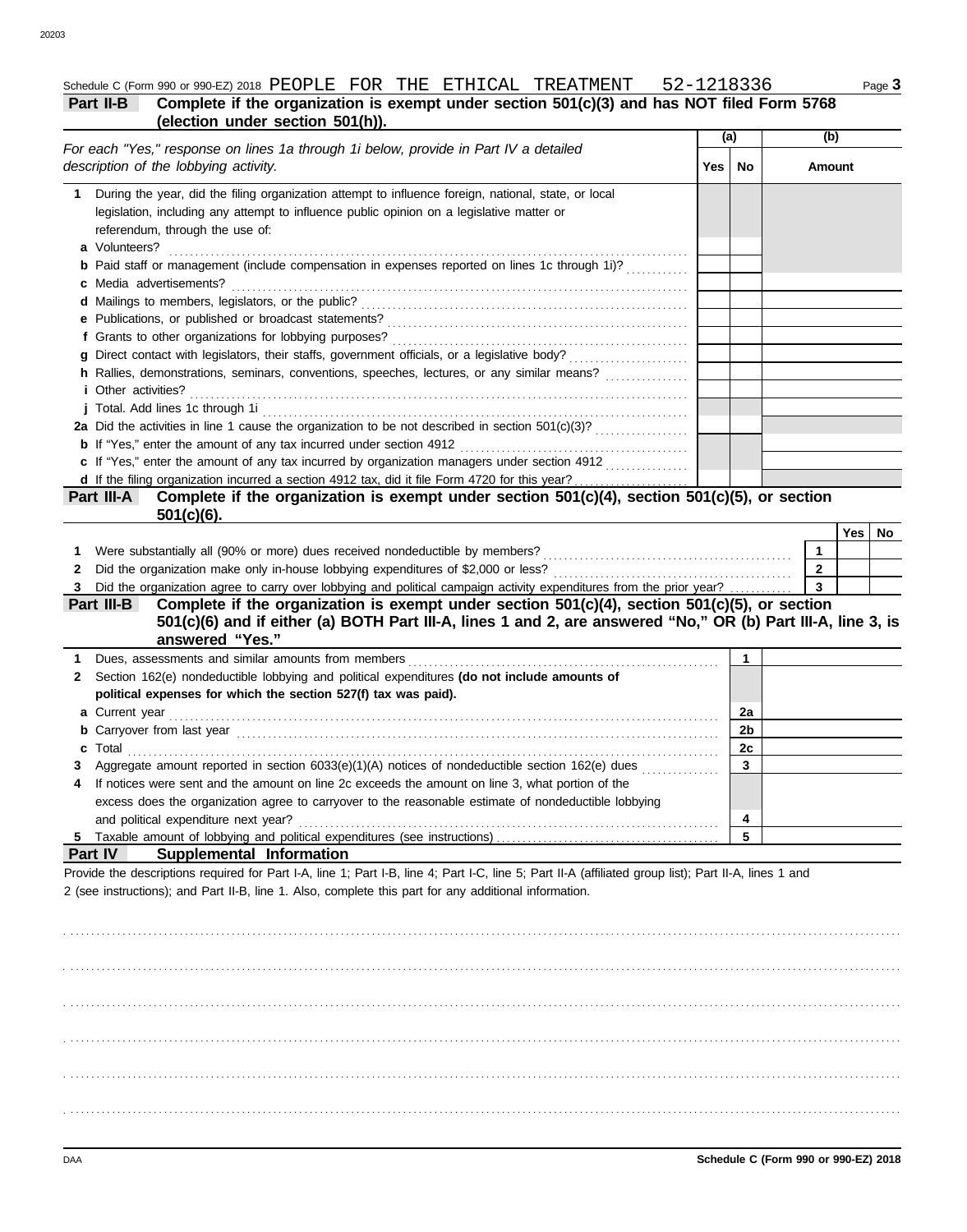|  |  | Schedule C (Form 990 or 990-EZ) 2018 PEOPLE FOR THE ETHICAL TREATMENT<br>Part IV Supplemental Information (continued) | 52-1218336 | Page 4       |
|--|--|-----------------------------------------------------------------------------------------------------------------------|------------|--------------|
|  |  |                                                                                                                       |            |              |
|  |  |                                                                                                                       |            |              |
|  |  |                                                                                                                       |            |              |
|  |  |                                                                                                                       |            |              |
|  |  |                                                                                                                       |            |              |
|  |  |                                                                                                                       |            |              |
|  |  |                                                                                                                       |            |              |
|  |  |                                                                                                                       |            |              |
|  |  |                                                                                                                       |            |              |
|  |  |                                                                                                                       |            |              |
|  |  |                                                                                                                       |            |              |
|  |  |                                                                                                                       |            |              |
|  |  |                                                                                                                       |            |              |
|  |  |                                                                                                                       |            |              |
|  |  |                                                                                                                       |            |              |
|  |  |                                                                                                                       |            |              |
|  |  |                                                                                                                       |            |              |
|  |  |                                                                                                                       |            |              |
|  |  |                                                                                                                       |            |              |
|  |  |                                                                                                                       |            |              |
|  |  |                                                                                                                       |            |              |
|  |  |                                                                                                                       |            |              |
|  |  |                                                                                                                       |            |              |
|  |  |                                                                                                                       |            |              |
|  |  |                                                                                                                       |            |              |
|  |  |                                                                                                                       |            |              |
|  |  |                                                                                                                       |            | . <b>.</b> . |
|  |  |                                                                                                                       |            |              |
|  |  |                                                                                                                       |            |              |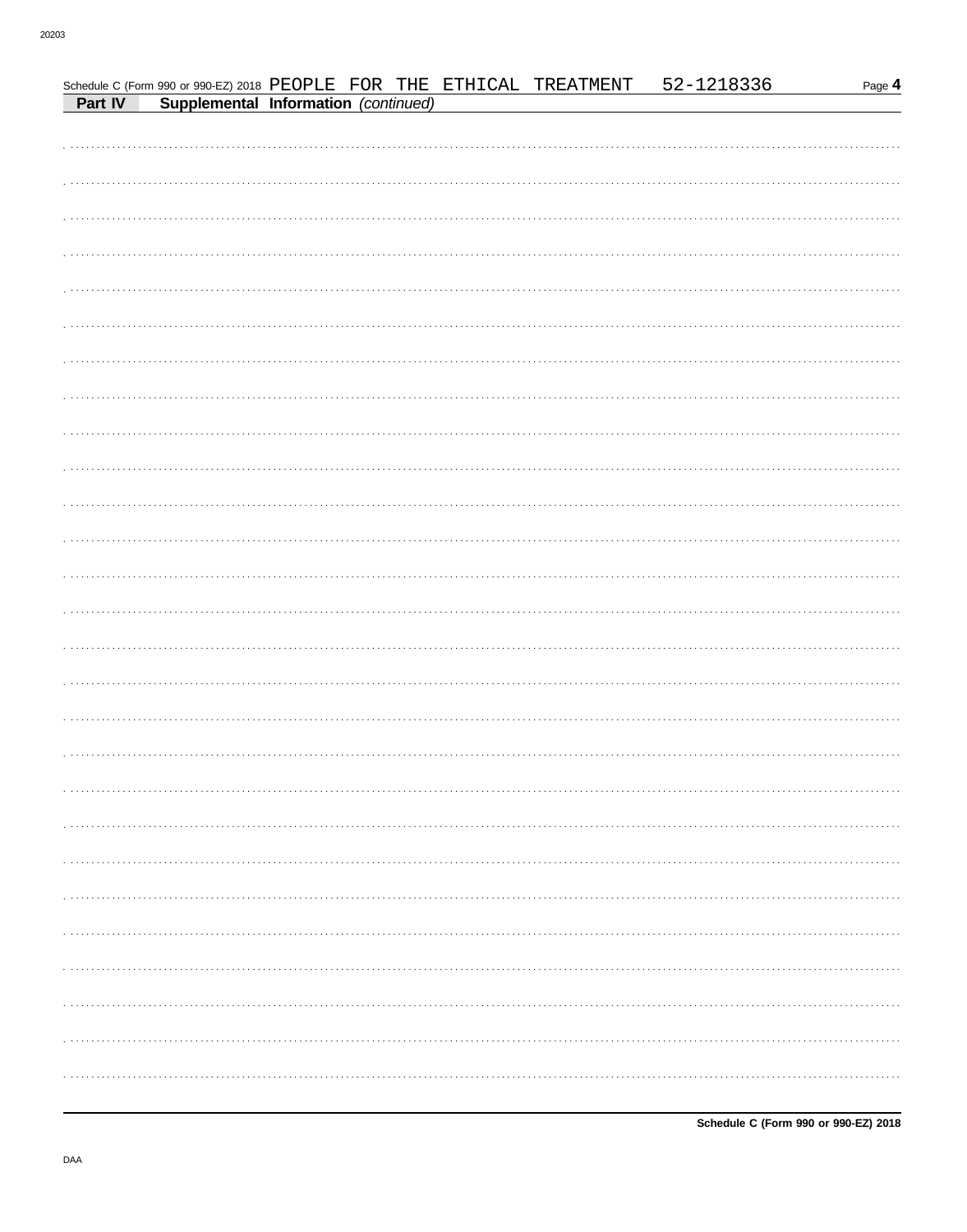|     | <b>SCHEDULE D</b><br>(Form 990)                        | <b>Supplemental Financial Statements</b><br>u Complete if the organization answered "Yes" on Form 990,                                                         |                       |                                                    |                | OMB No. 1545-0047<br>8                     |
|-----|--------------------------------------------------------|----------------------------------------------------------------------------------------------------------------------------------------------------------------|-----------------------|----------------------------------------------------|----------------|--------------------------------------------|
|     | Department of the Treasury<br>Internal Revenue Service | Part IV, line 6, 7, 8, 9, 10, 11a, 11b, 11c, 11d, 11e, 11f, 12a, or 12b.<br>u Go to www.irs.gov/Form990 for instructions and the latest information.           | u Attach to Form 990. |                                                    |                | <b>Open to Public</b><br><b>Inspection</b> |
|     | Name of the organization                               |                                                                                                                                                                |                       |                                                    |                | Employer identification number             |
|     |                                                        | PEOPLE FOR THE ETHICAL TREATMENT                                                                                                                               |                       |                                                    |                |                                            |
|     | OF ANIMALS,                                            | INC.                                                                                                                                                           |                       |                                                    | 52-1218336     |                                            |
|     | Part I                                                 | Organizations Maintaining Donor Advised Funds or Other Similar Funds or Accounts.<br>Complete if the organization answered "Yes" on Form 990, Part IV, line 6. |                       |                                                    |                |                                            |
|     |                                                        |                                                                                                                                                                |                       | (a) Donor advised funds                            |                | (b) Funds and other accounts               |
| 1   | Total number at end of year                            |                                                                                                                                                                |                       |                                                    |                |                                            |
| 2   |                                                        |                                                                                                                                                                |                       |                                                    |                |                                            |
| 3   |                                                        |                                                                                                                                                                |                       |                                                    |                |                                            |
| 4   |                                                        |                                                                                                                                                                |                       |                                                    |                |                                            |
| 5   |                                                        | Did the organization inform all donors and donor advisors in writing that the assets held in donor advised                                                     |                       |                                                    |                |                                            |
|     |                                                        |                                                                                                                                                                |                       |                                                    |                | Yes<br>No                                  |
| 6   |                                                        | Did the organization inform all grantees, donors, and donor advisors in writing that grant funds can be used                                                   |                       |                                                    |                |                                            |
|     |                                                        | only for charitable purposes and not for the benefit of the donor or donor advisor, or for any other purpose                                                   |                       |                                                    |                |                                            |
|     |                                                        |                                                                                                                                                                |                       |                                                    |                | <b>Yes</b><br>No                           |
|     | Part II                                                | <b>Conservation Easements.</b><br>Complete if the organization answered "Yes" on Form 990, Part IV, line 7.                                                    |                       |                                                    |                |                                            |
| 1   |                                                        | Purpose(s) of conservation easements held by the organization (check all that apply).                                                                          |                       |                                                    |                |                                            |
|     |                                                        | Preservation of land for public use (e.g., recreation or education)                                                                                            |                       | Preservation of a historically important land area |                |                                            |
|     | Protection of natural habitat                          |                                                                                                                                                                |                       | Preservation of a certified historic structure     |                |                                            |
|     | Preservation of open space                             |                                                                                                                                                                |                       |                                                    |                |                                            |
| 2   |                                                        | Complete lines 2a through 2d if the organization held a qualified conservation contribution in the form of a conservation                                      |                       |                                                    |                |                                            |
|     | easement on the last day of the tax year.              |                                                                                                                                                                |                       |                                                    |                | Held at the End of the Tax Year            |
|     |                                                        |                                                                                                                                                                |                       |                                                    | 2a             |                                            |
| b   |                                                        |                                                                                                                                                                |                       |                                                    | 2 <sub>b</sub> |                                            |
|     |                                                        | c Number of conservation easements on a certified historic structure included in (a)                                                                           |                       |                                                    | 2c             |                                            |
|     |                                                        | d Number of conservation easements included in (c) acquired after 7/25/06, and not on a                                                                        |                       |                                                    |                |                                            |
|     |                                                        | historic structure listed in the National Register                                                                                                             |                       |                                                    | 2d             |                                            |
| 3   |                                                        | Number of conservation easements modified, transferred, released, extinguished, or terminated by the organization during the                                   |                       |                                                    |                |                                            |
|     | tax year <b>u</b><br>.                                 |                                                                                                                                                                |                       |                                                    |                |                                            |
|     |                                                        | Number of states where property subject to conservation easement is located u                                                                                  |                       |                                                    |                |                                            |
| 5   |                                                        | Does the organization have a written policy regarding the periodic monitoring, inspection, handling of                                                         |                       |                                                    |                |                                            |
|     |                                                        | violations, and enforcement of the conservation easements it holds?                                                                                            |                       |                                                    |                | <b>Yes</b><br>No                           |
| 6   |                                                        | Staff and volunteer hours devoted to monitoring, inspecting, handling of violations, and enforcing conservation easements during the year                      |                       |                                                    |                |                                            |
|     | u                                                      | Amount of expenses incurred in monitoring, inspecting, handling of violations, and enforcing conservation easements during the year                            |                       |                                                    |                |                                            |
| 7   | $\mathbf{u} \, \mathbf{\$}$                            |                                                                                                                                                                |                       |                                                    |                |                                            |
| 8   |                                                        | Does each conservation easement reported on line 2(d) above satisfy the requirements of section 170(h)(4)(B)(i)                                                |                       |                                                    |                |                                            |
|     |                                                        |                                                                                                                                                                |                       |                                                    |                | <b>Yes</b><br>No                           |
| 9   |                                                        | In Part XIII, describe how the organization reports conservation easements in its revenue and expense statement, and                                           |                       |                                                    |                |                                            |
|     |                                                        | balance sheet, and include, if applicable, the text of the footnote to the organization's financial statements that describes the                              |                       |                                                    |                |                                            |
|     |                                                        | organization's accounting for conservation easements.                                                                                                          |                       |                                                    |                |                                            |
|     | Part III                                               | Organizations Maintaining Collections of Art, Historical Treasures, or Other Similar Assets.                                                                   |                       |                                                    |                |                                            |
|     |                                                        | Complete if the organization answered "Yes" on Form 990, Part IV, line 8.                                                                                      |                       |                                                    |                |                                            |
|     |                                                        | 1a If the organization elected, as permitted under SFAS 116 (ASC 958), not to report in its revenue statement and balance sheet                                |                       |                                                    |                |                                            |
|     |                                                        | works of art, historical treasures, or other similar assets held for public exhibition, education, or research in furtherance of                               |                       |                                                    |                |                                            |
|     |                                                        | public service, provide, in Part XIII, the text of the footnote to its financial statements that describes these items.                                        |                       |                                                    |                |                                            |
|     |                                                        | <b>b</b> If the organization elected, as permitted under SFAS 116 (ASC 958), to report in its revenue statement and balance sheet                              |                       |                                                    |                |                                            |
|     |                                                        | works of art, historical treasures, or other similar assets held for public exhibition, education, or research in furtherance of                               |                       |                                                    |                |                                            |
|     |                                                        | public service, provide the following amounts relating to these items:                                                                                         |                       |                                                    |                |                                            |
|     |                                                        |                                                                                                                                                                |                       |                                                    |                |                                            |
|     |                                                        | If the organization received or held works of art, historical treasures, or other similar assets for financial gain, provide the                               |                       |                                                    |                | $\mathbf{u}$ \$                            |
| 2   |                                                        |                                                                                                                                                                |                       |                                                    |                |                                            |
|     |                                                        | following amounts required to be reported under SFAS 116 (ASC 958) relating to these items:                                                                    |                       |                                                    |                |                                            |
| a   |                                                        |                                                                                                                                                                |                       |                                                    |                |                                            |
|     |                                                        | For Paperwork Reduction Act Notice, see the Instructions for Form 990.                                                                                         |                       |                                                    |                | Schedule D (Form 990) 2018                 |
| DAA |                                                        |                                                                                                                                                                |                       |                                                    |                |                                            |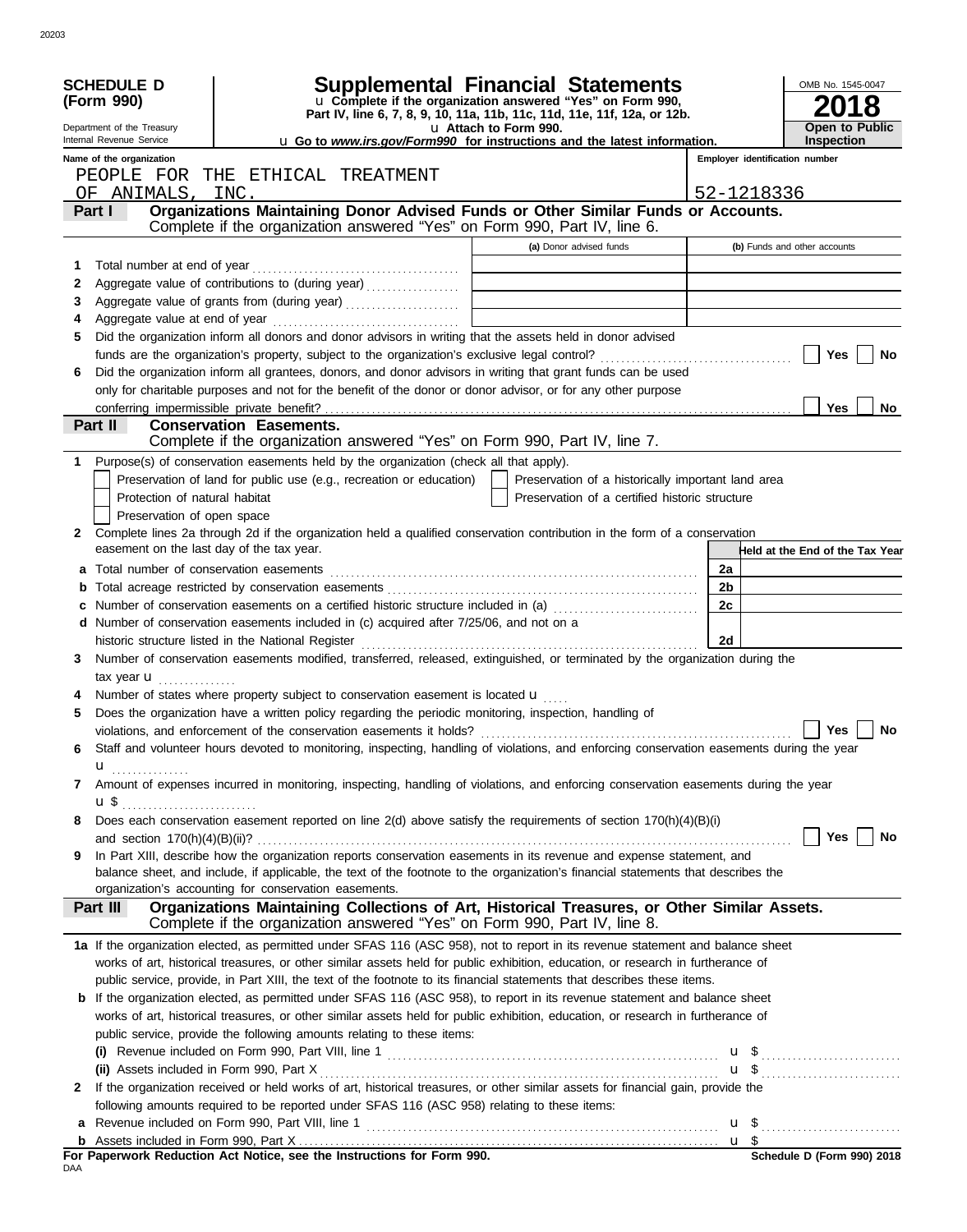|    | Schedule D (Form 990) 2018 PEOPLE FOR THE ETHICAL TREATMENT 52-1218336                                                                                                                                                         |                                         |                                    |                    |                                 |             |                     | Page 2         |
|----|--------------------------------------------------------------------------------------------------------------------------------------------------------------------------------------------------------------------------------|-----------------------------------------|------------------------------------|--------------------|---------------------------------|-------------|---------------------|----------------|
|    | Organizations Maintaining Collections of Art, Historical Treasures, or Other Similar Assets (continued)<br>Part III                                                                                                            |                                         |                                    |                    |                                 |             |                     |                |
|    | 3 Using the organization's acquisition, accession, and other records, check any of the following that are a significant use of its<br>collection items (check all that apply):                                                 |                                         |                                    |                    |                                 |             |                     |                |
| a  | Public exhibition                                                                                                                                                                                                              | d                                       | Loan or exchange programs          |                    |                                 |             |                     |                |
| b  | Scholarly research                                                                                                                                                                                                             | е                                       |                                    |                    |                                 |             |                     |                |
| C. | Preservation for future generations                                                                                                                                                                                            |                                         |                                    |                    |                                 |             |                     |                |
|    | 4 Provide a description of the organization's collections and explain how they further the organization's exempt purpose in Part                                                                                               |                                         |                                    |                    |                                 |             |                     |                |
|    | XIII.                                                                                                                                                                                                                          |                                         |                                    |                    |                                 |             |                     |                |
| 5  | During the year, did the organization solicit or receive donations of art, historical treasures, or other similar                                                                                                              |                                         |                                    |                    |                                 |             |                     |                |
|    |                                                                                                                                                                                                                                |                                         |                                    |                    |                                 |             | Yes                 | No             |
|    | <b>Escrow and Custodial Arrangements.</b><br>Part IV                                                                                                                                                                           |                                         |                                    |                    |                                 |             |                     |                |
|    | Complete if the organization answered "Yes" on Form 990, Part IV, line 9, or reported an amount on Form<br>990, Part X, line 21.                                                                                               |                                         |                                    |                    |                                 |             |                     |                |
|    | 1a Is the organization an agent, trustee, custodian or other intermediary for contributions or other assets not                                                                                                                |                                         |                                    |                    |                                 |             |                     |                |
|    |                                                                                                                                                                                                                                |                                         |                                    |                    |                                 |             | Yes $ $             | No             |
|    | b If "Yes," explain the arrangement in Part XIII and complete the following table:                                                                                                                                             |                                         |                                    |                    |                                 |             |                     |                |
|    |                                                                                                                                                                                                                                |                                         |                                    |                    |                                 |             | Amount              |                |
|    | c Beginning balance entrance and all the contract of the contract of the contract of the contract of the contract of the contract of the contract of the contract of the contract of the contract of the contract of the contr |                                         |                                    |                    | 1c                              |             |                     |                |
|    |                                                                                                                                                                                                                                |                                         |                                    |                    | 1d                              |             |                     |                |
|    | e Distributions during the year manufactured contains and the year manufactured with the set of the set of the set of the set of the set of the set of the set of the set of the set of the set of the set of the set of the s |                                         |                                    |                    | 1e                              |             |                     |                |
|    |                                                                                                                                                                                                                                |                                         |                                    |                    | 1f                              |             |                     |                |
|    | 2a Did the organization include an amount on Form 990, Part X, line 21, for escrow or custodial account liability?                                                                                                             |                                         |                                    |                    |                                 |             | <b>Yes</b>          | <b>No</b>      |
|    |                                                                                                                                                                                                                                |                                         |                                    |                    |                                 |             |                     |                |
|    | <b>Endowment Funds.</b><br><b>Part V</b>                                                                                                                                                                                       |                                         |                                    |                    |                                 |             |                     |                |
|    | Complete if the organization answered "Yes" on Form 990, Part IV, line 10.                                                                                                                                                     |                                         |                                    |                    |                                 |             |                     |                |
|    |                                                                                                                                                                                                                                | (a) Current year                        | (b) Prior year                     | (c) Two years back | (d) Three years back            |             | (e) Four years back |                |
|    | 1a Beginning of year balance                                                                                                                                                                                                   | 5,026,197                               | 5,413,914                          | 4,491,318          | 5, 133, 376                     |             | 5,343,966           |                |
|    |                                                                                                                                                                                                                                | 5,879,546                               | 1,360,481                          | 1,452,564          |                                 | 4,107,033   | 3,762,849           |                |
|    | c Net investment earnings, gains, and                                                                                                                                                                                          |                                         |                                    |                    |                                 |             |                     |                |
|    |                                                                                                                                                                                                                                | 20,390                                  | 25,784                             | 22,561             |                                 | 4,928       |                     | 22,039         |
|    | d Grants or scholarships                                                                                                                                                                                                       |                                         |                                    |                    |                                 |             |                     |                |
|    | e Other expenditures for facilities and                                                                                                                                                                                        |                                         |                                    |                    |                                 |             |                     |                |
|    |                                                                                                                                                                                                                                | 5,572,207                               | 1,773,982                          | 552,529            |                                 | 4,754,019   | 3,995,478           |                |
|    | f Administrative expenses                                                                                                                                                                                                      |                                         |                                    |                    |                                 |             |                     |                |
|    | g End of year balance <i>manufacturers</i>                                                                                                                                                                                     | $\overline{5,353,926}$                  | 5,026,197                          | 5, 413, 914        |                                 | 4,491,318   | 5, 133, 376         |                |
|    | 2 Provide the estimated percentage of the current year end balance (line 1g, column (a)) held as:                                                                                                                              |                                         |                                    |                    |                                 |             |                     |                |
|    | a Board designated or quasi-endowment <b>u</b> %                                                                                                                                                                               |                                         |                                    |                    |                                 |             |                     |                |
|    | <b>b</b> Permanent endowment $\mathbf{u}$ 61.00 %                                                                                                                                                                              |                                         |                                    |                    |                                 |             |                     |                |
|    | c Temporarily restricted endowment <b>u</b> 39.00 %                                                                                                                                                                            |                                         |                                    |                    |                                 |             |                     |                |
|    | The percentages on lines 2a, 2b, and 2c should equal 100%.                                                                                                                                                                     |                                         |                                    |                    |                                 |             |                     |                |
|    | 3a Are there endowment funds not in the possession of the organization that are held and administered for the                                                                                                                  |                                         |                                    |                    |                                 |             |                     |                |
|    | organization by:                                                                                                                                                                                                               |                                         |                                    |                    |                                 |             | Yes                 | No             |
|    |                                                                                                                                                                                                                                |                                         |                                    |                    |                                 |             | 3a(i)               | Χ              |
|    |                                                                                                                                                                                                                                |                                         |                                    |                    |                                 |             | 3a(ii)              | Χ              |
|    | <b>b</b> If "Yes" on line 3a(ii), are the related organizations listed as required on Schedule R? [[[[[[[[[[[[[[[[[[[[[[[[]]]]]]]]]]]                                                                                          |                                         |                                    |                    |                                 |             | 3 <sub>b</sub>      |                |
|    | 4 Describe in Part XIII the intended uses of the organization's endowment funds.                                                                                                                                               |                                         |                                    |                    |                                 |             |                     |                |
|    | Land, Buildings, and Equipment.<br><b>Part VI</b>                                                                                                                                                                              |                                         |                                    |                    |                                 |             |                     |                |
|    | Complete if the organization answered "Yes" on Form 990, Part IV, line 11a. See Form 990, Part X, line 10.                                                                                                                     |                                         |                                    |                    |                                 |             |                     |                |
|    | Description of property                                                                                                                                                                                                        | (a) Cost or other basis<br>(investment) | (b) Cost or other basis<br>(other) |                    | (c) Accumulated<br>depreciation |             | (d) Book value      |                |
|    |                                                                                                                                                                                                                                |                                         |                                    |                    |                                 |             |                     |                |
|    |                                                                                                                                                                                                                                | 91<br>141                               | ,170                               |                    |                                 |             | 91                  | ,170<br>65,207 |
|    |                                                                                                                                                                                                                                |                                         | ,382                               | 70,575             | 146,750                         |             |                     |                |
|    | c Leasehold improvements                                                                                                                                                                                                       |                                         |                                    | 3,430,212          | 2,452,312                       |             |                     | 977,900        |
|    | d Equipment                                                                                                                                                                                                                    |                                         |                                    |                    |                                 |             |                     |                |
|    | e Other<br>Total. Add lines 1a through 1e. (Column (d) must equal Form 990, Part X, column (B), line 10c.)                                                                                                                     |                                         |                                    |                    |                                 |             | 1,134,277           |                |
|    |                                                                                                                                                                                                                                |                                         |                                    |                    |                                 | $\mathbf u$ |                     |                |

**Schedule D (Form 990) 2018**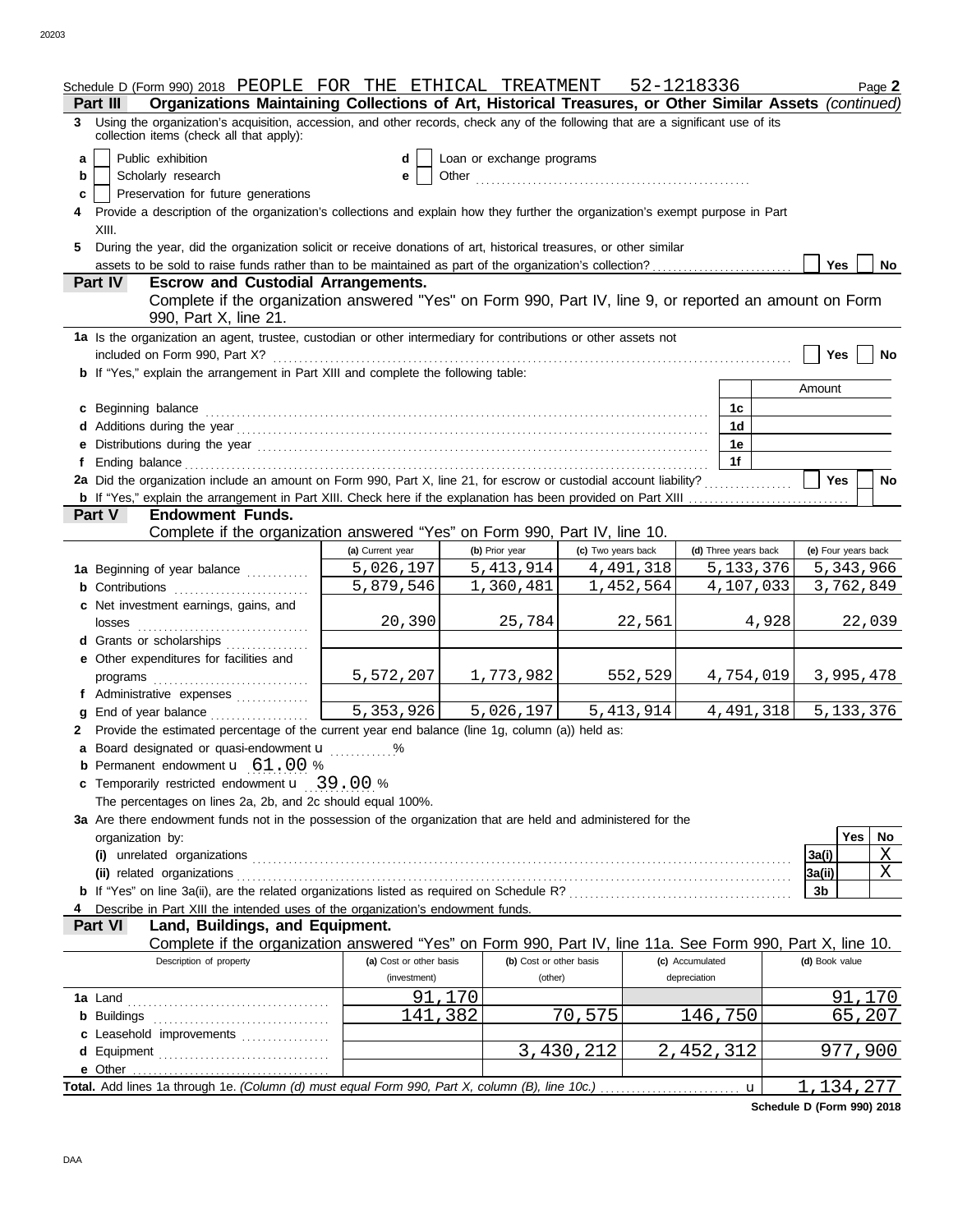|                           | Schedule D (Form 990) 2018 PEOPLE FOR THE ETHICAL TREATMENT                                                |                | 52-1218336                       | Page 3                    |
|---------------------------|------------------------------------------------------------------------------------------------------------|----------------|----------------------------------|---------------------------|
| <b>Part VII</b>           | Investments-Other Securities.                                                                              |                |                                  |                           |
|                           | Complete if the organization answered "Yes" on Form 990, Part IV, line 11b. See Form 990, Part X, line 12. |                |                                  |                           |
|                           | (a) Description of security or category                                                                    | (b) Book value | (c) Method of valuation:         |                           |
|                           | (including name of security)                                                                               |                | Cost or end-of-year market value |                           |
| (1) Financial derivatives |                                                                                                            |                |                                  |                           |
|                           |                                                                                                            |                |                                  |                           |
| $(3)$ Other               |                                                                                                            |                |                                  |                           |
|                           |                                                                                                            |                |                                  |                           |
|                           |                                                                                                            |                |                                  |                           |
|                           |                                                                                                            |                |                                  |                           |
|                           |                                                                                                            |                |                                  |                           |
|                           |                                                                                                            |                |                                  |                           |
|                           |                                                                                                            |                |                                  |                           |
|                           |                                                                                                            |                |                                  |                           |
| (H)                       | Total. (Column (b) must equal Form 990, Part X, col. (B) line 12.) u                                       |                |                                  |                           |
| <b>Part VIII</b>          | Investments-Program Related.                                                                               |                |                                  |                           |
|                           | Complete if the organization answered "Yes" on Form 990, Part IV, line 11c. See Form 990, Part X, line 13. |                |                                  |                           |
|                           | (a) Description of investment                                                                              | (b) Book value | (c) Method of valuation:         |                           |
|                           |                                                                                                            |                | Cost or end-of-year market value |                           |
| (1)                       |                                                                                                            |                |                                  |                           |
| (2)                       |                                                                                                            |                |                                  |                           |
| (3)                       |                                                                                                            |                |                                  |                           |
| (4)                       |                                                                                                            |                |                                  |                           |
| (5)                       |                                                                                                            |                |                                  |                           |
| (6)                       |                                                                                                            |                |                                  |                           |
| (7)                       |                                                                                                            |                |                                  |                           |
| (8)                       |                                                                                                            |                |                                  |                           |
| (9)                       |                                                                                                            |                |                                  |                           |
|                           | Total. (Column (b) must equal Form 990, Part X, col. (B) line 13.) $\mathbf u$                             |                |                                  |                           |
| Part IX                   | Other Assets.                                                                                              |                |                                  |                           |
|                           | Complete if the organization answered "Yes" on Form 990, Part IV, line 11d. See Form 990, Part X, line 15. |                |                                  |                           |
|                           | (a) Description                                                                                            |                |                                  | (b) Book value            |
| (1)                       | PROPERTY HELD<br>FOR RESALE                                                                                |                |                                  | $\overline{1}$ , 278, 403 |
| (2)                       | DEPOSITS                                                                                                   |                |                                  | $\overline{20}$ , 072     |
| (3)                       |                                                                                                            |                |                                  |                           |
| (4)                       |                                                                                                            |                |                                  |                           |
| (5)                       |                                                                                                            |                |                                  |                           |
| (6)<br>(7)                |                                                                                                            |                |                                  |                           |
| (8)                       |                                                                                                            |                |                                  |                           |
| (9)                       |                                                                                                            |                |                                  |                           |
|                           | Total. (Column (b) must equal Form 990, Part X, col. (B) line 15.)                                         |                | u                                | 1,298,475                 |
| Part X                    | Other Liabilities.                                                                                         |                |                                  |                           |
|                           | Complete if the organization answered "Yes" on Form 990, Part IV, line 11e or 11f. See Form 990, Part X,   |                |                                  |                           |
|                           | line 25.                                                                                                   |                |                                  |                           |
| 1.                        | (a) Description of liability                                                                               | (b) Book value |                                  |                           |
| (1)                       | Federal income taxes                                                                                       |                |                                  |                           |
| (2)                       | ANNUITIES PAYABLE                                                                                          | 2,481,664      |                                  |                           |
| (3)                       | DEFERRED RENT                                                                                              | 21,850         |                                  |                           |
| (4)                       |                                                                                                            |                |                                  |                           |
| (5)                       |                                                                                                            |                |                                  |                           |
| (6)                       |                                                                                                            |                |                                  |                           |
| (7)                       |                                                                                                            |                |                                  |                           |

Liability for uncertain tax positions. In Part XIII, provide the text of the footnote to the organization's financial statements that reports the **2. Total.** *(Column (b) must equal Form 990, Part X, col. (B) line 25.)* u 2,503,514

organization's liability for uncertain tax positions under FIN 48 (ASC 740). Check here if the text of the footnote has been provided in Part XIII.

 $\Box$ 

DAA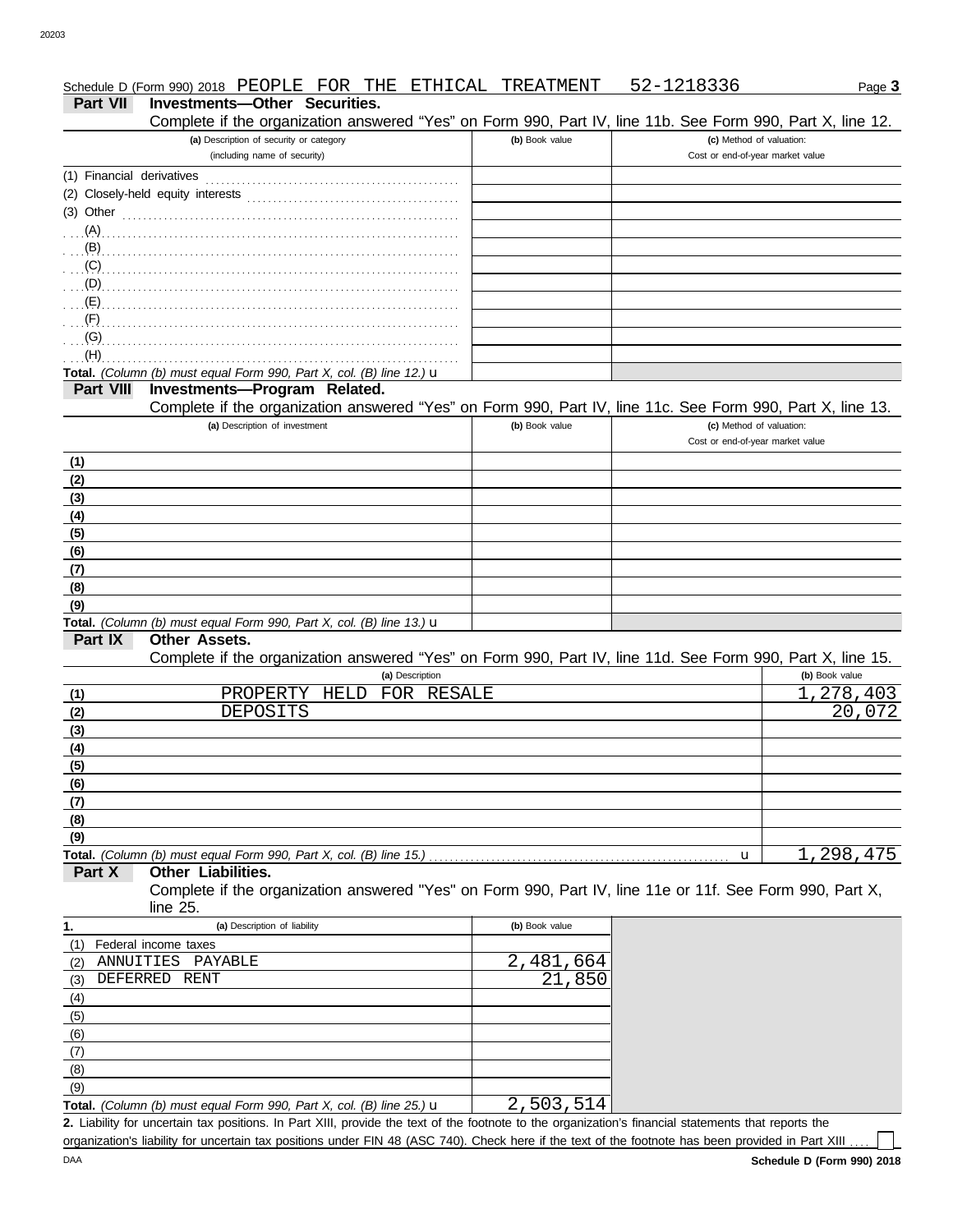|   | Schedule D (Form 990) 2018 PEOPLE FOR THE ETHICAL TREATMENT 52-1218336                                                                                                                                                              |                      |                               |                 | Page 4       |
|---|-------------------------------------------------------------------------------------------------------------------------------------------------------------------------------------------------------------------------------------|----------------------|-------------------------------|-----------------|--------------|
|   | Reconciliation of Revenue per Audited Financial Statements With Revenue per Return.<br>Part XI                                                                                                                                      |                      |                               |                 |              |
|   | Complete if the organization answered "Yes" on Form 990, Part IV, line 12a.                                                                                                                                                         |                      |                               |                 |              |
| 1 |                                                                                                                                                                                                                                     |                      |                               | $\mathbf 1$     | 50,871,312   |
| 2 | Amounts included on line 1 but not on Form 990, Part VIII, line 12:                                                                                                                                                                 |                      |                               |                 |              |
|   |                                                                                                                                                                                                                                     | 2a<br>2 <sub>b</sub> | <u>227,079</u><br>2, 257, 533 |                 |              |
| b |                                                                                                                                                                                                                                     | 2c                   |                               |                 |              |
| d |                                                                                                                                                                                                                                     | 2d                   | 251,517                       |                 |              |
| е |                                                                                                                                                                                                                                     |                      |                               | 2e              | 2,736,129    |
| 3 |                                                                                                                                                                                                                                     |                      |                               | 3 <sup>1</sup>  | 48, 135, 183 |
|   | Amounts included on Form 990, Part VIII, line 12, but not on line 1:                                                                                                                                                                |                      |                               |                 |              |
|   | a Investment expenses not included on Form 990, Part VIII, line 7b                                                                                                                                                                  | 4a                   |                               |                 |              |
|   |                                                                                                                                                                                                                                     | 4 <sub>b</sub>       |                               |                 |              |
| c | Add lines 4a and 4b <b>container and 4b</b> and 4b and 4b and 4b and 4b and 4b and 4b and 4b and 4b and 4b and 4b and 4b and 4b and 4b and 4b and 4b and 4b and 4b and 4b and 4b and 4b and 4b and 4b and 4b and 4b and 4b and 4b a |                      |                               | 4с              |              |
|   |                                                                                                                                                                                                                                     |                      |                               | $5\phantom{.0}$ | 48, 135, 183 |
|   | Reconciliation of Expenses per Audited Financial Statements With Expenses per Return.<br><b>Part XII</b>                                                                                                                            |                      |                               |                 |              |
|   | Complete if the organization answered "Yes" on Form 990, Part IV, line 12a.                                                                                                                                                         |                      |                               |                 |              |
| 1 | Total expenses and losses per audited financial statements                                                                                                                                                                          |                      |                               | $\mathbf 1$     | 55,974,945   |
| 2 | Amounts included on line 1 but not on Form 990, Part IX, line 25:                                                                                                                                                                   |                      |                               |                 |              |
| а |                                                                                                                                                                                                                                     | 2a<br>2 <sub>b</sub> | 2, 257, 533                   |                 |              |
| b |                                                                                                                                                                                                                                     | 2c                   |                               |                 |              |
| d |                                                                                                                                                                                                                                     | 2d                   | 251,516                       |                 |              |
|   |                                                                                                                                                                                                                                     |                      |                               | <b>2e</b>       | 2,509,049    |
| 3 |                                                                                                                                                                                                                                     |                      |                               | $\mathbf{3}$    | 53, 465, 896 |
|   | Amounts included on Form 990, Part IX, line 25, but not on line 1:                                                                                                                                                                  |                      |                               |                 |              |
|   | Investment expenses not included on Form 990, Part VIII, line 7b                                                                                                                                                                    | 4a                   |                               |                 |              |
|   | <b>b</b> Other (Describe in Part XIII.) <b>CONSIDENT Description Part XIII.</b>                                                                                                                                                     | 4 <sub>b</sub>       |                               |                 |              |
|   | c Add lines 4a and 4b                                                                                                                                                                                                               |                      |                               | 4с              |              |
|   |                                                                                                                                                                                                                                     |                      |                               | $5\overline{5}$ | 53,465,896   |
|   | Part XIII Supplemental Information.                                                                                                                                                                                                 |                      |                               |                 |              |
|   | Provide the descriptions required for Part II, lines 3, 5, and 9; Part III, lines 1a and 4; Part IV, lines 1b and 2b; Part V, line 4; Part X, line                                                                                  |                      |                               |                 |              |
|   | 2; Part XI, lines 2d and 4b; and Part XII, lines 2d and 4b. Also complete this part to provide any additional information.                                                                                                          |                      |                               |                 |              |
|   | PART V, LINE 4 - INTENDED USES FOR ENDOWMENT FUNDS                                                                                                                                                                                  |                      |                               |                 |              |
|   | PURPOSE RESTRICTED FUNDS OF \$2,065,863 ARE AVAILABLE FOR CAMPAIGNS AGAINST                                                                                                                                                         |                      |                               |                 |              |
|   |                                                                                                                                                                                                                                     |                      |                               |                 |              |
|   | ANIMAL TESTING, FACTORY FARMING, AND ANIMAL CRUELTY.                                                                                                                                                                                |                      |                               |                 |              |
|   |                                                                                                                                                                                                                                     |                      |                               |                 |              |
|   |                                                                                                                                                                                                                                     |                      |                               |                 |              |
|   |                                                                                                                                                                                                                                     |                      |                               |                 |              |
|   | ENDOWMENTS ARE COMPRISED OF FIVE SEPARATE ENDOWMENT FUNDS WITH A TOTAL                                                                                                                                                              |                      |                               |                 |              |
|   |                                                                                                                                                                                                                                     |                      |                               |                 |              |
|   | VALUE OF \$3,288,061 AS OF JULY 31, 2019. UNDER TERMS OF THE FIRST                                                                                                                                                                  |                      |                               |                 |              |
|   | ENDOWMENT FUND, 20% OF THE ORDINARY EARNINGS FROM INVESTMENTS ARE                                                                                                                                                                   |                      |                               |                 |              |
|   |                                                                                                                                                                                                                                     |                      |                               |                 |              |
|   | PERMANENTLY RESTRICTED WHILE 35% ARE AVAILABLE FOR UNRESTRICTED USE AND THE                                                                                                                                                         |                      |                               |                 |              |
|   |                                                                                                                                                                                                                                     |                      |                               |                 |              |
|   | REMAINING 45% ARE DONATED TO OTHER ORGANIZATIONS. UNDER THE TERMS OF THE                                                                                                                                                            |                      |                               |                 |              |
|   | SECOND ENDOWMENT FUND ORDINARY EARNINGS FROM ONE HALF OF THE ENDOWMENT                                                                                                                                                              |                      |                               |                 |              |
|   | SHALL BE USED FOR CAPITAL EXPENDITURES. UNDER THE TERMS OF THE THIRD                                                                                                                                                                |                      |                               |                 |              |
|   |                                                                                                                                                                                                                                     |                      |                               |                 |              |
|   | ENDOWMENT 10% OF THE EARNINGS IS RETAINED TO GROW THE FUND, THE REMAINING                                                                                                                                                           |                      |                               |                 |              |
|   |                                                                                                                                                                                                                                     |                      |                               |                 |              |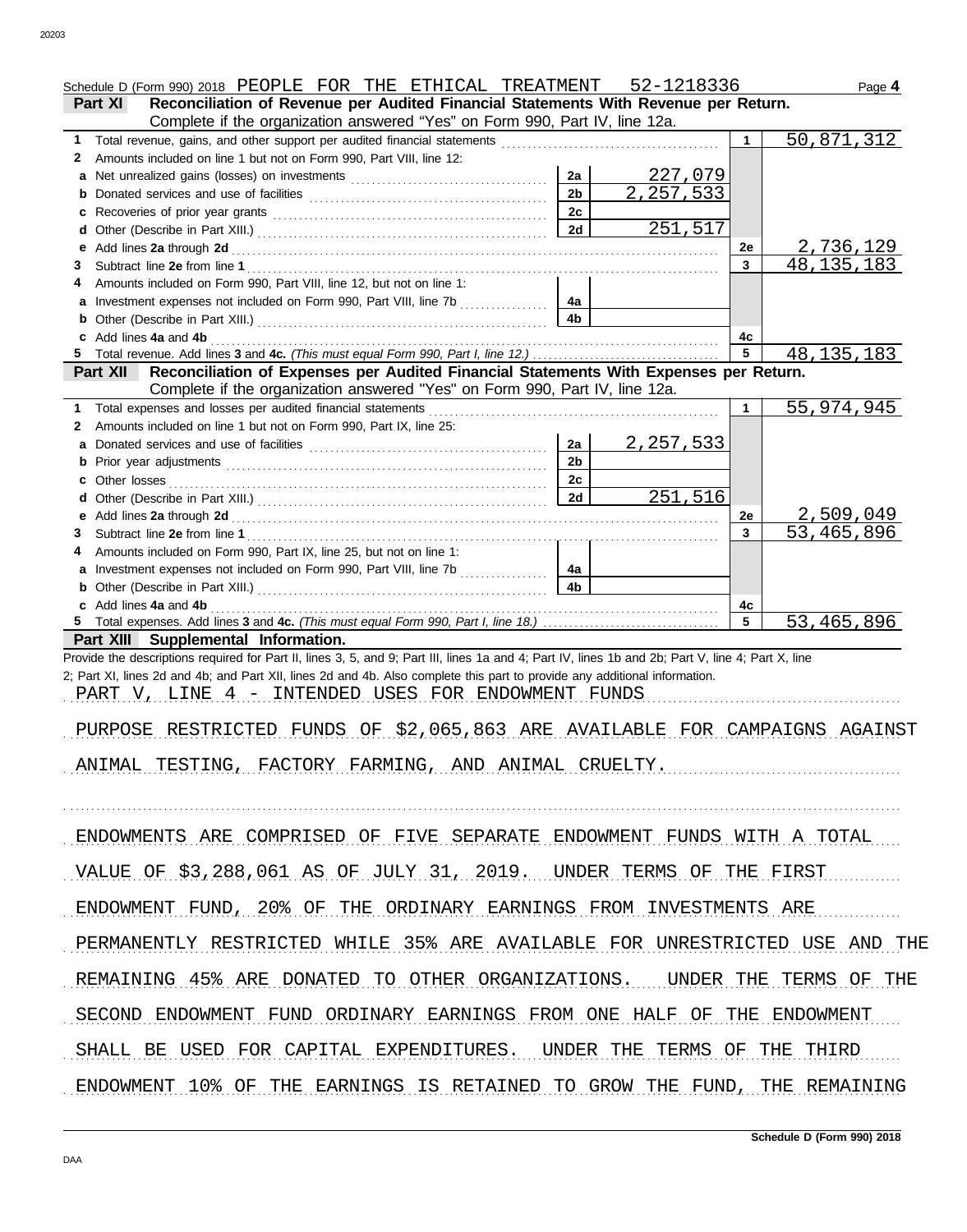| Schedule D (Form 990) 2018 PEOPLE FOR THE ETHICAL TREATMENT<br>52-1218336<br>Supplemental Information (continued)<br>Part XIII |               | Page 5   |
|--------------------------------------------------------------------------------------------------------------------------------|---------------|----------|
| 90% IS AVAILABLE FOR UNRESTRICTED USE. EARNINGS ON THE REMAINING TWO                                                           |               |          |
| ENDOWMENT FUNDS ARE UNRESTRICTED.                                                                                              |               |          |
|                                                                                                                                |               |          |
| PART XI, LINE 2D - REVENUE AMOUNTS INCLUDED IN FINANCIALS - OTHER                                                              |               |          |
| COST OF GOODS SOLD                                                                                                             | $S_{\ldots}$  | 60,186   |
| RENTAL EXPENSES                                                                                                                |               | 10,356   |
| SPECIAL EVENT EXPENSES                                                                                                         |               | 180,975  |
|                                                                                                                                |               |          |
| PART XII, LINE 2D - EXPENSE AMOUNTS INCLUDED IN FINANCIALS - OTHER                                                             |               |          |
| COST OF GOODS SOLD                                                                                                             | $\mathcal{S}$ | 60,186   |
| RENTAL EXPENSES                                                                                                                | . \$          | 10,356   |
| SPECIAL EVENTS EXPENSES                                                                                                        |               | 180,975  |
| ROUNDING                                                                                                                       |               | $5$ $-1$ |
|                                                                                                                                |               |          |
|                                                                                                                                |               |          |
|                                                                                                                                |               |          |
|                                                                                                                                |               |          |
|                                                                                                                                |               |          |
|                                                                                                                                |               |          |
|                                                                                                                                |               |          |
|                                                                                                                                |               |          |
|                                                                                                                                |               |          |
|                                                                                                                                |               |          |
|                                                                                                                                |               |          |
|                                                                                                                                |               |          |
|                                                                                                                                |               |          |
|                                                                                                                                |               |          |
|                                                                                                                                |               |          |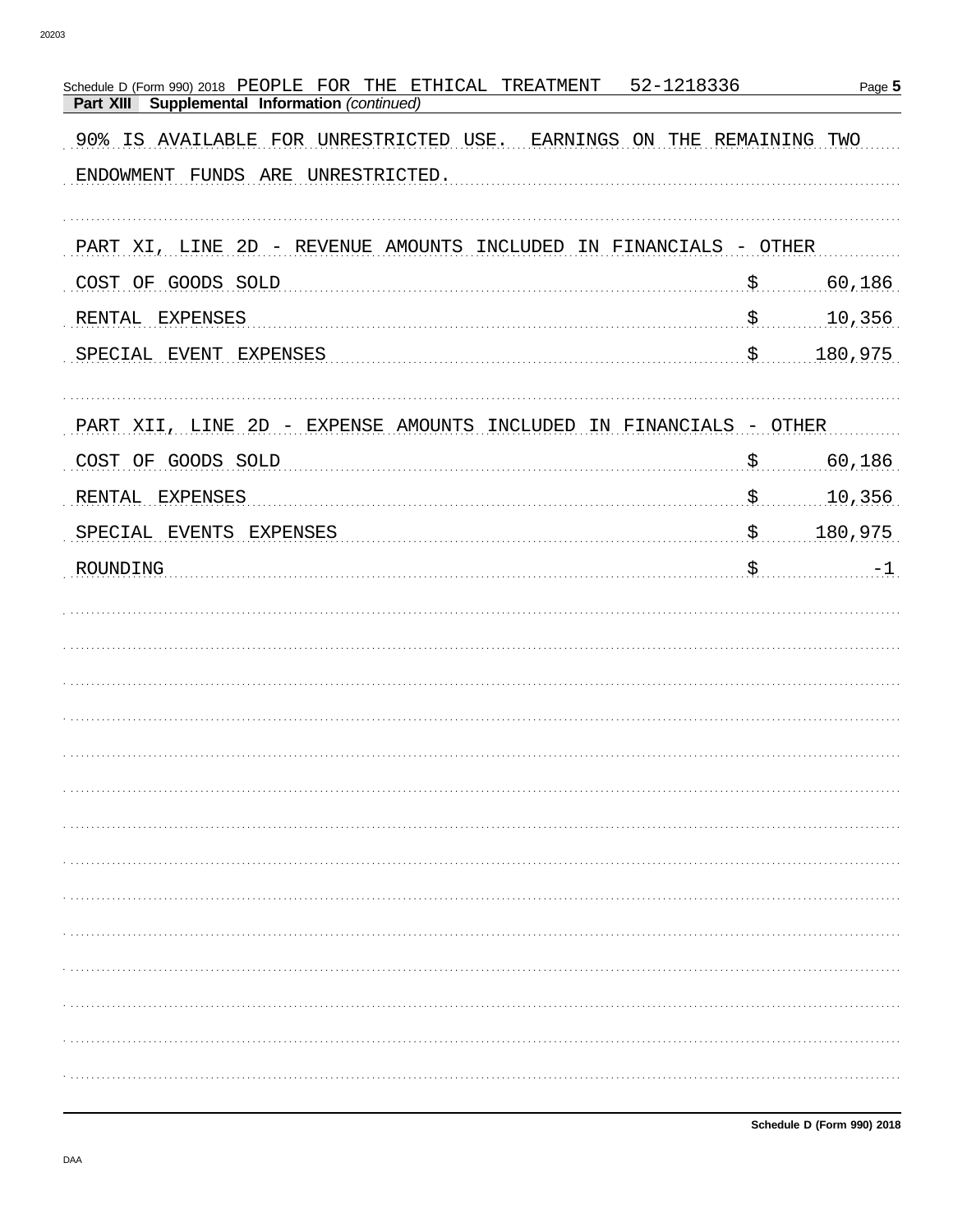| <b>SCHEDULE F</b>                                      |                              | <b>Statement of Activities Outside the United States</b>                                                                                                                                      |                            |        |     |                                                                                                              |  |                                                                                                                               |                                     |  |  |
|--------------------------------------------------------|------------------------------|-----------------------------------------------------------------------------------------------------------------------------------------------------------------------------------------------|----------------------------|--------|-----|--------------------------------------------------------------------------------------------------------------|--|-------------------------------------------------------------------------------------------------------------------------------|-------------------------------------|--|--|
| (Form 990)                                             |                              | u Complete if the organization answered "Yes" on Form 990, Part IV, line 14b, 15, or 16.<br>u Attach to Form 990.<br>u Go to www.irs.gov/Form990 for instructions and the latest information. |                            |        |     |                                                                                                              |  |                                                                                                                               |                                     |  |  |
| Department of the Treasury<br>Internal Revenue Service |                              |                                                                                                                                                                                               |                            |        |     |                                                                                                              |  |                                                                                                                               |                                     |  |  |
| Name of the organization                               |                              | PEOPLE FOR THE ETHICAL TREATMENT<br>Employer identification number                                                                                                                            |                            |        |     |                                                                                                              |  |                                                                                                                               |                                     |  |  |
|                                                        |                              |                                                                                                                                                                                               | OF ANIMALS, INC.           |        |     |                                                                                                              |  | 52-1218336                                                                                                                    |                                     |  |  |
| Part I                                                 | Form 990, Part IV, line 14b. |                                                                                                                                                                                               |                            |        |     |                                                                                                              |  | General Information on Activities Outside the United States. Complete if the organization answered "Yes" on                   |                                     |  |  |
| 1                                                      |                              |                                                                                                                                                                                               |                            |        |     | For grantmakers. Does the organization maintain records to substantiate the amount of its grants and         |  |                                                                                                                               |                                     |  |  |
|                                                        |                              |                                                                                                                                                                                               |                            |        |     | other assistance, the grantees' eligibility for the grants or assistance, and the selection criteria used to |  |                                                                                                                               |                                     |  |  |
|                                                        |                              |                                                                                                                                                                                               |                            |        |     |                                                                                                              |  |                                                                                                                               | $ X $ Yes<br>No                     |  |  |
|                                                        |                              |                                                                                                                                                                                               |                            |        |     |                                                                                                              |  | 2 For grantmakers. Describe in Part V the organization's procedures for monitoring the use of its grants and other assistance |                                     |  |  |
| outside the United States.                             |                              |                                                                                                                                                                                               |                            |        |     |                                                                                                              |  |                                                                                                                               |                                     |  |  |
| 3                                                      |                              |                                                                                                                                                                                               |                            |        |     | Activities per Region. (The following Part I, line 3 table can be duplicated if additional space is needed.) |  |                                                                                                                               |                                     |  |  |
| (a) Region                                             | (b) Number                   |                                                                                                                                                                                               | (c) Number of              |        |     | (d) Activities conducted in the                                                                              |  | (e) If activity listed in (d) is                                                                                              | (f) Total                           |  |  |
|                                                        | of offices in<br>the region  |                                                                                                                                                                                               | employees,<br>agents, and  |        |     | region (by type) (such as,<br>fundraising, program services,                                                 |  | a program service,<br>describe specific type of                                                                               | expenditures for<br>and investments |  |  |
|                                                        |                              |                                                                                                                                                                                               | independent<br>contractors |        |     | investments, grants to recipients<br>located in the region)                                                  |  | service(s) in the region                                                                                                      | in the region                       |  |  |
| AFRICA                                                 |                              |                                                                                                                                                                                               | in the region              |        |     |                                                                                                              |  |                                                                                                                               |                                     |  |  |
| (1)                                                    |                              |                                                                                                                                                                                               |                            | GRANTS | TO. |                                                                                                              |  | RECIPIENT\$ANIMAL PROTECTION                                                                                                  | 7,010                               |  |  |
| ASIA                                                   |                              |                                                                                                                                                                                               |                            |        |     |                                                                                                              |  |                                                                                                                               |                                     |  |  |
| (2)                                                    |                              |                                                                                                                                                                                               |                            | GRANTS | TO. | RECIPIENT\$ANIMAL                                                                                            |  | PROTECTION                                                                                                                    | 2,381,079                           |  |  |
| <b>AUSTRALIA</b>                                       |                              |                                                                                                                                                                                               |                            |        |     |                                                                                                              |  |                                                                                                                               |                                     |  |  |
| (3)                                                    |                              |                                                                                                                                                                                               |                            | GRANTS | TO. | RECIPIENTSANIMAL                                                                                             |  | PROTECTION                                                                                                                    | 251,530                             |  |  |
| <b>EUROPE</b>                                          |                              |                                                                                                                                                                                               |                            | GRANTS | TO. | RECIPIENT\$ANIMAL                                                                                            |  | PROTECTION                                                                                                                    | 51,000                              |  |  |
| (4)<br>NORTH AMERICA                                   |                              |                                                                                                                                                                                               |                            |        |     |                                                                                                              |  |                                                                                                                               |                                     |  |  |
| (5)                                                    |                              |                                                                                                                                                                                               |                            | GRANTS |     |                                                                                                              |  | TO RECIPIENT\$ANIMAL PROTECTION                                                                                               | 29,812                              |  |  |
|                                                        |                              |                                                                                                                                                                                               |                            |        |     |                                                                                                              |  |                                                                                                                               |                                     |  |  |
| (6)                                                    |                              |                                                                                                                                                                                               |                            |        |     |                                                                                                              |  |                                                                                                                               |                                     |  |  |
|                                                        |                              |                                                                                                                                                                                               |                            |        |     |                                                                                                              |  |                                                                                                                               |                                     |  |  |
| (7)                                                    |                              |                                                                                                                                                                                               |                            |        |     |                                                                                                              |  |                                                                                                                               |                                     |  |  |
| (8)                                                    |                              |                                                                                                                                                                                               |                            |        |     |                                                                                                              |  |                                                                                                                               |                                     |  |  |
|                                                        |                              |                                                                                                                                                                                               |                            |        |     |                                                                                                              |  |                                                                                                                               |                                     |  |  |
| (9)                                                    |                              |                                                                                                                                                                                               |                            |        |     |                                                                                                              |  |                                                                                                                               |                                     |  |  |
| (10)                                                   |                              |                                                                                                                                                                                               |                            |        |     |                                                                                                              |  |                                                                                                                               |                                     |  |  |
|                                                        |                              |                                                                                                                                                                                               |                            |        |     |                                                                                                              |  |                                                                                                                               |                                     |  |  |
| (11)                                                   |                              |                                                                                                                                                                                               |                            |        |     |                                                                                                              |  |                                                                                                                               |                                     |  |  |
| (12)                                                   |                              |                                                                                                                                                                                               |                            |        |     |                                                                                                              |  |                                                                                                                               |                                     |  |  |
|                                                        |                              |                                                                                                                                                                                               |                            |        |     |                                                                                                              |  |                                                                                                                               |                                     |  |  |
| (13)                                                   |                              |                                                                                                                                                                                               |                            |        |     |                                                                                                              |  |                                                                                                                               |                                     |  |  |
| (14)                                                   |                              |                                                                                                                                                                                               |                            |        |     |                                                                                                              |  |                                                                                                                               |                                     |  |  |
| (15)                                                   |                              |                                                                                                                                                                                               |                            |        |     |                                                                                                              |  |                                                                                                                               |                                     |  |  |
|                                                        |                              |                                                                                                                                                                                               |                            |        |     |                                                                                                              |  |                                                                                                                               |                                     |  |  |
| (16)                                                   |                              |                                                                                                                                                                                               |                            |        |     |                                                                                                              |  |                                                                                                                               |                                     |  |  |
| (17)                                                   |                              |                                                                                                                                                                                               |                            |        |     |                                                                                                              |  |                                                                                                                               |                                     |  |  |
| 3a Subtotal                                            |                              |                                                                                                                                                                                               |                            |        |     |                                                                                                              |  |                                                                                                                               | 2,720,431                           |  |  |
| <b>b</b> Total from continuation<br>sheets to Part I   |                              |                                                                                                                                                                                               |                            |        |     |                                                                                                              |  |                                                                                                                               |                                     |  |  |
| c Totals (add                                          |                              |                                                                                                                                                                                               |                            |        |     |                                                                                                              |  |                                                                                                                               |                                     |  |  |
| lines 3a and 3b)                                       |                              |                                                                                                                                                                                               |                            |        |     |                                                                                                              |  |                                                                                                                               | 2,720,431                           |  |  |

**For Paperwork Reduction Act Notice, see the Instructions for Form 990. Schedule F (Form 990) 2018** DAA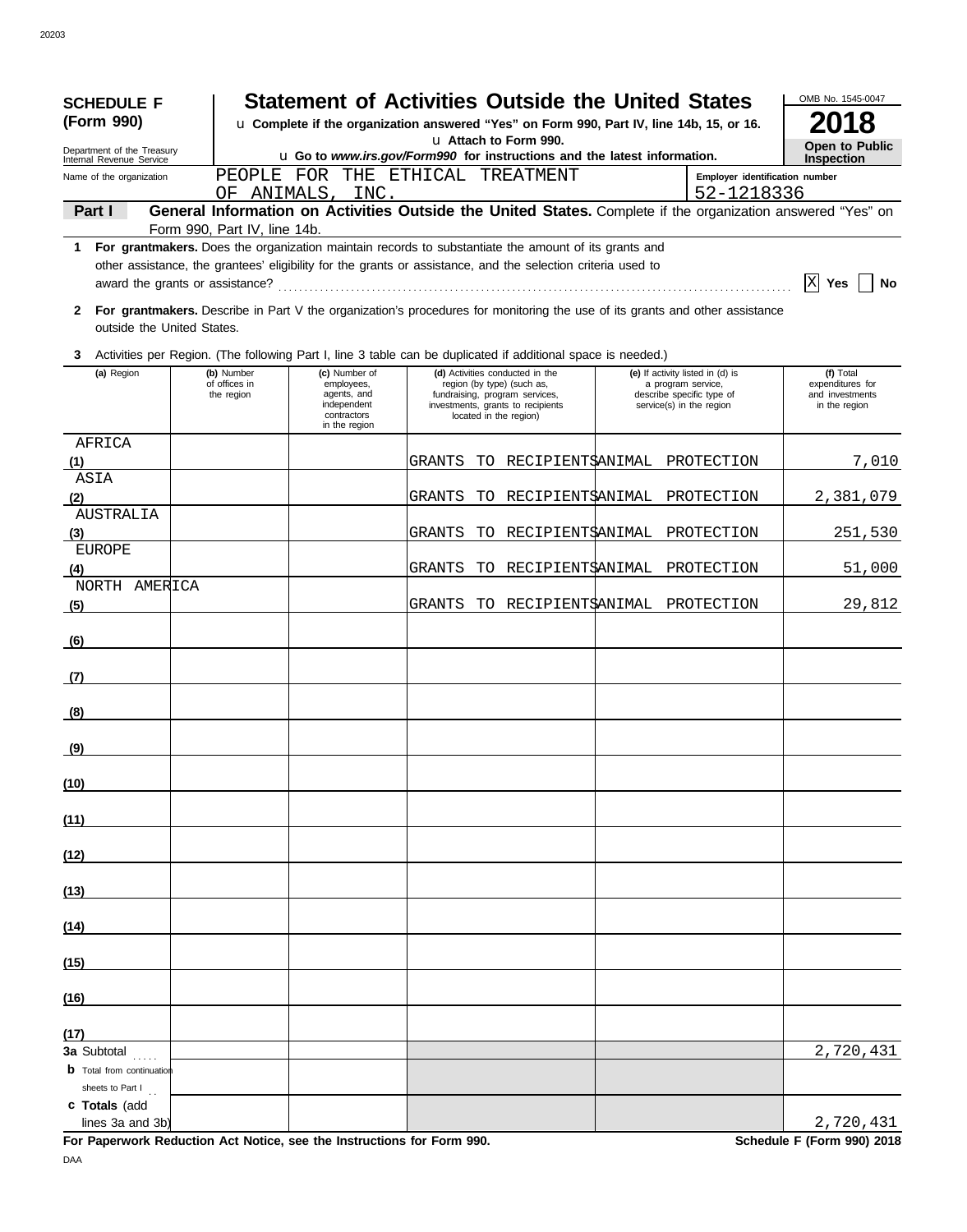# Schedule F (Form 990) 2018 PEOPLE FOR THE ETHICAL TREATMENT 52-1218336 Page **2**

**Part II Grants and Other Assistance to Organizations or Entities Outside the United States.** Complete if the organization answered "Yes" on Form 990, Part IV, line 15, for any recipient who received more than \$5,000. Part II can be duplicated if additional space is needed.

| $\mathbf{1}$ | (a) Name of<br>(b) IRS code<br>(c) Region<br>organization<br>section and EIN<br>(if applicable) |  |               | T all TV, line TJ, IUI ally Tecipierit who received more than \$0,000. I all in carried diplicated in additional space is needed.<br>(d) Purpose of<br>grant | (e) Amount of<br>cash grant | (f) Manner of<br>cash<br>disbursement | (g) Amount of<br>noncash<br>assistance | (h) Description<br>of noncash assistance | (i) Method of<br>valuation<br>(book, FMV,<br>appraisal, other) |
|--------------|-------------------------------------------------------------------------------------------------|--|---------------|--------------------------------------------------------------------------------------------------------------------------------------------------------------|-----------------------------|---------------------------------------|----------------------------------------|------------------------------------------|----------------------------------------------------------------|
|              |                                                                                                 |  |               | ANIMAL PROTECTION                                                                                                                                            |                             |                                       |                                        |                                          | ${\tt FMV}$                                                    |
| (1)          |                                                                                                 |  | NORTH AMERICA |                                                                                                                                                              |                             |                                       | 25,000                                 | SIMULATORS                               |                                                                |
|              |                                                                                                 |  |               | ANIMAL PROTECTION                                                                                                                                            | 2,364,003                   | WIRE                                  |                                        |                                          |                                                                |
| (2)          |                                                                                                 |  | ASIA          |                                                                                                                                                              |                             |                                       |                                        |                                          |                                                                |
|              |                                                                                                 |  |               | ANIMAL PROTECTION                                                                                                                                            | 251,530                     | WIRE                                  |                                        |                                          |                                                                |
| (3)          |                                                                                                 |  | AUSTRALIA     |                                                                                                                                                              |                             |                                       |                                        |                                          |                                                                |
|              |                                                                                                 |  |               | ANIMAL PROTECTION                                                                                                                                            | 50,000                      | WIRE                                  |                                        |                                          |                                                                |
| (4)          |                                                                                                 |  | EUROPE        |                                                                                                                                                              |                             |                                       |                                        |                                          |                                                                |
|              |                                                                                                 |  |               | ANIMAL PROTECTION                                                                                                                                            |                             |                                       |                                        |                                          | <b>FMV</b>                                                     |
| (5)          |                                                                                                 |  | ASIA          |                                                                                                                                                              |                             |                                       | 14,125                                 | SOFTWARE                                 |                                                                |
| (6)          |                                                                                                 |  |               |                                                                                                                                                              |                             |                                       |                                        |                                          |                                                                |
|              |                                                                                                 |  |               |                                                                                                                                                              |                             |                                       |                                        |                                          |                                                                |
| (7)          |                                                                                                 |  |               |                                                                                                                                                              |                             |                                       |                                        |                                          |                                                                |
| (8)          |                                                                                                 |  |               |                                                                                                                                                              |                             |                                       |                                        |                                          |                                                                |
|              |                                                                                                 |  |               |                                                                                                                                                              |                             |                                       |                                        |                                          |                                                                |
| (9)          |                                                                                                 |  |               |                                                                                                                                                              |                             |                                       |                                        |                                          |                                                                |
| (10)         |                                                                                                 |  |               |                                                                                                                                                              |                             |                                       |                                        |                                          |                                                                |
| (11)         |                                                                                                 |  |               |                                                                                                                                                              |                             |                                       |                                        |                                          |                                                                |
|              |                                                                                                 |  |               |                                                                                                                                                              |                             |                                       |                                        |                                          |                                                                |
| (12)         |                                                                                                 |  |               |                                                                                                                                                              |                             |                                       |                                        |                                          |                                                                |
| (13)         |                                                                                                 |  |               |                                                                                                                                                              |                             |                                       |                                        |                                          |                                                                |
| (14)         |                                                                                                 |  |               |                                                                                                                                                              |                             |                                       |                                        |                                          |                                                                |
| (15)         |                                                                                                 |  |               |                                                                                                                                                              |                             |                                       |                                        |                                          |                                                                |
|              |                                                                                                 |  |               |                                                                                                                                                              |                             |                                       |                                        |                                          |                                                                |
| (16)         |                                                                                                 |  |               |                                                                                                                                                              |                             |                                       |                                        |                                          |                                                                |
|              |                                                                                                 |  |               | 2 Enter total number of recipient organizations listed above that are recognized as charities by the foreign country, recognized as tax-exempt               |                             |                                       |                                        |                                          |                                                                |
|              |                                                                                                 |  |               |                                                                                                                                                              |                             |                                       |                                        | $\mathbf{u}$                             | 4                                                              |
|              |                                                                                                 |  |               |                                                                                                                                                              |                             |                                       |                                        | $\mathbf u$                              | $\overline{2}$                                                 |
|              |                                                                                                 |  |               |                                                                                                                                                              |                             |                                       |                                        |                                          | Schedule F (Form 990) 2018                                     |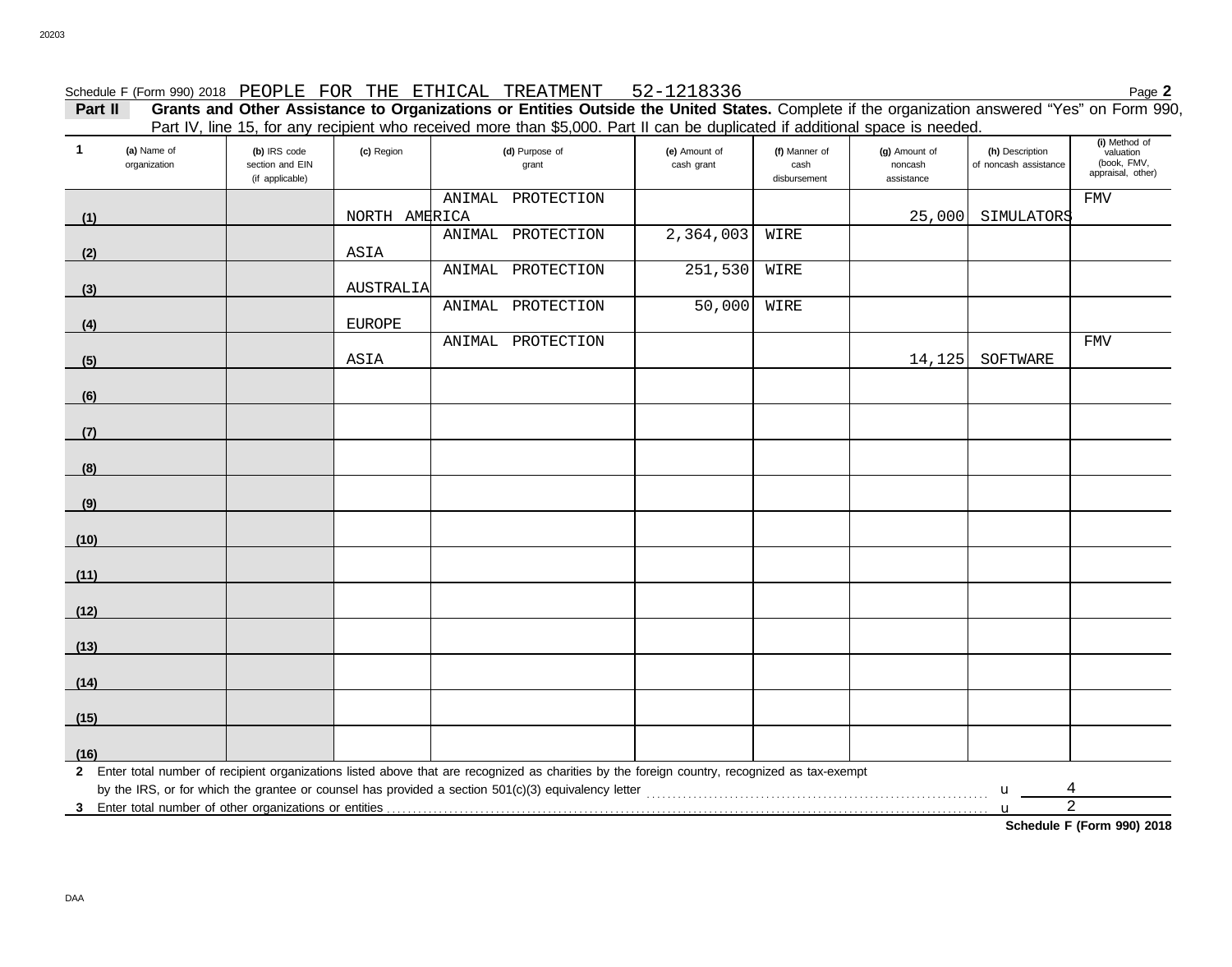#### Schedule F (Form 990) 2018 PEOPLE FOR THE ETHICAL TREATMENT 52-1218336

**Part III Grants and Other Assistance to Individuals Outside the United States.** Complete if the organization answered "Yes" on Form 990, Part IV, line 16. Part III can be duplicated if additional space is needed.

|      |                                                                                                                      | Part in can be duplicated if additional space is needed. |                             |                             |                                       |                                        |                                          |                                                                |  |  |  |  |  |
|------|----------------------------------------------------------------------------------------------------------------------|----------------------------------------------------------|-----------------------------|-----------------------------|---------------------------------------|----------------------------------------|------------------------------------------|----------------------------------------------------------------|--|--|--|--|--|
|      | (a) Type of grant or assistance                                                                                      | (b) Region                                               | (c) Number of<br>recipients | (d) Amount of<br>cash grant | (e) Manner of<br>cash<br>disbursement | (f) Amount of<br>noncash<br>assistance | (g) Description<br>of noncash assistance | (h) Method of<br>valuation<br>(book, FMV,<br>appraisal, other) |  |  |  |  |  |
| (1)  |                                                                                                                      |                                                          |                             |                             |                                       |                                        |                                          |                                                                |  |  |  |  |  |
| (2)  |                                                                                                                      |                                                          |                             |                             |                                       |                                        |                                          |                                                                |  |  |  |  |  |
| (3)  |                                                                                                                      |                                                          |                             |                             |                                       |                                        |                                          |                                                                |  |  |  |  |  |
| (4)  |                                                                                                                      |                                                          |                             |                             |                                       |                                        |                                          |                                                                |  |  |  |  |  |
| (5)  |                                                                                                                      |                                                          |                             |                             |                                       |                                        |                                          |                                                                |  |  |  |  |  |
| (6)  |                                                                                                                      |                                                          |                             |                             |                                       |                                        |                                          |                                                                |  |  |  |  |  |
| (7)  | <u> 1990 - Jan Barbara Barat, prima po</u>                                                                           |                                                          |                             |                             |                                       |                                        |                                          |                                                                |  |  |  |  |  |
| (8)  |                                                                                                                      |                                                          |                             |                             |                                       |                                        |                                          |                                                                |  |  |  |  |  |
| (9)  | <u> 1980 - Jan Stein Stein Stein Stein Stein Stein Stein Stein Stein Stein Stein Stein Stein Stein Stein Stein S</u> |                                                          |                             |                             |                                       |                                        |                                          |                                                                |  |  |  |  |  |
| (10) | <u>and the state of the state of the sta</u>                                                                         |                                                          |                             |                             |                                       |                                        |                                          |                                                                |  |  |  |  |  |
| (11) | <u> 1990 - Andrea Andrew Maria III (m. 1951)</u>                                                                     |                                                          |                             |                             |                                       |                                        |                                          |                                                                |  |  |  |  |  |
| (12) |                                                                                                                      |                                                          |                             |                             |                                       |                                        |                                          |                                                                |  |  |  |  |  |
| (13) |                                                                                                                      |                                                          |                             |                             |                                       |                                        |                                          |                                                                |  |  |  |  |  |
| (14) |                                                                                                                      |                                                          |                             |                             |                                       |                                        |                                          |                                                                |  |  |  |  |  |
| (15) |                                                                                                                      |                                                          |                             |                             |                                       |                                        |                                          |                                                                |  |  |  |  |  |
| (16) |                                                                                                                      |                                                          |                             |                             |                                       |                                        |                                          |                                                                |  |  |  |  |  |
| (17) |                                                                                                                      |                                                          |                             |                             |                                       |                                        |                                          |                                                                |  |  |  |  |  |
| (18) |                                                                                                                      |                                                          |                             |                             |                                       |                                        |                                          |                                                                |  |  |  |  |  |

**Schedule F (Form 990) 2018**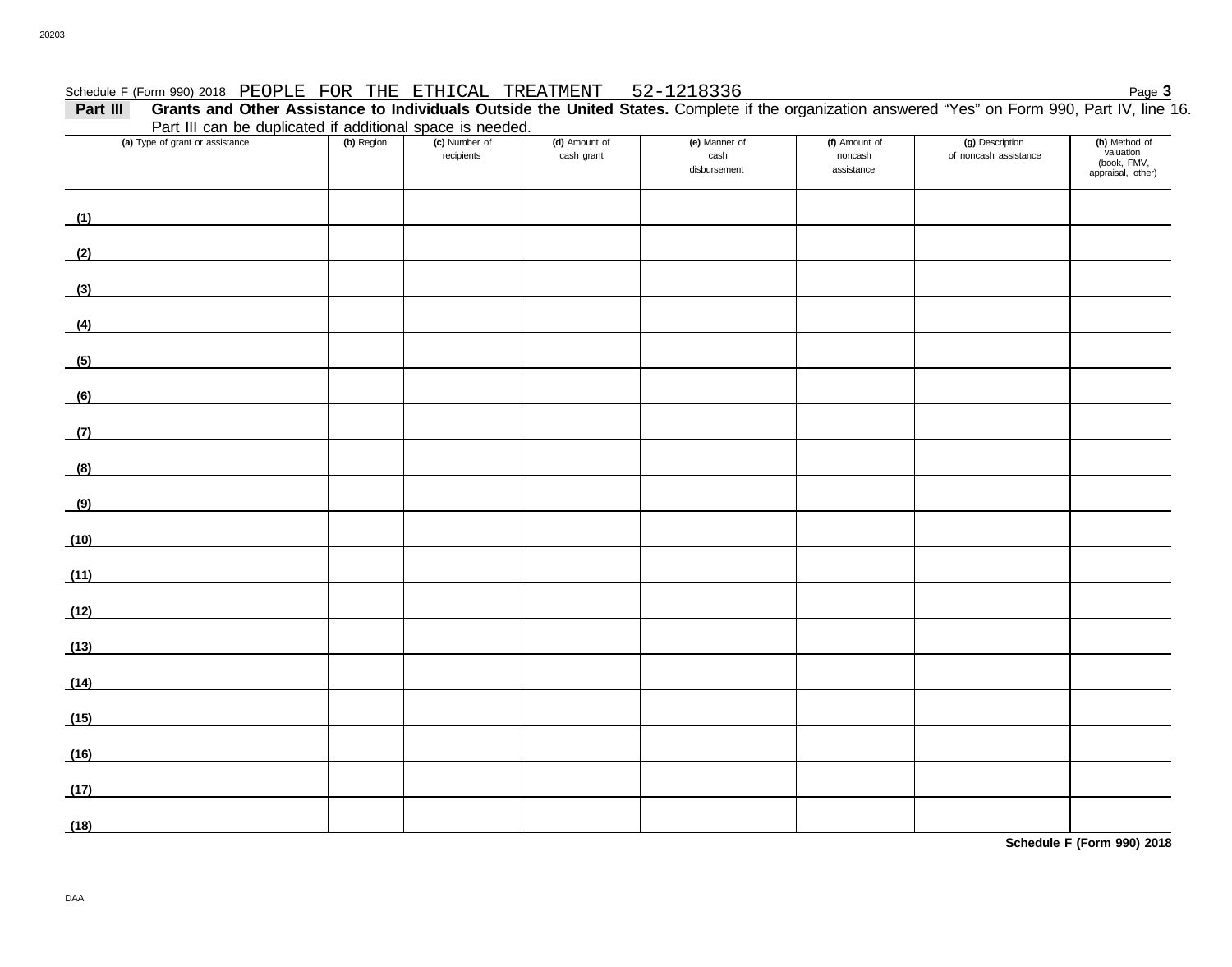#### 20203

| Schedule F (Form 990) 2018 PEOPLE FOR THE ETHICAL TREATMENT |  |  | 52-1218336 | Page |
|-------------------------------------------------------------|--|--|------------|------|

|   | <b>Part IV</b><br><b>Foreign Forms</b>                                                                                                                                                                                                                                                                                                                 |            |           |
|---|--------------------------------------------------------------------------------------------------------------------------------------------------------------------------------------------------------------------------------------------------------------------------------------------------------------------------------------------------------|------------|-----------|
| 1 | Was the organization a U.S. transferor of property to a foreign corporation during the tax year? If "Yes,"<br>the organization may be required to file Form 926, Return by a U.S. Transferor of Property to a Foreign<br>Corporation (see Instructions for Form 926) Material Corporation (See Instruction of See Instructions for Form                | <b>Yes</b> | ΙXΙ<br>No |
| 2 | Did the organization have an interest in a foreign trust during the tax year? If "Yes," the organization may<br>be required to separately file Form 3520, Annual Return To Report Transactions With Foreign Trusts and<br>Receipt of Certain Foreign Gifts, and/or Form 3520-A, Annual Information Return of Foreign Trust With a                      | Yes        | ΙXΙ<br>No |
| 3 | Did the organization have an ownership interest in a foreign corporation during the tax year? If "Yes,"<br>the organization may be required to file Form 5471, Information Return of U.S. Persons With Respect To                                                                                                                                      | <b>Yes</b> | ΙXΙ<br>No |
| 4 | Was the organization a direct or indirect shareholder of a passive foreign investment company or a<br>qualified electing fund during the tax year? If "Yes," the organization may be required to file Form 8621,<br>Information Return by a Shareholder of a Passive Foreign Investment Company or Qualified Electing                                  | Yes        | ΙXΙ<br>No |
| 5 | Did the organization have an ownership interest in a foreign partnership during the tax year? If "Yes,"<br>the organization may be required to file Form 8865, Return of U.S. Persons With Respect to Certain<br>Foreign Partnerships (see Instructions for Form 8865) [11] Conserved Conserved Partners Partnerships (see Instructions for Form 8865) | Yes        | X<br>No   |
| 6 | Did the organization have any operations in or related to any boycotting countries during the tax year? If<br>"Yes," the organization may be required to separately file Form 5713, International Boycott Report (see                                                                                                                                  | Yes        | No        |

**Schedule F (Form 990) 2018**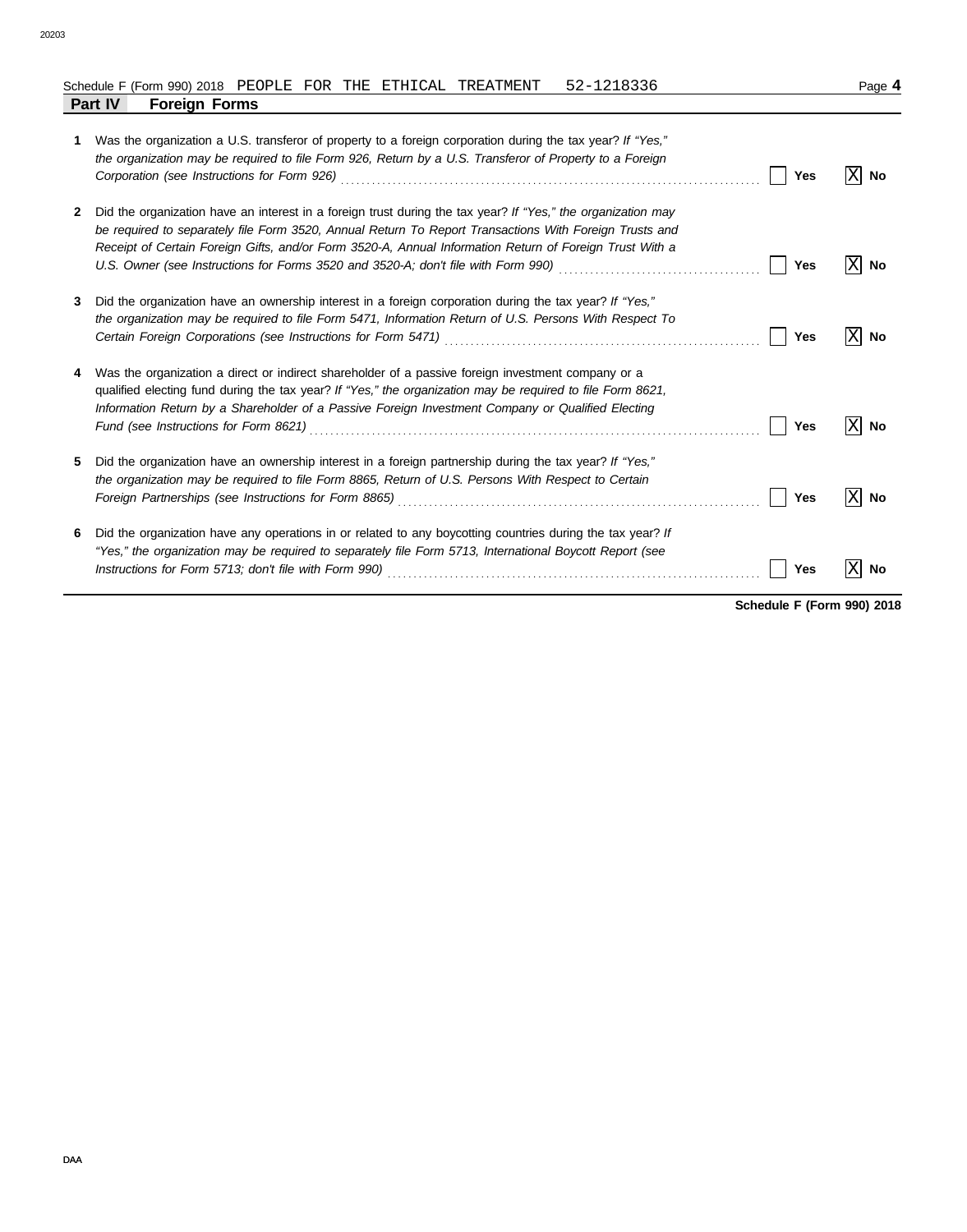| ган v<br><b>Supplemental Information</b><br>Provide the information required by Part I, line 2 (monitoring of funds); Part I, line 3, column (f) (accounting method;<br>amounts of investments vs. expenditures per region); Part II, line 1 (accounting method); Part III (accounting method); and<br>Part III, column (c) (estimated number of recipients), as applicable. Also complete this part to provide any additional<br>information. See instructions. |                      |             |   |
|------------------------------------------------------------------------------------------------------------------------------------------------------------------------------------------------------------------------------------------------------------------------------------------------------------------------------------------------------------------------------------------------------------------------------------------------------------------|----------------------|-------------|---|
| PART I, LINE 2 - PROCEDURES FOR MONITORING THE USE OF GRANT FUNDS                                                                                                                                                                                                                                                                                                                                                                                                |                      |             |   |
| PETA MONITORS THE USE OF GRANT FUNDS THROUGH AN INTERNAL DONATION REQUEST                                                                                                                                                                                                                                                                                                                                                                                        |                      |             |   |
| FORM SPECIFYING INFORMATION THAT ALLOWS MANAGEMENT TO EVALUATE THAT THE<br>RECIPIENT WILL USE THE FUNDS EXCLUSIVELY FOR EXEMPT PURPOSES.                                                                                                                                                                                                                                                                                                                         |                      |             |   |
| PART I, LINE 3 - ACTIVITIES PER REGION                                                                                                                                                                                                                                                                                                                                                                                                                           |                      |             |   |
| <b>REGION</b>                                                                                                                                                                                                                                                                                                                                                                                                                                                    | <b>EXPENDITURES</b>  | INVESTMENTS |   |
| AFRICA                                                                                                                                                                                                                                                                                                                                                                                                                                                           | \$<br>$7,010$ \$     |             | 0 |
| ASIA                                                                                                                                                                                                                                                                                                                                                                                                                                                             | \$<br>$2,381,079$ \$ |             | 0 |
| AUSTRALIA                                                                                                                                                                                                                                                                                                                                                                                                                                                        | \$<br>$251,530$ \$   |             | 0 |
| <b>EUROPE</b>                                                                                                                                                                                                                                                                                                                                                                                                                                                    | \$<br>$51,000$ \$    |             | 0 |
| NORTH AMERICA                                                                                                                                                                                                                                                                                                                                                                                                                                                    | \$<br>29,812,5       |             | 0 |
|                                                                                                                                                                                                                                                                                                                                                                                                                                                                  |                      |             |   |
|                                                                                                                                                                                                                                                                                                                                                                                                                                                                  |                      |             |   |
|                                                                                                                                                                                                                                                                                                                                                                                                                                                                  |                      |             |   |
|                                                                                                                                                                                                                                                                                                                                                                                                                                                                  |                      |             |   |
|                                                                                                                                                                                                                                                                                                                                                                                                                                                                  |                      |             |   |
|                                                                                                                                                                                                                                                                                                                                                                                                                                                                  |                      |             |   |
|                                                                                                                                                                                                                                                                                                                                                                                                                                                                  |                      |             |   |
|                                                                                                                                                                                                                                                                                                                                                                                                                                                                  |                      |             |   |
|                                                                                                                                                                                                                                                                                                                                                                                                                                                                  |                      |             |   |
|                                                                                                                                                                                                                                                                                                                                                                                                                                                                  |                      |             |   |
|                                                                                                                                                                                                                                                                                                                                                                                                                                                                  |                      |             |   |
|                                                                                                                                                                                                                                                                                                                                                                                                                                                                  |                      |             |   |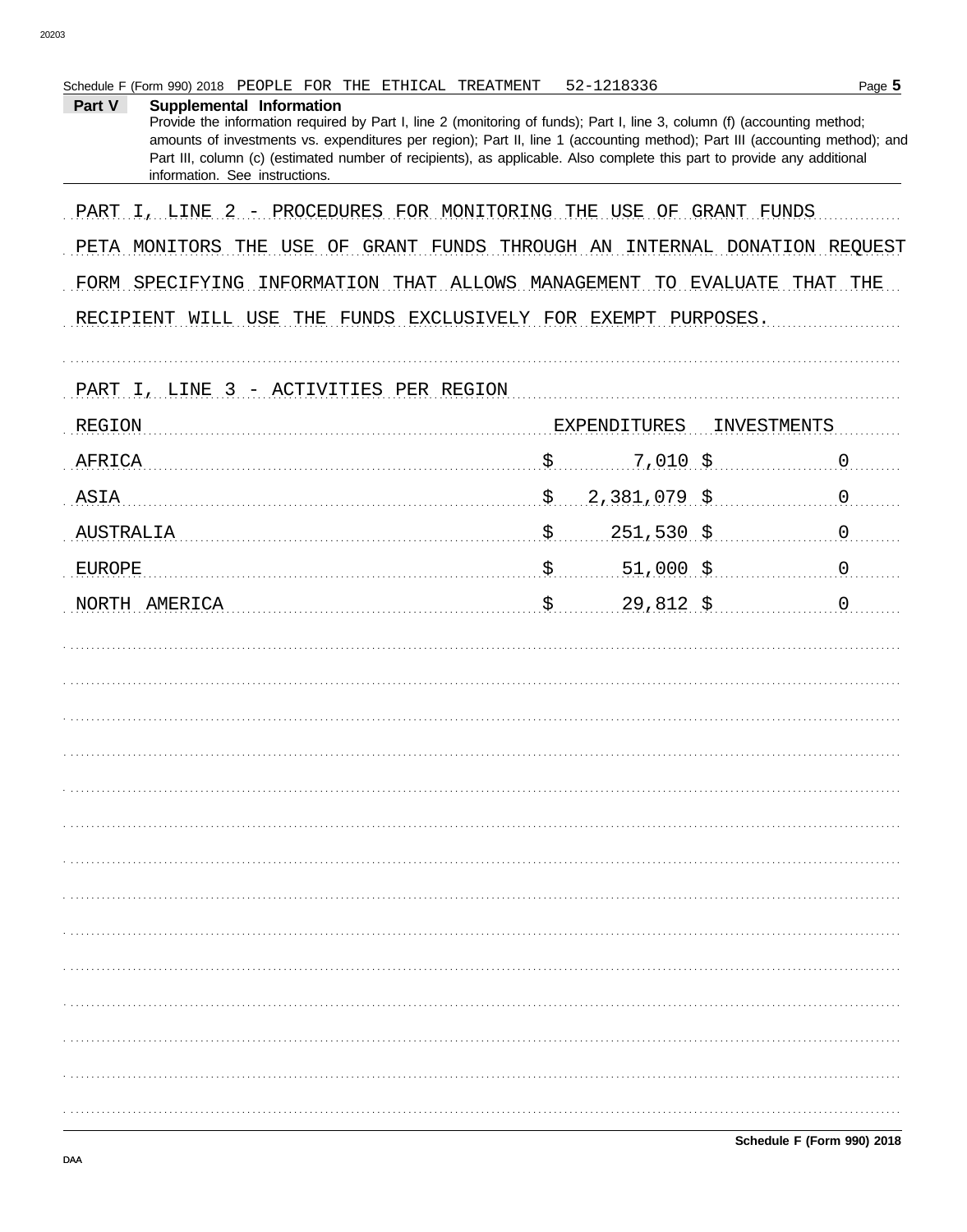| <b>SCHEDULE G</b><br>Supplemental Information Regarding Fundraising or Gaming Activities<br>(Form 990 or 990-EZ)                                                                                                                                               |                            |                                                                                 | Complete if the organization answered "Yes" on Form 990, Part IV, line 17, 18, or 19, or if the |                                                                            | OMB No. 1545-0047<br>8                                  |  |  |  |  |
|----------------------------------------------------------------------------------------------------------------------------------------------------------------------------------------------------------------------------------------------------------------|----------------------------|---------------------------------------------------------------------------------|-------------------------------------------------------------------------------------------------|----------------------------------------------------------------------------|---------------------------------------------------------|--|--|--|--|
| organization entered more than \$15,000 on Form 990-EZ, line 6a.<br>U Attach to Form 990 or Form 990-EZ.                                                                                                                                                       |                            |                                                                                 |                                                                                                 |                                                                            |                                                         |  |  |  |  |
| Department of the Treasury<br>Internal Revenue Service                                                                                                                                                                                                         |                            | <b>U Go to www.irs.gov/Form990 for instructions and the latest information.</b> |                                                                                                 |                                                                            |                                                         |  |  |  |  |
| FOR<br>THE<br>PEOPLE<br>Name of the organization<br>INC.<br>ΟF<br>ANIMALS,                                                                                                                                                                                     | ETHICAL TREATMENT          |                                                                                 |                                                                                                 | Employer identification number<br>52-1218336                               |                                                         |  |  |  |  |
| Fundraising Activities. Complete if the organization answered "Yes" on Form 990, Part IV, line 17.<br>Part I<br>Form 990-EZ filers are not required to complete this part.                                                                                     |                            |                                                                                 |                                                                                                 |                                                                            |                                                         |  |  |  |  |
| Indicate whether the organization raised funds through any of the following activities. Check all that apply.<br>1                                                                                                                                             |                            |                                                                                 |                                                                                                 |                                                                            |                                                         |  |  |  |  |
| ΙX<br>Mail solicitations<br>a                                                                                                                                                                                                                                  | e                          |                                                                                 | Solicitation of non-government grants                                                           |                                                                            |                                                         |  |  |  |  |
| IΧ<br>Internet and email solicitations<br>b                                                                                                                                                                                                                    | f                          |                                                                                 | Solicitation of government grants                                                               |                                                                            |                                                         |  |  |  |  |
| Phone solicitations                                                                                                                                                                                                                                            | Special fundraising events |                                                                                 |                                                                                                 |                                                                            |                                                         |  |  |  |  |
| X                                                                                                                                                                                                                                                              | q                          |                                                                                 |                                                                                                 |                                                                            |                                                         |  |  |  |  |
| In-person solicitations<br>d<br>2a Did the organization have a written or oral agreement with any individual (including officers, directors, trustees,                                                                                                         |                            |                                                                                 |                                                                                                 |                                                                            |                                                         |  |  |  |  |
| or key employees listed in Form 990, Part VII) or entity in connection with professional fundraising services?<br><b>b</b> If "Yes," list the 10 highest paid individuals or entities (fundraisers) pursuant to agreements under which the fundraiser is to be |                            |                                                                                 |                                                                                                 |                                                                            | X<br>Yes<br>No                                          |  |  |  |  |
| compensated at least \$5,000 by the organization.                                                                                                                                                                                                              |                            | (iii) Did fund-                                                                 |                                                                                                 |                                                                            |                                                         |  |  |  |  |
| (i) Name and address of individual<br>or entity (fundraiser)                                                                                                                                                                                                   | (ii) Activity              | raiser have<br>custody or<br>control of<br>contributions?                       | (iv) Gross receipts<br>from activity                                                            | (v) Amount paid to<br>(or retained by)<br>fundraiser listed in<br>col. (i) | (vi) Amount paid to<br>(or retained by)<br>organization |  |  |  |  |
| DONOR SERVICES                                                                                                                                                                                                                                                 |                            | Yes No                                                                          |                                                                                                 |                                                                            |                                                         |  |  |  |  |
| 1 6715 SUNSET BLVD                                                                                                                                                                                                                                             |                            |                                                                                 |                                                                                                 |                                                                            |                                                         |  |  |  |  |
| LOS ANGELES<br>90028<br>CA                                                                                                                                                                                                                                     | TELEFUNDRA                 | Χ                                                                               | 96,114                                                                                          | 260,354                                                                    | $-164, 240$                                             |  |  |  |  |
| 2 SD&A                                                                                                                                                                                                                                                         |                            |                                                                                 |                                                                                                 |                                                                            |                                                         |  |  |  |  |
| 5757 WEST CENTURY BLVD                                                                                                                                                                                                                                         |                            | Χ                                                                               |                                                                                                 |                                                                            |                                                         |  |  |  |  |
| LOS ANGELES<br>90045<br>СA<br>3 MAL WARWICK                                                                                                                                                                                                                    | TELEFUNDRA                 |                                                                                 | 61,246                                                                                          | 214,821                                                                    | $-153,575$                                              |  |  |  |  |
| 1625 K ST NW #300                                                                                                                                                                                                                                              |                            |                                                                                 |                                                                                                 |                                                                            |                                                         |  |  |  |  |
| 20006<br>WASHINGTON<br>DC.                                                                                                                                                                                                                                     | PROF FUNDR                 | Χ                                                                               | 0                                                                                               | 49,300                                                                     | $-49,300$                                               |  |  |  |  |
| 4 ROI                                                                                                                                                                                                                                                          |                            |                                                                                 |                                                                                                 |                                                                            |                                                         |  |  |  |  |
| 1 ALEWIFE CENTER #210                                                                                                                                                                                                                                          |                            |                                                                                 |                                                                                                 |                                                                            |                                                         |  |  |  |  |
| 02140<br>CAMBRIDGE<br>МA                                                                                                                                                                                                                                       | TELEFUNDRA                 | Χ                                                                               | 0                                                                                               | 7,600                                                                      | $-7,600$                                                |  |  |  |  |
| 5                                                                                                                                                                                                                                                              |                            |                                                                                 |                                                                                                 |                                                                            |                                                         |  |  |  |  |
| 6                                                                                                                                                                                                                                                              |                            |                                                                                 |                                                                                                 |                                                                            |                                                         |  |  |  |  |
| 7                                                                                                                                                                                                                                                              |                            |                                                                                 |                                                                                                 |                                                                            |                                                         |  |  |  |  |
|                                                                                                                                                                                                                                                                |                            |                                                                                 |                                                                                                 |                                                                            |                                                         |  |  |  |  |
|                                                                                                                                                                                                                                                                |                            |                                                                                 |                                                                                                 |                                                                            |                                                         |  |  |  |  |
|                                                                                                                                                                                                                                                                |                            |                                                                                 |                                                                                                 |                                                                            |                                                         |  |  |  |  |
|                                                                                                                                                                                                                                                                |                            |                                                                                 |                                                                                                 |                                                                            |                                                         |  |  |  |  |
|                                                                                                                                                                                                                                                                |                            |                                                                                 |                                                                                                 |                                                                            |                                                         |  |  |  |  |
|                                                                                                                                                                                                                                                                |                            |                                                                                 | 157,360                                                                                         | 532,075                                                                    | $-374,715$                                              |  |  |  |  |
| 3 List all states in which the organization is registered or licensed to solicit contributions or has been notified it is exempt from<br>registration or licensing                                                                                             |                            |                                                                                 |                                                                                                 |                                                                            |                                                         |  |  |  |  |
| ALASKA, ALABAMA, ARKANSAS, CALIFORNIA, COLORADO, CONNECTICUT, DIST OF<br>COLUMBIA, FLORIDA, GEORGIA, HAWAII, ILLINOIS, KANSAS, KENTUCKY, LOUISIANA,<br>MASSACHUSETTS, MARYLAND, MAINE, MICHIGAN, MINNESOTA, MISSOURI, MISSISSIPPI,                             |                            |                                                                                 |                                                                                                 |                                                                            |                                                         |  |  |  |  |
| NORTH CAROLINA, NORTH DAKOTA, NEW HAMPSHIRE, NEW JERSEY, NEW MEXICO, NEW                                                                                                                                                                                       |                            |                                                                                 |                                                                                                 |                                                                            |                                                         |  |  |  |  |

|     |                                                                                                                          |  |  |  |  |  |  |  |  |  |  | YORK, OHIO, OKLAHOMA, OREGON, PENNSYLVANIA, RHODE ISLAND, SOUTH CAROLINA, |
|-----|--------------------------------------------------------------------------------------------------------------------------|--|--|--|--|--|--|--|--|--|--|---------------------------------------------------------------------------|
|     |                                                                                                                          |  |  |  |  |  |  |  |  |  |  | TENNESSEE, UTAH, VIRGINIA, WASHINGTON, WISCONSIN, WEST VIRGINIA, ARIZONA, |
|     | Schedule G (Form 990 or 990-EZ) 2018<br>For Paperwork Reduction Act Notice, see the Instructions for Form 990 or 990-EZ. |  |  |  |  |  |  |  |  |  |  |                                                                           |
| DAA |                                                                                                                          |  |  |  |  |  |  |  |  |  |  |                                                                           |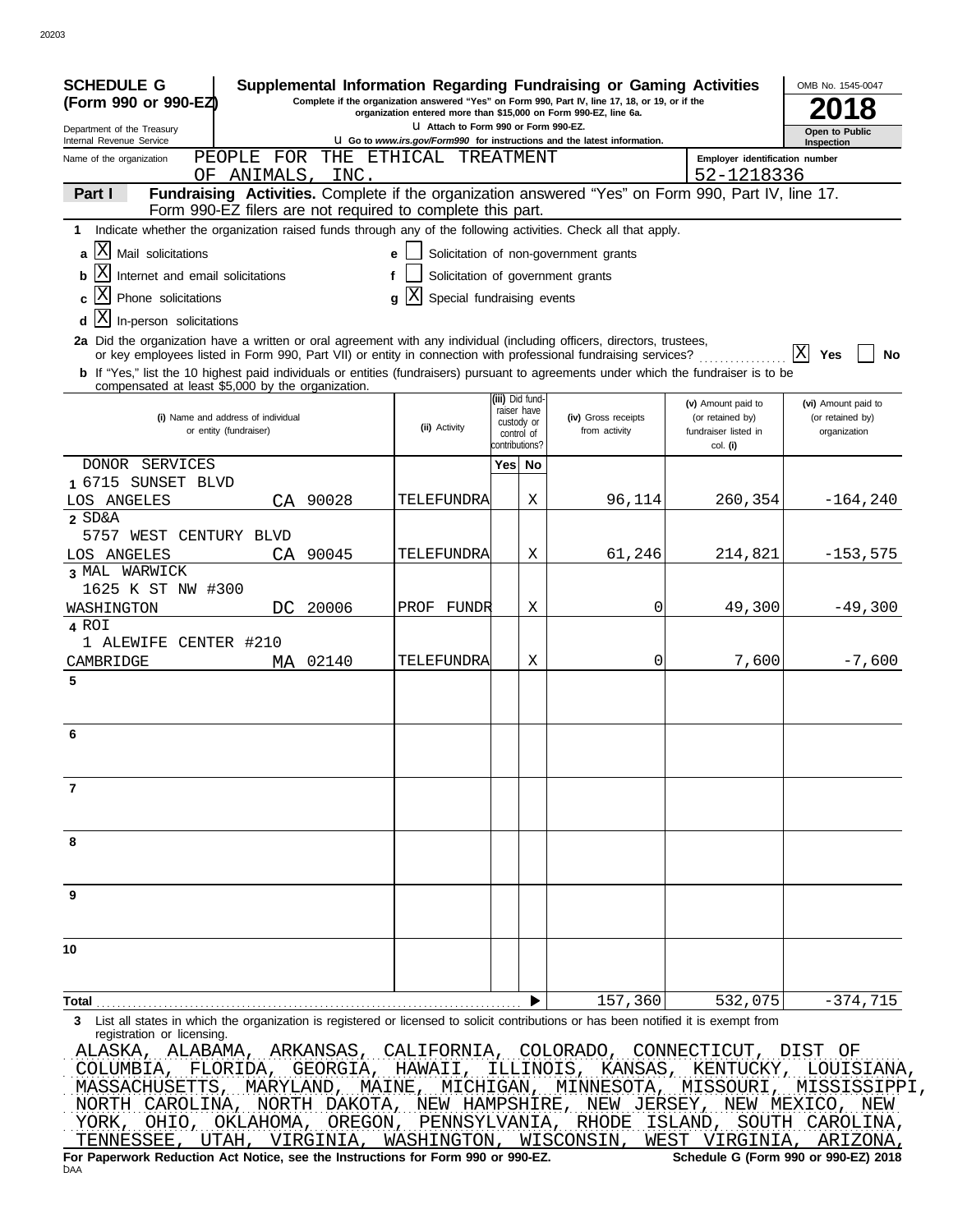Schedule G (Form 990 or 990-EZ) 2018 PEOPLE FOR THE ETHICAL TREATMENT 52-1218336 Page **2 Part II Fundraising Events.** Complete if the organization answered "Yes" on Form 990, Part IV, line 18, or reported more than \$15,000 of fundraising event contributions and gross income on Form 990-EZ, lines 1 and 6b. List events with

gross receipts greater than \$5,000.

**(a)** Event #1 **(b)** Event #2 **(c)** Other events **(d)** Total events NEW YORK CITY F LOS ANGELES FUN 10 (add col. **(a)** through col. **(c)**) (event type) (event type) (total number) Revenue 308,710 161,543 410,640 880,893 1 Gross receipts . . . . . . . 308,710 161,543 386,445 856,698 **2** Less: Contributions . . **3** Gross income (line 1 minus 24,195 24,195  $line 2)$ **4** Cash prizes **. . . . . . . . .** 305 11,078 13,806 25,189 **5** Noncash prizes . . . . . . Direct Expenses 1,585 1954 17,369 18,954 Expenses **6** Rent/facility costs .... 7,000 8,376 45,564 60,940 **7** Food and beverages . Direct 5,548 5,548 **8** Entertainment . . . . . . . . 9,836 15,085 66,220 91,141 Other direct expenses **9** 201,772  $\blacktriangleright$ Direct expense summary. Add lines 4 through 9 in column (d) . . . . . . . . . . . . . . . . . . . . . . . . . . . . . . . . . . . . . . . . . . . . . . . . . . . . . **10**  $\blacksquare$  $-177,577$ Net income summary. Subtract line 10 from line 3, column (d) . . . . . . . . . . . . . . . . . . . . . . . . . . . . . . . . . . . . . . . . . . . . . . . . . . . . **11** Gaming. Complete if the organization answered "Yes" on Form 990, Part IV, line 19, or reported more **Part III** than \$15,000 on Form 990-EZ, line 6a. **(d)** Total gaming (add **(b)** Pull tabs/instant Revenue **(a)** Bingo **(c)** Other gaming Direct Expenses Revenue bingo/progressive bingo **col.** (c) Unter gamming col. (a) through col. (c)) **1** Gross revenue . . . . . . . Expenses **2** Cash prizes **. . . . . . . . . 3** Noncash prizes . . . . . . Direct **4** Rent/facility costs ... **5** Other direct expenses **Yes** . . . . . . . . . . . . . . % Yes % **Yes** . . . . . . . . . . . . . . . . % **Yes** . . . . . . . . . . . . . **No No 6** Volunteer labor ....... **No** ▶ **7** Direct expense summary. Add lines 2 through 5 in column (d) . . . . . . . . . . . . . . . . . . . . . . . . . . . . . . . . . . . . . . . . . . . . . . . . . . . . .

**8** Net gaming income summary. Subtract line 7 from line 1, column (d) . . . . . . . . . . . . . . . . . . . . . . . . . . . . . . . . . . . . . . . . . . . . .

| <b>9</b> Enter the state(s) in which the organization conducts gaming activities:                                                        |     |  |
|------------------------------------------------------------------------------------------------------------------------------------------|-----|--|
| a Is the organization licensed to conduct gaming activities in each of these states?                                                     | Yes |  |
| <b>b</b> If "No," explain:                                                                                                               |     |  |
|                                                                                                                                          |     |  |
|                                                                                                                                          | Yes |  |
| 10a Were any of the organization's gaming licenses revoked, suspended, or terminated during the tax year?<br><b>b</b> If "Yes," explain: |     |  |
|                                                                                                                                          |     |  |
|                                                                                                                                          |     |  |
|                                                                                                                                          |     |  |

DAA **Schedule G (Form 990 or 990-EZ) 2018**

 $\blacktriangleright$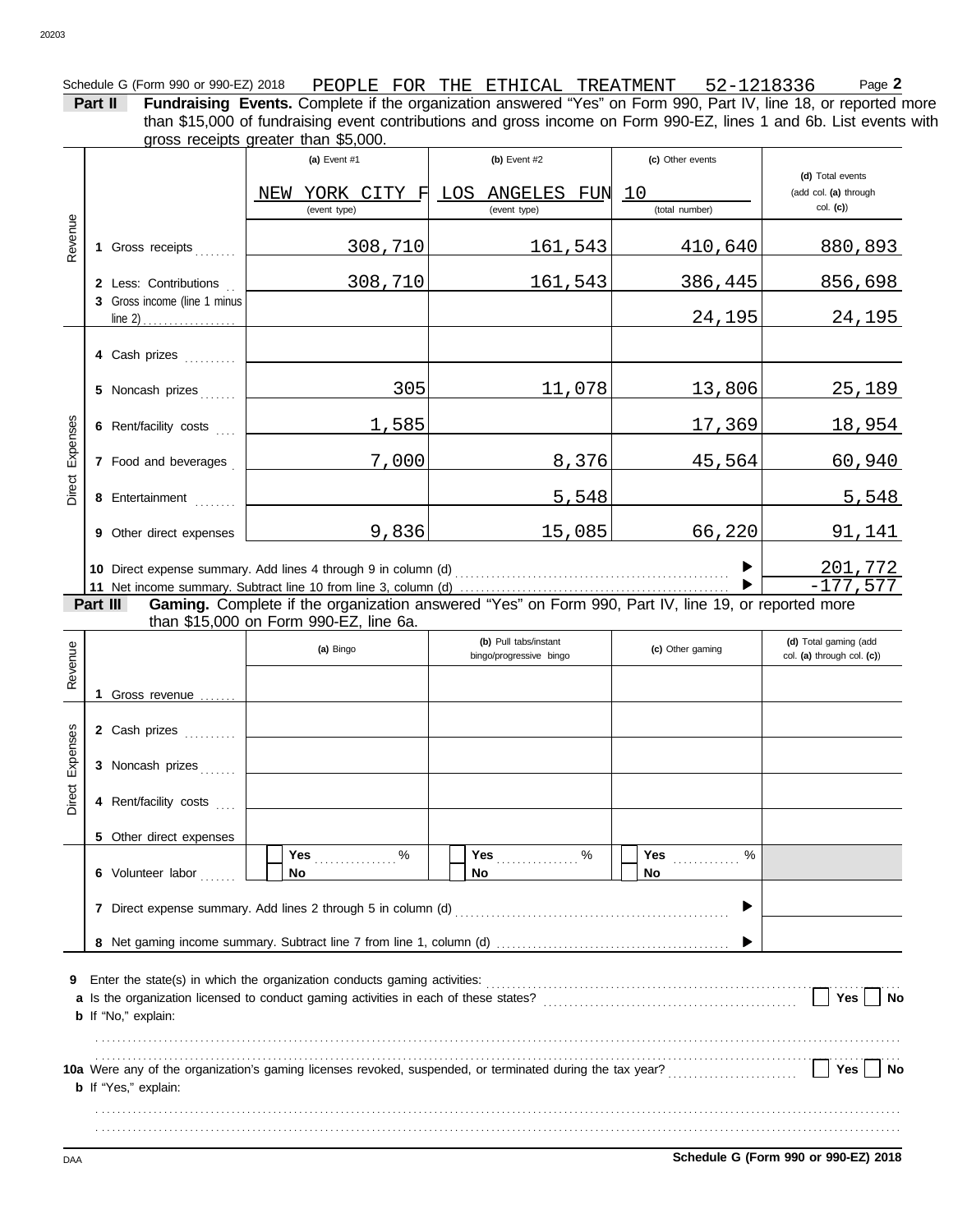|    | PEOPLE FOR THE ETHICAL TREATMENT 52-1218336<br>Schedule G (Form 990 or 990-EZ) 2018                                                                                                                                                       |                 |            | Page 3 |
|----|-------------------------------------------------------------------------------------------------------------------------------------------------------------------------------------------------------------------------------------------|-----------------|------------|--------|
| 11 |                                                                                                                                                                                                                                           |                 | Yes        | No     |
| 12 | Is the organization a grantor, beneficiary or trustee of a trust, or a member of a partnership or other entity                                                                                                                            |                 | <b>Yes</b> | No     |
| 13 | Indicate the percentage of gaming activity conducted in:                                                                                                                                                                                  |                 |            |        |
| a  |                                                                                                                                                                                                                                           | 13a             |            | %      |
| b  |                                                                                                                                                                                                                                           | 13 <sub>b</sub> |            | %      |
| 14 | Enter the name and address of the person who prepares the organization's gaming/special events books and<br>records:                                                                                                                      |                 |            |        |
|    |                                                                                                                                                                                                                                           |                 |            |        |
|    | Address <b>u</b> <u>contractive and the contractive and the contractive and the contractive and the contractive and the contractive and the contractive and contract and contract and contract and contract and contract and contract</u> |                 |            |        |
|    | 15a Does the organization have a contract with a third party from whom the organization receives gaming                                                                                                                                   |                 | Yes        | No     |
|    |                                                                                                                                                                                                                                           |                 |            |        |
|    | amount of gaming revenue retained by the third party <b>u</b> \$                                                                                                                                                                          |                 |            |        |
|    | If "Yes," enter name and address of the third party:                                                                                                                                                                                      |                 |            |        |
|    |                                                                                                                                                                                                                                           |                 |            |        |
|    |                                                                                                                                                                                                                                           |                 |            |        |
|    |                                                                                                                                                                                                                                           |                 |            |        |
|    | Address <b>u</b> <u>contractive and the contractive and the contractive and the contractive and the contractive and the contractive and the contractive and contract and contract and contract and contract and contract and contract</u> |                 |            |        |
| 16 | Gaming manager information:                                                                                                                                                                                                               |                 |            |        |
|    |                                                                                                                                                                                                                                           |                 |            |        |
|    |                                                                                                                                                                                                                                           |                 |            |        |
|    |                                                                                                                                                                                                                                           |                 |            |        |
|    |                                                                                                                                                                                                                                           |                 |            |        |
|    | Director/officer<br>Employee<br>Independent contractor                                                                                                                                                                                    |                 |            |        |
| 17 | Mandatory distributions:                                                                                                                                                                                                                  |                 |            |        |
| a  | Is the organization required under state law to make charitable distributions from the gaming proceeds to                                                                                                                                 |                 |            |        |
|    | retain the state gaming license?                                                                                                                                                                                                          |                 | Yes        | No     |
|    | Enter the amount of distributions required under state law to be distributed to other exempt organizations or                                                                                                                             |                 |            |        |
|    | spent in the organization's own exempt activities during the tax year $\mathbf{u}^*$                                                                                                                                                      |                 |            |        |
|    | Supplemental Information. Provide the explanations required by Part I, line 2b, columns (iii) and (v); and<br>Part IV<br>Part III, lines 9, 9b, 10b, 15b, 15c, 16, and 17b, as applicable. Also provide any additional information.       |                 |            |        |
|    | See instructions.                                                                                                                                                                                                                         |                 |            |        |
|    |                                                                                                                                                                                                                                           |                 |            |        |
|    |                                                                                                                                                                                                                                           |                 |            |        |
|    |                                                                                                                                                                                                                                           |                 |            |        |
|    |                                                                                                                                                                                                                                           |                 |            |        |
|    |                                                                                                                                                                                                                                           |                 |            |        |
|    |                                                                                                                                                                                                                                           |                 |            |        |
|    |                                                                                                                                                                                                                                           |                 |            |        |
|    |                                                                                                                                                                                                                                           |                 |            |        |
|    |                                                                                                                                                                                                                                           |                 |            |        |
|    |                                                                                                                                                                                                                                           |                 |            |        |
|    |                                                                                                                                                                                                                                           |                 |            |        |
|    | Schedule G (Form 990 or 990-EZ) 2018                                                                                                                                                                                                      |                 |            |        |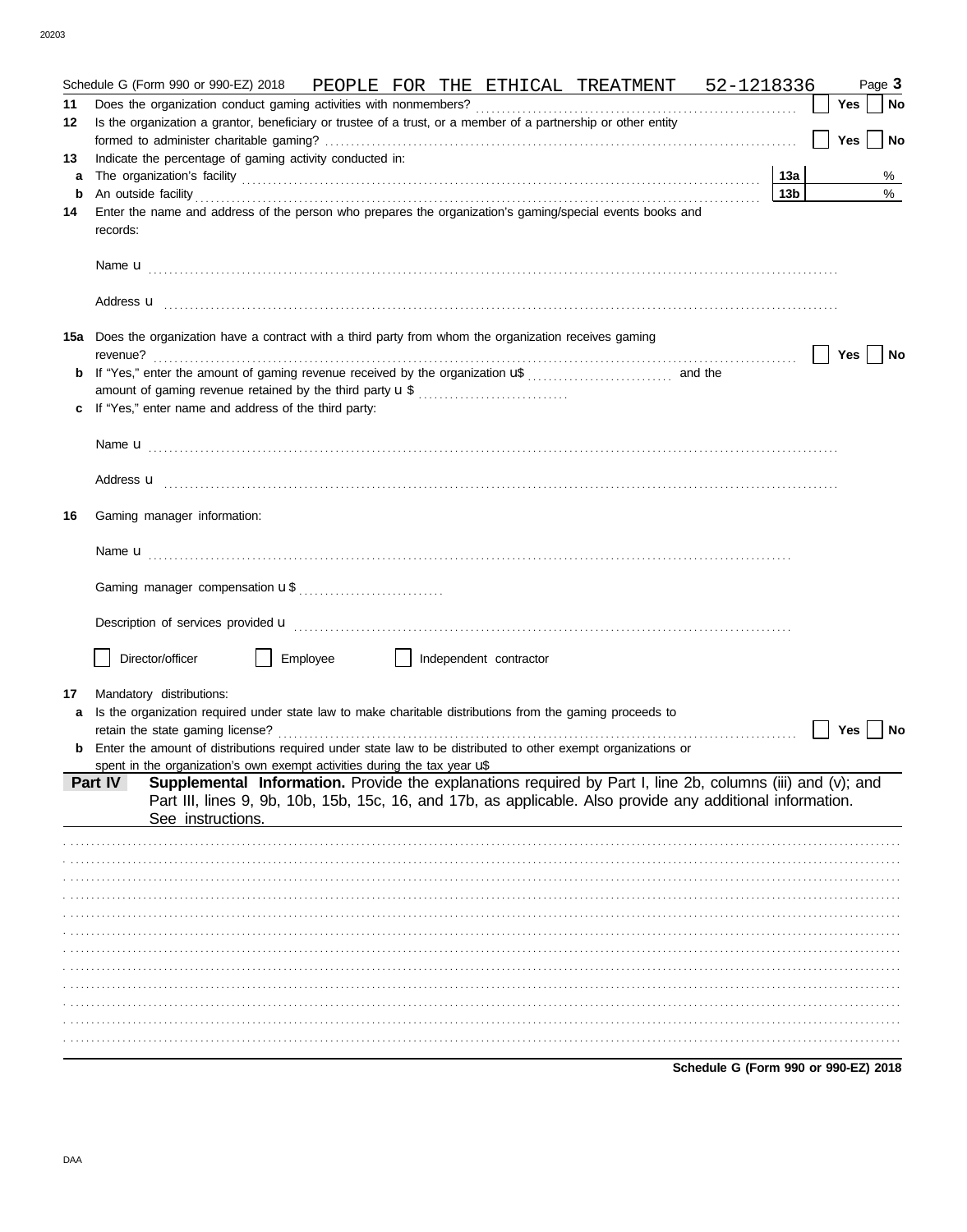| <b>SCHEDULE I</b>                                                                                                                                                                                                                                                                    |                                                                                  |                                         | Grants and Other Assistance to Organizations,                                                                                         |                                       |                                                             |                                          |                 | OMB No. 1545-0047                     |  |  |
|--------------------------------------------------------------------------------------------------------------------------------------------------------------------------------------------------------------------------------------------------------------------------------------|----------------------------------------------------------------------------------|-----------------------------------------|---------------------------------------------------------------------------------------------------------------------------------------|---------------------------------------|-------------------------------------------------------------|------------------------------------------|-----------------|---------------------------------------|--|--|
| (Form 990)                                                                                                                                                                                                                                                                           |                                                                                  |                                         | Governments, and Individuals in the United States<br>Complete if the organization answered "Yes" on Form 990, Part IV, line 21 or 22. |                                       |                                                             |                                          |                 |                                       |  |  |
| Department of the Treasury<br>Internal Revenue Service                                                                                                                                                                                                                               | u Attach to Form 990.<br>u Go to www.irs.gov/Form990 for the latest information. |                                         |                                                                                                                                       |                                       |                                                             |                                          |                 |                                       |  |  |
| PEOPLE FOR THE ETHICAL TREATMENT<br>Name of the organization<br>OF ANIMALS, INC.                                                                                                                                                                                                     | Employer identification number<br>52-1218336                                     | <b>Inspection</b>                       |                                                                                                                                       |                                       |                                                             |                                          |                 |                                       |  |  |
| <b>General Information on Grants and Assistance</b><br>Part I                                                                                                                                                                                                                        |                                                                                  |                                         |                                                                                                                                       |                                       |                                                             |                                          |                 |                                       |  |  |
| Does the organization maintain records to substantiate the amount of the grants or assistance, the grantees' eligibility for the grants or assistance, and<br>1<br>2 Describe in Part IV the organization's procedures for monitoring the use of grant funds in the United States.   |                                                                                  |                                         |                                                                                                                                       |                                       |                                                             |                                          |                 | $ X $ Yes<br>No                       |  |  |
| Grants and Other Assistance to Domestic Organizations and Domestic Governments. Complete if the organization answered "Yes" on Form 990,<br>Part II<br>Part IV, line 21, for any recipient that received more than \$5,000. Part II can be duplicated if additional space is needed. |                                                                                  |                                         |                                                                                                                                       |                                       |                                                             |                                          |                 |                                       |  |  |
| (a) Name and address of organization<br>or government                                                                                                                                                                                                                                | $(b)$ EIN                                                                        | $(c)$ IRC<br>section<br>(if applicable) | (d) Amount of cash<br>grant                                                                                                           | (e) Amount of non-<br>cash assistance | (f) Method of valuation<br>(book, FMV, appraisal,<br>other) | (q) Description of<br>noncash assistance |                 | (h) Purpose of grant<br>or assistance |  |  |
| $(1)$ PAWS<br>PO BOX 1037<br>WA 98046<br>LYNNWOOD                                                                                                                                                                                                                                    | 91-6073154 501C3                                                                 |                                         | 15,292                                                                                                                                |                                       |                                                             |                                          |                 | ANIMAL PROTECTION                     |  |  |
| (2) SOCIAL COMPASSION<br>PO BOX 1125                                                                                                                                                                                                                                                 |                                                                                  |                                         |                                                                                                                                       |                                       |                                                             |                                          |                 | ANIMAL PROTECTION                     |  |  |
| CA 92652<br>LAGUNA BEACH<br>(3)                                                                                                                                                                                                                                                      | 20-8067041 501C3                                                                 |                                         | 47,000                                                                                                                                |                                       |                                                             |                                          |                 |                                       |  |  |
|                                                                                                                                                                                                                                                                                      |                                                                                  |                                         |                                                                                                                                       |                                       |                                                             |                                          |                 |                                       |  |  |
| (4)                                                                                                                                                                                                                                                                                  |                                                                                  |                                         |                                                                                                                                       |                                       |                                                             |                                          |                 |                                       |  |  |
|                                                                                                                                                                                                                                                                                      |                                                                                  |                                         |                                                                                                                                       |                                       |                                                             |                                          |                 |                                       |  |  |
| (5)                                                                                                                                                                                                                                                                                  |                                                                                  |                                         |                                                                                                                                       |                                       |                                                             |                                          |                 |                                       |  |  |
|                                                                                                                                                                                                                                                                                      |                                                                                  |                                         |                                                                                                                                       |                                       |                                                             |                                          |                 |                                       |  |  |
| (6)                                                                                                                                                                                                                                                                                  |                                                                                  |                                         |                                                                                                                                       |                                       |                                                             |                                          |                 |                                       |  |  |
|                                                                                                                                                                                                                                                                                      |                                                                                  |                                         |                                                                                                                                       |                                       |                                                             |                                          |                 |                                       |  |  |
| (7)                                                                                                                                                                                                                                                                                  |                                                                                  |                                         |                                                                                                                                       |                                       |                                                             |                                          |                 |                                       |  |  |
|                                                                                                                                                                                                                                                                                      |                                                                                  |                                         |                                                                                                                                       |                                       |                                                             |                                          |                 |                                       |  |  |
| (8)                                                                                                                                                                                                                                                                                  |                                                                                  |                                         |                                                                                                                                       |                                       |                                                             |                                          |                 |                                       |  |  |
| (9)                                                                                                                                                                                                                                                                                  |                                                                                  |                                         |                                                                                                                                       |                                       |                                                             |                                          |                 |                                       |  |  |
|                                                                                                                                                                                                                                                                                      |                                                                                  |                                         |                                                                                                                                       |                                       |                                                             |                                          |                 |                                       |  |  |
| Enter total number of section 501(c)(3) and government organizations listed in the line 1 table<br>$\mathbf{2}$                                                                                                                                                                      |                                                                                  |                                         |                                                                                                                                       |                                       |                                                             |                                          | u <sub>2</sub>  |                                       |  |  |
| Enter total number of other organizations listed in the line 1 table<br>3<br>For Paperwork Reduction Act Notice, see the Instructions for Form 990.                                                                                                                                  |                                                                                  |                                         |                                                                                                                                       |                                       |                                                             |                                          | $\mathbf{u}$ () | Schedule I (Form 990) (2018)          |  |  |

20203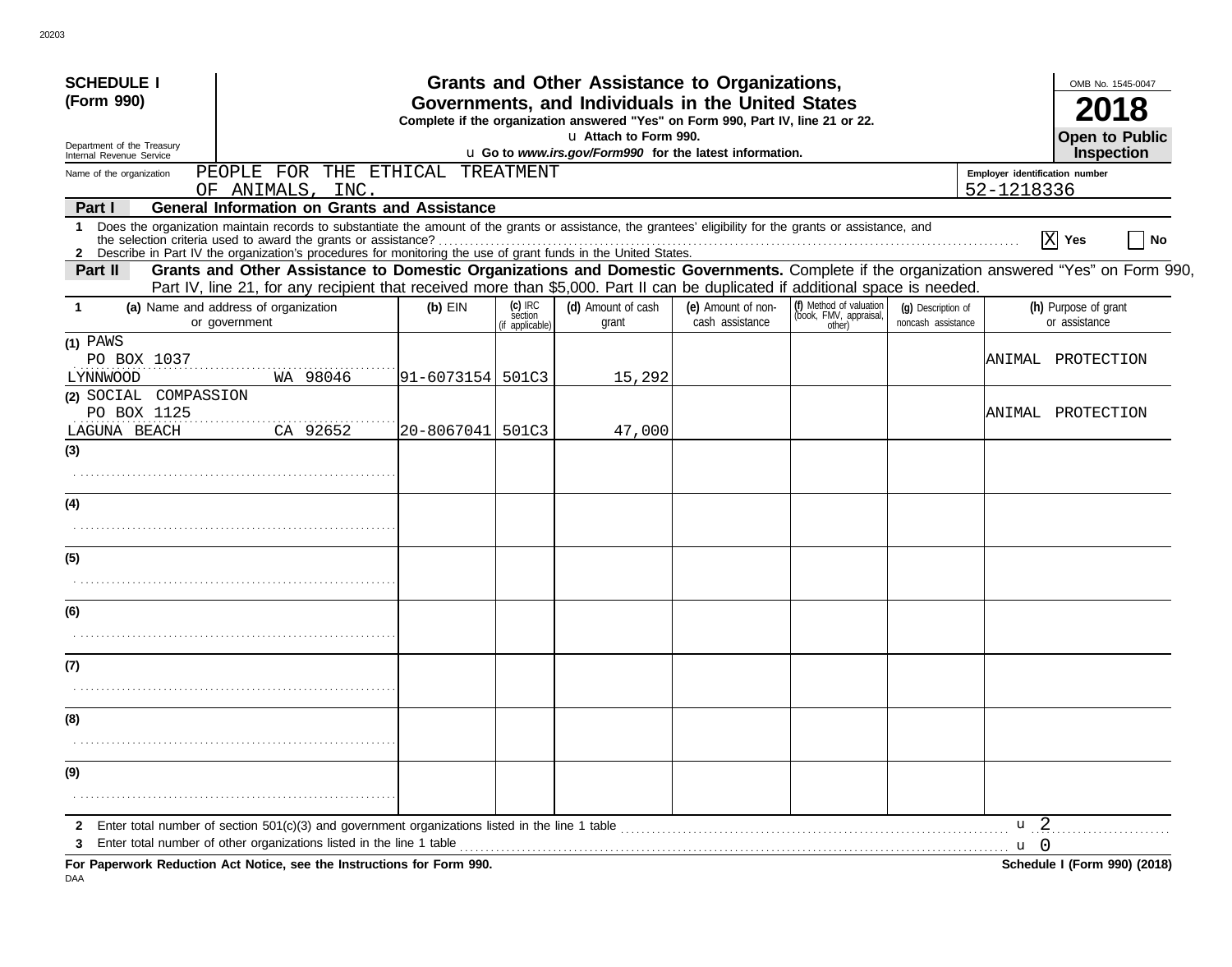## Schedule I (Form 990) (2018) PEOPLE FOR THE ETHICAL TREATMENT 52-1218336

Part III Grants and Other Assistance to Domestic Individuals. Complete if the organization answered "Yes" on Form 990, Part IV, line 22. Part III can be duplicated if additional space is needed

| r art in carr be duplicated in additional space is riceded.<br>(a) Type of grant or assistance                                                       | (b) Number of<br>recipients | (c) Amount of<br>cash grant | (d) Amount of<br>noncash assistance | FMV, appraisal, other) | (e) Method of valuation (book, $(f)$ Description of noncash assistance |
|------------------------------------------------------------------------------------------------------------------------------------------------------|-----------------------------|-----------------------------|-------------------------------------|------------------------|------------------------------------------------------------------------|
| $\blacksquare$                                                                                                                                       |                             |                             |                                     |                        |                                                                        |
| $\overline{\mathbf{2}}$                                                                                                                              |                             |                             |                                     |                        |                                                                        |
|                                                                                                                                                      |                             |                             |                                     |                        |                                                                        |
| $\mathbf{3}$                                                                                                                                         |                             |                             |                                     |                        |                                                                        |
| 4                                                                                                                                                    |                             |                             |                                     |                        |                                                                        |
| 5                                                                                                                                                    |                             |                             |                                     |                        |                                                                        |
| 6                                                                                                                                                    |                             |                             |                                     |                        |                                                                        |
| $\overline{7}$                                                                                                                                       |                             |                             |                                     |                        |                                                                        |
| Part IV<br>Supplemental Information. Provide the information required in Part I, line 2; Part III, column (b); and any other additional information. |                             |                             |                                     |                        |                                                                        |
| PART I, LINE 2 - PROCEDURES FOR MONITORING THE USE OF GRANT FUNDS                                                                                    |                             |                             |                                     |                        |                                                                        |
| PETA MONITORS THE USE OF GRANT FUNDS IN THE U.S. THROUGH AN INTERNAL                                                                                 |                             |                             |                                     |                        |                                                                        |
| DONATION REQUEST FORM SPECIFYING INFORMATION THAT ALLOWS MANAGEMENT TO                                                                               |                             |                             |                                     |                        |                                                                        |
| EVALUATE THAT THE RECIPIENT WILL USE THE FUNDS EXCLUSIVELY FOR EXEMPT                                                                                |                             |                             |                                     |                        |                                                                        |
| PURPOSES.                                                                                                                                            |                             |                             |                                     |                        |                                                                        |
|                                                                                                                                                      |                             |                             |                                     |                        |                                                                        |
|                                                                                                                                                      |                             |                             |                                     |                        |                                                                        |
|                                                                                                                                                      |                             |                             |                                     |                        |                                                                        |
|                                                                                                                                                      |                             |                             |                                     |                        |                                                                        |
|                                                                                                                                                      |                             |                             |                                     |                        |                                                                        |
|                                                                                                                                                      |                             |                             |                                     |                        |                                                                        |
|                                                                                                                                                      |                             |                             |                                     |                        |                                                                        |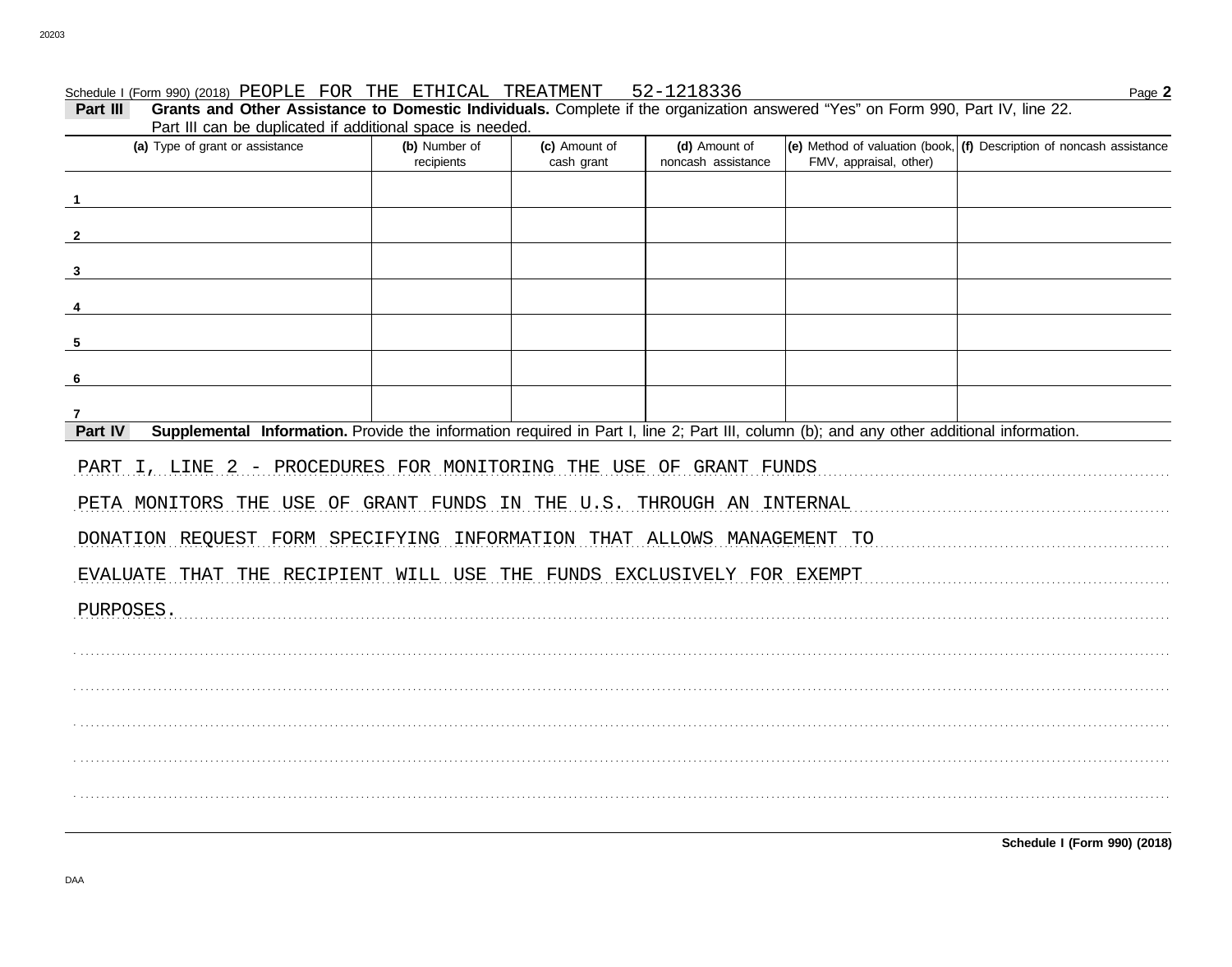DAA

|                                                                                                                                   | <b>Compensation Information</b><br><b>SCHEDULE J</b><br>For certain Officers, Directors, Trustees, Key Employees, and Highest<br>(Form 990) |                                                                        |                                                                                                                                                                                                                               |                                |                            | OMB No. 1545-0047 |                       |  |  |  |
|-----------------------------------------------------------------------------------------------------------------------------------|---------------------------------------------------------------------------------------------------------------------------------------------|------------------------------------------------------------------------|-------------------------------------------------------------------------------------------------------------------------------------------------------------------------------------------------------------------------------|--------------------------------|----------------------------|-------------------|-----------------------|--|--|--|
| <b>Compensated Employees</b>                                                                                                      |                                                                                                                                             |                                                                        |                                                                                                                                                                                                                               |                                |                            | 18                |                       |  |  |  |
| u Complete if the organization answered "Yes" on Form 990, Part IV, line 23.<br>u Attach to Form 990.                             |                                                                                                                                             |                                                                        |                                                                                                                                                                                                                               |                                |                            |                   | Open to Public        |  |  |  |
| Department of the Treasury<br>uGo to www.irs.gov/Form990 for instructions and the latest information.<br>Internal Revenue Service |                                                                                                                                             |                                                                        |                                                                                                                                                                                                                               |                                |                            |                   | Inspection            |  |  |  |
| Name of the organization                                                                                                          |                                                                                                                                             |                                                                        | PEOPLE FOR THE ETHICAL TREATMENT                                                                                                                                                                                              | Employer identification number |                            |                   |                       |  |  |  |
|                                                                                                                                   |                                                                                                                                             | OF ANIMALS, INC.                                                       |                                                                                                                                                                                                                               | 52-1218336                     |                            |                   |                       |  |  |  |
| Part I                                                                                                                            |                                                                                                                                             | <b>Questions Regarding Compensation</b>                                |                                                                                                                                                                                                                               |                                |                            |                   |                       |  |  |  |
|                                                                                                                                   |                                                                                                                                             |                                                                        |                                                                                                                                                                                                                               |                                |                            | Yes               | No                    |  |  |  |
|                                                                                                                                   |                                                                                                                                             |                                                                        | 1a Check the appropriate box(es) if the organization provided any of the following to or for a person listed on Form                                                                                                          |                                |                            |                   |                       |  |  |  |
|                                                                                                                                   |                                                                                                                                             |                                                                        | 990, Part VII, Section A, line 1a. Complete Part III to provide any relevant information regarding these items.                                                                                                               |                                |                            |                   |                       |  |  |  |
|                                                                                                                                   | First-class or charter travel<br>Travel for companions                                                                                      |                                                                        | Housing allowance or residence for personal use<br>Payments for business use of personal residence                                                                                                                            |                                |                            |                   |                       |  |  |  |
|                                                                                                                                   |                                                                                                                                             | Tax indemnification and gross-up payments                              | Health or social club dues or initiation fees                                                                                                                                                                                 |                                |                            |                   |                       |  |  |  |
|                                                                                                                                   | Discretionary spending account                                                                                                              |                                                                        | Personal services (such as maid, chauffeur, chef)                                                                                                                                                                             |                                |                            |                   |                       |  |  |  |
|                                                                                                                                   |                                                                                                                                             |                                                                        |                                                                                                                                                                                                                               |                                |                            |                   |                       |  |  |  |
|                                                                                                                                   |                                                                                                                                             |                                                                        | <b>b</b> If any of the boxes on line 1a are checked, did the organization follow a written policy regarding payment                                                                                                           |                                |                            |                   |                       |  |  |  |
|                                                                                                                                   |                                                                                                                                             |                                                                        | or reimbursement or provision of all of the expenses described above? If "No," complete Part III to                                                                                                                           |                                |                            |                   |                       |  |  |  |
|                                                                                                                                   |                                                                                                                                             |                                                                        | explain explain explaintenance and the set of the set of the set of the set of the set of the set of the set of the set of the set of the set of the set of the set of the set of the set of the set of the set of the set of |                                | 1b                         |                   |                       |  |  |  |
|                                                                                                                                   |                                                                                                                                             |                                                                        |                                                                                                                                                                                                                               |                                |                            |                   |                       |  |  |  |
| 2                                                                                                                                 |                                                                                                                                             |                                                                        | Did the organization require substantiation prior to reimbursing or allowing expenses incurred by all                                                                                                                         |                                |                            |                   |                       |  |  |  |
|                                                                                                                                   |                                                                                                                                             |                                                                        | directors, trustees, and officers, including the CEO/Executive Director, regarding the items checked on line                                                                                                                  |                                |                            |                   |                       |  |  |  |
| 1a?                                                                                                                               |                                                                                                                                             |                                                                        |                                                                                                                                                                                                                               |                                | 2                          |                   |                       |  |  |  |
|                                                                                                                                   |                                                                                                                                             |                                                                        |                                                                                                                                                                                                                               |                                |                            |                   |                       |  |  |  |
| 3                                                                                                                                 |                                                                                                                                             |                                                                        | Indicate which, if any, of the following the filing organization used to establish the compensation of the                                                                                                                    |                                |                            |                   |                       |  |  |  |
|                                                                                                                                   |                                                                                                                                             |                                                                        | organization's CEO/Executive Director. Check all that apply. Do not check any boxes for methods used by a                                                                                                                     |                                |                            |                   |                       |  |  |  |
|                                                                                                                                   |                                                                                                                                             |                                                                        | related organization to establish compensation of the CEO/Executive Director, but explain in Part III.                                                                                                                        |                                |                            |                   |                       |  |  |  |
|                                                                                                                                   | Compensation committee                                                                                                                      | Independent compensation consultant                                    | Written employment contract<br>Compensation survey or study                                                                                                                                                                   |                                |                            |                   |                       |  |  |  |
|                                                                                                                                   | Form 990 of other organizations                                                                                                             |                                                                        | Approval by the board or compensation committee                                                                                                                                                                               |                                |                            |                   |                       |  |  |  |
|                                                                                                                                   |                                                                                                                                             |                                                                        |                                                                                                                                                                                                                               |                                |                            |                   |                       |  |  |  |
| 4                                                                                                                                 |                                                                                                                                             |                                                                        | During the year, did any person listed on Form 990, Part VII, Section A, line 1a, with respect to the filing                                                                                                                  |                                |                            |                   |                       |  |  |  |
|                                                                                                                                   | organization or a related organization:                                                                                                     |                                                                        |                                                                                                                                                                                                                               |                                |                            |                   |                       |  |  |  |
|                                                                                                                                   |                                                                                                                                             |                                                                        |                                                                                                                                                                                                                               |                                | 4a                         |                   | <u>X</u>              |  |  |  |
|                                                                                                                                   |                                                                                                                                             |                                                                        | <b>b</b> Participate in, or receive payment from, a supplemental nonqualified retirement plan?                                                                                                                                |                                | 4b                         |                   | $\overline{\text{X}}$ |  |  |  |
|                                                                                                                                   |                                                                                                                                             |                                                                        |                                                                                                                                                                                                                               |                                | 4c                         |                   | X                     |  |  |  |
|                                                                                                                                   |                                                                                                                                             |                                                                        | If "Yes" to any of lines 4a-c, list the persons and provide the applicable amounts for each item in Part III.                                                                                                                 |                                |                            |                   |                       |  |  |  |
|                                                                                                                                   |                                                                                                                                             |                                                                        |                                                                                                                                                                                                                               |                                |                            |                   |                       |  |  |  |
|                                                                                                                                   |                                                                                                                                             |                                                                        | Only section 501(c)(3), 501(c)(4), and 501(c)(29) organizations must complete lines 5-9.                                                                                                                                      |                                |                            |                   |                       |  |  |  |
| 5.                                                                                                                                |                                                                                                                                             |                                                                        | For persons listed on Form 990, Part VII, Section A, line 1a, did the organization pay or accrue any                                                                                                                          |                                |                            |                   |                       |  |  |  |
|                                                                                                                                   |                                                                                                                                             | compensation contingent on the revenues of:                            |                                                                                                                                                                                                                               |                                |                            |                   |                       |  |  |  |
|                                                                                                                                   | a The organization?                                                                                                                         |                                                                        |                                                                                                                                                                                                                               |                                | 5a                         |                   | <u>X</u>              |  |  |  |
|                                                                                                                                   |                                                                                                                                             |                                                                        |                                                                                                                                                                                                                               |                                | 5b                         |                   | $\overline{X}$        |  |  |  |
|                                                                                                                                   |                                                                                                                                             | If "Yes" on line 5a or 5b, describe in Part III.                       |                                                                                                                                                                                                                               |                                |                            |                   |                       |  |  |  |
|                                                                                                                                   |                                                                                                                                             |                                                                        |                                                                                                                                                                                                                               |                                |                            |                   |                       |  |  |  |
| 6                                                                                                                                 |                                                                                                                                             | compensation contingent on the net earnings of:                        | For persons listed on Form 990, Part VII, Section A, line 1a, did the organization pay or accrue any                                                                                                                          |                                |                            |                   |                       |  |  |  |
|                                                                                                                                   | a The organization?                                                                                                                         |                                                                        |                                                                                                                                                                                                                               |                                | 6a                         |                   | <u>X</u>              |  |  |  |
|                                                                                                                                   |                                                                                                                                             |                                                                        |                                                                                                                                                                                                                               |                                | 6b                         |                   | X                     |  |  |  |
|                                                                                                                                   |                                                                                                                                             | If "Yes" on line 6a or 6b, describe in Part III.                       |                                                                                                                                                                                                                               |                                |                            |                   |                       |  |  |  |
|                                                                                                                                   |                                                                                                                                             |                                                                        |                                                                                                                                                                                                                               |                                |                            |                   |                       |  |  |  |
| $\mathbf{7}$                                                                                                                      |                                                                                                                                             |                                                                        | For persons listed on Form 990, Part VII, Section A, line 1a, did the organization provide any nonfixed                                                                                                                       |                                |                            |                   |                       |  |  |  |
|                                                                                                                                   |                                                                                                                                             |                                                                        |                                                                                                                                                                                                                               |                                | 7                          |                   | Χ                     |  |  |  |
| 8.                                                                                                                                |                                                                                                                                             |                                                                        | Were any amounts reported on Form 990, Part VII, paid or accrued pursuant to a contract that was subject                                                                                                                      |                                |                            |                   |                       |  |  |  |
|                                                                                                                                   |                                                                                                                                             |                                                                        | to the initial contract exception described in Regulations section 53.4958-4(a)(3)? If "Yes," describe                                                                                                                        |                                |                            |                   |                       |  |  |  |
|                                                                                                                                   |                                                                                                                                             |                                                                        | in Part III <b>Part III Part III Part III Part III Part III Part III Part III Part III Part III Part III Part III Part III Part II Part II Part II Part II Part II Part II Part II Part II</b>                                |                                | 8                          |                   | Χ                     |  |  |  |
|                                                                                                                                   |                                                                                                                                             |                                                                        |                                                                                                                                                                                                                               |                                |                            |                   |                       |  |  |  |
| 9                                                                                                                                 |                                                                                                                                             |                                                                        | If "Yes" on line 8, did the organization also follow the rebuttable presumption procedure described in                                                                                                                        |                                |                            |                   |                       |  |  |  |
|                                                                                                                                   |                                                                                                                                             |                                                                        |                                                                                                                                                                                                                               |                                | 9                          |                   |                       |  |  |  |
|                                                                                                                                   |                                                                                                                                             | For Paperwork Reduction Act Notice, see the Instructions for Form 990. |                                                                                                                                                                                                                               |                                | Schedule J (Form 990) 2018 |                   |                       |  |  |  |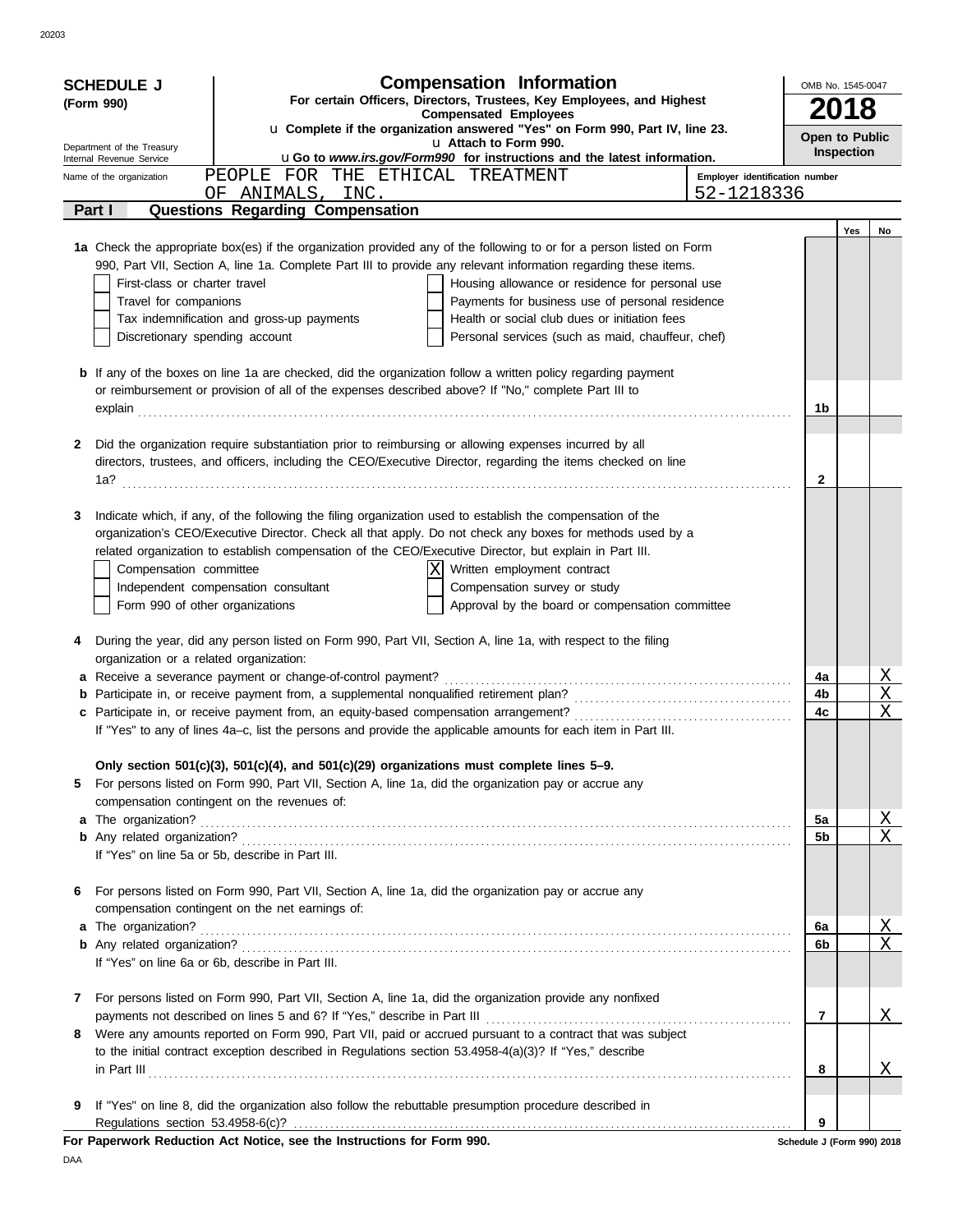### PEOPLE FOR THE ETHICAL TREATMENT 52-1218336 Schedule J (Form 990) 2018

### Officers, Directors, Trustees, Key Employees, and Highest Compensated Employees. Use duplicate copies if additional space is needed. Part II

For each individual whose compensation must be reported on Schedule J, report compensation from the organization on row (i) and from related organizations, described in the instructions, on row (ii). Do not list any individuals that aren't listed on Form 990, Part VII.

Note: The sum of columns (B)(i)-(iii) for each listed individual must equal the total amount of Form 990, Part VII, Section A, line 1a, applicable column (D) and (E) amounts for that individual.

|                            | (B) Breakdown of W-2 and/or 1099-MISC compensation                 |  |                                           | (C) Retirement and             | (D) Nontaxable | (E) Total of columns | (F) Compensation                                           |  |
|----------------------------|--------------------------------------------------------------------|--|-------------------------------------------|--------------------------------|----------------|----------------------|------------------------------------------------------------|--|
| (A) Name and Title         | (ii) Bonus & incentive<br>compensation<br>(i) Base<br>compensation |  | (iii) Other<br>reportable<br>compensation | other deferred<br>compensation | benefits       | $(B)(i)$ - $(D)$     | in column (B) reported<br>as deferred on prior<br>Form 990 |  |
| JEFF KERR<br>(i)           | $\Omega$                                                           |  |                                           |                                | $\Omega$       | 0                    | $\overline{0}$ .                                           |  |
| 1 ASST. SECRETARY<br>(iii) | 145,667                                                            |  |                                           | 4,651                          | 5,062          | 155,380              | $\mathbf 0$                                                |  |
| (i)                        |                                                                    |  |                                           |                                |                |                      |                                                            |  |
| (i)                        |                                                                    |  |                                           |                                |                |                      |                                                            |  |
| (i)                        |                                                                    |  |                                           |                                |                |                      |                                                            |  |
| (i)<br>-5                  |                                                                    |  |                                           |                                |                |                      |                                                            |  |
| (i)<br>6                   |                                                                    |  |                                           |                                |                |                      |                                                            |  |
| (i)<br>$\overline{7}$      |                                                                    |  |                                           |                                |                |                      |                                                            |  |
| (i)<br>8                   |                                                                    |  |                                           |                                |                |                      |                                                            |  |
| (i)<br>(ii)<br>9           |                                                                    |  |                                           |                                |                |                      |                                                            |  |
| (i)<br>10                  |                                                                    |  |                                           |                                |                |                      |                                                            |  |
| (i)<br>11                  |                                                                    |  |                                           |                                |                |                      |                                                            |  |
| (i)<br>12                  |                                                                    |  |                                           |                                |                |                      |                                                            |  |
| (i)<br>13                  |                                                                    |  |                                           |                                |                |                      |                                                            |  |
| (i)<br>(ii)<br>14          |                                                                    |  |                                           |                                |                |                      |                                                            |  |
| (i)<br>15                  |                                                                    |  |                                           |                                |                |                      |                                                            |  |
| (i)<br>16                  |                                                                    |  |                                           |                                |                |                      |                                                            |  |

Schedule J (Form 990) 2018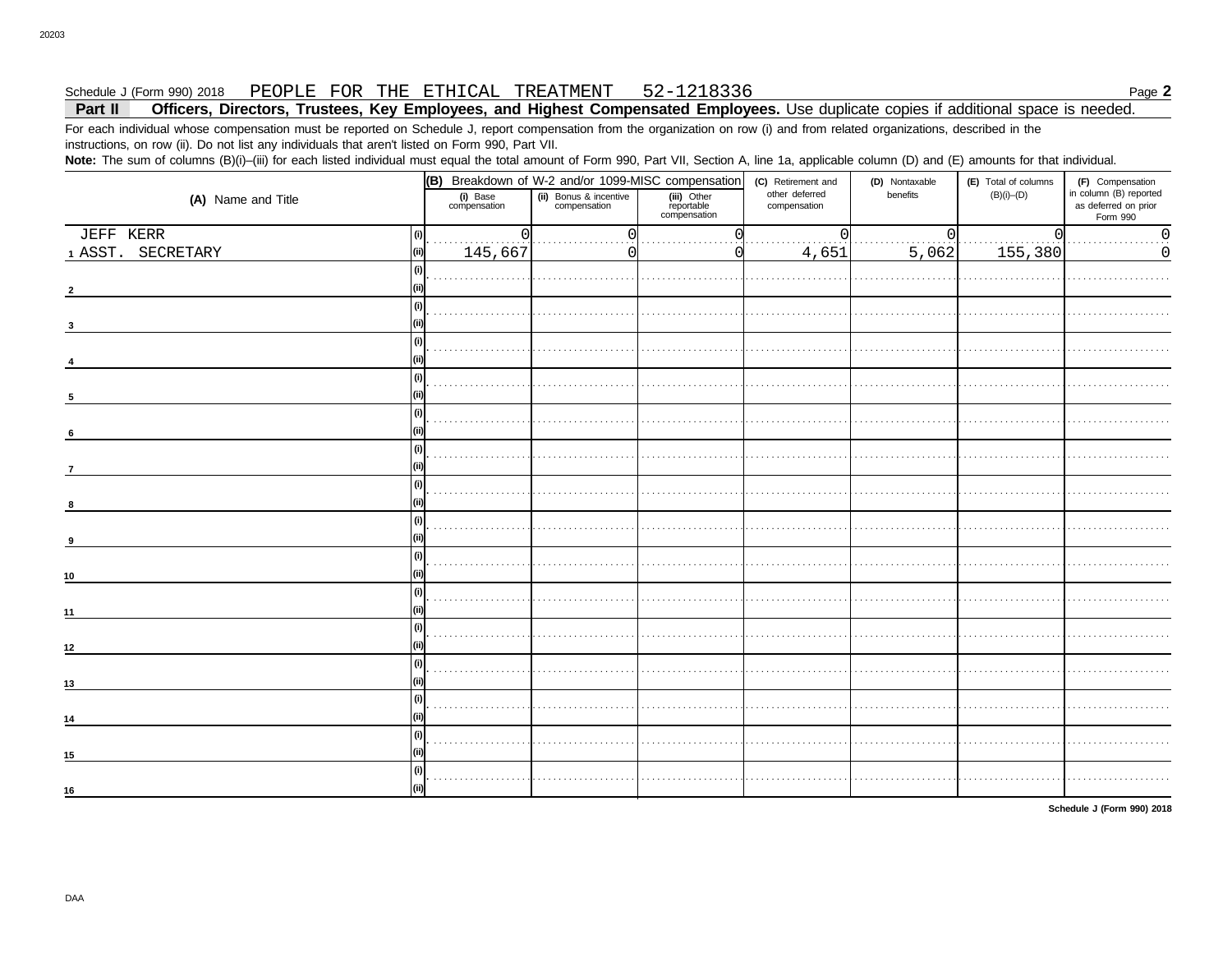### Schedule J (Form 990) 2018 PEOPLE FOR THE ETHICAI, TREATMENT 52-1218336

| <u>. ago - </u>                                                                                                                                                                                                                                    |
|----------------------------------------------------------------------------------------------------------------------------------------------------------------------------------------------------------------------------------------------------|
| Part III Supplemental Information<br>Provide the information, explanation, or descriptions required for Part I, lines 1a, 1b, 3, 4a, 4b, 4c, 5a, 5b, 6a, 6b, 7, and 8, and for Part II. Also complete this part<br>for any additional information. |
|                                                                                                                                                                                                                                                    |
|                                                                                                                                                                                                                                                    |
|                                                                                                                                                                                                                                                    |
|                                                                                                                                                                                                                                                    |
|                                                                                                                                                                                                                                                    |
|                                                                                                                                                                                                                                                    |
|                                                                                                                                                                                                                                                    |
|                                                                                                                                                                                                                                                    |
|                                                                                                                                                                                                                                                    |
|                                                                                                                                                                                                                                                    |
|                                                                                                                                                                                                                                                    |
|                                                                                                                                                                                                                                                    |
|                                                                                                                                                                                                                                                    |
|                                                                                                                                                                                                                                                    |
|                                                                                                                                                                                                                                                    |
|                                                                                                                                                                                                                                                    |
|                                                                                                                                                                                                                                                    |
|                                                                                                                                                                                                                                                    |
|                                                                                                                                                                                                                                                    |
|                                                                                                                                                                                                                                                    |
|                                                                                                                                                                                                                                                    |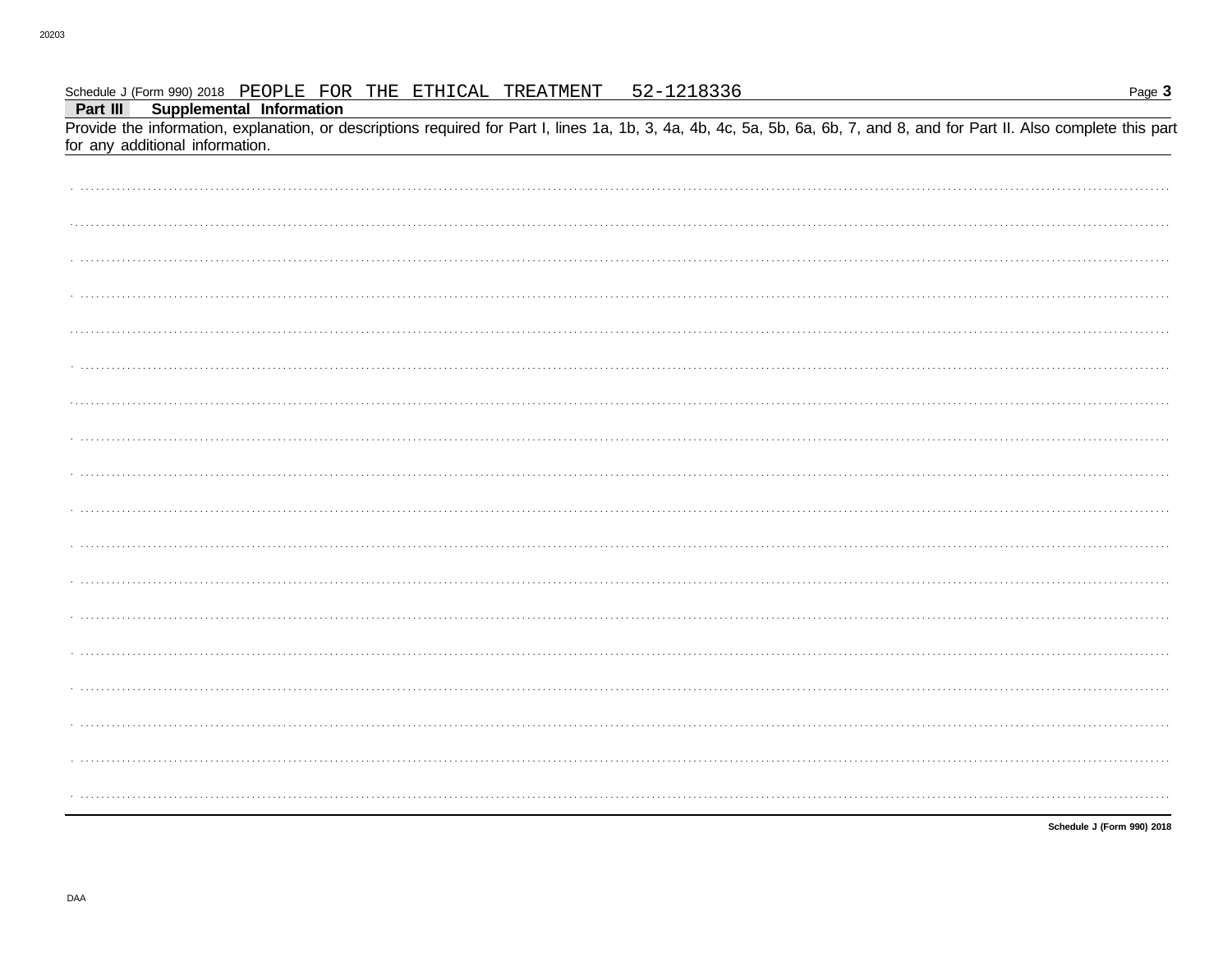|              | <b>SCHEDULE M</b><br><b>Noncash Contributions</b>                                                                                                                                                                    |                          |                                     |                            |                                                                                                                    |                              |     | OMB No. 1545-0047 |    |  |
|--------------|----------------------------------------------------------------------------------------------------------------------------------------------------------------------------------------------------------------------|--------------------------|-------------------------------------|----------------------------|--------------------------------------------------------------------------------------------------------------------|------------------------------|-----|-------------------|----|--|
|              | (Form 990)                                                                                                                                                                                                           |                          | 2018                                |                            |                                                                                                                    |                              |     |                   |    |  |
|              |                                                                                                                                                                                                                      |                          | <b>u</b> Attach to Form 990.        |                            | <b>u</b> Complete if the organizations answered "Yes" on Form 990, Part IV, lines 29 or 30.                        |                              |     |                   |    |  |
|              | Department of the Treasury                                                                                                                                                                                           |                          | <b>Open To Public</b><br>Inspection |                            |                                                                                                                    |                              |     |                   |    |  |
|              | <b>u</b> Go to <i>www.irs.gov/Form990</i> for instructions and the latest information.<br>Internal Revenue Service<br>Employer identification number<br>Name of the organization<br>PEOPLE FOR THE ETHICAL TREATMENT |                          |                                     |                            |                                                                                                                    |                              |     |                   |    |  |
|              |                                                                                                                                                                                                                      |                          |                                     | OF ANIMALS, INC.           |                                                                                                                    | 52-1218336                   |     |                   |    |  |
|              | Part I                                                                                                                                                                                                               | <b>Types of Property</b> |                                     |                            |                                                                                                                    |                              |     |                   |    |  |
|              |                                                                                                                                                                                                                      |                          | (a)                                 | (b)                        | (c)                                                                                                                | (d)                          |     |                   |    |  |
|              |                                                                                                                                                                                                                      |                          | Check if                            | Number of contributions or | Noncash contribution<br>amounts reported on                                                                        | Method of determining        |     |                   |    |  |
|              |                                                                                                                                                                                                                      |                          | applicable                          | items contributed          | Form 990, Part VIII, line 1q                                                                                       | noncash contribution amounts |     |                   |    |  |
| 1            | Art - Works of art                                                                                                                                                                                                   |                          | Χ                                   | 4                          | 4,356                                                                                                              | FMV                          |     |                   |    |  |
| $\mathbf{2}$ | Art - Historical treasures                                                                                                                                                                                           |                          |                                     |                            |                                                                                                                    |                              |     |                   |    |  |
| 3            | Art - Fractional interests                                                                                                                                                                                           |                          |                                     |                            |                                                                                                                    |                              |     |                   |    |  |
| 4            | Books and publications                                                                                                                                                                                               |                          |                                     |                            |                                                                                                                    |                              |     |                   |    |  |
| 5            | Clothing and household                                                                                                                                                                                               |                          |                                     |                            |                                                                                                                    |                              |     |                   |    |  |
|              |                                                                                                                                                                                                                      |                          | Χ                                   |                            |                                                                                                                    | 28,000 APPRAISAL             |     |                   |    |  |
| 6            | Cars and other vehicles [11, 11, 11]                                                                                                                                                                                 |                          |                                     |                            |                                                                                                                    |                              |     |                   |    |  |
| 7            | Boats and planes                                                                                                                                                                                                     |                          |                                     |                            |                                                                                                                    |                              |     |                   |    |  |
| 8            | Intellectual property                                                                                                                                                                                                |                          |                                     |                            |                                                                                                                    |                              |     |                   |    |  |
| 9            | Securities - Publicly traded                                                                                                                                                                                         |                          | X                                   | 165                        | 2,536,878                                                                                                          | FMV                          |     |                   |    |  |
| 10           | Securities - Closely held stock                                                                                                                                                                                      |                          |                                     |                            |                                                                                                                    |                              |     |                   |    |  |
| 11           | Securities - Partnership, LLC,                                                                                                                                                                                       |                          |                                     |                            |                                                                                                                    |                              |     |                   |    |  |
| 12           | or trust interests<br>Securities - Miscellaneous                                                                                                                                                                     |                          |                                     |                            |                                                                                                                    |                              |     |                   |    |  |
| 13           | Qualified conservation                                                                                                                                                                                               |                          |                                     |                            |                                                                                                                    |                              |     |                   |    |  |
|              | contribution - Historic                                                                                                                                                                                              |                          |                                     |                            |                                                                                                                    |                              |     |                   |    |  |
|              | structures                                                                                                                                                                                                           |                          |                                     |                            |                                                                                                                    |                              |     |                   |    |  |
| 14           | Qualified conservation                                                                                                                                                                                               |                          |                                     |                            |                                                                                                                    |                              |     |                   |    |  |
|              | contribution - Other                                                                                                                                                                                                 |                          |                                     |                            |                                                                                                                    |                              |     |                   |    |  |
| 15           | Real estate - Residential                                                                                                                                                                                            |                          |                                     |                            |                                                                                                                    |                              |     |                   |    |  |
| 16           | Real estate - Commercial                                                                                                                                                                                             |                          |                                     |                            |                                                                                                                    |                              |     |                   |    |  |
| 17           | Real estate — Other $\ldots$                                                                                                                                                                                         |                          |                                     |                            |                                                                                                                    |                              |     |                   |    |  |
| 18           |                                                                                                                                                                                                                      |                          |                                     |                            |                                                                                                                    |                              |     |                   |    |  |
| 19           | Food inventory                                                                                                                                                                                                       |                          | X                                   | 36                         | 18,035                                                                                                             | FMV                          |     |                   |    |  |
| 20           | Drugs and medical supplies                                                                                                                                                                                           |                          |                                     |                            |                                                                                                                    |                              |     |                   |    |  |
| 21           | Taxidermy                                                                                                                                                                                                            |                          |                                     |                            |                                                                                                                    |                              |     |                   |    |  |
| 22           | Historical artifacts                                                                                                                                                                                                 |                          |                                     |                            |                                                                                                                    |                              |     |                   |    |  |
| 23           | Scientific specimens                                                                                                                                                                                                 |                          |                                     |                            |                                                                                                                    |                              |     |                   |    |  |
| 24           | Archeological artifacts                                                                                                                                                                                              |                          |                                     |                            |                                                                                                                    |                              |     |                   |    |  |
| 25           | Other <b>u</b> (VARIOUS )                                                                                                                                                                                            |                          | X                                   | 160                        | 140,430                                                                                                            | FMV                          |     |                   |    |  |
| 26           |                                                                                                                                                                                                                      |                          |                                     |                            |                                                                                                                    |                              |     |                   |    |  |
| 27           |                                                                                                                                                                                                                      |                          |                                     |                            |                                                                                                                    |                              |     |                   |    |  |
| 28           | Other $\mathbf{u}$ (                                                                                                                                                                                                 |                          |                                     |                            |                                                                                                                    |                              |     |                   |    |  |
| 29           |                                                                                                                                                                                                                      |                          |                                     |                            | Number of Forms 8283 received by the organization during the tax year for contributions for                        |                              |     |                   |    |  |
|              |                                                                                                                                                                                                                      |                          |                                     |                            | which the organization completed Form 8283, Part IV, Donee Acknowledgement                                         | 29<br>1                      |     | <b>Yes</b>        | No |  |
| 30a          |                                                                                                                                                                                                                      |                          |                                     |                            | During the year, did the organization receive by contribution any property reported in Part I, lines 1 through     |                              |     |                   |    |  |
|              |                                                                                                                                                                                                                      |                          |                                     |                            | 28, that it must hold for at least three years from the date of the initial contribution, and which isn't required |                              |     |                   |    |  |
|              |                                                                                                                                                                                                                      |                          |                                     |                            |                                                                                                                    |                              | 30a |                   | Χ  |  |
| b            | If "Yes," describe the arrangement in Part II.                                                                                                                                                                       |                          |                                     |                            |                                                                                                                    |                              |     |                   |    |  |
| 31           |                                                                                                                                                                                                                      |                          |                                     |                            | Does the organization have a gift acceptance policy that requires the review of any nonstandard                    |                              |     |                   |    |  |
|              | contributions?                                                                                                                                                                                                       |                          |                                     |                            |                                                                                                                    |                              | 31  | Χ                 |    |  |
| 32a          |                                                                                                                                                                                                                      |                          |                                     |                            | Does the organization hire or use third parties or related organizations to solicit, process, or sell noncash      |                              |     |                   |    |  |
|              | contributions?                                                                                                                                                                                                       |                          |                                     |                            |                                                                                                                    |                              | 32a | Χ                 |    |  |
| b            | If "Yes," describe in Part II.                                                                                                                                                                                       |                          |                                     |                            |                                                                                                                    |                              |     |                   |    |  |
| 33           |                                                                                                                                                                                                                      |                          |                                     |                            | If the organization didn't report an amount in column (c) for a type of property for which column (a) is checked,  |                              |     |                   |    |  |
|              | describe in Part II.                                                                                                                                                                                                 |                          |                                     |                            |                                                                                                                    |                              |     |                   |    |  |

For Paperwork Reduction Act Notice, see the Instructions for Form 990. Schedule M (Form 990) 2018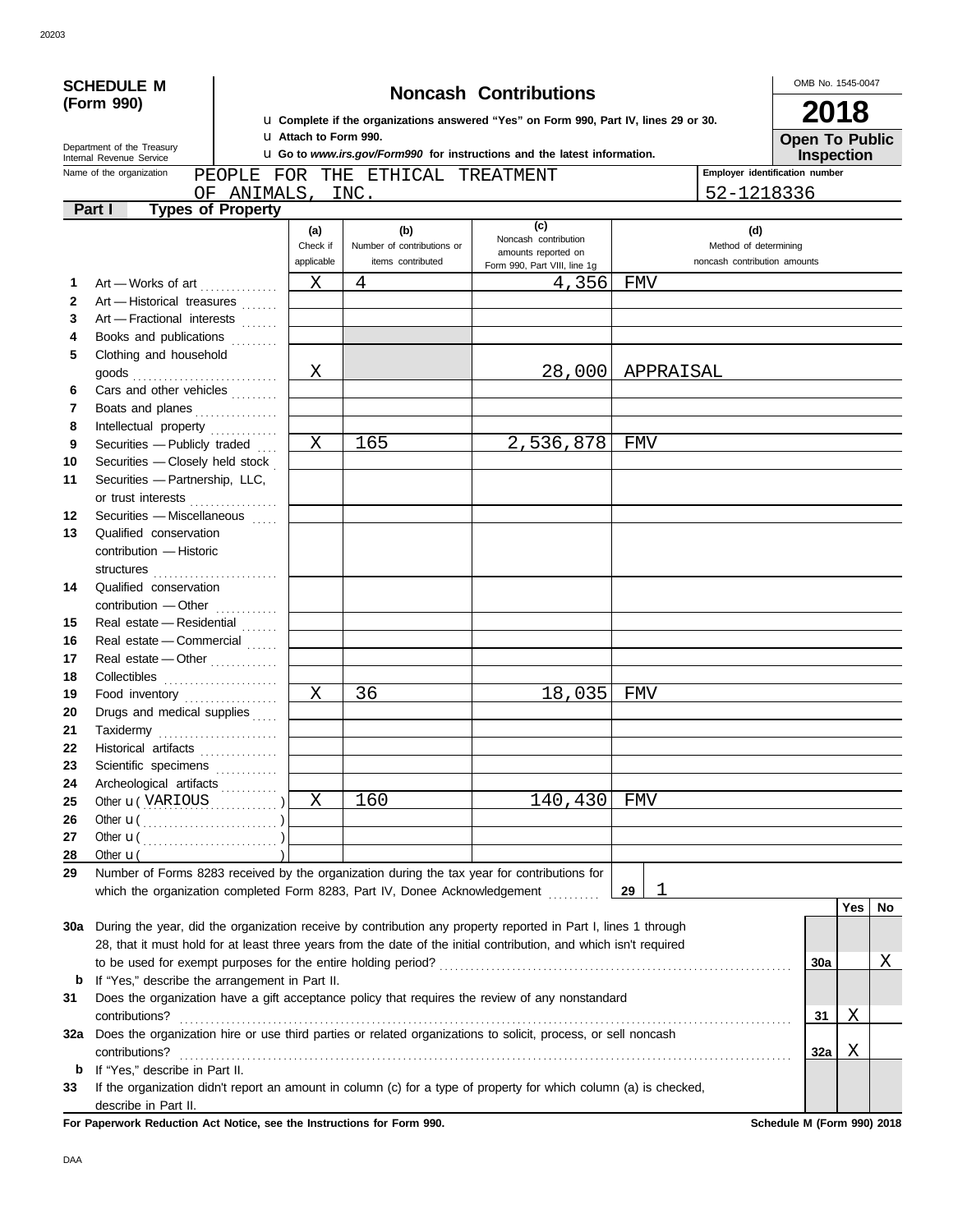| Schedule M (Form 990) 2018 PEOPLE FOR THE ETHICAL TREATMENT 52-1218336    |                                                                                   |  |  |  |  |  |  | Page 2                                                                                                                                                                                                                       |
|---------------------------------------------------------------------------|-----------------------------------------------------------------------------------|--|--|--|--|--|--|------------------------------------------------------------------------------------------------------------------------------------------------------------------------------------------------------------------------------|
| Part II                                                                   | or a combination of both. Also complete this part for any additional information. |  |  |  |  |  |  | Supplemental Information. Provide the information required by Part I, lines 30b, 32b, and 33, and whether<br>the organization is reporting in Part I, column (b), the number of contributions, the number of items received, |
|                                                                           |                                                                                   |  |  |  |  |  |  |                                                                                                                                                                                                                              |
| PART I, LINE 32B - THIRD PARTY USED TO PROCESS NONCASH CONTRIBUTIONS      |                                                                                   |  |  |  |  |  |  |                                                                                                                                                                                                                              |
| EBAY IS USED TO SELL NONCASH DONATIONS (ART, CONCERT TICKETS) AND CHARITY |                                                                                   |  |  |  |  |  |  |                                                                                                                                                                                                                              |
| BUZZ IS USED TO AUCTION NONCASH DONATIONS SUCH AS CELEBRITY EXPERIENCES   |                                                                                   |  |  |  |  |  |  |                                                                                                                                                                                                                              |
|                                                                           |                                                                                   |  |  |  |  |  |  |                                                                                                                                                                                                                              |
|                                                                           |                                                                                   |  |  |  |  |  |  |                                                                                                                                                                                                                              |
|                                                                           |                                                                                   |  |  |  |  |  |  |                                                                                                                                                                                                                              |
|                                                                           |                                                                                   |  |  |  |  |  |  |                                                                                                                                                                                                                              |
|                                                                           |                                                                                   |  |  |  |  |  |  |                                                                                                                                                                                                                              |
|                                                                           |                                                                                   |  |  |  |  |  |  |                                                                                                                                                                                                                              |
|                                                                           |                                                                                   |  |  |  |  |  |  |                                                                                                                                                                                                                              |
|                                                                           |                                                                                   |  |  |  |  |  |  |                                                                                                                                                                                                                              |
|                                                                           |                                                                                   |  |  |  |  |  |  |                                                                                                                                                                                                                              |
|                                                                           |                                                                                   |  |  |  |  |  |  |                                                                                                                                                                                                                              |
|                                                                           |                                                                                   |  |  |  |  |  |  |                                                                                                                                                                                                                              |
|                                                                           |                                                                                   |  |  |  |  |  |  |                                                                                                                                                                                                                              |
|                                                                           |                                                                                   |  |  |  |  |  |  |                                                                                                                                                                                                                              |
|                                                                           |                                                                                   |  |  |  |  |  |  |                                                                                                                                                                                                                              |
|                                                                           |                                                                                   |  |  |  |  |  |  |                                                                                                                                                                                                                              |
|                                                                           |                                                                                   |  |  |  |  |  |  |                                                                                                                                                                                                                              |
|                                                                           |                                                                                   |  |  |  |  |  |  |                                                                                                                                                                                                                              |
|                                                                           |                                                                                   |  |  |  |  |  |  |                                                                                                                                                                                                                              |
|                                                                           |                                                                                   |  |  |  |  |  |  |                                                                                                                                                                                                                              |
|                                                                           |                                                                                   |  |  |  |  |  |  |                                                                                                                                                                                                                              |
|                                                                           |                                                                                   |  |  |  |  |  |  |                                                                                                                                                                                                                              |
|                                                                           |                                                                                   |  |  |  |  |  |  |                                                                                                                                                                                                                              |
|                                                                           |                                                                                   |  |  |  |  |  |  |                                                                                                                                                                                                                              |
|                                                                           |                                                                                   |  |  |  |  |  |  |                                                                                                                                                                                                                              |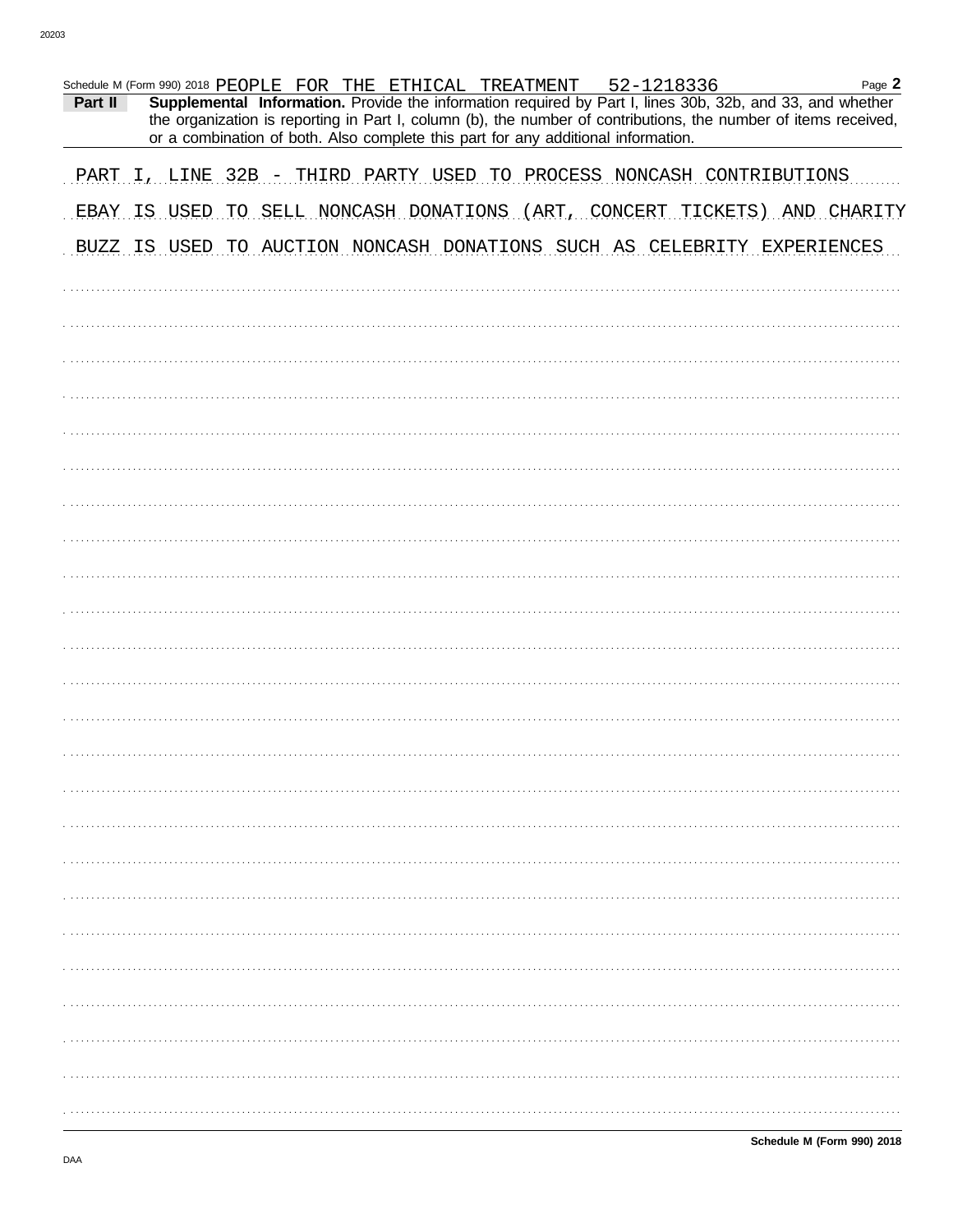| <b>SCHEDULE O</b>                                      | Supplemental Information to Form 990 or 990-EZ                                                                                                             |                | OMB No. 1545-0047                            |  |  |  |
|--------------------------------------------------------|------------------------------------------------------------------------------------------------------------------------------------------------------------|----------------|----------------------------------------------|--|--|--|
| (Form 990 or 990-EZ)                                   | 2018                                                                                                                                                       |                |                                              |  |  |  |
| Department of the Treasury<br>Internal Revenue Service | Form 990 or 990-EZ or to provide any additional information.<br>u Attach to Form 990 or 990-EZ.<br>u Go to www.irs.gov/Form990 for the latest information. |                |                                              |  |  |  |
| Name of the organization PEOPLE                        | FOR THE ETHICAL TREATMENT                                                                                                                                  |                | Inspection<br>Employer identification number |  |  |  |
| ΟF                                                     | ANIMALS,<br>INC.                                                                                                                                           | 52-1218336     |                                              |  |  |  |
| FORM 990,<br>PART                                      | LINE 4A - FIRST ACCOMPLISHMENT<br>III,                                                                                                                     |                |                                              |  |  |  |
| PUBLIC OUTREACH AND                                    | INFORMATION                                                                                                                                                |                |                                              |  |  |  |
| PETA<br>CONDUCTS                                       | CAMPAIGNS<br>INFORMATIONAL<br>AND<br>PROVIDES                                                                                                              | CHILDREN,      | HIGH SCHOOL                                  |  |  |  |
|                                                        | EDUCATORS WITH<br>MATERIALS.                                                                                                                               | PETA PUBLISHES |                                              |  |  |  |
| AND<br>COLLEGE                                         | STUDENTS<br>AND                                                                                                                                            |                |                                              |  |  |  |
| FACTSHEETS                                             | FLIERS<br>POSTERS,<br>BOOKLETS,<br>AND<br>A                                                                                                                | MAGAZINE       | CALLED PETA GLOBAL                           |  |  |  |
| FOR<br>THE<br>PUBLIC                                   | THEIR<br>SUPPORTERS.<br>PETA'S<br>AND                                                                                                                      |                | CAMPAIGNS-WHICH REACH MILLIONS               |  |  |  |
| PEOPLE<br>AND<br>ΟF                                    | MEDIA<br>RECEIVE<br>EXTENSIVE<br>COVERAGE-INVOLVE                                                                                                          | RENOWNED       |                                              |  |  |  |
| CELEBRITIES                                            | INTERACTIVE<br>SOCIAL NETWORKING,<br>WEBSITE                                                                                                               | FEATURES,      | BLOG POSTS,                                  |  |  |  |
| PUBLIC<br>AND                                          | SERVICE ANNOUNCEMENTS<br>$(PSAS)$ ,<br>WHICH ARE                                                                                                           |                | TYPICALLY PLACED FOR                         |  |  |  |
| FREE                                                   | IN HIGH EXPOSURE OUTLETS.                                                                                                                                  |                |                                              |  |  |  |
|                                                        |                                                                                                                                                            |                |                                              |  |  |  |
| ΤИ                                                     | FISCAL YEAR 2019, PETA SECURED FREE ADVERTISING SPACE WORTH \$680,858 AND                                                                                  |                |                                              |  |  |  |
| LOGGED<br>MORE                                         | THAN 4,200 INTERACTIONS WITH THE<br>MEDIA,                                                                                                                 |                | INCLUDING RADIO, TV,                         |  |  |  |
|                                                        |                                                                                                                                                            |                |                                              |  |  |  |
|                                                        | AND PRINT INTERVIEWS. PETA'S WEBSITES RECEIVED MORE THAN 91 MILLION PAGE-                                                                                  |                |                                              |  |  |  |
|                                                        | VIEWS, THEIR SOCIAL MEDIA POSTS RECEIVED OVER 2 BILLION IMPRESSIONS, AND                                                                                   |                |                                              |  |  |  |
|                                                        | VIDEOS WERE VIEWED OVER 498 MILLION TIMES.                                                                                                                 |                |                                              |  |  |  |
|                                                        | FORM 990, PART III, LINE 4B - SECOND ACCOMPLISHMENT                                                                                                        |                |                                              |  |  |  |
|                                                        | INTERNATIONAL GRASSROOTS CAMPAIGNS                                                                                                                         |                |                                              |  |  |  |
|                                                        |                                                                                                                                                            |                |                                              |  |  |  |
|                                                        | PETA ORGANIZES CAMPAIGNS TO INFORM THE PUBLIC ABOUT THE ABUSE AND KILLING                                                                                  |                |                                              |  |  |  |
|                                                        | OF ANIMALS IN THE EXPERIMENTATION, FOOD, CLOTHING, AND ENTERTAINMENT                                                                                       |                |                                              |  |  |  |
|                                                        | INDUSTRIES, AMONG OTHER INSTANCES IN WHICH THEY'RE TREATED CRUELLY. IN                                                                                     |                |                                              |  |  |  |
|                                                        | 2019, PETA ORGANIZED AND LED MORE THAN 3,400 DEMONSTRATIONS AND SENT OUT                                                                                   |                |                                              |  |  |  |
|                                                        |                                                                                                                                                            |                |                                              |  |  |  |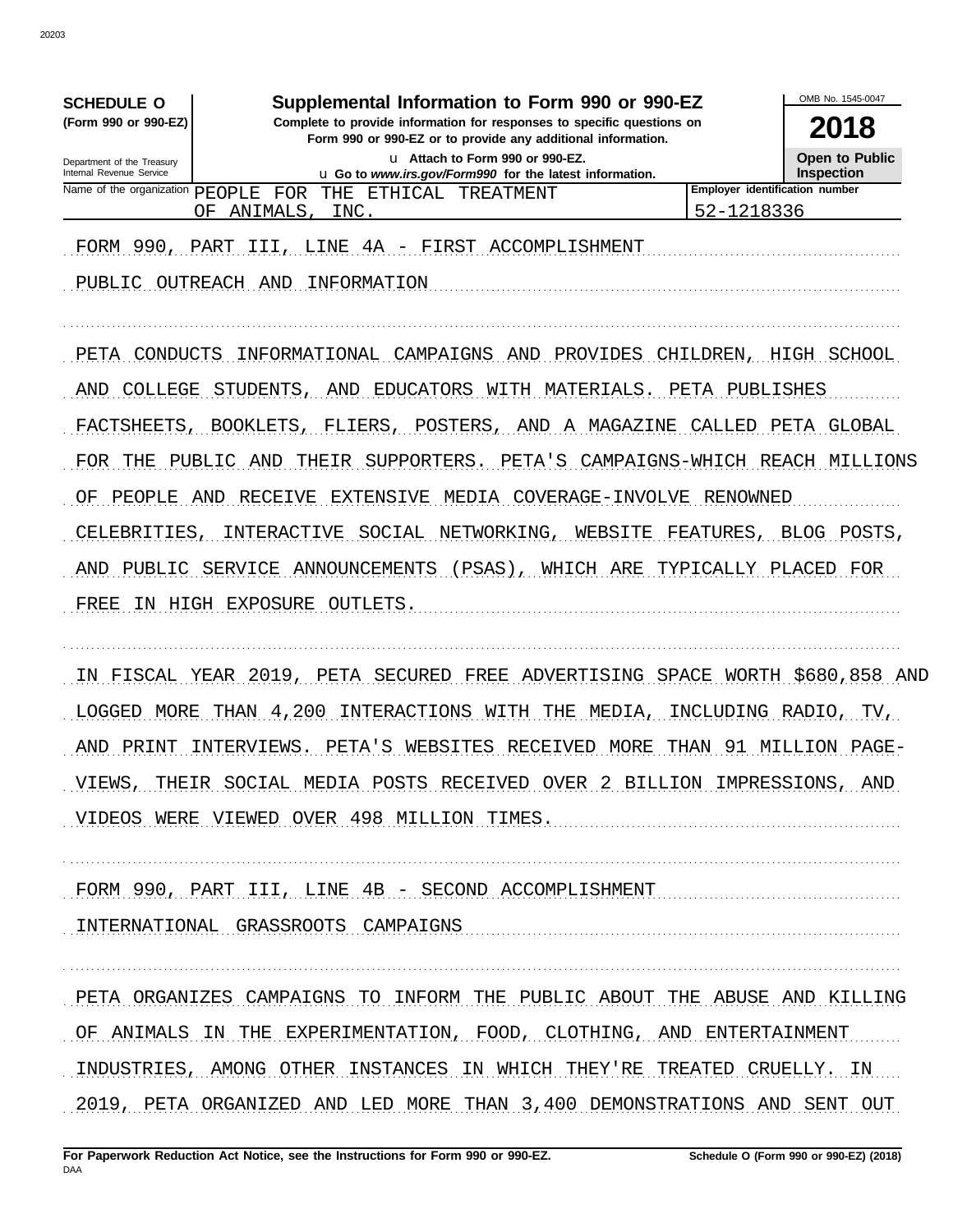| O (Form<br>า 990 or 990-EZ) (2018)<br>Schedule                                                                                         | Page                                  |
|----------------------------------------------------------------------------------------------------------------------------------------|---------------------------------------|
| Name of the organization                                                                                                               | ∟Emplover<br>identification<br>number |
| FOR<br>ᅲᄓᅚ<br>$\neg$ $\neg$ .<br><u> सम्पाद</u><br>᠇<br>. FATMFN ה<br>סידי<br>P F.O<br>∟י<br>. L. 1<br>٠г.<br>$\overline{\phantom{a}}$ | --<br>-                               |

MILLIONS OF LETTERS THROUGH PETA'S ONLINE ADVOCACY CAMPAIGNS TO URGE COMPANIES AND INDIVIDUALS TO MAKE CHANGES THAT BENEFIT ANIMALS.

TEACHKIND, PETA'S HUMANE EDUCATION DIVISION, PARTNERED WITH A SCHOOL

DISTRICT IN RURAL MISSISSIPPI TO TRAIN TEACHERS IN HUMANE EDUCATION AND HELP THEM IMPLEMENT THEIR "SHARE THE WORLD" PROGRAM IN CLASSROOMS TO FOSTER EMPATHY FOR ALL SENTIENT BEINGS.

PETA'S YOUTH DIVISION, PETA FUTURE, GAVE VEGAN DEMONSTRATIONS TO OVER 1,000 STUDENTS AND TOURED ELEMENTARY SCHOOLS WITH CARLY THE LIFE-SIZE-ANIMATRONIC COW TO TEACH MORE THAN 13,000 CHILDREN HOW COWS SUFFER IN THE DAIRY INDUSTRY AND DISTRIBUTE FREE VEGAN ICE CREAM. PETA FUTURE ALSO WORKED WITH MIDDLE SCHOOL AND HIGH SCHOOL STUDENT CLUBS THROUGHOUT THE NATION TO HOLD TABLING EVENTS ON ISSUES INCLUDING SHOPPING CRUELTY-FREE, DISSECTION-CHOICE POLICIES, AND GETTING MORE VEGAN OPTIONS IN SCHOOL CAFETERIAS. AS PART OF THE HIGH SCHOOL NATION TOUR, PETA FUTURE BROUGHT THEIR "COMPASSION IS MAGICAL" MESSAGE TO HIGH SCHOOL FOOTBALL FIELDS ACROSS THE U.S. AND DISTRIBUTED OVER 100,000 COPIES OF THEIR "GUIDE TO GOING VEGAN," LOTS OF VEGAN FOOD SAMPLES, AND OTHER PRO-ANIMAL MATERIALS.

PETA FUTURE'S CAMPUS REP NETWORK-THE LARGEST STUDENT LEADERSHIP PROGRAM OF ANY ANIMAL PROTECTION ORGANIZATION-HELPED STUDENTS TAKE NEARLY 1,400 ACTIONS FOR ANIMALS AT MORE THAN 100 COLLEGES. FOR EXAMPLE, THE REPS SCREENED ANIMAL RIGHTS FILMS, PROTESTED OUTSIDE CAMPUS LABORATORIES, CAMPAIGNED TO END SEAWORLD TICKET SALES, AND HOSTED VEGAN FOOD AND DRINK GIVEAWAYS. 

> PAGE 1 OF 22 Schedule O (Form 990 or 990-EZ) (2018)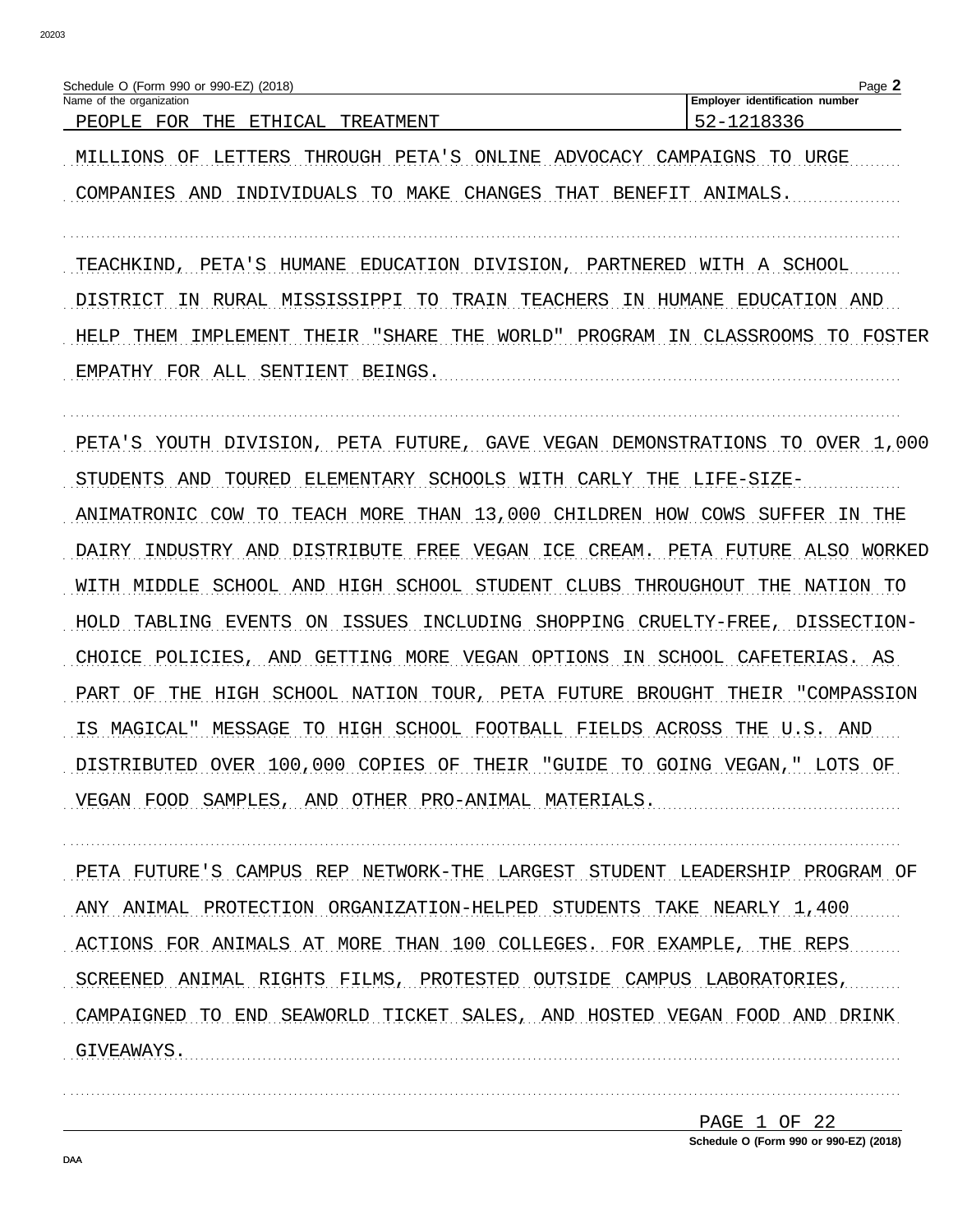| Schedule O (Form 990 or 990-EZ) (2018)       | $P$ aqe $\Box$                 |
|----------------------------------------------|--------------------------------|
| Name of the organization                     | Employer identification number |
| FOR<br>ETHICAL<br>THE<br>TREATMENT<br>PEOPLE | $\lambda -$                    |

ANIMALS IN THE EXPERIMENTATION INDUSTRY MARIORALLY AND AND AND ANGELES AND THE SEPTENT AND AN INDUSTRY

AFTER HEARING FROM PETA AND THEIR INTERNATIONAL AFFILIATES, PHARMACEUTICAL GIANTS BOEHRINGER INGELHEIM, ROCHE PHARMACEUTICALS, JOHNSON & JOHNSON, ABBVIE INC., AND DUTCH INGREDIENT MANUFACTURER DSM NUTRITIONAL PRODUCTS ENDED THEIR USE OF THE CRUEL FORCED SWIM TEST, IN WHICH SMALL ANIMALS ARE DROPPED INTO INESCAPABLE BEAKERS OF WATER AND MUST FRANTICALLY SWIM TO KEEP FROM DROWNING.

PETA PERSUADED DOZENS OF FOOD AND DRINK COMPANIES TO STOP ALL TESTS ON ANIMALS NOT REQUIRED BY LAW-MANY OF WHICH INVOLVED HARMFUL AND DEADLY PROCEDURES-AND/OR IMPLEMENT POLICIES AGAINST FUNDING OR CONDUCTING SUCH TESTS. SOME OF THESE COMPANIES INCLUDE THE HERSHEY COMPANY, LINDT & SPRÜNGLI, THE KELLOGG COMPANY, MCCAIN FOODS, THE CAMPBELL SOUP COMPANY, NISSIN FOODS HOLDINGS CO. (THE OWNER OF TOP RAMEN), SUNTORY HOLDINGS (WHOSE BRANDS INCLUDE JIM BEAM, MAKER'S MARK, CRUZAN RUM, AND HORNITOS TEQUILA), KIRIN HOLDINGS CO., AND THE MOLSON COORS BREWING COMPANY.

TWO MAJOR PERSONAL-CARE BRANDS JOINED PETA'S BEAUTY WITHOUT BUNNIES LIST OF CRUELTY-FREE COMPANIES AFTER YEARS OF WORKING WITH US: PROCTER & GAMBLE'S ICONIC HERBAL ESSENCES BRAND AND DOVE-ONE OF THE MOST WIDELY AVAILABLE PERSONAL-CARE PRODUCT BRANDS IN THE WORLD.

FOLLOWING TALKS WITH PETA, CINCINNATI CHILDREN'S HOSPITAL MEDICAL CENTER WILL NO LONGER USE ANIMALS DURING ITS ANNUAL PEDIATRIC FLEXIBLE BRONCHOSCOPY POSTGRADUATE COURSE. THIS WILL PREVENT CABLES FROM BEING INSERTED INTO THE THROATS AND LUNGS OF HUNDREDS OF LIVE CATS, MANY OF WHOM

> PAGE 2 OF 22 Schedule O (Form 990 or 990-EZ) (2018)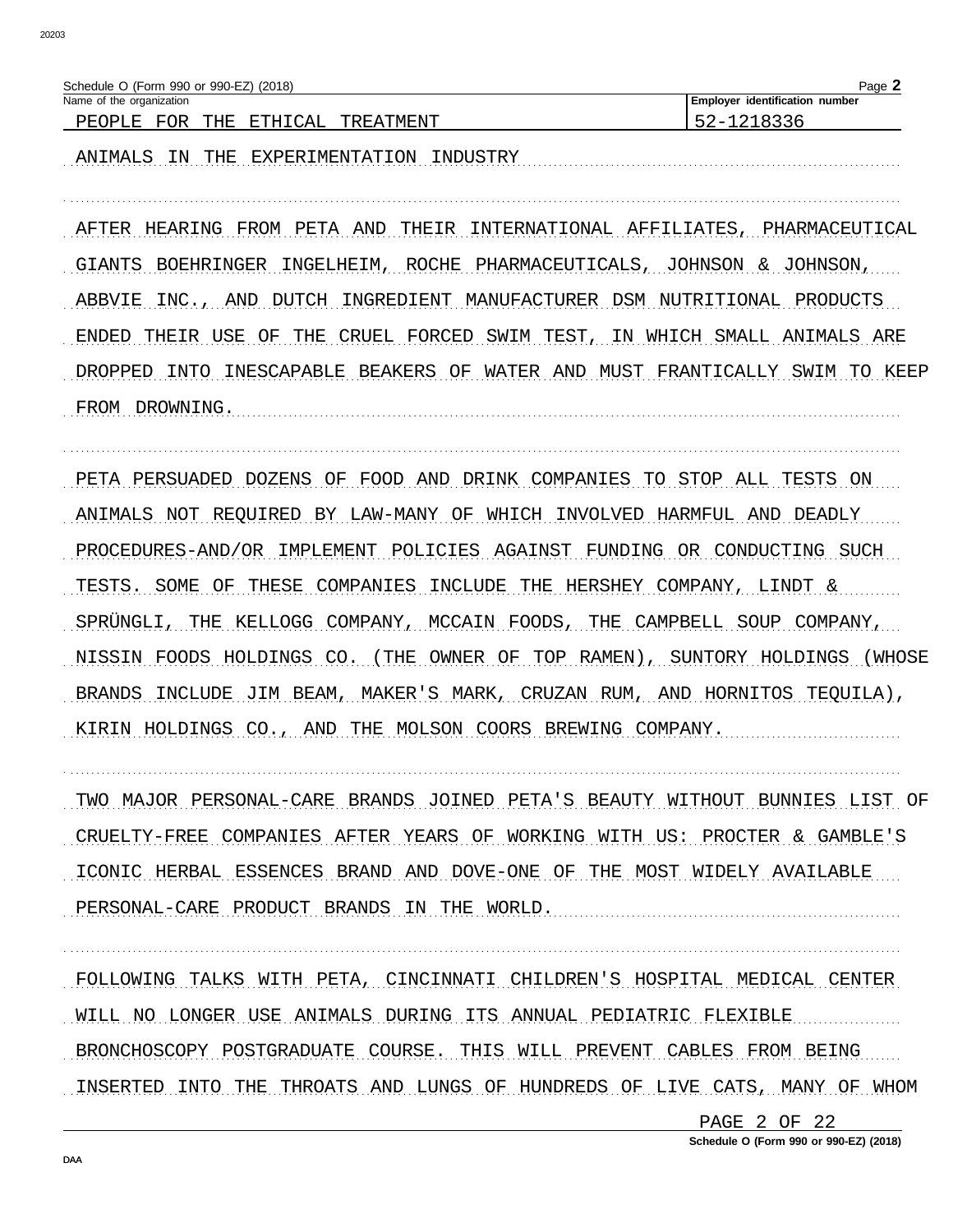| (2018)<br>(Form 990 or 990-EZ)<br>Schedule                                |                                                  | Page                                 |
|---------------------------------------------------------------------------|--------------------------------------------------|--------------------------------------|
| f the organization<br>Name of                                             |                                                  | identification<br>Emplover<br>number |
| ᅲᄓᄗ<br>ᇚᄉᇎ<br>אי<br>ए जान<br>PE (<br>ъ.<br>. L.J<br>. н<br>++++<br>◡<br>. | пт<br>ایا دے<br>'IVI H.'<br>∴N'<br>------------- | _                                    |

WOULD SUFFER FROM POSSIBLY PAINFUL AND SERIOUS COMPLICATIONS, INCLUDING RESPIRATORY DISTRESS AND CARDIAC ARREST.

FOLLOWING A TWO-YEAR PETA CAMPAIGN TO END TEXAS A&M UNIVERSITY'S CRUEL CANINE MUSCULAR DYSTROPHY EXPERIMENTS, THE SCHOOL STOPPED BREEDING GOLDEN RETRIEVERS AND OTHER DOGS TO DEVELOP THE DEADLY DISEASE. PETA'S DETERMINED EFFORTS INCLUDED NUMEROUS BOLD PROTESTS, THREE LAWSUITS, A COMPLAINT TO THE TEXAS ATTORNEY GENERAL, MOBILE BILLBOARDS AND ADVERTISEMENTS, TV COMMERCIALS, SUCCESSFUL STUDENT PETITIONS, A BULK DELIVERY OF MORE THAN 40,000 POSTCARDS FROM PETA SUPPORTERS, MEDIA COVERAGE IN MAJOR OUTLETS, AND SUPPORT FROM MORE THAN 500 PHYSICIANS, SCIENTIFIC EXPERTS, AND CELEBRITIES, INCLUDING PAUL MCCARTNEY.

FOR THE FIRST TIME, PETA TABLED AT BEAUTYCON-THE MASSIVE BEAUTY AND LIFESTYLE CONVENTION-IN BOTH NEW YORK CITY AND LOS ANGELES. MORE THAN 5,200 ATTENDEES SIGNED UP TO RECEIVE TEXT MESSAGES FROM PETA AND PLEDGED TO SHOP 

ANIMALS IN THE FOOD INDUSTRY MALL CONTROLLER AND THE FOOD INDUSTRY

TO PROMOTE VEGAN EATING, PETA HELD MANY CREATIVE DEMONSTRATIONS AND PLACED BILLBOARDS ACROSS THE COUNTRY-INCLUDING IN STATES WHERE MILLIONS OF ANIMALS USED FOR FOOD DIED IN THE FLOODING CAUSED BY HURRICANE FLORENCE; AN "I'M ME, NOT MEAT" LOBSTER AD IN ADVANCE OF THE MAINE LOBSTER FESTIVAL; AND BILLBOARDS IN MEMORY OF THE THOUSANDS OF COWS, PIGS, CHICKENS, AND LOBSTERS WHO WERE INJURED OR KILLED IN TRANSPORT TRUCK CRASHES.

> PAGE 3 OF 22 Schedule O (Form 990 or 990-EZ) (2018)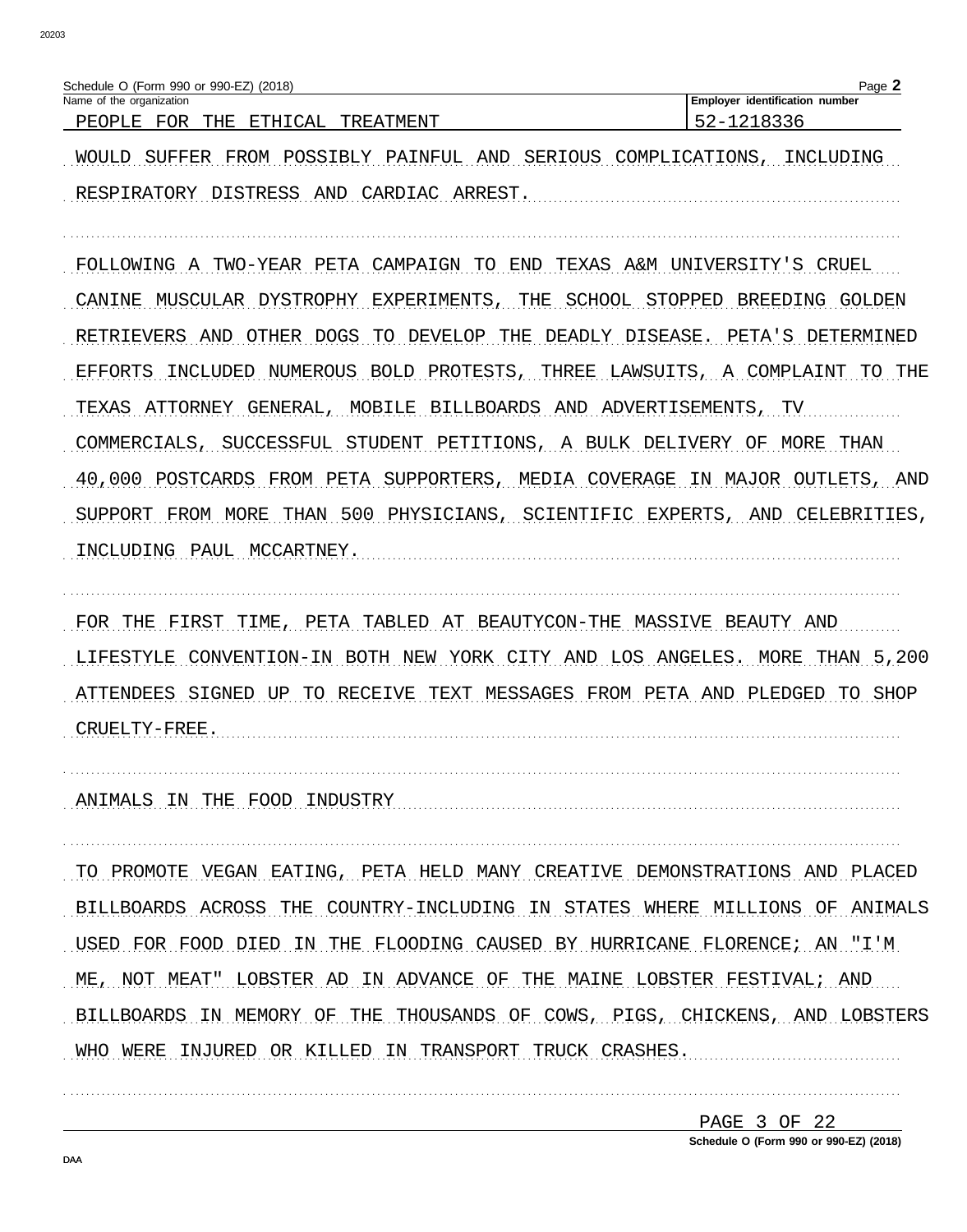| Schedule O (Form 990 or 990-EZ) (2018)                                             | Page 2                         |
|------------------------------------------------------------------------------------|--------------------------------|
| Name of the organization                                                           | Employer identification number |
| ETHICAL<br>FOR THE<br>TREATMENT<br>PEOPLE                                          | 52-1218336                     |
| THANKSGIVING, PETA ARRANGED A DONATION OF 100<br>FOR                               | TOFURKY ROASTS<br>FOR THE      |
| LOS ANGELES DODGERS TO DISTRIBUTE TO FAMILIES<br>NEED,<br>IN.                      | COORDINATED<br>THE             |
| 16 TURKEYS FROM A SLAUGHTERHOUSE, AND DONATED<br>OF.<br>RESCUE                     | HUNDREDS<br>ΟF<br>POUNDS       |
| THOUSANDS<br>AFTER<br>PEOPLE<br>ΩF<br>CHARTTY<br>OF<br>VEGAN<br>FOODS.<br>TO.<br>A | THETR<br>TOOK<br>VEGAN         |
| "PERSUASION<br>PLEDGE."                                                            |                                |
|                                                                                    |                                |

FOR NATIONAL BURGER MONTH (MAY) AND NATIONAL HOT DOG MONTH (JULY), PETA RANKED THE TOP 10 VEGAN BURGERS AND THE TOP 10 VEGAN HOT DOGS, RESPECTIVELY, FROM RESTAURANTS AROUND THE COUNTRY.

AFTER PETA ALERTED LAW ENFORCEMENT IN NEVADA CITY, CALIFORNIA, TO A PLANNED ILLEGAL FOIE GRAS DINNER EVENT, IT WAS CANCELED. AND THANKS TO PETA'S PUSHING, SHAKE SHACK CANCELED PLANS TO SERVE FOIE GRAS AT A SPECIAL ONE-DAY EVENT AT ONE OF ITS LOCATIONS.

FOLLOWING TALKS AND URGING FROM PETA, CHOBANI ADDED VEGAN YOGURTS, CARL'S JR. AND DEL TACO ADDED BEYOND MEAT PRODUCTS TO THEIR MENUS NATIONWIDE, AND BASKIN-ROBBINS RELEASED ITS FIRST VEGAN ICE CREAM FLAVORS.

ANIMALS IN THE CLOTHING INDUSTRY

FOLLOWING A STRONG, MONTHS-LONG PUSH BY PETA THAT INCLUDED THEIR ATTENDANCE AT MULTIPLE COMMITTEE MEETINGS, THE LOS ANGELES CITY COUNCIL VOTED TO BAN THE MANUFACTURE AND SALE OF FUR CITYMIDE.

PETA ALSO STRONGLY SUPPORTED NEW YORK CITY'S PROPOSED BAN ON SELLING FUR-WITH OP-EDS BY ANJELICA HUSTON AND TIM GUNN, SUPPORT FROM MORRISSEY,

> PAGE 4 OF 22 Schedule O (Form 990 or 990-EZ) (2018)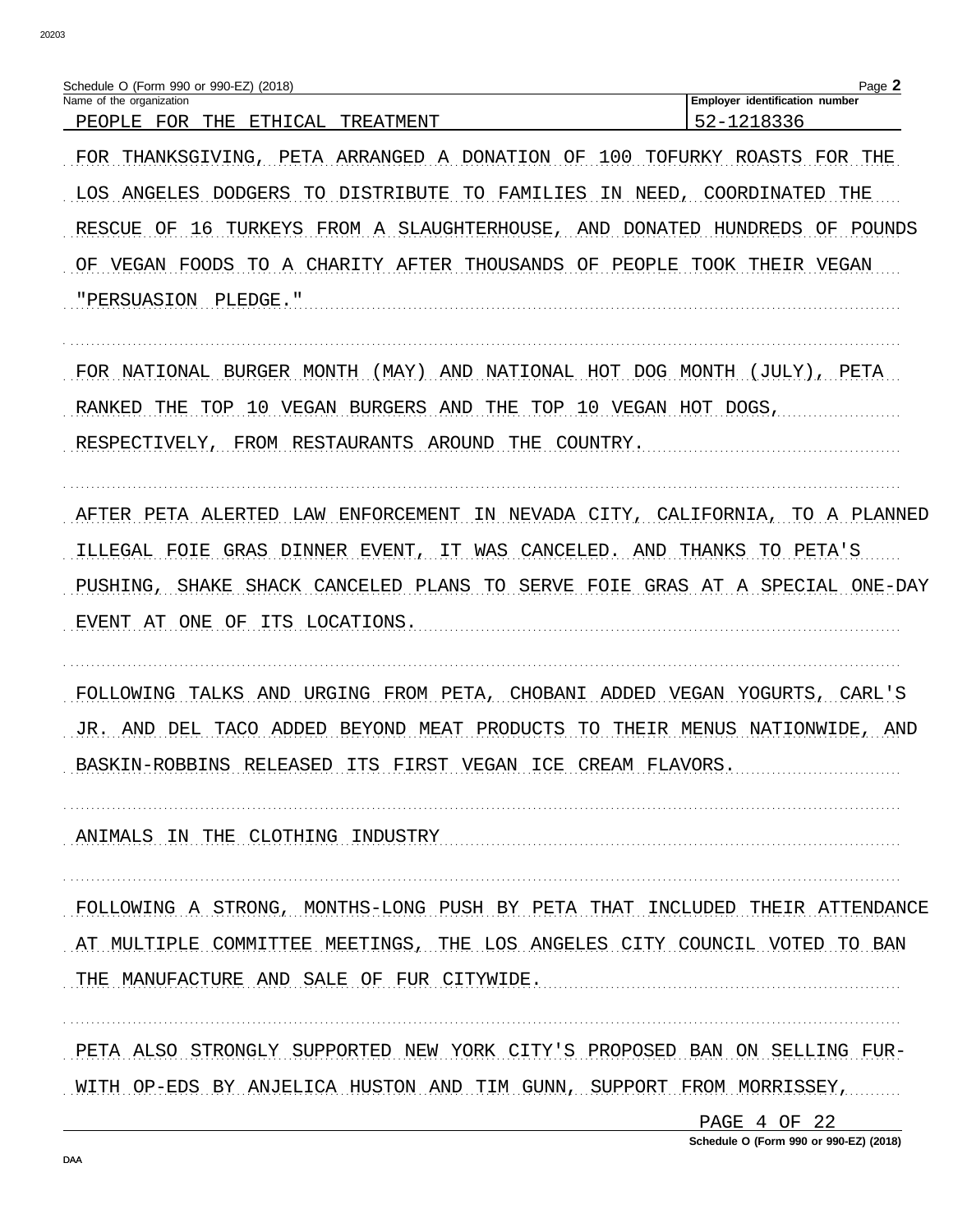| Schedule O (Form 990 or 990-EZ) (2018)                                        | Page 2                                       |
|-------------------------------------------------------------------------------|----------------------------------------------|
| Name of the organization<br>THE<br>PEOPLE FOR<br>ETHICAL<br>TREATMENT         | Employer identification number<br>52-1218336 |
| DEMONSTRATIONS OF STEEL-JAW TRAPS,<br>AND MORE.                               |                                              |
|                                                                               |                                              |
| A BILL THAT WOULD HAVE BLOCKED CALIFORNIA'S SCHEDULED BAN ON IMPORTING AND    |                                              |
| SELLING CROCODILE AND ALLIGATOR SKINS AFTER JANUARY 1, 2020, FAILED,          |                                              |
| FOLLOWING WORK BY PETA.                                                       |                                              |
| PETA PRESSURE, NUMEROUS DESIGNERS AND BRANDS BANNED FUR,<br>AFTER YEARS<br>OF |                                              |
| INCLUDING PRADA, BURBERRY<br>(WHICH ALSO BANNED<br>ANGORA)                    | VON FURSTENBERG<br>DIANE                     |
| SKINS), CHANEL<br>WHICH ALSO BANNED ANGORA AND<br>EXOTIC                      | (WHICH ALSO<br>BANNED                        |
| SKINS)<br>, COACH, AND<br>JEAN PAUL GAULTIER<br>EXOTIC                        | (WHO ADMITTED THAT<br>THE WAYS<br>IN         |
| "DEPLORABLE").<br>WHICH ANIMALS ARE KILLED FOR THEIR FUR ARE                  |                                              |
| THEIR GROUNDBREAKING MOHAIR EXPOSÉ, MORE THAN 330 BRANDS<br>IN LIGHT<br>OF    |                                              |
| WORLDWIDE-INCLUDING RESTORATION HARDWARE, WILLIAMS SONOMA, BROOKS             | BROTHERS,                                    |
| RALPH LAUREN-HAVE BANNED<br>MATERIAL.<br>AND<br>THE                           |                                              |
| BANNED BADGER HAIR FOLLOWING PETA'S VIDEO EXPOSÉ<br>MULTIPLE<br>COMPANTES     | ΟF                                           |
| CHINA'S BADGER-BRUSH INDUSTRY, INCLUDING PROCTER & GAMBLE'S THE ART OF        |                                              |
| SHAVING LINE, THE NEW YORK SHAVING COMPANY, BEAU BRUMMELL, AND CASWELL-       |                                              |
| MASSEY.                                                                       |                                              |
| IN RESPONSE TO THEIR OUESTION AT TESLA'S ANNUAL MEETING, CEO ELON MUSK        |                                              |
| THE COMPANY WILL REPLACE THE ANIMAL LEATHER THAT<br>CONFIRMED THAT            | IT -                                         |
| CURRENTLY USES FOR THE STEERING WHEELS OF ITS MODEL 3 WITH VEGAN MATERIAL-    |                                              |
| AND THAT<br>ITS MODEL Y WILL BE FULLY VEGAN.                                  |                                              |
| IN OTHER VICTORIES FOR PETA'S FASHION CAMPAIGN, VICTORIA BECKHAM AND AHOLD    |                                              |
|                                                                               | PAGE 5 OF 22                                 |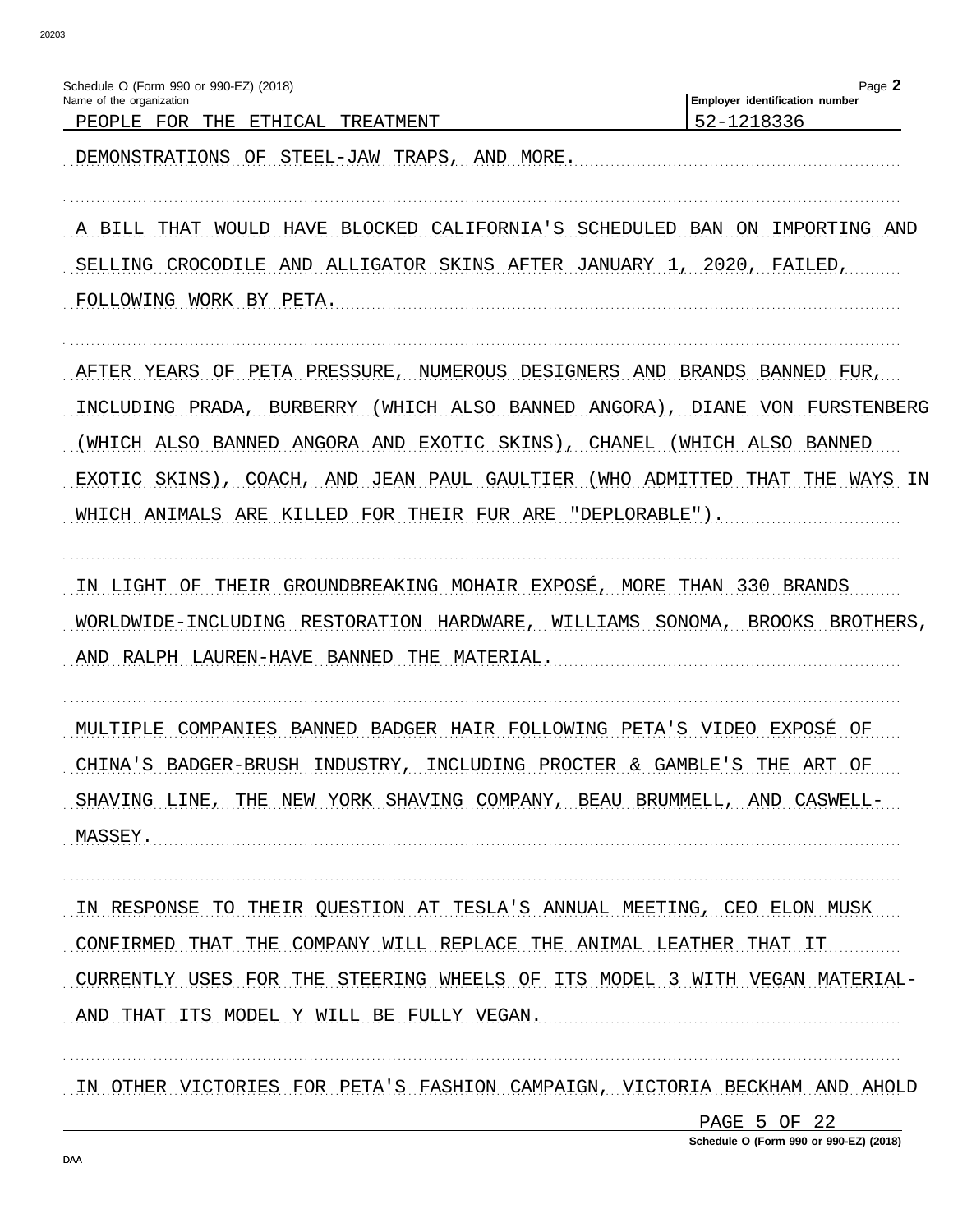| (Form 990 or 990-EZ) (2018)<br>Schedule C              |                  | Page                                   |
|--------------------------------------------------------|------------------|----------------------------------------|
| Name of the organization                               |                  | identification<br>. Emplover<br>number |
| FOR<br>$\cap$ AT.<br>ᅲᄓᄗ<br>सम्बद्धा<br>PF.OP1<br>. H. | 'ATMENT<br>TR F. |                                        |

DELHAIZE PLEDGED TO STOP USING EXOTIC SKINS, H&M BANNED "CONVENTIONAL" CASHMERE (THE ONLY KIND IT SELLS) FOLLOWING A MEETING WITH PETA, AND AFTER PETA INFORMED AVOCADO GREEN MATTRESS ABOUT SHOCKING, SYSTEMIC CRUELTY IN THE WOOL INDUSTRY, THE COMPANY ADDED A VEGAN MATTRESS TO ITS PREVIOUSLY ALL-WOOL LINE.

PETA KEPT THE PRESSURE ON CANADA GOOSE TO STOP USING FUR AND DOWN FEATHERS WITH DOZENS OF PROTESTS THROUGHOUT NORTH AMERICA, INCLUDING A FUR CRAWL, DIE-INS, AND OTHER CREATIVE VISUALS. PETA PLACED AN ENORMOUS WALLSCAPE BILLBOARD NEAR CANADA GOOSE'S FLAGSHIP STORE IN CHICAGO, RELEASED BILL MAHER'S "NEW RULES" VIDEO SLAMMING THE COMPANY FOR USING FUR AND DOWN FEATHERS, AND ORGANIZED MEDIA COVERAGE OF THE CANADA GOOSE VIRTUAL ANNUAL MEETING-DURING WHICH MODEL AND ACTOR IRELAND BASINGER-BALDWIN DEMANDED TO KNOW WHY THE COMPANY CONTINUES TO USE COYOTE FUR AND DOWN FEATHERS DESPITE KNOWING HOW ANIMALS SUFFER FOR THEM.

PETA'S MULTIFACETED CAMPAIGN URGING FOREVER 21 TO BAN WOOL INCLUDED PROTESTS AT CHAIN LOCATIONS AROUND THE WORLD, OP-EDS PRINTED IN MULTIPLE NEWSPAPERS, AND OVER 60 COMPELLING ADS ON BILLBOARDS, BUSES, AND TAXIS ACROSS THE U.S., INCLUDING A "WOOL: THE NAKED TRUTH" BILLBOARD STARRING SUPERMODEL AND ACTOR JOANNA KRUPA IN TIMES SQUARE NEAR NEW YORK CITY'S LARGEST FOREVER 21 STORE.

PETA COLLABORATED WITH MENSWEAR DESIGNER STEPHEN F ON A VEGAN, ECO-FRIENDLY MEN'S COLLECTION, AND THE EDUCATION DIRECTOR AT THE COUNCIL OF FASHION DESIGNERS OF AMERICA ASKED PETA TO SPEAK AT ITS ANNUAL FASHION EDUCATION SUMMIT, WHICH DREW 100 FASHION PROFESSORS FROM TOP SCHOOLS ACROSS THE

> PAGE 6 OF 22 Schedule O (Form 990 or 990-EZ) (2018)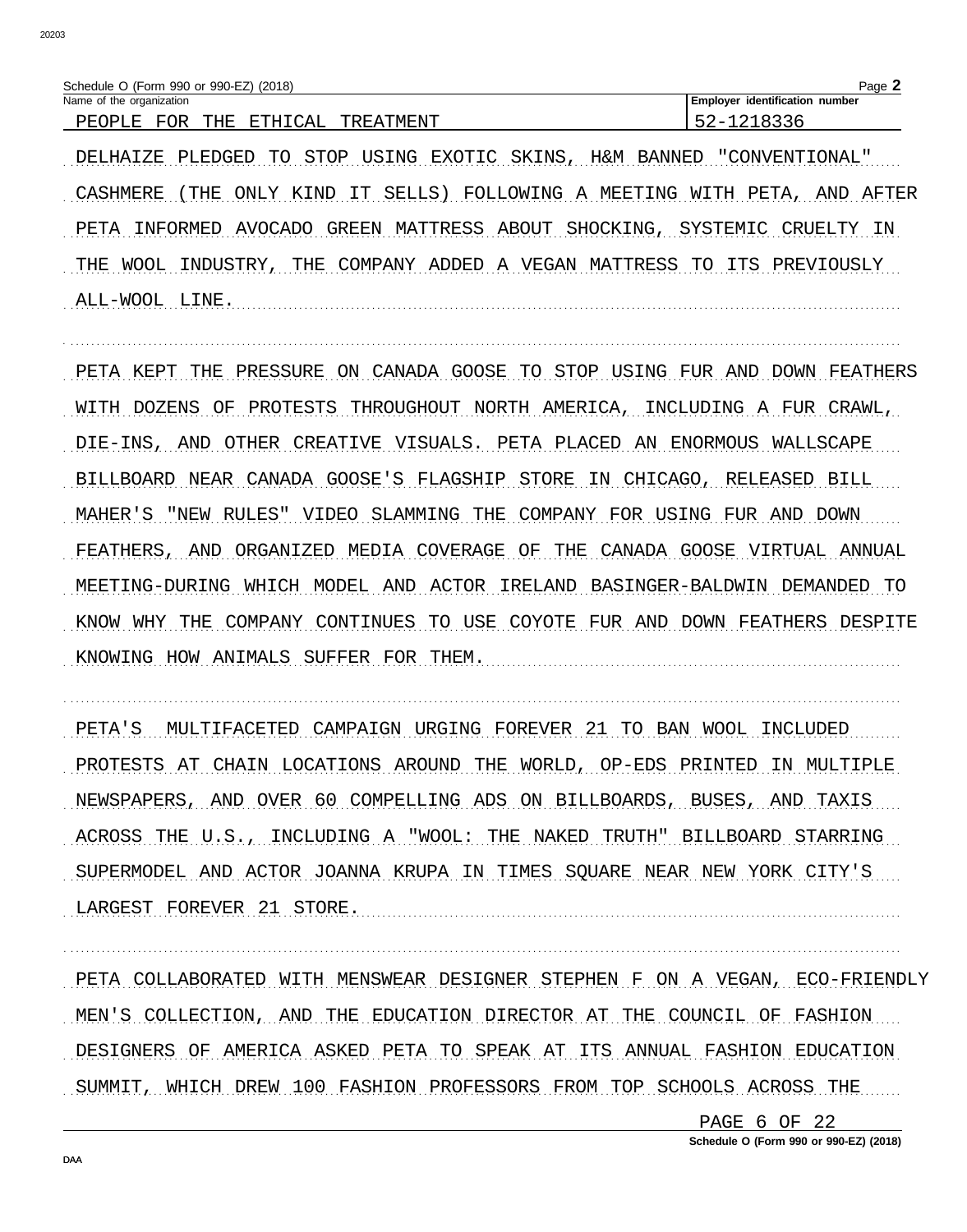| Schedule O (Form 990 or 990-EZ) (2018)                                 | Page 2                         |
|------------------------------------------------------------------------|--------------------------------|
| Name of the organization                                               | Employer identification number |
| ETHICAL<br>PEOPLE<br>FOR<br>THE<br>TREATMENT                           | 52-1218336                     |
|                                                                        |                                |
| COUNTRY.                                                               |                                |
|                                                                        |                                |
|                                                                        |                                |
| ENTERTAINMENT<br>ANIMALS<br>THE<br>INDUSTRY<br>TN                      |                                |
|                                                                        |                                |
|                                                                        |                                |
|                                                                        |                                |
| CIRCUSES<br>FROM PERFORMING,<br>STOP<br>ANIMAL<br>PETA<br>WORKED       | WITH NUMEROUS<br>VENUES        |
|                                                                        |                                |
| CAROLINA'S<br>GREENVILLE<br>CONVENTION<br>CENTER<br>SOUTH<br>INCLUDING | THE<br>WHICH<br>BANNED         |
| NOTORIOUSLY CRUEL GARDEN BROS. CIRCUS AND ALL OTHER SHOWS              | THAT USE                       |
|                                                                        |                                |
| ANIMALS)<br>DANBURY ICE ARENA<br>CONNECTICUT'S<br>(WHICH<br>WON'T      | HOST<br>GARDEN<br>BROS. OR     |
|                                                                        |                                |
| UNLESS IT PERFORMS WITHOUT ANIMALS)<br>CIRCUS<br>OTHER<br>ANY          | AND<br>THE<br>ANTELOPE         |

VALLEY FAIR IN CALIFORNIA (WHICH SKIPPED ITS SCHEDULED GARDEN BROS. SHOWS).

THE LOS ANGELES COUNTY FAIR LEFT WILD AND EXOTIC MAMMALS OUT OF THIS YEAR'S EVENT AFTER PETA INFORMED ITS ORGANIZERS ABOUT THE CRUELTY INHERENT IN TRAVELING ANIMAL EXHIBITS AND ABOUT PUBLIC OPPOSITION TO THE EXPLOITATION OF ANIMALS FOR ENTERTAINMENT. AT THEIR URGING, THE MELHA SHRINE IN SPRINGFIELD, MASSACHUSETTS, DROPPED ITS CIRCUS ALTOGETHER. AND FOLLOWING YEARS OF PETA PROTESTS AND THOUSANDS OF E-MAILS FROM THEIR SUPPORTERS, PITTSBURGH'S SYRIA SHRINE ENDED ITS ANNUAL CIRCUS.

AFTER MORE THAN A DECADE OF PERSISTENCE BY PETA ON BEHALF OF NOSEY-A SEVERELY ARTHRITIC ELEPHANT WHO WAS HAULED AROUND THE COUNTRY AND FORCED TO GIVE RIDES-NEW JERSEY BECAME THE FIRST STATE TO BAN TRAVELING WILD-ANIMAL ACTS, WITH THE PASSAGE OF NOSEY'S LAW. The contract of the contract of the set of the set of the set of the set of the set of the set of the set of the set of the set of the set of the set of the set of the set of the set

AFTER NEARLY 20,000 PETA MEMBERS AND SUPPORTERS CONTACTED JOURNEYS INTERNATIONAL WITHIN A MATTER OF HOURS, THE COMPANY REMOVED ALL ABUSIVE ELEPHANT CAMPS FROM ITS TOURS.

> PAGE 7 OF 22 Schedule O (Form 990 or 990-EZ) (2018)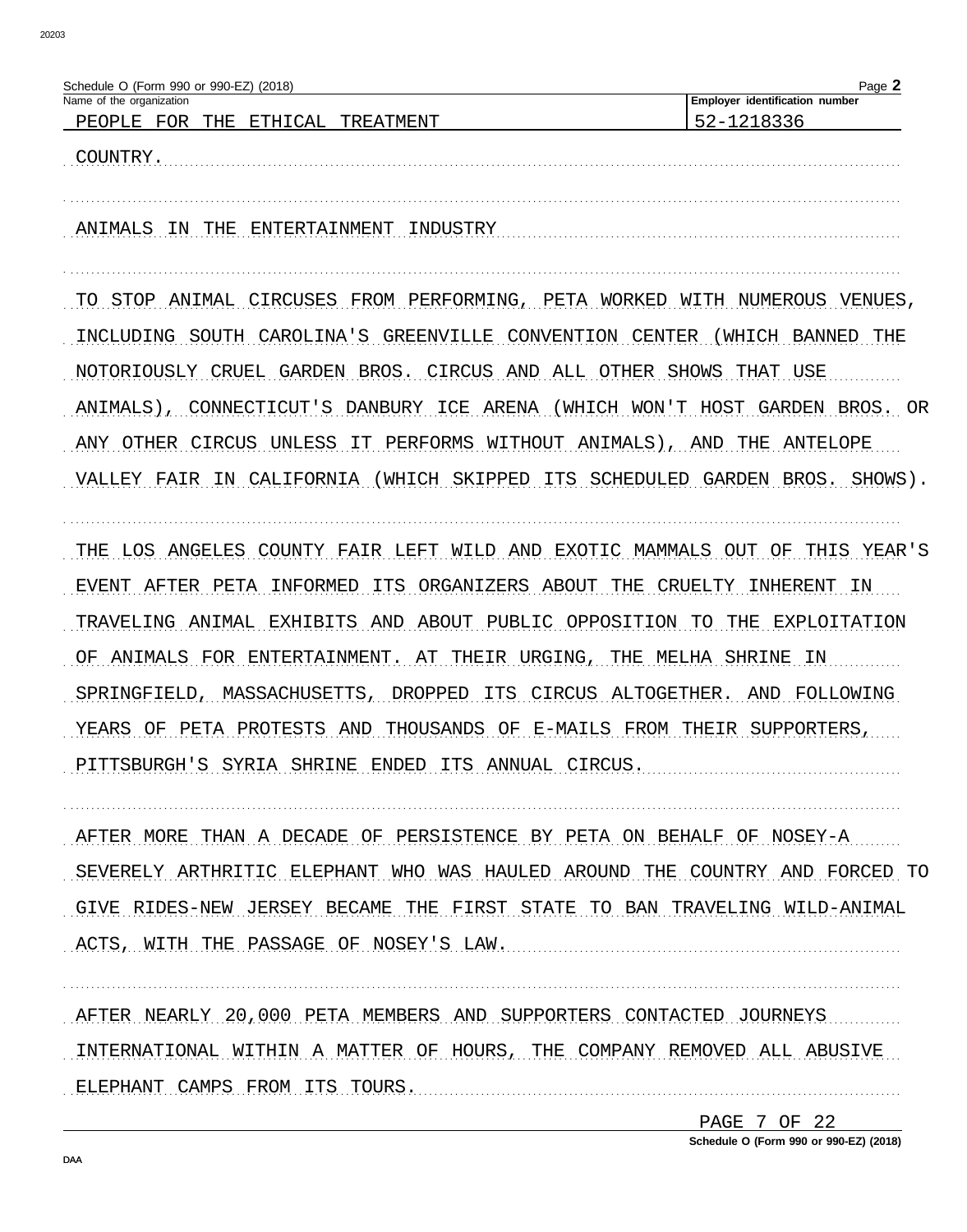| Schedule O (Form 990 or 990-EZ) (2018)                                             | Page,                                 |
|------------------------------------------------------------------------------------|---------------------------------------|
| Name of the organization                                                           | <b>Employer identification number</b> |
| FOR<br>THE.<br>$\neg$ $\neg$ .<br>ᆔᆔᅚᅚ<br>TREATMENT<br>PEOPLE.<br>$\overline{a}$ i |                                       |

FOLLOWING PETA'S STILL-PENDING LAWSUIT AGAINST AN INDIANA ROADSIDE ZOO CALLED MILDLIFE IN NEED OVER ITS ABUSE OF BIG CATS, PETA SUED THE FACILITY'S VETERINARIAN, DR. RICK PELPHREY, FOR MUTILATING BIG CATS BY DECLAWING THEM. PETA SECURED A FIRST-OF-ITS-KIND CONSENT JUDGMENT STATING THAT DECLAWING ENDANGERED OR THREATENED CATS WITHOUT MEDICAL NECESSITY VIOLATES THE ENDANGERED SPECIES ACT.

AS A RESULT OF PETA'S URGING, PERFORMANCES BY A CAPTIVE CAPUCHIN MONKEY NAMED DJANGO WERE CANCELED AT THREE VENUES: THE "DICKENS OF A CHRISTMAS" EVENT IN CHESTERTOWN, MARYLAND; THE SENIOR-LIVING COMMUNITY JUNIPER VILLAGE AT MOUNT JOY IN PENNSYLVANIA; AND PENNSYLVANIA'S MOUNT GRETNA OUTDOOR ART SHOW, WHERE THE MONKEY ACT HAD APPEARED FOR THE LAST 20 YEARS.

AFTER HEARING FROM PETA AND THEIR SUPPORTERS, NUMEROUS COMPANIES CUT TIES WITH SEAWORLD. SUNWING AIRLINES AND AAA NORTHEAST STOPPED SELLING SEAWORLD TICKETS, WESTJET REMOVED ALL REFERENCES TO THE PARK FROM ITS WEBSITE AND PROMOTIONAL MATERIALS, AND U.K. TRAVEL GIANT VIRGIN HOLIDAYS WILL NO LONGER SELL TICKETS TO SEAWORLD OR ANY OTHER PARK THAT KEEPS WHALES AND DOLPHINS IN CAPTIVITY.

PAMELA ANDERSON POSED IN A TUB FOR A PETA AD WITH THE WORDS "COULD YOU LIVE IN A BATHTUB FOR DECADES?" AND ALEC BALDWIN SIGNED THEIR QUESTION FOR SEAWORLD'S ANNUAL MEETING ASKING WHEN THE PARK WOULD STOP USING DOLPHINS AS SURFBOARDS.

AS PART OF THEIR CAMPAIGN TO PREVENT SEAQUEST FROM OPENING A LOCATION ON

PAGE 8 OF 22

Schedule O (Form 990 or 990-EZ) (2018)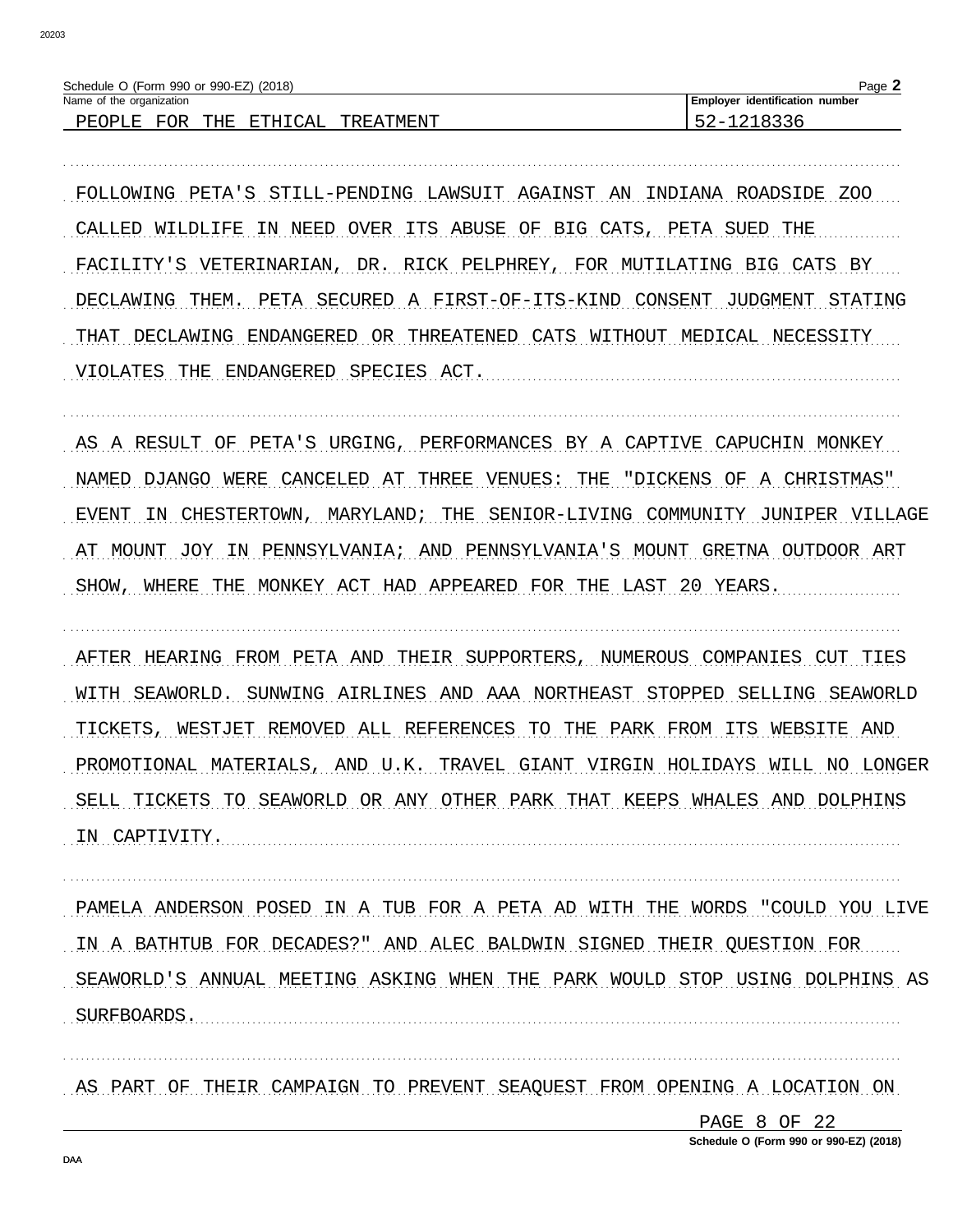| Schedule O (Form 990 or 990-EZ) (2018)                            | Page                                 |
|-------------------------------------------------------------------|--------------------------------------|
| Name of the organization                                          | identification<br>number<br>Employer |
| ∩∆1<br>ਸ∩ਸ<br>ᇚᇚᇅ<br>ת וס∩תם DE<br>THE.<br>™האידי µ<br>ᇚ<br>. RTM |                                      |

LONG ISLAND IN NEW YORK, AREA NATIVE ALEC BALDWIN ALSO SENT A LETTER URGING OFFICIALS TO BLOCK THE AOUARIUM'S APPLICATION. FOLLOWING SEVEN MONTHS OF THEIR SPIRITED PROTESTS, APPEALS TO TOWN OFFICIALS, AND TESTIMONIES AT TOWN BOARD MEETINGS, SEAQUEST CHOSE TO WITHDRAW ITS APPLICATION RATHER THAN DISCLOSING ITS LONG LIST OF LEGAL ISSUES.

PETA PROTESTED AT THE START OF THE 2019 IDITAROD DOGSLED RACE IN ALASKA AND TARGETED IDITAROD SPONSOR CHRYSLER AT AUTO SHOWS ACROSS THE COUNTRY, WHERE THEIR "DOGS" SMASHED A CHRYSLER CAR IN PROTEST OF THE COMPANY'S REFUSAL TO CUT TIES WITH THE CRUEL AND DEADLY RACE. THE COCA-COLA COMPANY ENDED ITS SPONSORSHIP OF THE IDITAROD AFTER MONTHS OF PRESSURE FROM PETA, INCLUDING PROTESTS OUTSIDE COKE'S HEADQUARTERS AND AT ITS ANNUAL MEETING AS WELL AS E-MAILS FROM MORE THAN 205,000 OF PETA MEMBERS AND SUPPORTERS. AND AFTER HEARING FROM PETA, VANCOUVER'S CRUISEEXPERTS TRAVEL REMOVED ALL DOGSLEDDING EXCURSIONS FROM ITS OFFERINGS.

OTHER CRUELTY TO ANIMALS CONSERVERSION CONTRACT AND ANIMALS

TO URGE PETCO TO END SALES OF BETTA FISH, PETA LAUNCHED A CAMPAIGN INCLUDING PROTESTS OUTSIDE DOZENS OF PETCO STORES, MULTIPLE BILLBOARDS, AN OP-ED BY PROMINENT ETHOLOGIST DR. JONATHAN BALCOMBE, AND PSAS (ONE STARRING COMEDY LEGEND FRED WILLARD). THEIR PETITIONS CALLING ON THE COMPANY TO STOP SELLING BETTA FISH HAVE RECEIVED NEARLY 200,000 SIGNATURES.

HOURS AFTER PETA INFORMED IT OF THE ANGUISH AND PAIN THAT GLUE TRAPS CAUSE SMALL ANIMALS, PUBLISHERS CLEARING HOUSE BANNED THE DEVICES AND HAS PROMISED NOT TO SELL THEM AGAIN. PETA ALSO PERSUADED NUMEROUS OTHER

> PAGE 9 OF 22 Schedule O (Form 990 or 990-EZ) (2018)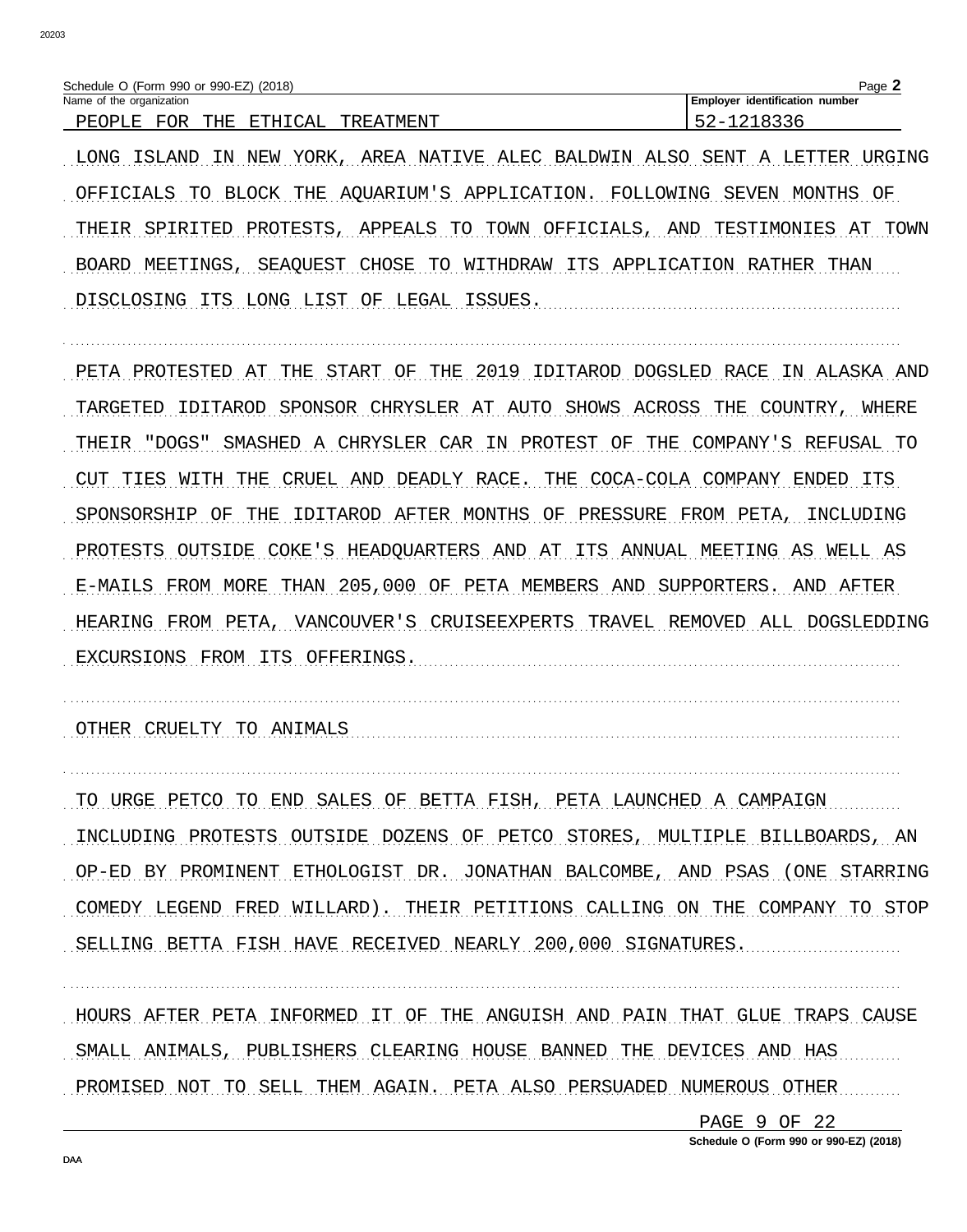| Schedule O (Form 990 or 990-EZ) (2018)<br>Name of the organization           | Page 2<br>Employer identification number  |
|------------------------------------------------------------------------------|-------------------------------------------|
| PEOPLE FOR<br>THE<br>ETHICAL<br>TREATMENT                                    | 52-1218336                                |
| BUSINESSES-INCLUDING BUY-LOW FOODS, FIELDS,                                  | GIANT TIGER, ROSSY,<br>SAVE-ON-           |
| FOODS,<br>AND URBAN FARE-TO BAN GLUE<br>TRAPS.                               |                                           |
| PETA LAUNCHED THEIR #ENDSPECIESISM CAMPAIGN WITH THOUGHT-PROVOKING "DOG      |                                           |
| BBO" DEMONSTRATIONS AND BILLBOARDS ACROSS THE NATION.                        |                                           |
| FORM 990, PART III, LINE 4C - THIRD ACCOMPLISHMENT                           |                                           |
| INVESTIGATIONS, AND<br>RESEARCH,<br>RESCUES                                  |                                           |
| OF COMPLAINTS RELATED TO ANIMAL ABUSE AND NEGLECT EACH<br>RECEIVING HUNDREDS |                                           |
| TO RESCUE ABUSED, NEGLECTED, AND AT-RISK ANIMALS AND TO<br>WEEK, PETA WORKS  |                                           |
| ORGANIZE CARE<br>FOR<br>PETA ALSO INVESTIGATES CRUELTY<br>THEM.              | CASES, CONDUCTS                           |
| INVESTIGATIONS, GATHERS<br>EVIDENCE                                          | OF LEGAL VIOLATIONS, AND TAKES ACTIONS TO |
| ENSURE THE ENFORCEMENT OF LAWS AND REGULATIONS.                              |                                           |
| ANIMALS<br>EXPERIMENTATION<br>TN.<br>THE<br>INDUSTRY                         |                                           |
| THROUGH THE FREEDOM OF INFORMATION ACT, PETA OBTAINED AND RELEASED VIDEO     |                                           |
| FOOTAGE REVEALING CRUEL AND SCIENTIFICALLY WORTHLESS PSYCHOLOGICAL TESTS     |                                           |
| CONDUCTED ON MICE AT THE NATIONAL INSTITUTE OF MENTAL HEALTH (NIMH). THESE   |                                           |
| INCLUDE THE WIDELY DISCREDITED FORCED SWIM TEST, THE TAIL SUSPENSION TEST    |                                           |
| (IN WHICH MICE ARE HUNG UPSIDE DOWN BY THEIR TAILS), THE FOOT SHOCK TEST     |                                           |
| (IN WHICH MICE OR RATS ARE LOCKED INSIDE A CHAMBER WITH AN ELECTRIFIED GRID  |                                           |
| FLOOR AND SHOCKED), AND THE SOCIAL DEFEAT TEST (IN WHICH ANIMALS ARE PUT IN  |                                           |
| A SITUATION THAT COMPELS ONE TO ATTACK ANOTHER REPEATEDLY). PETA WROTE TO    |                                           |
| NIMH DIRECTOR JOSHUA GORDON DEMANDING THAT THE INSTITUTE STOP CONDUCTING     |                                           |
| AND FUNDING THESE TESTS AND REDIRECT FUNDS TO SUPERIOR, NON-ANIMAL RESEARCH  |                                           |
|                                                                              | PAGE 10 OF 22                             |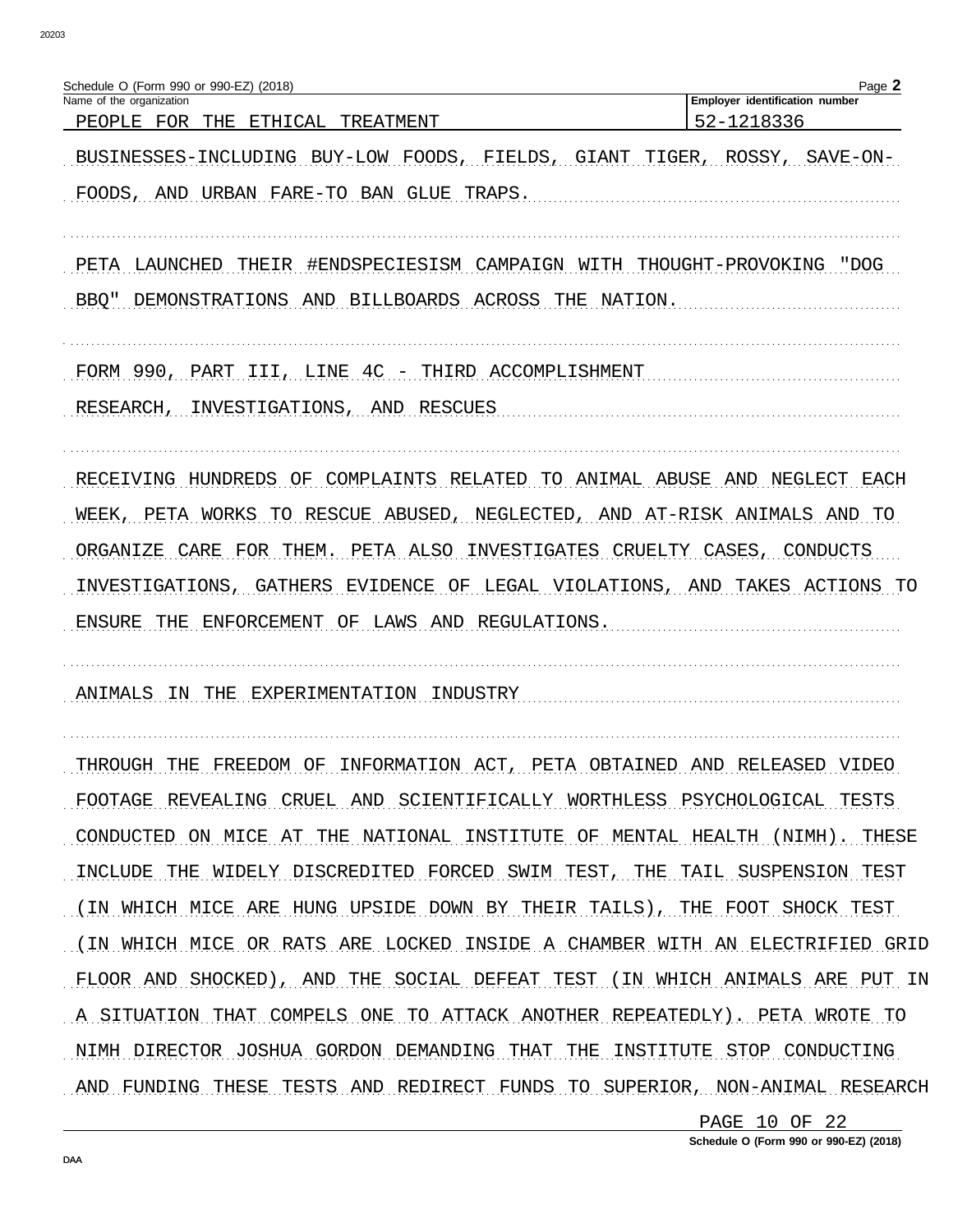| Schedule O (Form 990 or 990-EZ) (2018) |           | $Page \geq$                    |
|----------------------------------------|-----------|--------------------------------|
| Name of the organization               |           | Employer identification number |
| FOR<br>CAL<br>PEOPLE<br>THE<br>ETH T   | TREATMENT |                                |

METHODS THAT BENEFIT HUMANS.

WASHINGTON UNIVERSITY IN ST. LOUIS IS UNDER INVESTIGATION AFTER A WHISTLEBLOWER INFORMED PETA OF ALLEGED NEGLECT, INCOMPETENCE, AND INDIFFERENCE TOWARD ANIMALS IN THE SCHOOL'S LABORATORIES, INCLUDING INSTANCES IN WHICH AN EXPERIMENTER PLAYED ON HIS PHONE AS A DOG WHO'D BEEN USED IN AN EXPERIMENTAL SURGERY HOWLED IN PAIN AND MICE WERE LEFT TO DROWN OR DIE OF HYPOTHERMIA AS THEIR FAULTY AND LEAKY WATER BOTTLES FLOODED THEIR CAGES. PETA FILED FORMAL COMPLAINTS CALLING ON THE CENTERS FOR DISEASE CONTROL AND PREVENTION AND THE NATIONAL INSTITUTES OF HEALTH'S OFFICE OF LABORATORY ANIMAL WELFARE TO INVESTIGATE.

AFTER YEARS OF PUSHING FROM PETA, THE CHINESE GOVERNMENT HAS APPROVED TWO MORE NON-ANIMAL METHODS FOR TESTING COSMETICS PRODUCTS IN CHINA: THE DIRECT PEPTIDE REACTION ASSAY FOR SKIN SENSITIZATION AND THE SHORT TIME EXPOSURE ASSAY FOR EYE IRRITATION. THESE METHODS WILL SPARE COUNTLESS ANIMALS THE AGONY OF SUBSTANCES BEING APPLIED TO THEIR EYES AND RUBBED ONTO THEIR SKIN. THIS MAJOR PROGRESS IS THANKS TO THE GROUNDBREAKING WORK OF THE EXPERT SCIENTISTS AND REGULATORY SPECIALISTS AT THE INSTITUTE FOR IN VITRO SCIENCES (IIVS), TO WHOM PETA GAVE INITIAL FUNDING TO PROVIDE CHINESE SCIENTISTS AND OFFICIALS WITH TRAINING AND EDUCATIONAL OPPORTUNITIES IN USING MODERN, NON-ANIMAL METHODS.

IN A PUSH FOR TRANSPARENCY ABOUT EXPERIMENTS ON ANIMALS, PETA FILED A LAWSUIT AGAINST THE UNIVERSITY OF MASSACHUSETTS-AMHERST AFTER IT REFUSED TO RELEASE VIDEO RECORDS OF EXPERIMENTS ON MONKEYS DESPITE BEING INSTRUCTED TO DO SO BY THE STATE. THE SCHOOL SETTLED, AGREEING TO PROVIDE PETA WITH ALL

> PAGE 11 OF 22 Schedule O (Form 990 or 990-EZ) (2018)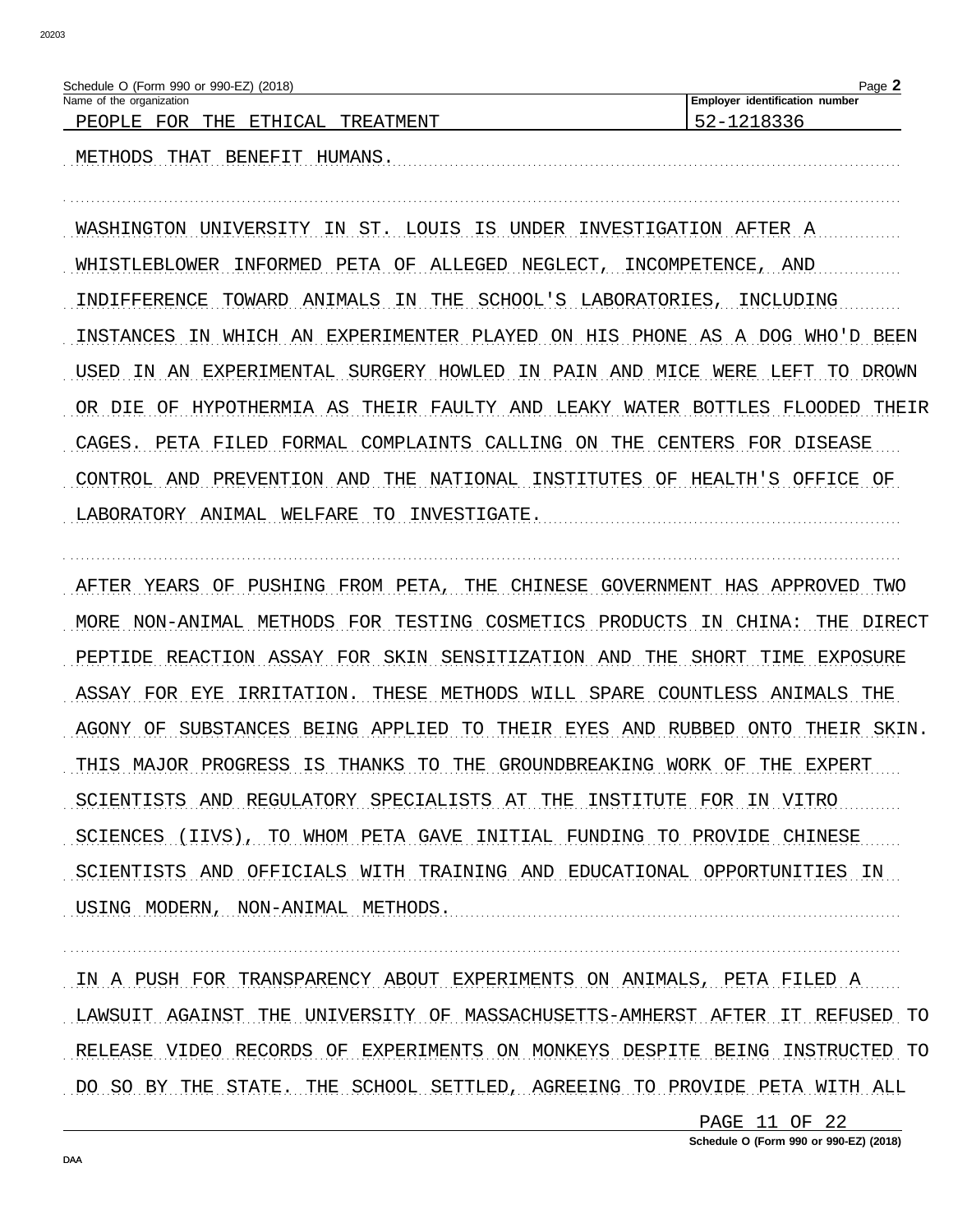| Schedule O (Form 990 or 990-EZ) (2018)               | Page                              |
|------------------------------------------------------|-----------------------------------|
| Name of the organization                             | identification number<br>Employer |
| ロワロ<br>∩∆1<br>군무단<br>ᅲᄓᅜ<br>TMFNT<br>ת זס חם<br>TRF. | $\overline{\phantom{0}}$          |

OF ITS VIDEOS OF PRIMATE EXPERIMENTS FROM A 17-YEAR STUDY EXAMINING WHY AND HOW MONKEYS CONFINED TO LABORATORY CAGES ENGAGE IN SELF-MUTILATION. TEXAS A&M UNIVERSITY ALSO AGREED TO SETTLE TWO PETA LAWSUITS BY TURNING OVER PUBLIC RECORDS ABOUT THE CARE AND TREATMENT OF DOGS USED IN CRUEL MUSCULAR DYSTROPHY EXPERIMENTS AS WELL AS INFORMATION ABOUT THE STATUS OF THE LABORATORY.

THE PETA INTERNATIONAL SCIENCE CONSORTIUM LTD. (THE "SCIENCE CONSORTIUM"), OF WHICH PETA IS A MEMBER, CO-ORGANIZED A WORKSHOP AT WHICH GOVERNMENT AND INDUSTRY RESEARCHERS BRAINSTORMED THE BEST WAY TO REPLACE THE USE OF RABBITS AND HORSESHOE CRABS IN PAINFUL TESTS FOR FEVER-CAUSING CONTAMINANTS. THE SCIENCE CONSORTIUM ALSO SPONSORED AND PRESENTED INFORMATION AT A WORKSHOP TO REPLACE THE KILLING OF AN ESTIMATED 50,000 TO 70,000 MICE EACH YEAR IN RABIES VACCINE TESTS.

THE SCIENCE CONSORTIUM PRESENTED SEVERAL EARLY-CAREER SCIENTIST AWARDS TO INNOVATIVE YOUNG RESEARCHERS ADVANCING NON-ANIMAL APPROACHES. THESE INCLUDE ONE TO A TOXICOLOGIST DEVELOPING A 3-DIMENSIONAL MODEL OF THE HUMAN LIVER TO REPLACE THE USE OF RATS IN LIVER-TOXICITY TESTING, ONE TO A RESEARCHER FROM ARGENTINA TO ATTEND A PRESTIGIOUS TOXICOLOGY WORKSHOP WHERE SHE RECEIVED TRAINING TO HELP HER ESTABLISH THE FIRST LABORATORY IN HER COUNTRY DEDICATED TO PROMOTING NON-ANIMAL TESTS, AND ONE TO A PH.D. STUDENT FROM THE NOVA UNIVERSITY OF LISBON TO ATTEND THE EUROPEAN COMMISSION'S JOINT RESEARCH CENTRE'S SUMMER SCHOOL?PROGRAM ON NON-ANIMAL TESTS.

TEAMING UP WITH BIOTECH COMPANY EPITHELIX, THE SCIENCE CONSORTIUM AWARDED INNOVATIVE RESEARCHERS WITH \$10,000 WORTH OF FREE 3-DIMENSIONAL MODELS OF

> PAGE 12 OF 22 Schedule O (Form 990 or 990-EZ) (2018)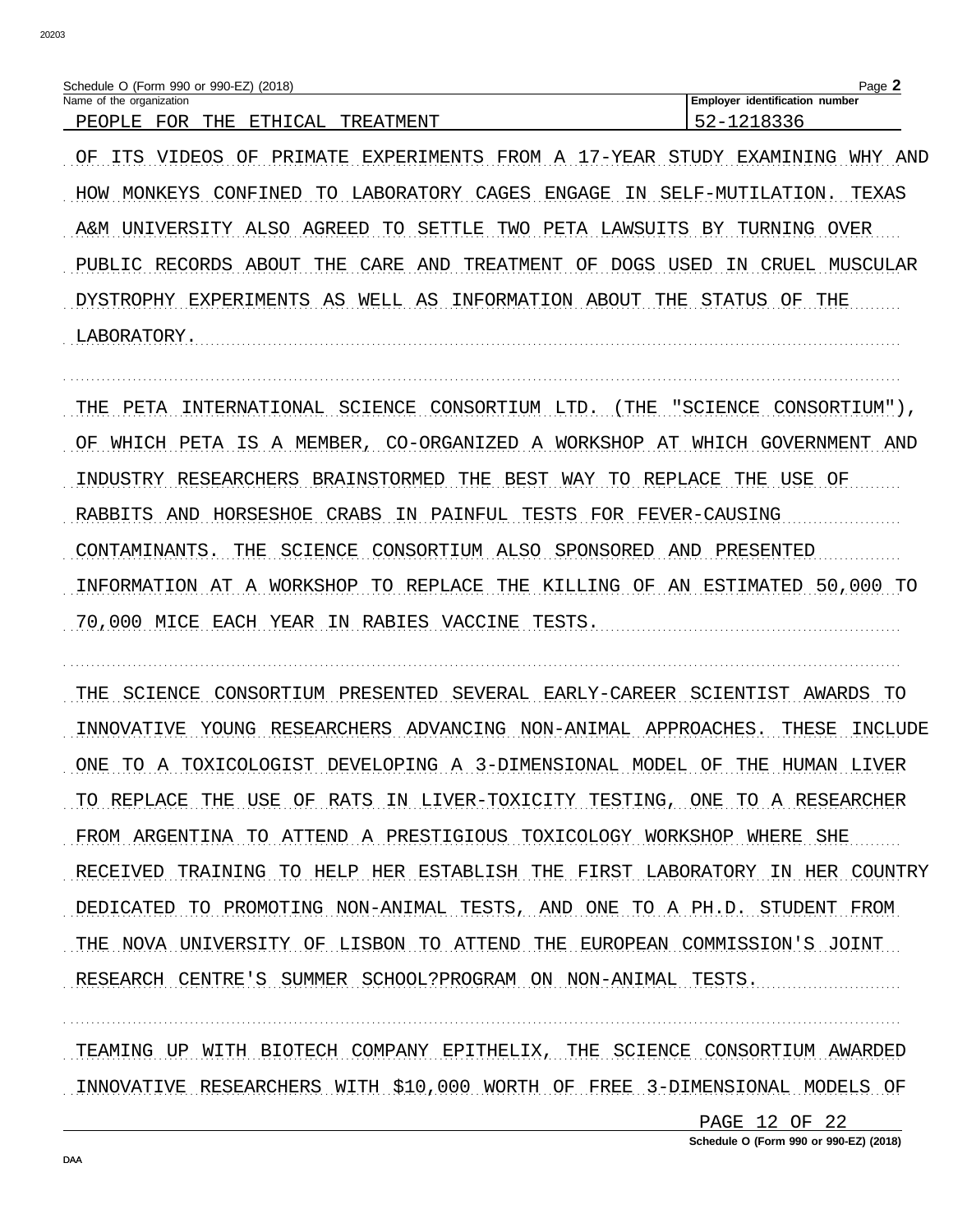| Schedule O (Form 990 or 990-EZ) (2018)                                     | Page.                          |
|----------------------------------------------------------------------------|--------------------------------|
| Name of the organization                                                   | Employer identification number |
| <b>GTUTOAT</b><br>ס∩ים<br>⊤ת∩יםת<br>TUG<br>- 17<br>חיו אים ואירי אים כוידי | . . <i>. .</i> .               |

THE HUMAN RESPIRATORY TRACT. THESE MODELS, WHICH ARE MADE FROM HUMAN CELLS, CAN BE USED TO TEST COSMETICS, PHARMACEUTICALS, INDUSTRIAL CHEMICALS, PESTICIDES, AND HOUSEHOLD PRODUCTS WITHOUT USING ANIMALS.

TO PREVENT RATS FROM BEING TRAPPED IN NARROW TUBES AND FORCED TO INHALE TOXIC SUBSTANCES FOR HOURS BEFORE BEING KILLED, THE SCIENCE CONSORTIUM DONATED \$50,000 IN EQUIPMENT TO IIVS. THE EQUIPMENT CAN BE USED TO TEST THE EFFECTS OF SUBSTANCES ON THE LUNGS AND YIELDS MORE HUMAN-RELEVANT RESULTS THAN THE USE OF RATS.

THE SCIENCE CONSORTIUM ORGANIZED A WEBINAR TO TRAIN TAIWANESE REGULATORS ON USING ANIMAL-FREE METHODS TO TEST FOR SKIN IRRITATION INSTEAD OF SMEARING TOXIC CHEMICALS ONTO ANIMALS' SKIN. MORE THAN 160 GOVERNMENT SCIENTISTS ATTENDED THE FREE WEBINAR, AND OTHER TAIWANESE ORGANIZATIONS HAVE EXPRESSED INTEREST IN ATTENDING FUTURE WEBINARS. SEVERAL HUNDRED SCIENTISTS ALSO TUNED IN TO A WEBINAR PRESENTED BY THE SCIENCE CONSORTIUM AND AN AGROCHEMICAL COMPANY ON TESTING THE EFFECTS OF CHEMICALS ON HUMAN LUNGS WITHOUT USING ANIMALS. AND THE SCIENCE CONSORTIUM WORKED WITH THE U.S. ENVIRONMENTAL PROTECTION AGENCY (EPA) AND THE PHYSICIANS COMMITTEE FOR RESPONSIBLE MEDICINE TO ORGANIZE A SERIES OF WEBINARS ON NEW APPROACHES FOR TESTING CHEMICALS WITHOUT USING ANIMALS, REACHING HUNDREDS OF SCIENTISTS AND GOVERNMENT REGULATORS.

THE SCIENCE CONSORTIUM PRESENTED AT THE ANNUAL SOCIETY OF TOXICOLOGY CONFERENCE-THE LARGEST TOXICOLOGY CONFERENCE IN THE WORLD-AND WAS RECOGNIZED FOR A PAPER THAT IT HAD CO-AUTHORED ON TESTING THE EFFECTS OF INHALED SUBSTANCES ON THE LUNGS WITHOUT USING ANIMALS.

PAGE 13 OF 22

Schedule O (Form 990 or 990-EZ) (2018)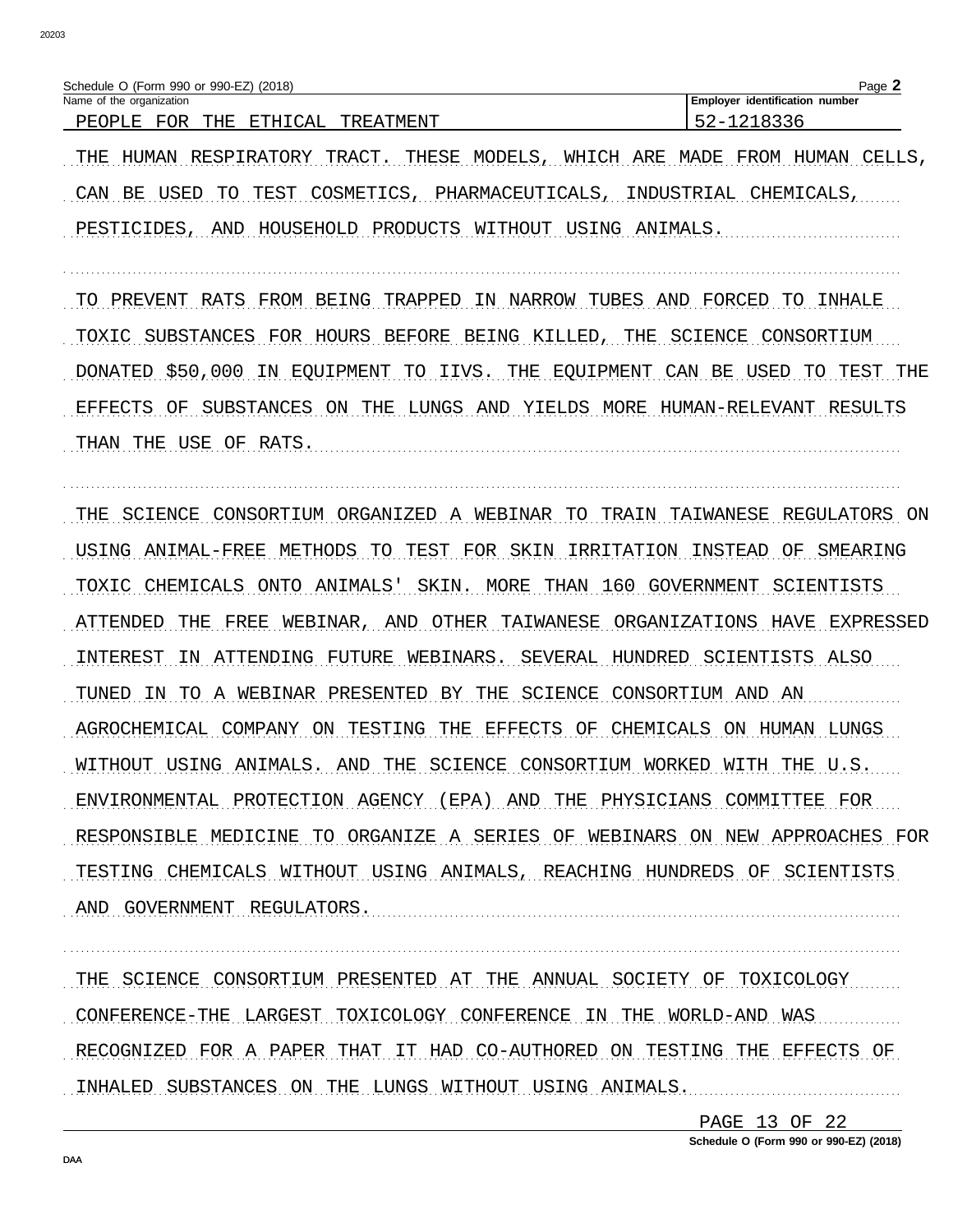| Schedule O (Form 990 or 990-EZ) (2018)                |                 | Page.                                 |
|-------------------------------------------------------|-----------------|---------------------------------------|
| Name of the organization                              |                 | <b>Employer identification number</b> |
| FOR<br>$C$ $\Delta$ 1<br>THF.<br>E.TH<br>PEOPLE.<br>. | TMF.NT<br>TREA' | <u>__</u><br>. <b>.</b>               |

COLLABORATING WITH THE EPA, THE SCIENCE CONSORTIUM PUBLISHED A PAPER SHOWING THAT THE AGENCY CAN CONFIDENTLY ASSESS THE RISK OF PESTICIDES TO THE ENVIRONMENT WITHOUT POISONING BIRDS IN A CRUEL TEST. THIS TEST INVOLVES FEEDING BIRDS PESTICIDE-LACED FOOD FOR DAYS AND THEN MONITORING THEM FOR DISTRESS OR DEATH. THE EPA IS EXPECTED TO USE THE PAPER'S FINDINGS TO ALLOW COMPANIES TO SUBMIT A WAIVER FOR THIS TEST, SPARING HUNDREDS OF MALLARDS AND QUAILS EACH YEAR.

PETA ALSO ADVOCATED FOR THE CALIFORNIA CRUELTY-FREE COSMETICS ACT, WHICH WAS PASSED AFTER A DEDICATED CAMPAIGN.

ANIMALS IN THE FOOD INDUSTRY

A PETA EYEWITNESS EXPOSÉ OF REITZ DAIRY FARM-A NORTHUMBERLAND COUNTY, PENNSYLVANIA, FARM THAT KEPT APPROXIMATELY 300 ADULT COWS AND SCORES OF CALVES-REVEALED THAT COWS BEING MILKED WERE DENIED CARE FOR PAINFUL GRAPEFRUIT-SIZE MASSES THAT OOZED BLOOD AND PUS, WERE STRUCK OVER AND OVER ON THEIR SENSITIVE UDDERS, AND WERE FOUND LYING DEAD IN MANURE.

A PETA EYEWITNESS INVESTIGATION INTO A FILTHY EGG FACTORY FARM NEAR SULPHUR, OKLAHOMA, THAT SUPPLIED EGGS TO COMPANIES INCLUDING THE KROGER CO.-WHICH SOLD THEM AS KROGER-BRAND EGGS-REVEALED THAT NEARLY 8,000 HENS SUFFERED AND DIED IN JULY AND AUGUST 2018, WHEN TEMPERATURES IN THE FARM'S SHEDS REACHED 106 DEGREES. OVER SEVERAL DAYS IN EARLY AUGUST, WORKERS YANKED MORE THAN 49,000 UNWANTED HENS OUT OF THEIR CAGES, BEAT THEIR HEADS AGAINST METAL BOXES, STUFFED THEM INSIDE THE BOXES, AND THEN CRUDELY GASSED

> PAGE 14 OF 22 Schedule O (Form 990 or 990-EZ) (2018)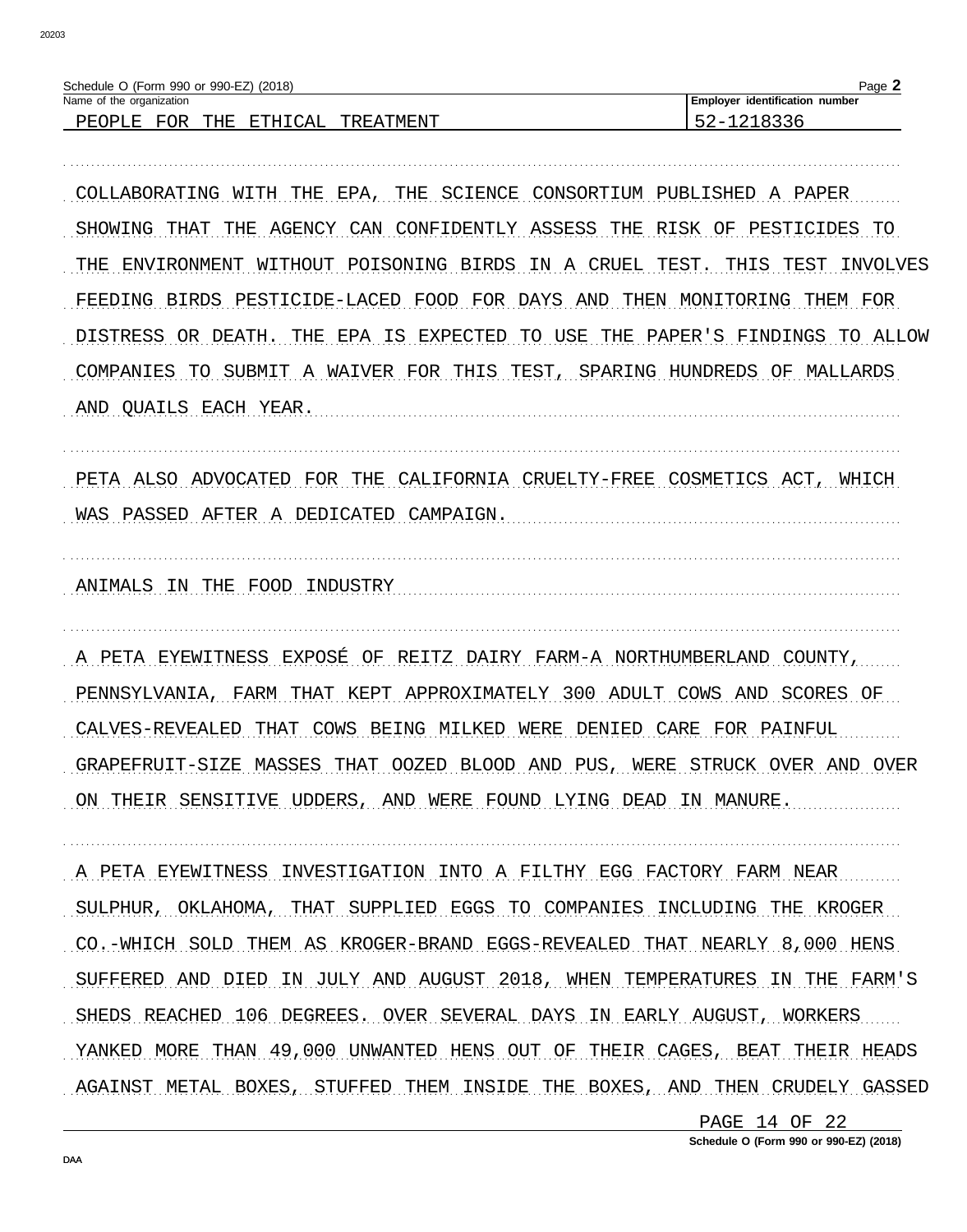| Schedule O (Form 990 or 990-EZ) (2018)<br>Name of the organization            | Page 2<br>Employer identification number |
|-------------------------------------------------------------------------------|------------------------------------------|
| PEOPLE FOR<br>THE<br><b>ETHICAL</b><br>TREATMENT                              | 52-1218336                               |
| WHICH CAN CAUSE<br>PAIN.<br>THEM WITH<br>CARBON<br>DIOXIDE,<br>EXTREME        | COUNTLESS<br>HENS                        |
| ABUSE<br>SURVIVED<br>AND<br>WERE<br>THEN DUMPED<br>INTO<br>TRUCKS, SO<br>THE  | THEY WERE<br>BEATEN                      |
| WOOD OR SLAMMED AGAINST THE<br>AGAIN WITH A PIECE<br>OF                       | THOSE WHO<br>TRUCKS.                     |
| TO DIE SLOWLY AND IN AGONY.<br>REMAINED<br>ALIVE<br>WERE<br>LEFT              |                                          |
| A LAWSUIT<br>BROUGHT<br>BY PETA AND<br>OTHERS, THE U.S. DISTRICT COURT<br>TN. | FOR<br>THE                               |
| SOUTHERN DISTRICT<br>STRUCK DOWN<br>THE<br>STATE'S<br>ΟF<br>IOWA              | "AG-GAG"<br>LAW,<br>WHICH                |
| CRIMINALIZED<br>INVESTIGATIONS<br>ΟF<br>FACTORY<br>FARMS<br>UNDERCOVER        | AND                                      |
| SLAUGHTERHOUSES.<br>THE<br>COURT<br>AGREED<br>THAT<br>WAS AN<br>TТ.           | UNLAWFUL RESTRICTION<br>ON.              |
| SPEECH AND<br>VIOLATED<br>FIRST<br>AMENDMENT.<br>IS<br>NOW<br>THE<br>IOWA     | STATE,<br>THE<br>THIRD                   |
| FOLLOWING UTAH AND<br>IDAHO,<br>WHOSE ATTEMPT<br>PUNISH<br>TO                 | WITNESSES<br>WHO<br>EXPOSE               |
| FACTORY FARMS WAS<br>ILLEGAL AND<br>INHUMANE<br>CONDUCT ON                    | RULED UNCONSTITUTIONAL.                  |
| ANIMALS IN THE CLOTHING<br>INDUSTRY                                           |                                          |
| PETA EXPOSED<br>A SHEEP<br>FARM IN<br>VICTORIA.<br>AUSTRALIA,                 | FARM<br>REVEALING<br>THAT<br>THE         |
| MANAGER AND<br>WORKERS<br>MUTILATED<br>TERRIFIED<br>LAMBS                     | IN ASSEMBLY-LINE<br>FASHION.<br>AN       |
| EYEWITNESS WORKED FOR A SHEEP-SHEARING CONTRACTOR IN NEW SOUTH WALES,         |                                          |
| AUSTRALIA, AND FOUND THAT WORKERS STRUCK GENTLE, FRIGHTENED SHEEP IN THE      |                                          |
| FACE WITH SHARP METAL CLIPPERS-SHOWING, YET AGAIN, THAT THERE IS NO SUCH      |                                          |
| THING AS HUMANELY PRODUCED WOOL.                                              |                                          |
| ANIMALS IN THE ENTERTAINMENT INDUSTRY                                         |                                          |
| A FEDERAL JUDGE FOR THE U.S. DISTRICT COURT FOR THE DISTRICT OF MARYLAND      |                                          |
| ISSUED A FIRST-OF-ITS-KIND RULING ON PETA'S MOTION FOR SUMMARY JUDGMENT,      |                                          |
| FINDING THAT TRI-STATE ZOOLOGICAL PARK'S FAILURE TO PROVIDE A NOW-DECEASED    |                                          |
|                                                                               | PAGE 15 OF 22                            |

Schedule O (Form 990 or 990-EZ) (2018)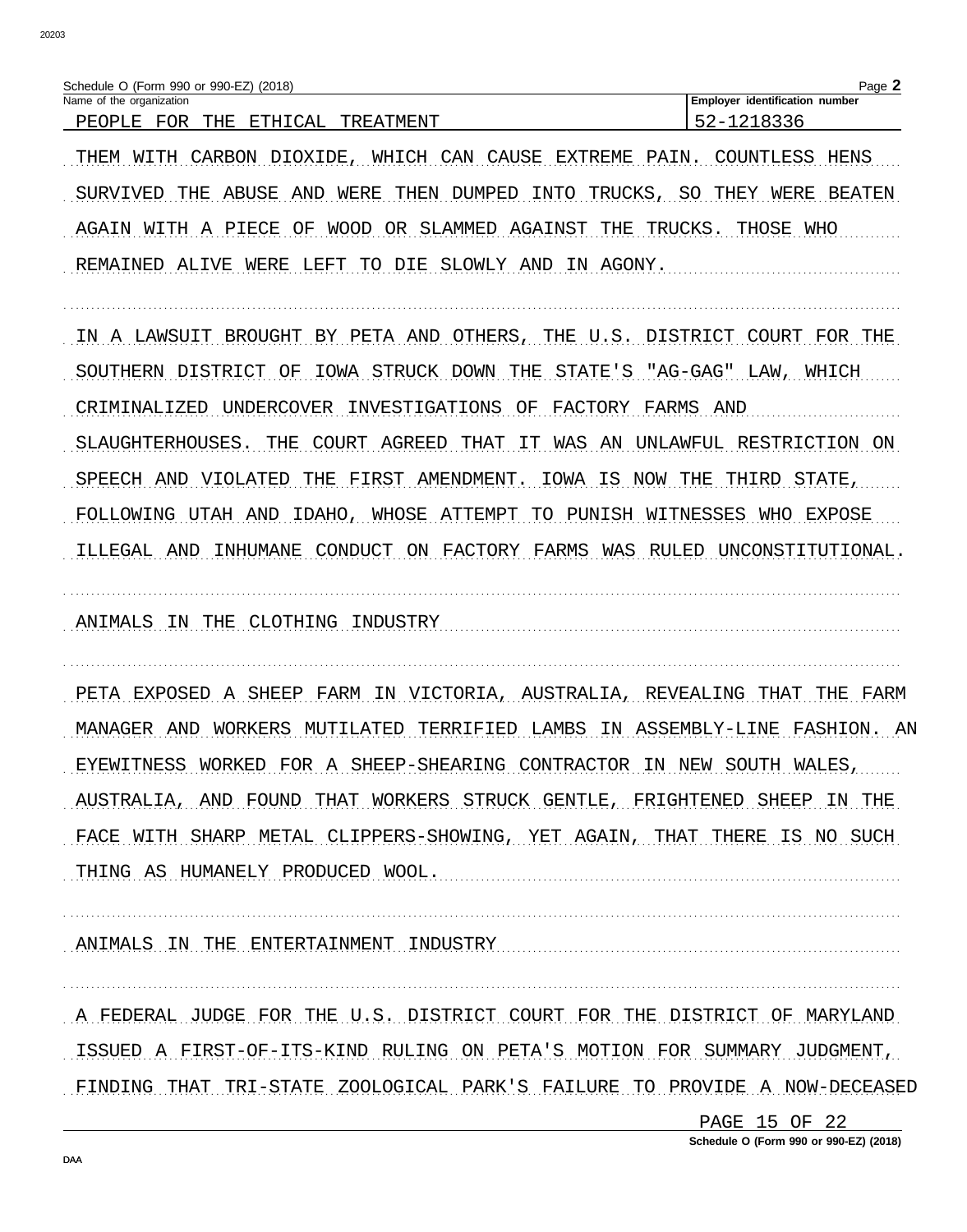| Schedule O (Form 990 or 990-EZ) (2018)                                                            | ⊾מבי<br>auc                       |
|---------------------------------------------------------------------------------------------------|-----------------------------------|
| Name of the organization                                                                          | identification number<br>Emplover |
| $\bigcap$ $\bigcap$ $\bigcap$<br>ם∩ים<br>7 טיחים<br>ㅠㅁㅠ<br>ים זחרשת<br>דיז אים ועדים א<br>. תסידי | . . <i>. .</i> .                  |

TIGER NAMED CAYENNE WITH ADEOUATE VETERINARY CARE HARMED HER, IN VIOLATION OF THE FEDERAL ENDANGERED SPECIES ACT. IN LIGHT OF THIS DEVELOPMENT, PETA WILL REQUEST THAT THE U.S. DEPARTMENT OF AGRICULTURE TERMINATE THE ROADSIDE ZOO'S FEDERAL ANIMAL WELFARE ACT EXHIBITOR'S LICENSE.

NOTORIOUS BIG-CAT BREEDER AND ROADSIDE ZOO OPERATOR JOSEPH MALDONADO-PASSAGE (AKA "JOE EXOTIC") WAS FOUND GUILTY OF TWO COUNTS OF MURDER-FOR-HIRE AS WELL AS 17 FEDERAL WILDLIFE CHARGES, INCLUDING KILLING FIVE ENDANGERED TIGERS. HE WAS SENTENCED TO 22 YEARS IN FEDERAL PRISON. THIS VICTORY CAME AFTER PETA FILED NUMEROUS COMPLAINTS AND LAUNCHED AN EYEWITNESS INVESTIGATION DOCUMENTING INJURED, ABUSED, AND STARVING ANIMALS. PETA ALSO RESCUED 39 TIGERS, THREE BEARS, TWO BABOONS, AND TWO CHIMPANZEES FROM HIS FACILITY, AND ALL ARE NOW THRIVING IN REPUTABLE SANCTUARIES.

PETA PUBLISHED A REPORT FINDING THAT DOLPHINS AT SEAWORLD ENDURE ROUTINE PHYSICAL AND SOCIAL STRESS AND APPARENTLY SUSTAIN PAINFUL INJURIES AS A RESULT OF CONFINEMENT TO CONCRETE TANKS AND BECAUSE HUMAN TRAINERS STAND ON THEIR SENSITIVE ROSTRUMS (THE BEAK-LIKE PART OF THEIR MOUTHS). MORE THAN 140 DOLPHINS ARE KEPT IN SEVEN CROWDED, CRAMPED TANKS THAT SOUND, LOOK, AND FEEL NOTHING LIKE THEIR NATURAL HABITAT AND WHERE THEY HAVE NO MEANS TO ESCAPE FROM OTHER FRUSTRATED, AGGRESSIVE ANIMALS. THEY'RE FORCIBLY BRED, AND TRAINERS TREAT THEM LIKE SURFBOARDS, STANDING ON THEIR FACES AND BACKS IN CRUEL CIRCUS-STYLE SHOWS.

IN A FIRST-OF-ITS-KIND EXPOSÉ OF KENNELS OWNED BY IDITAROD MUSHERS, PETA REVEALED THAT DOGS WERE KEPT CONSTANTLY CHAINED NEXT TO DILAPIDATED BOXES AND PLASTIC BARRELS IN THE BITTER COLD AND BITING WIND; ARTHRITIC,

> PAGE 16 OF 22 Schedule O (Form 990 or 990-EZ) (2018)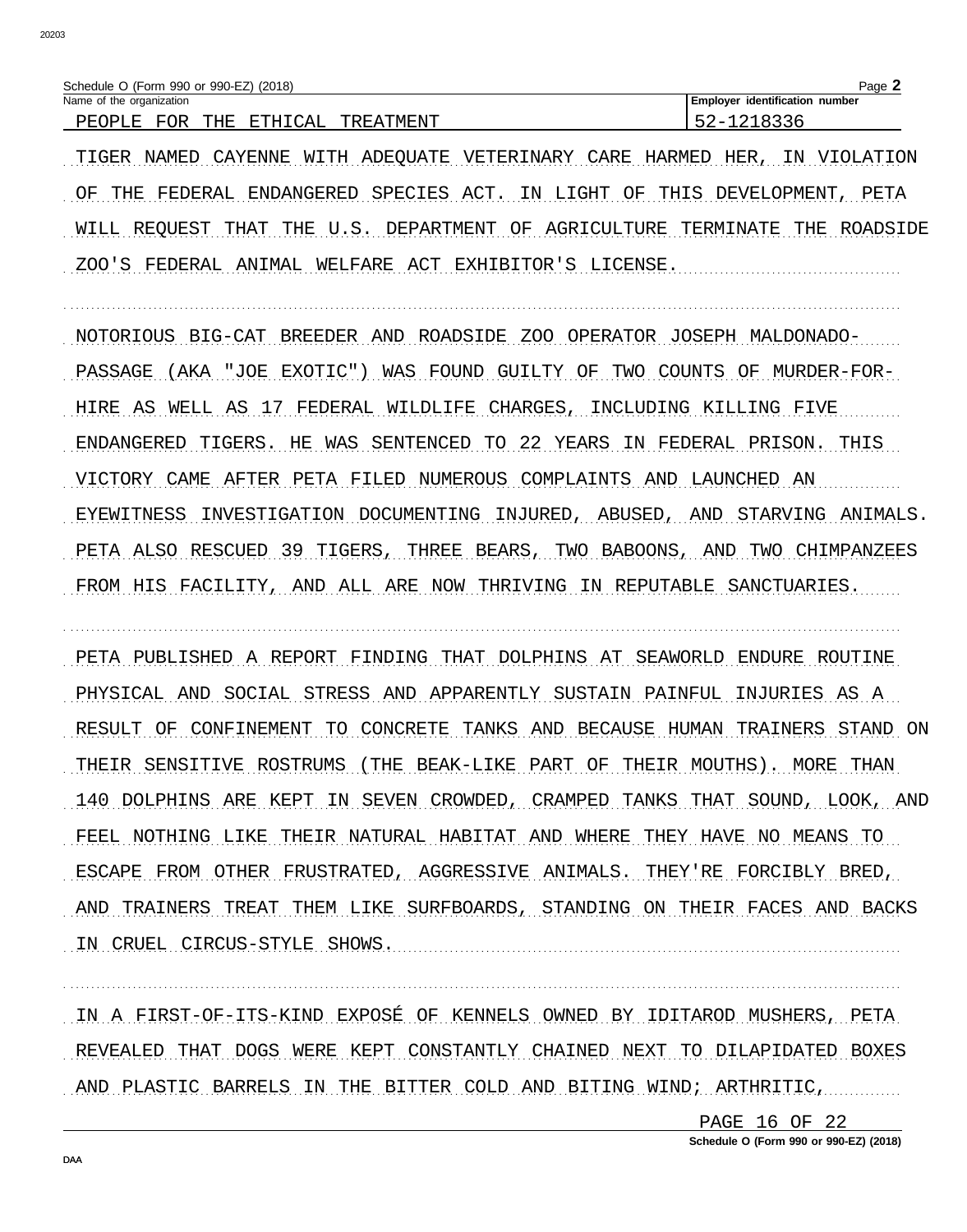| Schedule O (Form 990 or 990-EZ) (2018)   | Page                                                                                           |                                       |
|------------------------------------------|------------------------------------------------------------------------------------------------|---------------------------------------|
| Name of the organization                 |                                                                                                | <b>Employer identification number</b> |
| FOR<br>CAL<br>THE<br>PEOPJ<br>E.TH<br>∵± | $\mathrm{\lambda} \mathrm{T} \mathrm{\lambda} \mathrm{E} \mathrm{\lambda} \mathrm{T}$<br>TREAT |                                       |

CRIPPLED, AND INJURED DOGS WERE DENIED VETERINARY CARE; CHAINED DOGS HAD WORN-DOWN, RAW, AND BLOODY PAW PADS FROM FRANTICALLY RUNNING IN TIGHT CIRCLES; EXHAUSTED, DEHYDRATED DOGS WERE FORCED TO RUN HUNDREDS OF MILES; DOGS WERE DRAGGED AND INJURED DURING TRAINING; AND ONE WAS EVEN KILLED.

PETA RELEASED AN INVESTIGATION OF THE SLAUGHTER OF RACEHORSES IN SOUTH KOREA, INCLUDING U.S.-BORN HORSES AND THEIR OFFSPRING. EYEWITNESSES RECORDED FOOTAGE OF HORSES TREMBLING IN FEAR AND BEING BEATEN IN THE FACE AS THEY WERE FORCED INTO THE COUNTRY'S LARGEST SLAUGHTERHOUSE AND KILLED FOR MEAT. WORKERS SLAUGHTERED HORSES RIGHT IN FRONT OF OTHER ONES, WHICH VIOLATES SOUTH KOREA'S ANIMAL PROTECTION ACT. AS A RESULT, LOCAL POLICE INVESTIGATED AND FILED CHARGES AGAINST THE FACILITY AND THREE OF ITS WORKERS, AND BOTH THE KOREA RACING AUTHORITY AND THE MINISTRY OF AGRICULTURE, FOOD AND RURAL AFFAIRS OUICKLY PLEDGED TO WORK ON CREATING A SYSTEM FOR HORSE RETIREMENT.

COMPANION-ANIMAL ISSUES COMPANIES

PETA RELEASED EYEWITNESS FOOTAGE CAPTURED DURING VISITS TO OVER 100 PETCO LOCATIONS ACROSS THE COUNTRY THAT REVEALED WIDESPREAD SUFFERING FOR SENSITIVE BETTA FISH. DEAD AND DYING BETTAS WERE FOUND FLOATING IN TINY CUPS OF CONTAMINATED WATER, AND SOME WERE LEFT TO SUFFER FROM PAINFUL OR DEBILITATING HEALTH CONDITIONS, EVEN THOUGH THEY WERE CLEARLY IN NEED OF VETERINARY CARE. EYEWITNESSES SAW BETTAS FLOATING ON THEIR SIDE AS THEY STRUGGLED TO SWIM AND A FISH WHOSE EYES SEVERELY PROTRUDED FROM THEIR SOCKETS. MANY OF THE FISH WERE FORCED TO TRY TO LIVE IN WATER THAT WAS VERY CONTAMINATED WITH FOOD OR FECES. NATIONAL GEOGRAPHIC BROKE THE EXCLUSIVE ON

> PAGE 17 OF 22 Schedule O (Form 990 or 990-EZ) (2018)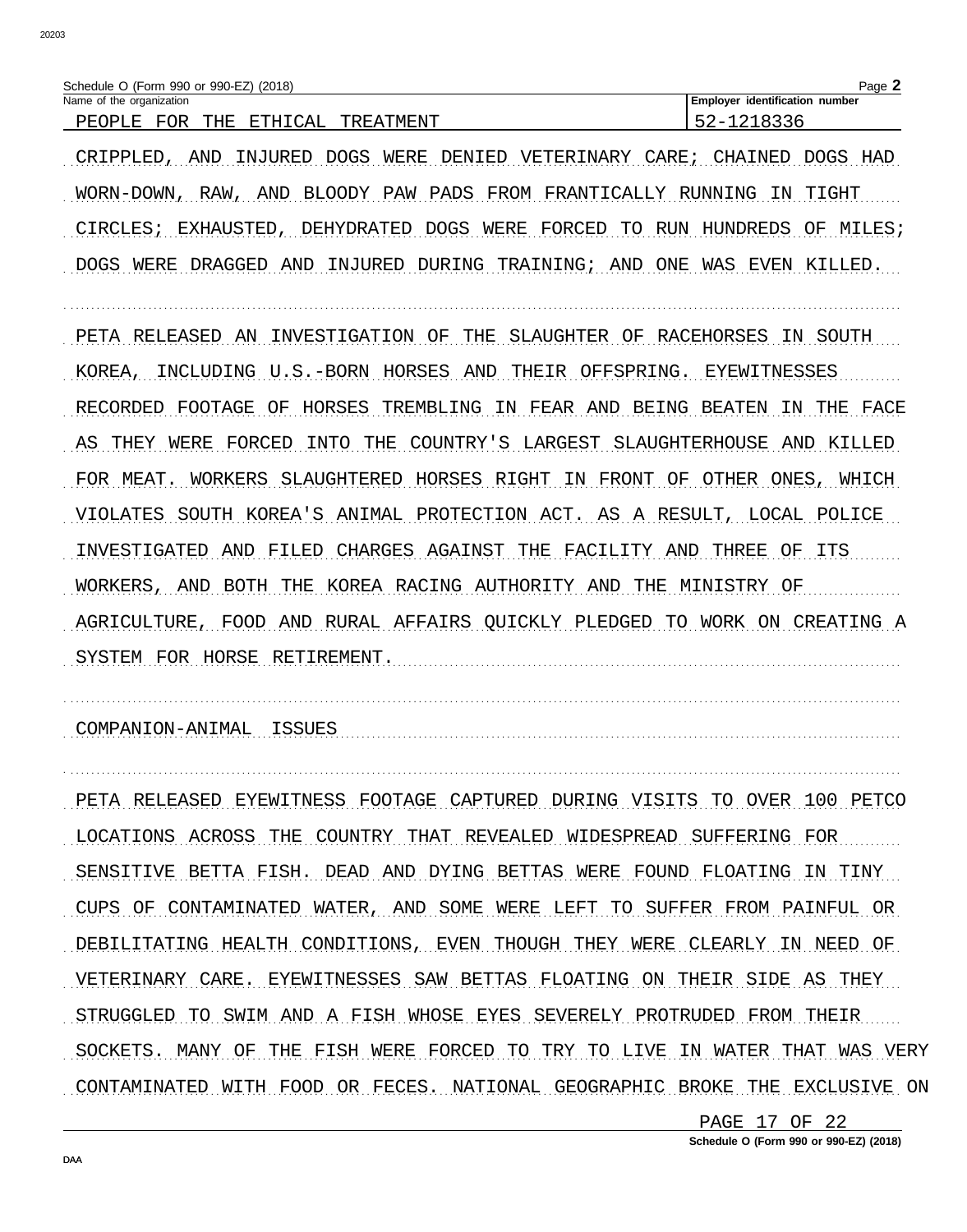| Schedule O (Form 990 or 990-EZ) (2018)                                | Page               |                                   |
|-----------------------------------------------------------------------|--------------------|-----------------------------------|
| Name of the organization                                              |                    | identification number<br>Employer |
| F∩R<br>$\neg$ $\Delta$ $\neg$<br>THE<br>고무다<br>PF.C<br>ושנ<br>LЕ<br>◡ | \'TMF.NT<br>ת סידי |                                   |

THE CAMPAIGN, NOTING THAT COUNTLESS CUSTOMERS HAVE COMPLAINED OF FINDING SICK, DEAD, AND DYING BETTA FISH ON THE STORE'S SHELVES.

FOR 10 YEARS, PETA'S FIELDWORKERS HAD BEEN VISITING MISSY, A SWEET LABRADOR MIX WHOSE OWNER KEPT HER OUTDOORS IN A CRAMPED, JUNK-FILLED PEN THROUGH BLAZING HEAT, THUNDERSTORMS, SNOWSTORMS, AND EVEN HURRICANES. PETA SPAYED HER, GAVE HER A DOGHOUSE, AND CLEANED HER PEN REGULARLY. WHEN THEIR STAFFERS SAW THAT SHE'D LOST WEIGHT AND WAS HAVING DIFFICULTY BREATHING, THEY SUSPECTED THAT SHE WAS SUFFERING FROM HEARTWORM DISEASE-AND THEY WERE CORRECT. PETA DISCUSSED HER MEDICAL NEEDS AND THE COST OF TREATMENT WITH HER ELDERLY OWNER, WHO THEN SURRENDERED HER TO US. AFTER SHE RECEIVED TREATMENT AND SPENT A FEW WEEKS RECOVERING AT THE SAM SIMON CENTER-THEIR NORFOLK, VIRGINIA, HEADQUARTERS-THEY FOUND HER A LOVING HOME WHERE SHE CAN ENJOY HER TWILIGHT YEARS. THE SERIES OF THE SERIES OF THE SERIES OF THE SERIES OF THE SERIES OF THE SERIES OF THE SERIES OF THE SERIES OF THE SERIES OF THE SERIES OF THE SERIES OF THE SERIES OF THE SERIES OF THE SERIES OF

WHEN HURRICANE FLORENCE WAS FORECAST TO CAUSE WIDESPREAD DEVASTATION THROUGHOUT THE CAROLINAS AND SOUTHEASTERN VIRGINIA, PETA STAFFERS CALLED MORE THAN 1,000 OF THE CLIENTS REGULARLY ASSISTED BY THEIR FIELDWORK PROGRAM, URGING THEM TO TAKE THEIR ANIMALS INDOORS (RATHER THAN LEAVING THEM CHAINED OR PENNED OUTSIDE) AND INFORMING THEM OF EMERGENCY SHELTERS THAT ACCEPT ANIMALS. IN THE MEANTIME, PETA'S RESCUE TEAM GEARED UP AND HEADED OUT TO STRATEGIC LOCATIONS FROM WHICH MEMBERS COULD HELP ANIMALS AND THEIR GUARDIANS AFFECTED BY THE STORM. ALTHOUGH THE HURRICANE ULTIMATELY VEERED AWAY FROM VIRGINIA, ITS DAMAGING WINDS AND HEAVY RAINS BROUGHT DANGEROUS FLOODING TO NORTH CAROLINA, WHERE PETA'S TEAM COLLABORATED WITH LOCAL AGENCIES TO ASSIST STORM SURVIVORS-INCLUDING DOGS, CATS, AND CHICKENS-WHO WERE TAKEN TO SAFETY.

> PAGE 18 OF 22 Schedule O (Form 990 or 990-EZ) (2018)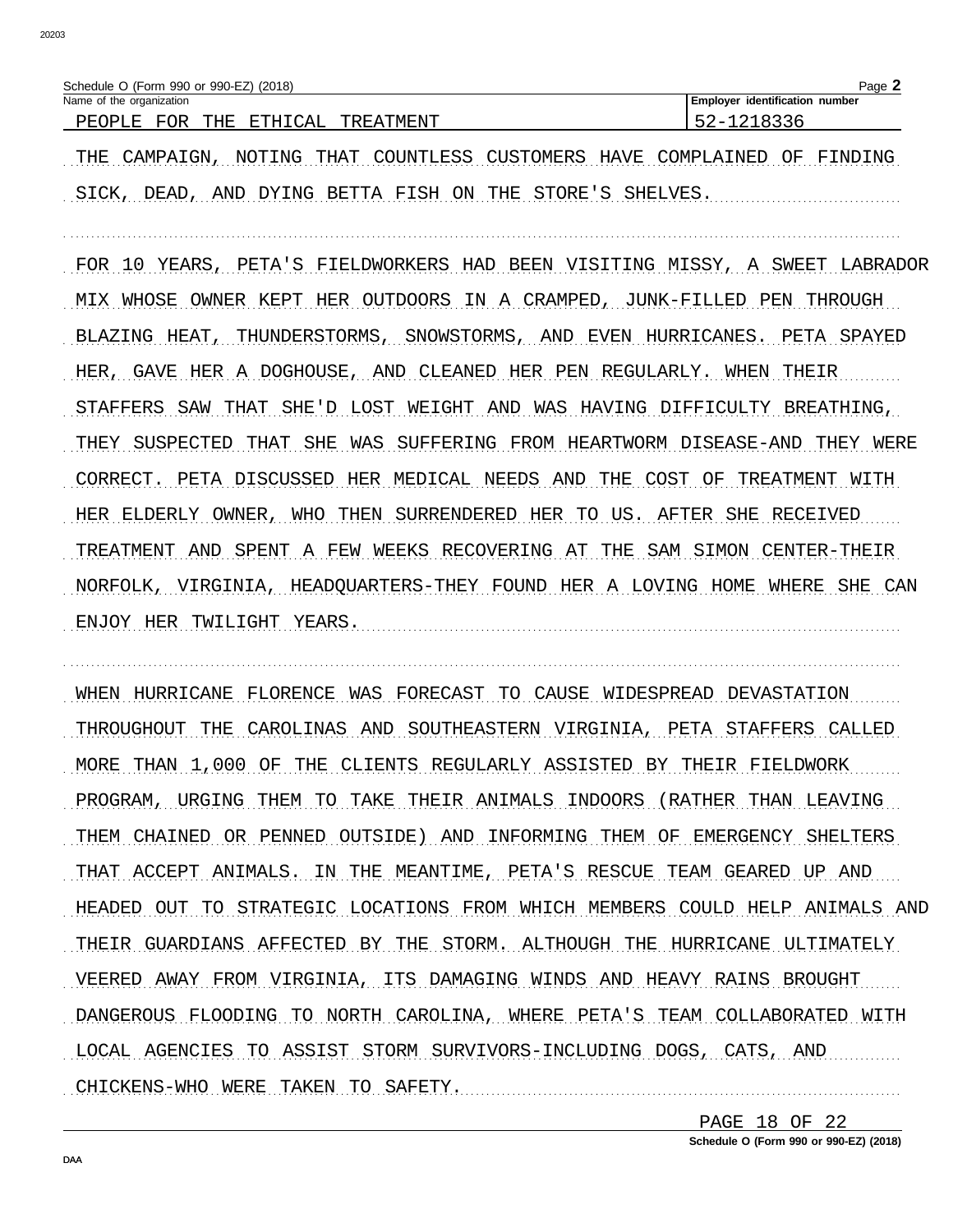| O (Form 990 or 990-EZ) (2018)                                                        | ⊶ה             |
|--------------------------------------------------------------------------------------|----------------|
| Schedule                                                                             | -duc           |
| Name of                                                                              | identification |
| organization                                                                         | number         |
| the                                                                                  | Employer       |
| FOR<br>THE<br>र गगरा<br>DF.(<br>$\Lambda$<br>' I\<br>◡<br>╌<br>∸<br>⊐≞<br>٠.,<br>--- | --             |

PETA'S REPORT OF AN ANIMAL-HOARDING CASE TO OFFICIALS IN NORTH PORT, FLORIDA, RESULTED IN THE REMOVAL OF MORE THAN 80 CATS. THE PERPETRATOR WAS DEEMED MENTALLY UNFIT TO STAND TRIAL AND ORDERED TO A PSYCHIATRIC FACILITY FOR TREATMENT, AND THE MAJORITY OF THE ANIMALS WERE ABLE TO BE PUT UP FOR ADOPTION.

A PETA EYEWITNESS INVESTIGATION OF HEMOPET-A CANINE BLOOD BANK IN GARDEN GROVE, CALIFORNIA-REVEALED THAT THIS SELF-PROCLAIMED "RESCUE" FACILITY WAREHOUSES APPROXIMATELY 200 GREYHOUNDS BRED FOR AND DISCARDED BY THE RACING INDUSTRY IN CRAMPED CRATES AND BARREN KENNELS FOR ABOUT 23 HOURS A DAY. PETA FOUND DOGS WHO WERE SICK AND WHO'D BEEN INJURED IN FIGHTS WITH STRESSED KENNELMATES. HEMOPET BOASTS THAT IT SELLS BLOOD TO OVER 2,000 VETERINARY CLINICS IN NORTH AMERICA AND ASIA.

FORM 990, PART III, LINE 4D - ALL OTHER ACCOMPLISHMENTS CRUELTY-FREE MERCHANDISE PROGRAM

PETA ENCOURAGES AND FACILITATES CRUELTY-FREE LIVING BY LETTING COMPASSIONATE PEOPLE AROUND THE WORLD KNOW ABOUT AVAILABLE CONSUMER PRODUCTS-SUCH AS COSMETICS AND HOUSEHOLD CLEANERS THAT AREN'T TESTED ON ANIMALS, ANIMAL-CARE PRODUCTS, AND ANIMAL RIGHTS T-SHIRTS-INFORMATIONAL VIDEOS AND BOOKS, ANIMAL RESCUE EQUIPMENT, AND CAMPAIGN MATERIALS. SOME OF THESE ITEMS ARE SOLD ONLINE THROUGH THE PETA MALL AND THE PETA SHOP.

THIS FISCAL YEAR, PETA ADDED 745 COMPANIES TO THEIR BEAUTY WITHOUT BUNNIES CRUELTY-FREE LIST (AND 398 OF THEM ARE ALSO VEGAN), BRINGING THE TOTAL

> PAGE 19 OF 22 Schedule O (Form 990 or 990-EZ) (2018)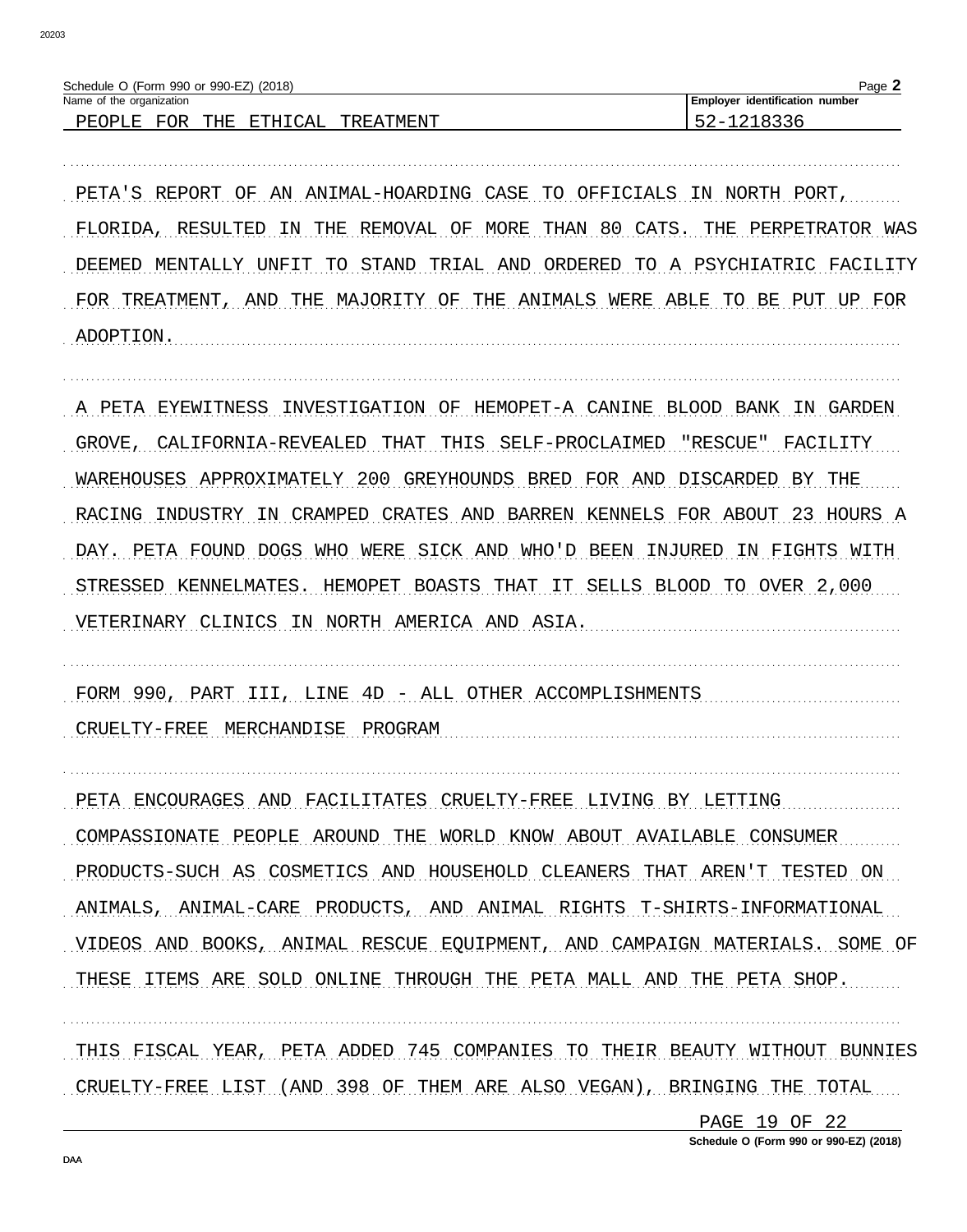| Schedule O (Form 990 or 990-EZ) (2018)<br>Name of the organization            | Page 2<br>Employer identification number |
|-------------------------------------------------------------------------------|------------------------------------------|
| PEOPLE<br>THE<br>TREATMENT<br>FOR<br>ETHICAL                                  | 52-1218336                               |
| COMPANIES ON THE LIST TO 4,195.<br>NUMBER OF                                  |                                          |
| FORM 990, PART V, LINE 4B - FINANCIAL ACCOUNTS IN FOREIGN COUNTRIES<br>CANADA |                                          |
| FORM 990, PART VI, LINE 11B - ORGANIZATION'S PROCESS TO REVIEW FORM 990       |                                          |
| THE VICE<br>PRESIDENT<br>OF<br>THE FINANCE DEPARTMENT                         | ΟF<br>SUPPORTING<br>ORGANIZATION<br>THE  |
| FORM 990<br>WITH THE SENIOR VICE PRESIDENT<br>REVIEWS<br>THE                  | AND GENERAL<br>COUNSEL OF                |
| ORGANIZATION. PETA'S<br>THE<br>SUPPORTING<br>AUDIT                            | DISCUSSES<br>COMMITTEE<br>REVIEWS<br>AND |
| FORM 990<br>WITH<br>ITS<br>INDEPENDENT AUDITORS, AND<br>THE                   | IF<br>SATISFIED,<br>APPROVES THE         |
| FORM 990<br>AND<br>RECOMMENDS<br>THE BOARD OF<br>THAT                         | DIRECTORS DO THE<br>SAME.<br>PETA FILES  |
| FORM 990 AFTER ITS BOARD OF DIRECTORS REVIEW, AND IF SATISFIED,<br>THE        | APPROVE                                  |
| THE FORM 990.                                                                 |                                          |
| FORM 990, PART VI, LINE 12C - ENFORCEMENT OF CONFLICTS POLICY                 |                                          |
| CERTIFICATION BY BOARD MEMBERS AND<br>REGULAR CONFIRMATION<br>AND             | THROUGH                                  |
| INTO PLACE<br>INTERNAL CONTROLS PUT                                           |                                          |
|                                                                               |                                          |
| FORM 990, PART VI, LINE 15A - COMPENSATION PROCESS FOR TOP OFFICIAL           |                                          |
| DATA IS REVIEWED FOR INTERNAL AND EXTERNAL QUALITY. DECISIONS ARE MADE BY     |                                          |
| THE PRESIDENT, EXECUTIVE VICE PRESIDENT, AND THE HR COMPLIANCE OFFICER OR     |                                          |
| HUMAN RESOURCES GENERALIST OF A SUPPORTING ORGANIZATION.                      |                                          |
| FORM 990, PART VI, LINE 15B - COMPENSATION PROCESS FOR OFFICERS               |                                          |
| PERSONS WHO RECEIVE COMPENSATION ARE PRECLUDED FROM                           |                                          |
| VOTING ON MATTERS PERTAINING TO THEIR COMPENSATION. THE PRESIDENT AND THE     |                                          |
| HR COMPLIANCE OFFICER OR HUMAN RESOURCES GENERALIST OF A SUPPORTING           |                                          |
|                                                                               |                                          |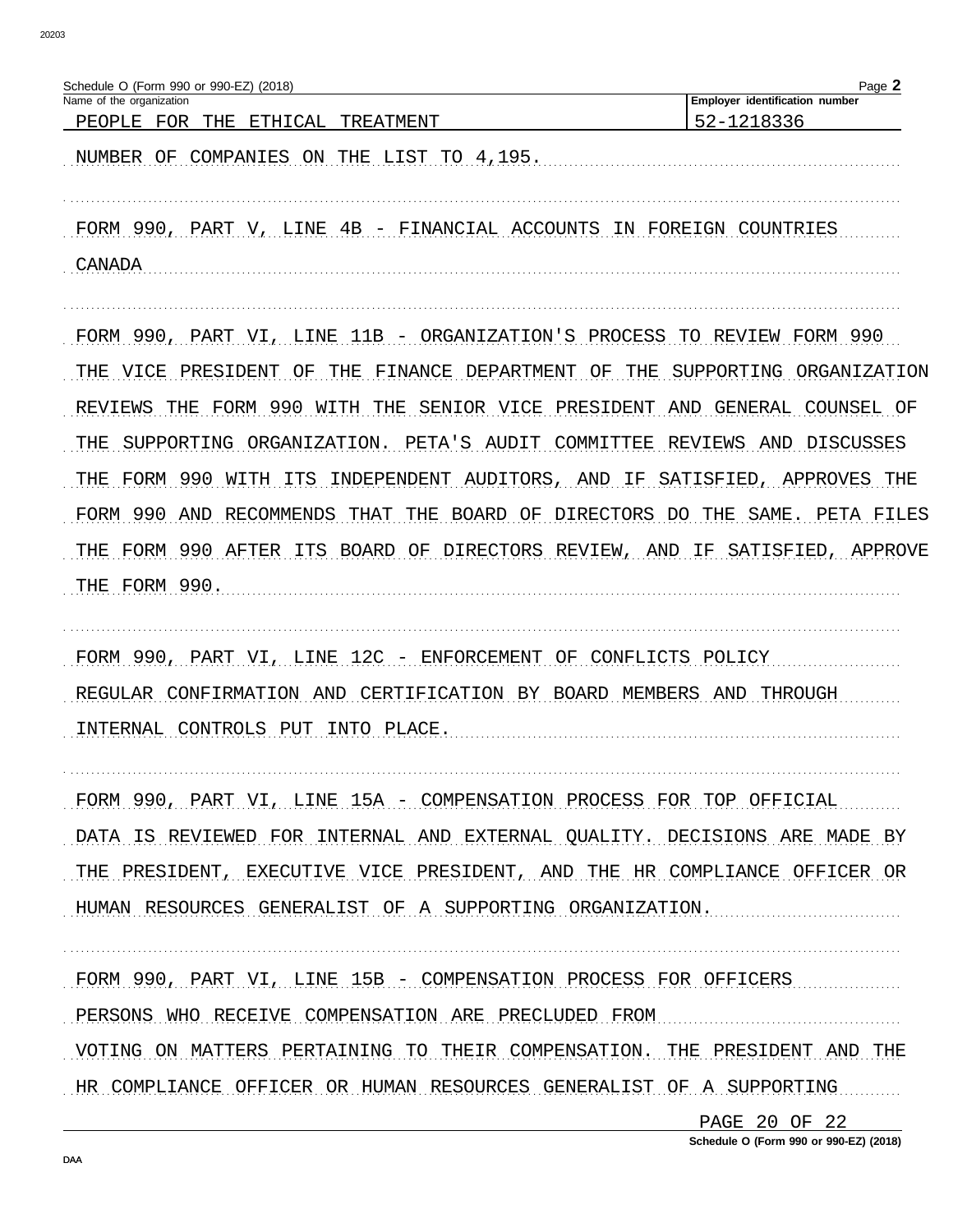| Name of the organization                                                                                                                                                                                 | Page 2<br>Employer identification number |
|----------------------------------------------------------------------------------------------------------------------------------------------------------------------------------------------------------|------------------------------------------|
| THE<br>PEOPLE FOR<br>ETHICAL<br>TREATMENT                                                                                                                                                                | 52-1218336                               |
| ORGANIZATION<br>EVALUATE<br>REASONABLENESS OF<br>OFFICERS'<br>THE                                                                                                                                        | COMPENSATION,<br>WHICH                   |
| COMPARABLE<br>REMUNERATION FOR SIMILARLY QUALIFIED PERSONS<br>IS BASED<br>ON                                                                                                                             | WITH                                     |
| CONSIDERATION<br>BACKGROUND, EXPERIENCE, EDUCATION,<br>ΟF                                                                                                                                                | AND<br>ORGANIZATIONAL                    |
| ENVIRONMENTS.<br>KNOWLEDGE<br>SIMILARLY<br>SITUATED<br>ΙN                                                                                                                                                | DELIBERATIONS<br>THE<br>OF               |
| GOVERNING<br>ARE<br>VERBAL<br>WITH DECISIONS REGARDING COMPENSATION<br>BODY                                                                                                                              |                                          |
| DOCUMENTED<br>PERSONNEL<br>ARRANGEMENTS<br>IN<br>FILES.                                                                                                                                                  |                                          |
|                                                                                                                                                                                                          |                                          |
| FORM 990,<br>17 - OTHER STATES WHERE<br>COPY<br>PART VI,<br>LINE                                                                                                                                         | ОF<br>RETURN<br>IS<br>FILED              |
| ILLINOIS.<br>KANSAS, KENTUCKY, LOUISIANA, MASSACHUSETTS, MARYLAND, MAINE,                                                                                                                                |                                          |
| MISSOURI,<br>MISSISSIPPI,<br>MICHIGAN,<br>MINNESOTA,<br>MONTANA,                                                                                                                                         | NORTH<br>CAROLINA,                       |
| NORTH DAKOTA, NEW HAMPSHIRE, NEW JERSEY, NEW<br>MEXICO,                                                                                                                                                  | NEW YORK, OHIO,                          |
| $\bigcap \Pi \bigcap \bigcap \Lambda$<br>$\bigcap \mathcal{I} \mathcal{I}$ $\uparrow$ $\uparrow$ $\uparrow$ $\bigcap \mathcal{I} \mathcal{I}$<br>$\pi$ TRIATATO 37 T $\pi$ 77 AT T A<br>חזוג זמד התחמזות | <b>EURNAL COLU</b>                       |

OKLAHOMA, OREGON, PENNSYLVANIA, RHODE ISLAND, SOUTH CAROLINA, TENNESSEE, UTAH, VIRGINIA, VERMONT, WASHINGTON, WISCONSIN, WEST VIRGINIA

FORM 990, PART VI, LINE 19 - GOVERNING DOCUMENTS DISCLOSURE EXPLANATION THE DOCUMENTS ARE MADE AVAILABLE AT THE PRESIDENT'S DISCRETION UPON REQUEST.

FORM 990, PART IX, LINE 11G - OTHER FEES FOR SERVICES DESCRIPTION TOT/PROG SERVICE MGT & GENERAL FUNDRAISING

CONSULTANTS  $\frac{10,602,087}{9}$  \$  $\frac{203,340}{9}$  \$ 3,085,400

FORM 990, PART XI, LINE 9 - OTHER CHANGES IN NET ASSETS EXPLANATION COST OF GOODS SOLD CONSTITUTION COST OF 60,186

PAGE 21 OF 22

Schedule O (Form 990 or 990-EZ) (2018)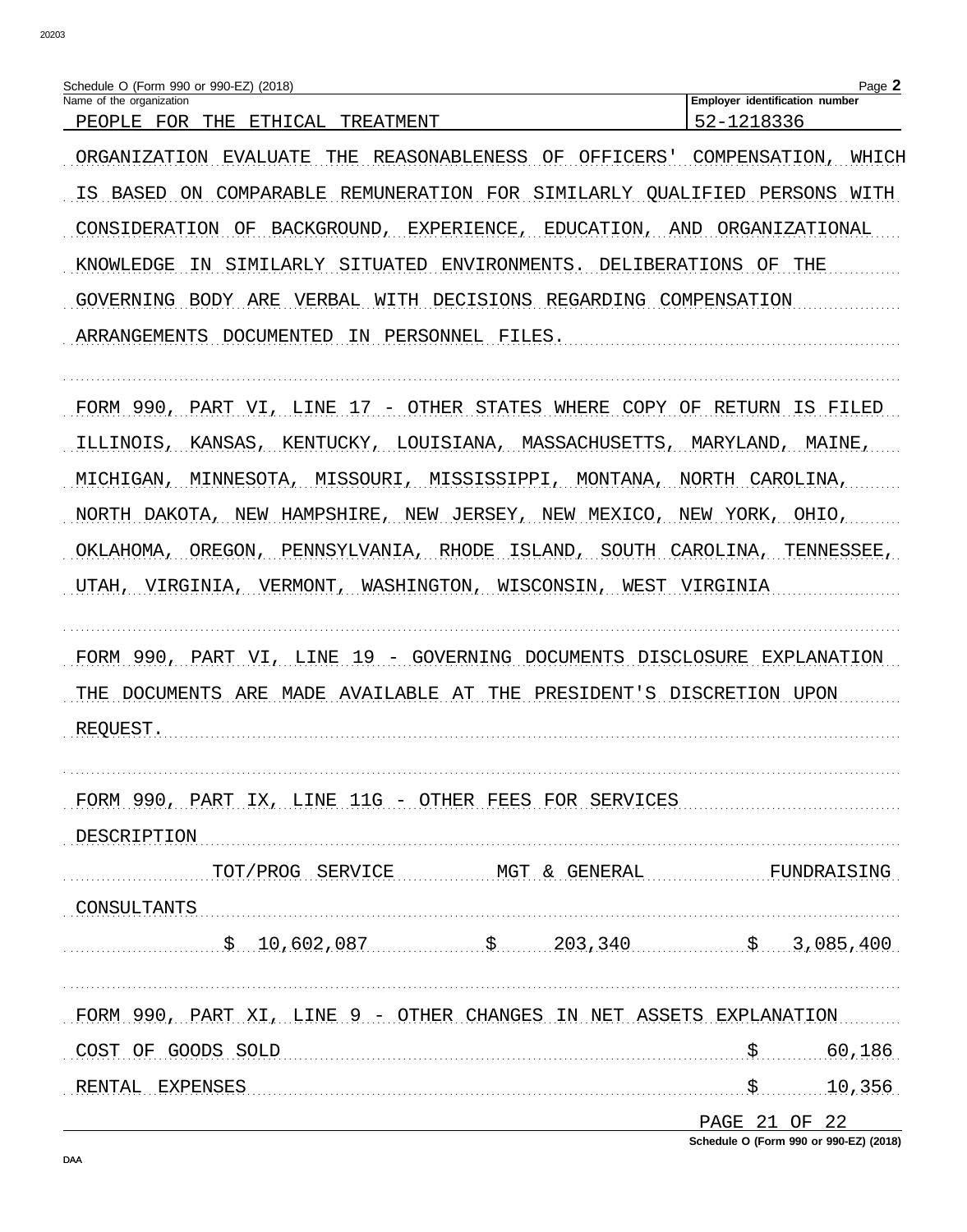| Schedule O (Form 990 or 990-EZ) (2018) |                                | Page 2           |
|----------------------------------------|--------------------------------|------------------|
| Name of the organization               | Employer identification number |                  |
| PEOPLE FOR THE<br>ETHICAL TREATMENT    | 52-1218336                     |                  |
| <b>EXPENSES</b><br>SPECIAL<br>EVENT    | $\mathfrak{S}$                 | 180,975          |
| COST OF GOODS SOLD                     |                                | $-60,186$        |
| RENTAL EXPENSES                        | . \$                           | $-10,356$        |
| SPECIAL EVENTS EXPENSES                |                                | $-180,975$       |
| ROUNDING                               |                                | $\mathbf{1}$     |
| TOTAL                                  | $\mathsf{S}_{\cdots}$          | $\mathfrak{1}$ . |
|                                        |                                |                  |
|                                        |                                |                  |
|                                        |                                |                  |
|                                        |                                |                  |
|                                        |                                |                  |
|                                        |                                |                  |
|                                        |                                |                  |
|                                        |                                |                  |
|                                        |                                |                  |
|                                        |                                |                  |
|                                        |                                |                  |
|                                        |                                |                  |
|                                        |                                |                  |
|                                        |                                |                  |
|                                        |                                |                  |
|                                        |                                |                  |
|                                        |                                |                  |
|                                        |                                |                  |
|                                        |                                |                  |
|                                        |                                |                  |
|                                        |                                |                  |
|                                        |                                |                  |
|                                        | PAGE 22 OF 22                  |                  |

Schedule O (Form 990 or 990-EZ) (2018)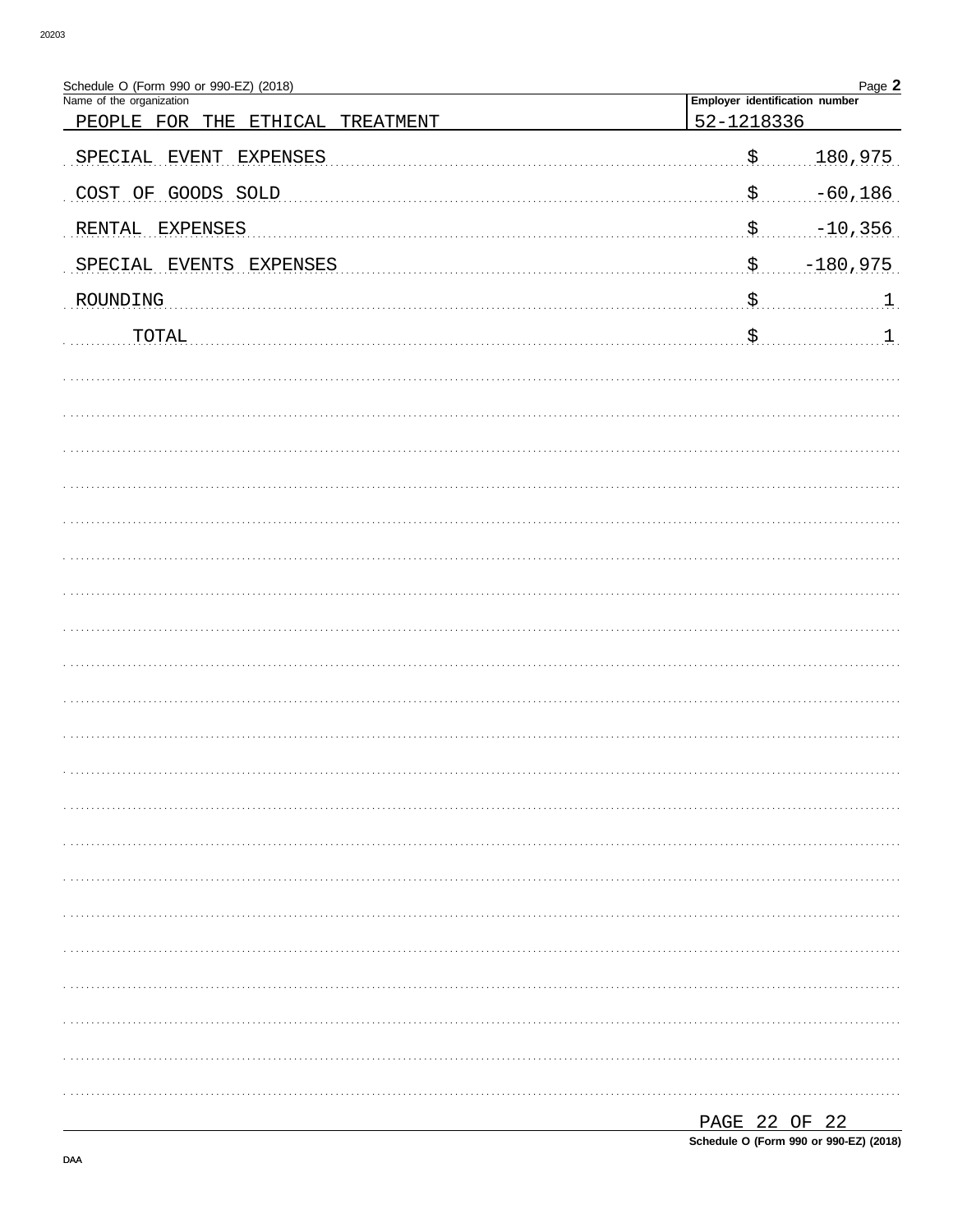| <b>SCHEDULE R</b>                                    |                                                                                                                                                                                                                                                                  |                  |                                              |                     |                                                 |  |                              | OMB No. 1545-0047                                   |                                          |  |
|------------------------------------------------------|------------------------------------------------------------------------------------------------------------------------------------------------------------------------------------------------------------------------------------------------------------------|------------------|----------------------------------------------|---------------------|-------------------------------------------------|--|------------------------------|-----------------------------------------------------|------------------------------------------|--|
| (Form 990)                                           | <b>Related Organizations and Unrelated Partnerships</b><br>u Complete if the organization answered "Yes" on Form 990, Part IV, line 33, 34, 35b, 36, or 37.<br>u Attach to Form 990.<br>u Go to www.irs.gov/Form990 for instructions and the latest information. |                  |                                              |                     |                                                 |  |                              |                                                     |                                          |  |
| Department of the Treasury                           |                                                                                                                                                                                                                                                                  |                  |                                              |                     |                                                 |  |                              |                                                     |                                          |  |
| Internal Revenue Service<br>Name of the organization | PEOPLE<br>FOR THE ETHICAL TREATMENT                                                                                                                                                                                                                              |                  |                                              |                     |                                                 |  |                              | <b>Inspection</b><br>Employer identification number |                                          |  |
|                                                      | OF ANIMALS, INC.                                                                                                                                                                                                                                                 |                  |                                              |                     |                                                 |  | 52-1218336                   |                                                     |                                          |  |
| Part I                                               | Identification of Disregarded Entities. Complete if the organization answered "Yes" on Form 990, Part IV, line 33.                                                                                                                                               |                  |                                              |                     |                                                 |  |                              |                                                     |                                          |  |
|                                                      | (a)                                                                                                                                                                                                                                                              | (b)              | (c)                                          |                     | (d)                                             |  | (e)                          | (f)                                                 |                                          |  |
|                                                      | Name, address, and EIN (if applicable) of disregarded entity                                                                                                                                                                                                     | Primary activity | Legal domicile (state<br>or foreign country) |                     | Total income                                    |  | End-of-year assets           | Direct controlling<br>entity                        |                                          |  |
| (1)                                                  |                                                                                                                                                                                                                                                                  |                  |                                              |                     |                                                 |  |                              |                                                     |                                          |  |
|                                                      |                                                                                                                                                                                                                                                                  |                  |                                              |                     |                                                 |  |                              |                                                     |                                          |  |
|                                                      |                                                                                                                                                                                                                                                                  |                  |                                              |                     |                                                 |  |                              |                                                     |                                          |  |
| (2)                                                  |                                                                                                                                                                                                                                                                  |                  |                                              |                     |                                                 |  |                              |                                                     |                                          |  |
|                                                      |                                                                                                                                                                                                                                                                  |                  |                                              |                     |                                                 |  |                              |                                                     |                                          |  |
| (3)                                                  |                                                                                                                                                                                                                                                                  |                  |                                              |                     |                                                 |  |                              |                                                     |                                          |  |
|                                                      |                                                                                                                                                                                                                                                                  |                  |                                              |                     |                                                 |  |                              |                                                     |                                          |  |
|                                                      |                                                                                                                                                                                                                                                                  |                  |                                              |                     |                                                 |  |                              |                                                     |                                          |  |
| (4)                                                  |                                                                                                                                                                                                                                                                  |                  |                                              |                     |                                                 |  |                              |                                                     |                                          |  |
|                                                      |                                                                                                                                                                                                                                                                  |                  |                                              |                     |                                                 |  |                              |                                                     |                                          |  |
| (5)                                                  |                                                                                                                                                                                                                                                                  |                  |                                              |                     |                                                 |  |                              |                                                     |                                          |  |
|                                                      |                                                                                                                                                                                                                                                                  |                  |                                              |                     |                                                 |  |                              |                                                     |                                          |  |
|                                                      |                                                                                                                                                                                                                                                                  |                  |                                              |                     |                                                 |  |                              |                                                     |                                          |  |
| Part II                                              | Identification of Related Tax-Exempt Organizations. Complete if the organization answered "Yes" on Form 990, Part IV, line 34, because it had<br>one or more related tax-exempt organizations during the tax year.                                               |                  |                                              |                     |                                                 |  |                              |                                                     |                                          |  |
|                                                      | (a)                                                                                                                                                                                                                                                              | (b)              | (c)                                          | (d)                 | (e)                                             |  | (f)                          |                                                     |                                          |  |
|                                                      | Name, address, and EIN of related organization                                                                                                                                                                                                                   | Primary activity | Legal domicile (state<br>or foreign country) | Exempt Code section | Public charity status<br>(if section 501(c)(3)) |  | Direct controlling<br>entity |                                                     | Section 512(b)(13)<br>controlled entity? |  |
| (1)                                                  | FOUNDATION TO SUPPORT ANIMAL PROTEC                                                                                                                                                                                                                              |                  |                                              |                     |                                                 |  |                              | Yes                                                 | No                                       |  |
| 501 FRONT STREET                                     | 52-1842274                                                                                                                                                                                                                                                       |                  |                                              |                     |                                                 |  |                              |                                                     |                                          |  |
| <b>NORFOLK</b>                                       | VA 23510                                                                                                                                                                                                                                                         | SUPPORT          | DE                                           | 501C3               |                                                 |  | 12 TYPE I                    |                                                     | Χ                                        |  |
| ANIMAL RAHAT<br>(2)                                  |                                                                                                                                                                                                                                                                  |                  |                                              |                     |                                                 |  |                              |                                                     |                                          |  |
| PO BOX NO 3<br>SANGLI                                | IN 416 415                                                                                                                                                                                                                                                       | PROTECTION       |                                              |                     |                                                 |  | N/A                          |                                                     |                                          |  |
| (3) PETA ASIA                                        |                                                                                                                                                                                                                                                                  |                  | ΙN                                           | NA                  |                                                 |  |                              |                                                     | Χ                                        |  |
|                                                      | ROOM 706 FEDMAN BLDG, 199 SALCEDO ST                                                                                                                                                                                                                             |                  |                                              |                     |                                                 |  |                              |                                                     |                                          |  |
| MAKATI                                               | RP 1229                                                                                                                                                                                                                                                          | PROTECTION       | RP                                           | NA                  |                                                 |  | $\mathrm{N}/\mathrm{A}$      |                                                     | Χ                                        |  |
| (4) PETA DEUTSCHLAND, E.V                            |                                                                                                                                                                                                                                                                  |                  |                                              |                     |                                                 |  |                              |                                                     |                                          |  |
| FRIOLZHEIMER STR. 3A                                 |                                                                                                                                                                                                                                                                  |                  |                                              |                     |                                                 |  |                              |                                                     |                                          |  |
| STUTTGART                                            | GM 70499                                                                                                                                                                                                                                                         | PROTECTION       | GM                                           | NA                  |                                                 |  | N/A                          |                                                     | X                                        |  |
| (5) PETA FOUNDATION UK<br>P.O BOX 70315              |                                                                                                                                                                                                                                                                  |                  |                                              |                     |                                                 |  |                              |                                                     |                                          |  |
| LONDON                                               | UK N1P 2RG                                                                                                                                                                                                                                                       | PROTECTION       | UK                                           | ΝA                  |                                                 |  | N/A                          |                                                     | X                                        |  |
|                                                      | For Paperwork Reduction Act Notice, see the Instructions for Form 990.                                                                                                                                                                                           |                  |                                              |                     |                                                 |  |                              | Schedule R (Form 990) 2018                          |                                          |  |

DAA

20203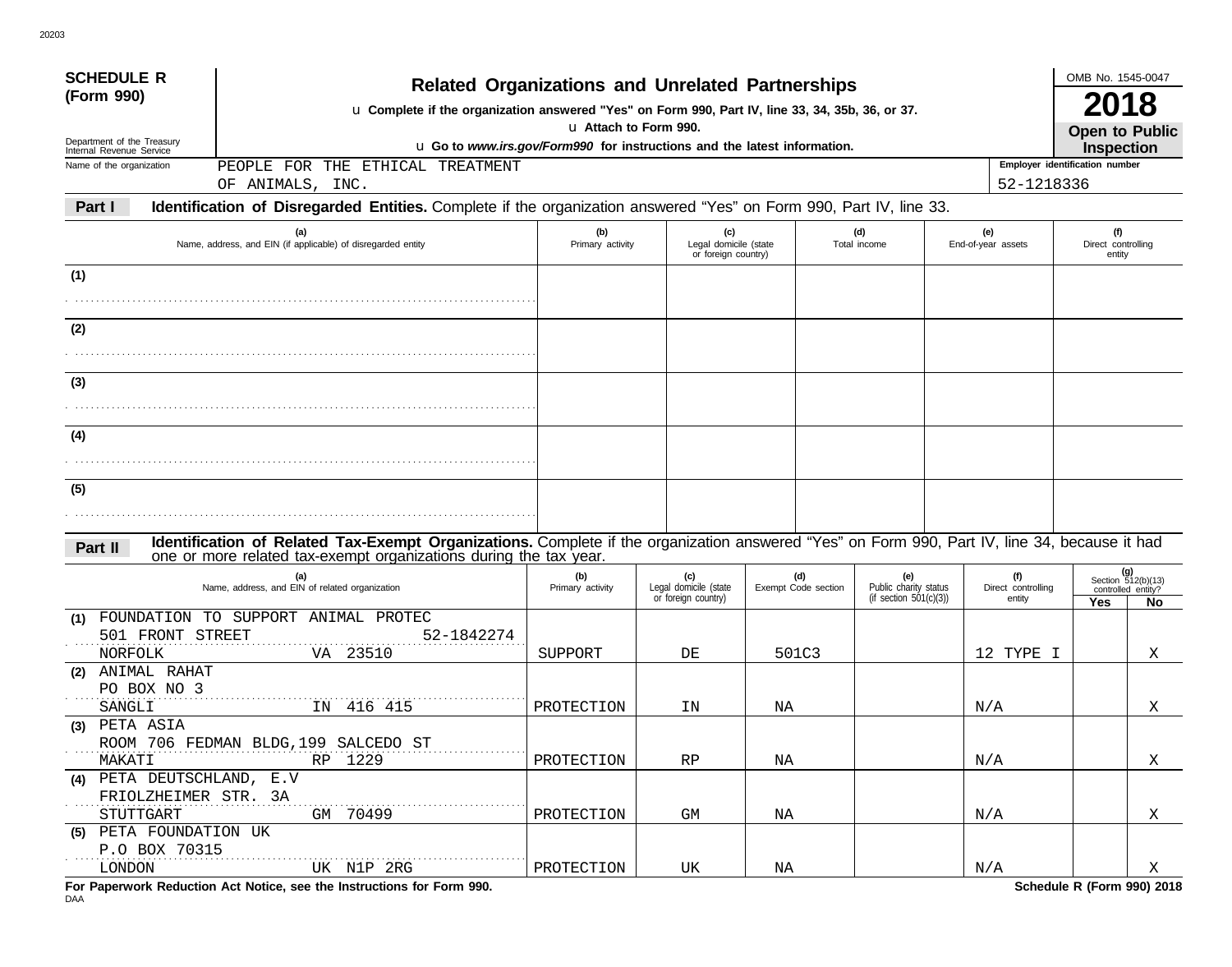| <b>SCHEDULE R</b>                                      |                                                                                                                                                                                                                    |                         |                                                     |    |                     |                                                 |  |                              | OMB No. 1545-0047                                   |                                                |  |
|--------------------------------------------------------|--------------------------------------------------------------------------------------------------------------------------------------------------------------------------------------------------------------------|-------------------------|-----------------------------------------------------|----|---------------------|-------------------------------------------------|--|------------------------------|-----------------------------------------------------|------------------------------------------------|--|
| (Form 990)                                             | <b>Related Organizations and Unrelated Partnerships</b><br>u Complete if the organization answered "Yes" on Form 990, Part IV, line 33, 34, 35b, 36, or 37.                                                        |                         |                                                     |    |                     |                                                 |  |                              |                                                     |                                                |  |
| Department of the Treasury<br>Internal Revenue Service | u Attach to Form 990.<br><b>Open to Public</b><br>u Go to www.irs.gov/Form990 for instructions and the latest information.                                                                                         |                         |                                                     |    |                     |                                                 |  |                              |                                                     |                                                |  |
| Name of the organization                               | FOR THE ETHICAL TREATMENT<br>PEOPLE                                                                                                                                                                                |                         |                                                     |    |                     |                                                 |  |                              | <b>Inspection</b><br>Employer identification number |                                                |  |
|                                                        | OF ANIMALS, INC.                                                                                                                                                                                                   |                         |                                                     |    |                     |                                                 |  | 52-1218336                   |                                                     |                                                |  |
| Part I                                                 | Identification of Disregarded Entities. Complete if the organization answered "Yes" on Form 990, Part IV, line 33.                                                                                                 |                         |                                                     |    |                     |                                                 |  |                              |                                                     |                                                |  |
|                                                        | (a)<br>Name, address, and EIN (if applicable) of disregarded entity                                                                                                                                                | (b)<br>Primary activity | (c)<br>Legal domicile (state<br>or foreign country) |    |                     | (d)<br>Total income                             |  | (e)<br>End-of-year assets    | (f)<br>Direct controlling<br>entity                 |                                                |  |
| (1)                                                    |                                                                                                                                                                                                                    |                         |                                                     |    |                     |                                                 |  |                              |                                                     |                                                |  |
|                                                        |                                                                                                                                                                                                                    |                         |                                                     |    |                     |                                                 |  |                              |                                                     |                                                |  |
|                                                        |                                                                                                                                                                                                                    |                         |                                                     |    |                     |                                                 |  |                              |                                                     |                                                |  |
| (2)                                                    |                                                                                                                                                                                                                    |                         |                                                     |    |                     |                                                 |  |                              |                                                     |                                                |  |
|                                                        |                                                                                                                                                                                                                    |                         |                                                     |    |                     |                                                 |  |                              |                                                     |                                                |  |
| (3)                                                    |                                                                                                                                                                                                                    |                         |                                                     |    |                     |                                                 |  |                              |                                                     |                                                |  |
|                                                        |                                                                                                                                                                                                                    |                         |                                                     |    |                     |                                                 |  |                              |                                                     |                                                |  |
| (4)                                                    |                                                                                                                                                                                                                    |                         |                                                     |    |                     |                                                 |  |                              |                                                     |                                                |  |
|                                                        |                                                                                                                                                                                                                    |                         |                                                     |    |                     |                                                 |  |                              |                                                     |                                                |  |
|                                                        |                                                                                                                                                                                                                    |                         |                                                     |    |                     |                                                 |  |                              |                                                     |                                                |  |
| (5)                                                    |                                                                                                                                                                                                                    |                         |                                                     |    |                     |                                                 |  |                              |                                                     |                                                |  |
|                                                        |                                                                                                                                                                                                                    |                         |                                                     |    |                     |                                                 |  |                              |                                                     |                                                |  |
| Part II                                                | Identification of Related Tax-Exempt Organizations. Complete if the organization answered "Yes" on Form 990, Part IV, line 34, because it had<br>one or more related tax-exempt organizations during the tax year. |                         |                                                     |    |                     |                                                 |  |                              |                                                     |                                                |  |
|                                                        | (a)                                                                                                                                                                                                                | (b)                     | (c)                                                 |    | (d)                 | (e)                                             |  | (f)                          |                                                     | (g)                                            |  |
|                                                        | Name, address, and EIN of related organization                                                                                                                                                                     | Primary activity        | Legal domicile (state<br>or foreign country)        |    | Exempt Code section | Public charity status<br>(if section 501(c)(3)) |  | Direct controlling<br>entity | Yes                                                 | Section 512(b)(13)<br>controlled entity?<br>No |  |
| (1) PETA FRANCE                                        |                                                                                                                                                                                                                    |                         |                                                     |    |                     |                                                 |  |                              |                                                     |                                                |  |
| BP 90316 CEDEX 10                                      |                                                                                                                                                                                                                    |                         |                                                     |    |                     |                                                 |  |                              |                                                     |                                                |  |
| PARIS<br>(2) PETA INDIA                                | 75464<br>FR                                                                                                                                                                                                        | PROTECTION              | FR                                                  | ΝA |                     |                                                 |  | N/A                          |                                                     | Χ                                              |  |
| P.O BOX NO. 28260                                      |                                                                                                                                                                                                                    |                         |                                                     |    |                     |                                                 |  |                              |                                                     |                                                |  |
| MUMBAI                                                 | IN 400 049                                                                                                                                                                                                         | PROTECTION              | ΙN                                                  | ΝA |                     |                                                 |  | N/A                          |                                                     | Χ                                              |  |
| (3) STITCHING PETA NEDERLAND                           |                                                                                                                                                                                                                    |                         |                                                     |    |                     |                                                 |  |                              |                                                     |                                                |  |
| PO BOX 2570<br>AMSTERDAM                               | NL 1000 CN                                                                                                                                                                                                         | PROTECTION              | NL                                                  | ΝA |                     |                                                 |  |                              |                                                     |                                                |  |
| (4) PETA SCHWEIZ                                       |                                                                                                                                                                                                                    |                         |                                                     |    |                     |                                                 |  | N/A                          |                                                     | X                                              |  |
| HAUPTSTRASSE 72                                        |                                                                                                                                                                                                                    |                         |                                                     |    |                     |                                                 |  |                              |                                                     |                                                |  |
| KREUZLINGEN                                            | SZ CH-8280                                                                                                                                                                                                         | PROTECTION              | SZ                                                  | NA |                     |                                                 |  | N/A                          |                                                     | X                                              |  |
| (5)                                                    |                                                                                                                                                                                                                    |                         |                                                     |    |                     |                                                 |  |                              |                                                     |                                                |  |
|                                                        |                                                                                                                                                                                                                    |                         |                                                     |    |                     |                                                 |  |                              |                                                     |                                                |  |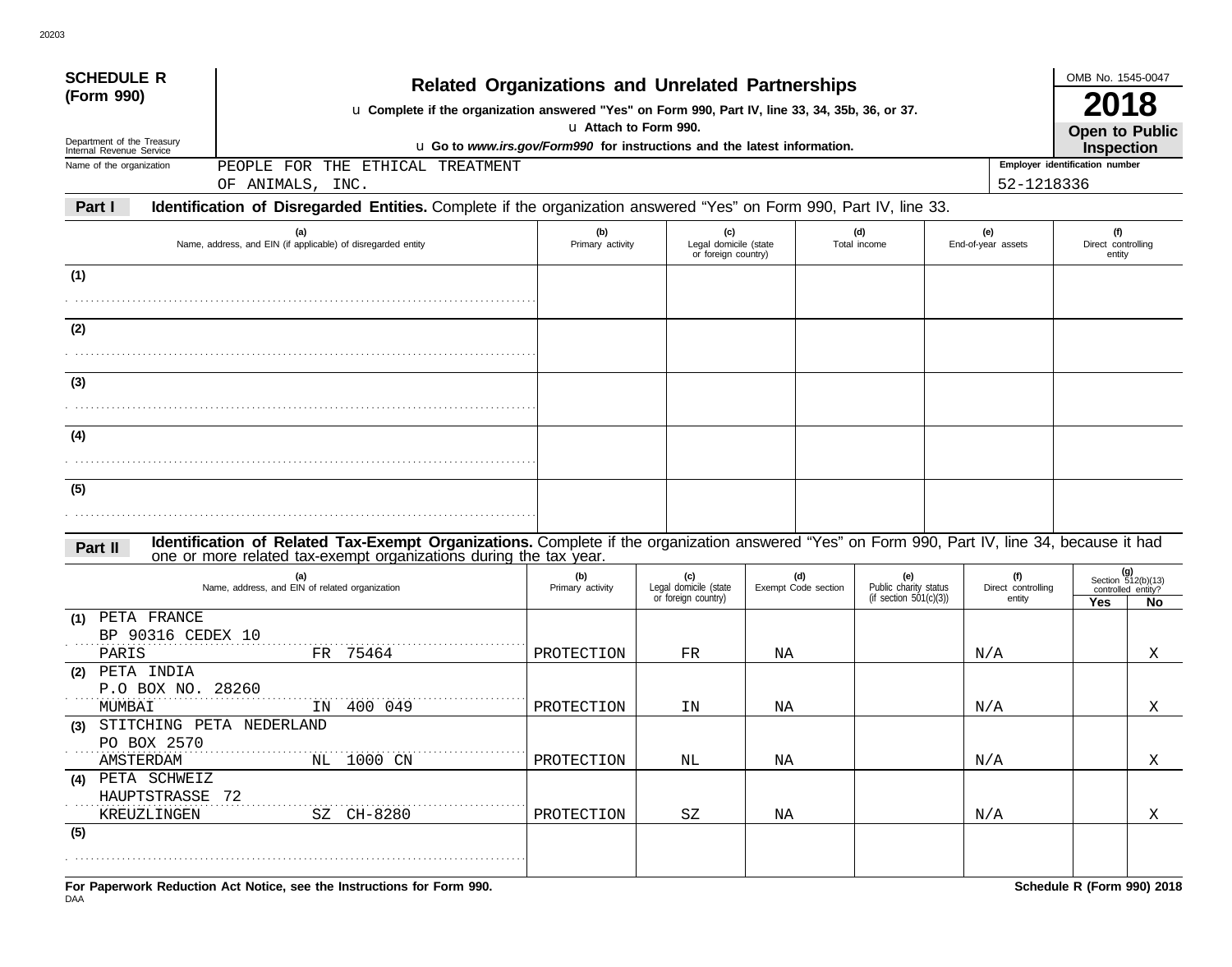### Schedule R (Form 990) 2018 Page **2** PEOPLE FOR THE ETHICAL TREATMENT 52-1218336

Part III Identification of Related Organizations Taxable as a Partnership. Complete if the organization answered "Yes" on Form 990, Part IV, line 34, Part IV, line 34, Part IV, line 34,

| (a)<br>Name, address, and EIN of<br>related organization                                                                                                                                                                                                                    | (b)<br>Primary activity  | (c)<br>Legal<br>domicile<br>(state or<br>foreign<br>country) | (d)<br>Direct controlling<br>entity                    | (e)<br>Predominant<br>income (related,<br>unrelated,<br>excluded from<br>tax under<br>sections 512-514) | (f)<br>Share of total<br>income                        | (g)<br>Share of end-of-<br>year assets | (h)<br>Dispro-<br>portionate<br>alloc.?<br>Yes No |                    | (i)<br>Code V-UBI<br>amount in box 20<br>of Schedule K-1<br>(Form 1065) | (j)<br>General or<br>managing<br>partner?<br>Yes No | (k)<br>Percentage<br>ownership                        |
|-----------------------------------------------------------------------------------------------------------------------------------------------------------------------------------------------------------------------------------------------------------------------------|--------------------------|--------------------------------------------------------------|--------------------------------------------------------|---------------------------------------------------------------------------------------------------------|--------------------------------------------------------|----------------------------------------|---------------------------------------------------|--------------------|-------------------------------------------------------------------------|-----------------------------------------------------|-------------------------------------------------------|
| (1)                                                                                                                                                                                                                                                                         |                          |                                                              |                                                        |                                                                                                         |                                                        |                                        |                                                   |                    |                                                                         |                                                     |                                                       |
|                                                                                                                                                                                                                                                                             |                          |                                                              |                                                        |                                                                                                         |                                                        |                                        |                                                   |                    |                                                                         |                                                     |                                                       |
| (2)                                                                                                                                                                                                                                                                         |                          |                                                              |                                                        |                                                                                                         |                                                        |                                        |                                                   |                    |                                                                         |                                                     |                                                       |
| (3)                                                                                                                                                                                                                                                                         |                          |                                                              |                                                        |                                                                                                         |                                                        |                                        |                                                   |                    |                                                                         |                                                     |                                                       |
| (4)                                                                                                                                                                                                                                                                         |                          |                                                              |                                                        |                                                                                                         |                                                        |                                        |                                                   |                    |                                                                         |                                                     |                                                       |
| Identification of Related Organizations Taxable as a Corporation or Trust. Complete if the organization answered "Yes" on Form 990, Part IV,<br>Part IV<br>line 34, because it had one or more related organizations treated as a corporation or trust during the tax year. |                          |                                                              |                                                        |                                                                                                         |                                                        |                                        |                                                   |                    |                                                                         |                                                     |                                                       |
| (a)<br>Name, address, and EIN of related organization                                                                                                                                                                                                                       | (b)<br>Primary activity  |                                                              | (c)<br>Legal domicile<br>(state or<br>foreign country) | (d)<br>Direct controlling<br>entity                                                                     | (e)<br>Type of entity<br>(C corp, S corp,<br>or trust) | (f)<br>Share of total<br>income        | (g)<br>Share of                                   | end-of-year assets | (h)<br>Percentage<br>ownership                                          |                                                     | (i)<br>Section<br>512(b)(13)<br>controlled<br>entity? |
| (1) PETA EUROPE LIMITED<br>PO BOX 36668                                                                                                                                                                                                                                     |                          |                                                              |                                                        |                                                                                                         |                                                        |                                        |                                                   |                    |                                                                         |                                                     | Yes   No                                              |
| LONDON<br>UK SE1 1WA                                                                                                                                                                                                                                                        | PROTECTION               |                                                              | UK                                                     | N/A                                                                                                     | $\mathcal{C}$                                          |                                        |                                                   |                    |                                                                         |                                                     | X                                                     |
| (2) PETA AUSTRALIA<br>PO BOX 20308, WORLD SQUARE<br>SYDNEY<br>AS NSW 2002                                                                                                                                                                                                   | PROTECTION               |                                                              | AS                                                     | N/A                                                                                                     | $\mathcal{C}$                                          |                                        |                                                   |                    |                                                                         |                                                     | Χ                                                     |
| (3) PETA CANADA<br>40 KING STREET WEST, SUITE 5800<br>CA M5H 3S1<br>TORONTO                                                                                                                                                                                                 |                          |                                                              |                                                        |                                                                                                         |                                                        |                                        |                                                   |                    |                                                                         |                                                     |                                                       |
| (4) PETA INT'L SCIENCE CONSORTIUM LTD<br>ALL SAINTS BLDG., 8 ALL SAINTS ST<br>UK N1 9 RL<br><b>LONDON</b>                                                                                                                                                                   | PROTECTION<br>PROTECTION |                                                              | CA<br>UK                                               | N/A                                                                                                     | $\mathcal{C}$<br>C                                     |                                        |                                                   |                    |                                                                         |                                                     | X                                                     |
|                                                                                                                                                                                                                                                                             |                          |                                                              |                                                        | N/A                                                                                                     |                                                        |                                        |                                                   |                    |                                                                         |                                                     | Χ                                                     |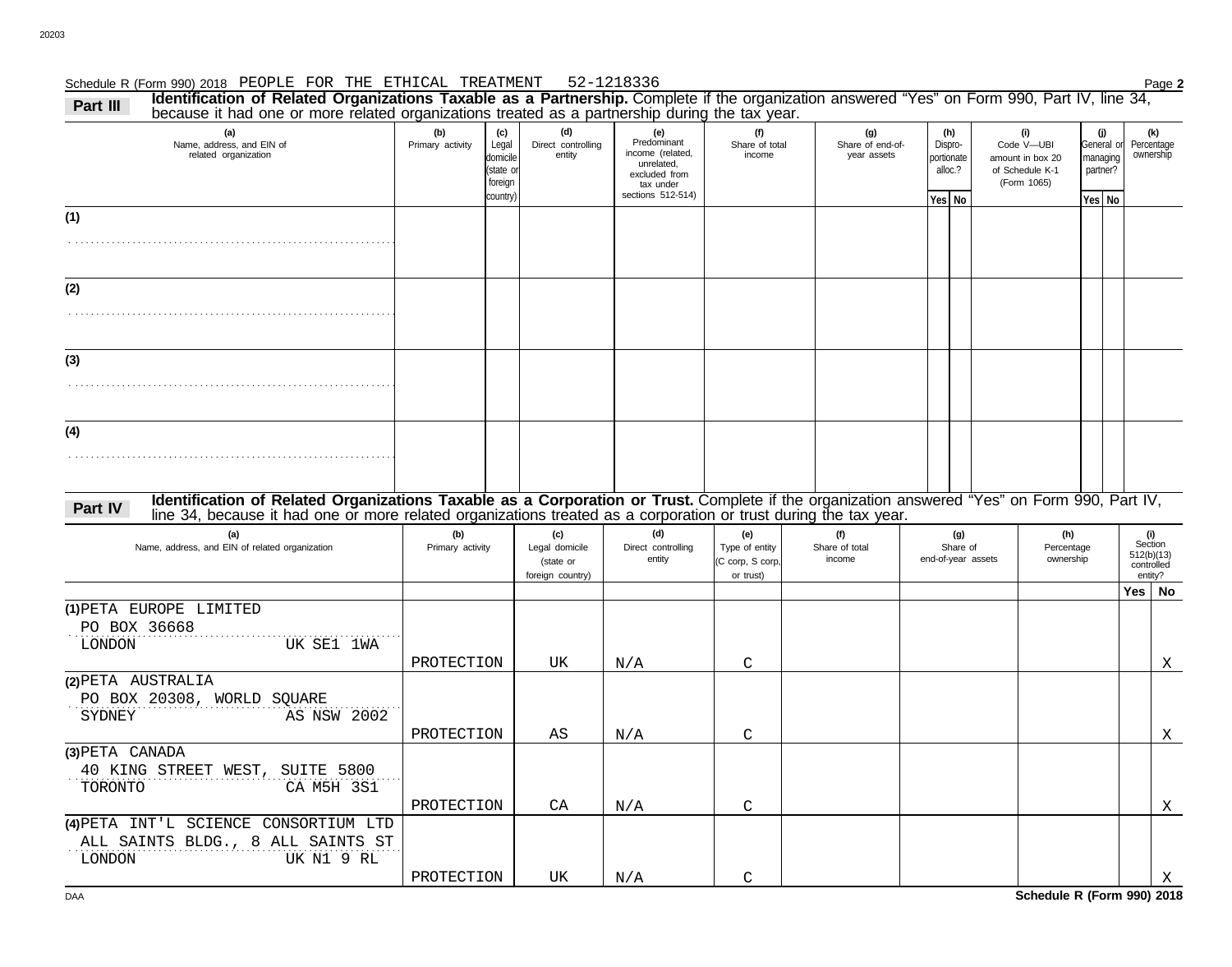## Schedule R (Form 990) 2018 Page **3** PEOPLE FOR THE ETHICAL TREATMENT 52-1218336

## **Part V Transactions With Related Organizations.** Complete if the organization answered "Yes" on Form 990, Part IV, line 34, 35b, or 36.

|     | Note: Complete line 1 if any entity is listed in Parts II, III, or IV of this schedule.                                                                                                                                             |                             |                 |                                       |                | Yes <sub>1</sub> | No                        |  |  |  |
|-----|-------------------------------------------------------------------------------------------------------------------------------------------------------------------------------------------------------------------------------------|-----------------------------|-----------------|---------------------------------------|----------------|------------------|---------------------------|--|--|--|
|     | During the tax year, did the organization engage in any of the following transactions with one or more related organizations listed in Parts II–IV?                                                                                 |                             |                 |                                       |                |                  |                           |  |  |  |
|     |                                                                                                                                                                                                                                     |                             |                 |                                       |                |                  |                           |  |  |  |
|     | <b>b</b> Gift, grant, or capital contribution to related organization(s) contained as a contained as a contained as a contribution to related organization(s) contained as a contained by Cift, grant, or capital contribution to r |                             |                 |                                       | 1 <sub>b</sub> | $\mathbf X$      |                           |  |  |  |
|     | c Gift, grant, or capital contribution from related organization(s) encourance contains and contains a contribution from related organization(s) encourance contains and contribution from related organization(s)                  |                             |                 |                                       | 1 <sub>c</sub> | X                |                           |  |  |  |
|     |                                                                                                                                                                                                                                     |                             |                 |                                       | 1 <sub>d</sub> |                  | X                         |  |  |  |
|     | e Loans or loan guarantees by related organization(s) contact the contract contact the contract or loan guarantees by related organization(s) contact the contact the contact of contact the contact or contact the contact or      |                             |                 |                                       | 1e             |                  | X                         |  |  |  |
|     |                                                                                                                                                                                                                                     |                             |                 |                                       |                |                  |                           |  |  |  |
|     |                                                                                                                                                                                                                                     |                             |                 |                                       | 1f             |                  | Χ                         |  |  |  |
|     | g Sale of assets to related organization(s) encourance contained and account of the set of assets to related organization(s)                                                                                                        |                             |                 |                                       | <u> 1g</u>     |                  | $\mathbf X$               |  |  |  |
|     |                                                                                                                                                                                                                                     |                             |                 |                                       | 1h             |                  | $\mathbf X$               |  |  |  |
|     |                                                                                                                                                                                                                                     |                             |                 |                                       | 1i             |                  | $\mathbf{X}$              |  |  |  |
|     |                                                                                                                                                                                                                                     |                             |                 |                                       | 1j             |                  | $\mathbf x$               |  |  |  |
|     |                                                                                                                                                                                                                                     |                             |                 |                                       |                |                  |                           |  |  |  |
|     |                                                                                                                                                                                                                                     |                             |                 |                                       | 1k             | X                |                           |  |  |  |
|     |                                                                                                                                                                                                                                     |                             |                 |                                       | 11             |                  | X                         |  |  |  |
|     |                                                                                                                                                                                                                                     |                             |                 |                                       | 1 <sub>m</sub> | X                |                           |  |  |  |
|     |                                                                                                                                                                                                                                     |                             |                 |                                       | 1n             |                  | $\boldsymbol{\mathrm{X}}$ |  |  |  |
|     | o Sharing of paid employees with related organization(s) encourance contains an account of the state of paid employees with related organization(s)                                                                                 |                             |                 |                                       | 1 <sub>o</sub> |                  | $\mathbf X$               |  |  |  |
|     |                                                                                                                                                                                                                                     |                             |                 |                                       |                |                  |                           |  |  |  |
|     |                                                                                                                                                                                                                                     |                             |                 |                                       | 1p             |                  | Χ                         |  |  |  |
|     |                                                                                                                                                                                                                                     |                             |                 |                                       | 1 <sub>a</sub> |                  | $\mathbf X$               |  |  |  |
|     |                                                                                                                                                                                                                                     |                             |                 |                                       |                |                  |                           |  |  |  |
|     | r Other transfer of cash or property to related organization(s)                                                                                                                                                                     |                             |                 |                                       | 1r             |                  | X                         |  |  |  |
|     |                                                                                                                                                                                                                                     |                             |                 |                                       | 1s             |                  | $\mathbf{X}$              |  |  |  |
|     | 2 If the answer to any of the above is "Yes," see the instructions for information on who must complete this line, including covered relationships and transaction thresholds.                                                      |                             |                 |                                       |                |                  |                           |  |  |  |
|     | (a)                                                                                                                                                                                                                                 | (b)                         | (c)             | (d)                                   |                |                  |                           |  |  |  |
|     | Name of related organization                                                                                                                                                                                                        | Transaction<br>type $(a-s)$ | Amount involved | Method of determining amount involved |                |                  |                           |  |  |  |
|     |                                                                                                                                                                                                                                     |                             |                 |                                       |                |                  |                           |  |  |  |
|     |                                                                                                                                                                                                                                     |                             |                 |                                       |                |                  |                           |  |  |  |
| (1) | PETA INTL SCIENCE CONSORTIUM                                                                                                                                                                                                        | B                           | 50,000          | CASH                                  |                |                  |                           |  |  |  |
|     |                                                                                                                                                                                                                                     |                             |                 |                                       |                |                  |                           |  |  |  |
| (2) | ANIMAL RAHAT                                                                                                                                                                                                                        | B                           | 506,556         | CASH                                  |                |                  |                           |  |  |  |

PETA AUSTRALIA CASH CASH B 251,529 CASH

PETA ASIA B 724,447 CASH

FOUNDATION TO SUPPORT ANIMAL PROTEC  $K = \begin{bmatrix} 1,289,310 & CASH \end{bmatrix}$ 

PETA INDIA B 1,106,076 CASH & FMV

**Schedule R (Form 990) 2018**

**(2)**

**(3)**

**(4)**

**(5)**

**(6)**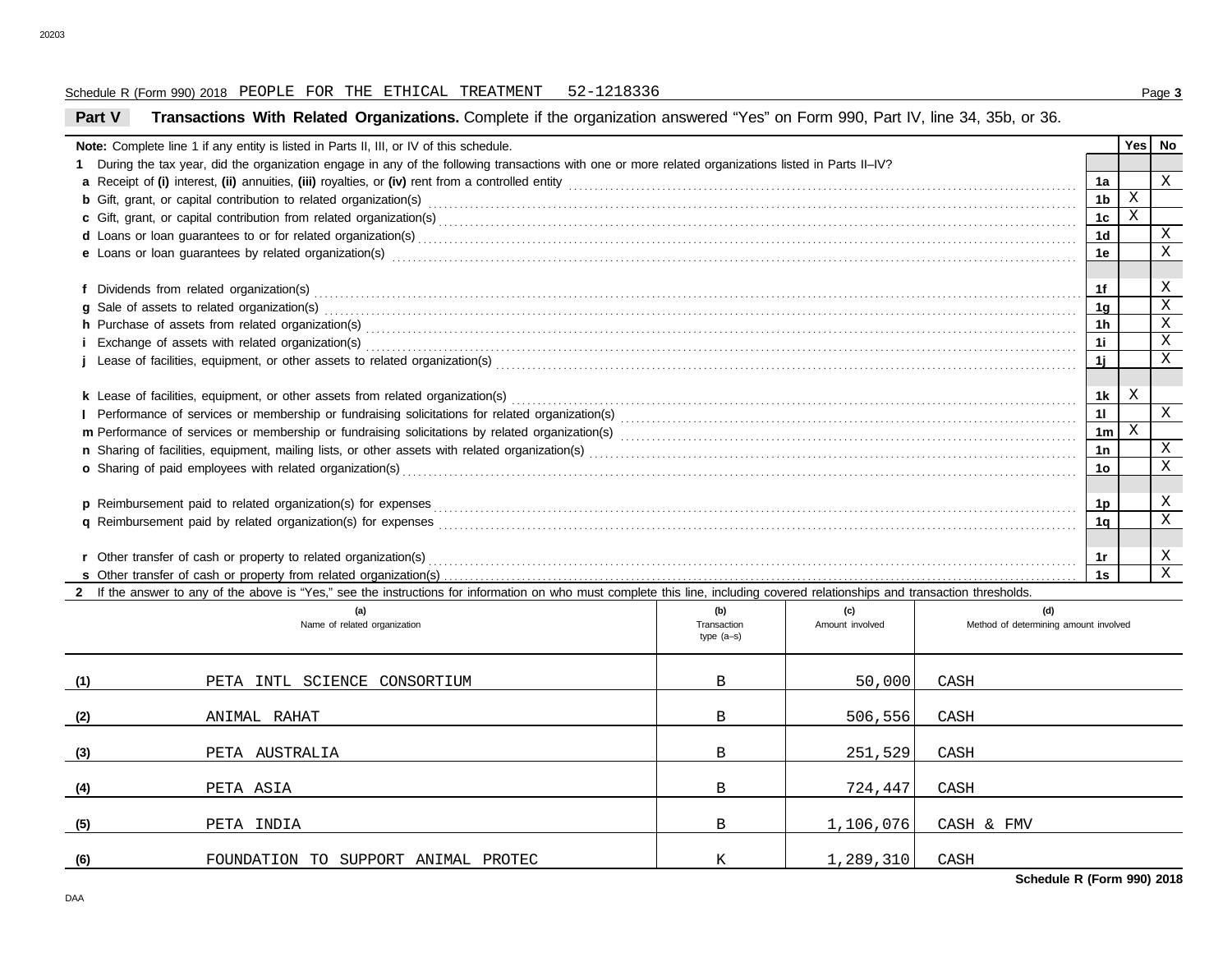## Schedule R (Form 990) 2018 Page **3** PEOPLE FOR THE ETHICAL TREATMENT 52-1218336

# **Part V Transactions With Related Organizations.** Complete if the organization answered "Yes" on Form 990, Part IV, line 34, 35b, or 36.

|     | Note: Complete line 1 if any entity is listed in Parts II, III, or IV of this schedule.                                                                                                                                        |                                    |                        |      |                                              |                | <b>Yes</b>   | No           |  |  |
|-----|--------------------------------------------------------------------------------------------------------------------------------------------------------------------------------------------------------------------------------|------------------------------------|------------------------|------|----------------------------------------------|----------------|--------------|--------------|--|--|
|     | During the tax year, did the organization engage in any of the following transactions with one or more related organizations listed in Parts II-IV?                                                                            |                                    |                        |      |                                              |                |              |              |  |  |
|     |                                                                                                                                                                                                                                |                                    |                        |      |                                              |                |              |              |  |  |
|     |                                                                                                                                                                                                                                |                                    |                        |      |                                              | 1 <sub>b</sub> | $\mathbf X$  |              |  |  |
|     |                                                                                                                                                                                                                                |                                    |                        |      |                                              | 1c             | $\mathbf X$  |              |  |  |
|     |                                                                                                                                                                                                                                |                                    |                        |      |                                              | 1 <sub>d</sub> |              | Χ            |  |  |
|     | e Loans or loan guarantees by related organization(s) encourance contract the contract contract of the contract or contract or contract or contract or contract or contract or contract or contract or contract or contract or |                                    |                        |      |                                              | 1e             |              | $\mathbf x$  |  |  |
|     |                                                                                                                                                                                                                                |                                    |                        |      |                                              |                |              | Χ            |  |  |
|     |                                                                                                                                                                                                                                |                                    |                        |      |                                              | 1f             |              | $\mathbf X$  |  |  |
|     | g Sale of assets to related organization(s) encourance contains and contained a state of assets to related organization(s)                                                                                                     |                                    |                        |      |                                              | 1q             |              | $\mathbf X$  |  |  |
|     |                                                                                                                                                                                                                                |                                    |                        |      |                                              | 1h             |              | $\mathbf x$  |  |  |
|     |                                                                                                                                                                                                                                |                                    |                        |      |                                              | 1i             |              | X            |  |  |
|     |                                                                                                                                                                                                                                |                                    |                        |      |                                              | 1j             |              |              |  |  |
|     |                                                                                                                                                                                                                                |                                    |                        |      |                                              | 1k             | X            |              |  |  |
|     |                                                                                                                                                                                                                                |                                    |                        |      |                                              | 11             |              | X            |  |  |
|     |                                                                                                                                                                                                                                |                                    |                        |      |                                              | 1 <sub>m</sub> | $\mathbf{X}$ |              |  |  |
|     |                                                                                                                                                                                                                                |                                    |                        |      |                                              | 1n             |              | Χ            |  |  |
|     | o Sharing of paid employees with related organization(s)                                                                                                                                                                       |                                    |                        |      |                                              | 1 <sub>0</sub> |              | X            |  |  |
|     |                                                                                                                                                                                                                                |                                    |                        |      |                                              |                |              |              |  |  |
|     |                                                                                                                                                                                                                                |                                    |                        |      |                                              | 1p             |              | Χ            |  |  |
|     |                                                                                                                                                                                                                                |                                    |                        |      |                                              | 1q             |              | X            |  |  |
|     |                                                                                                                                                                                                                                |                                    |                        |      |                                              |                |              |              |  |  |
|     | r Other transfer of cash or property to related organization(s)                                                                                                                                                                |                                    |                        |      |                                              | 1r             |              | X            |  |  |
|     |                                                                                                                                                                                                                                |                                    |                        |      |                                              | 1s             |              | $\mathbf{X}$ |  |  |
|     | 2 If the answer to any of the above is "Yes," see the instructions for information on who must complete this line, including covered relationships and transaction thresholds.                                                 |                                    |                        |      |                                              |                |              |              |  |  |
|     | (a)<br>Name of related organization                                                                                                                                                                                            | (b)<br>Transaction<br>type $(a-s)$ | (c)<br>Amount involved |      | (d)<br>Method of determining amount involved |                |              |              |  |  |
| (1) | FOUNDATION TO SUPPORT ANIMAL PROTEC                                                                                                                                                                                            | M                                  | 14, 237, 846           | CASH |                                              |                |              |              |  |  |
| (2) | FOUNDATION TO SUPPORT ANIMAL PROTEC                                                                                                                                                                                            | $\mathcal{C}$                      | 1,250                  | CASH |                                              |                |              |              |  |  |
| (3) |                                                                                                                                                                                                                                |                                    |                        |      |                                              |                |              |              |  |  |
| (4) |                                                                                                                                                                                                                                |                                    |                        |      |                                              |                |              |              |  |  |
| (5) |                                                                                                                                                                                                                                |                                    |                        |      |                                              |                |              |              |  |  |
|     |                                                                                                                                                                                                                                |                                    |                        |      |                                              |                |              |              |  |  |

**(6)**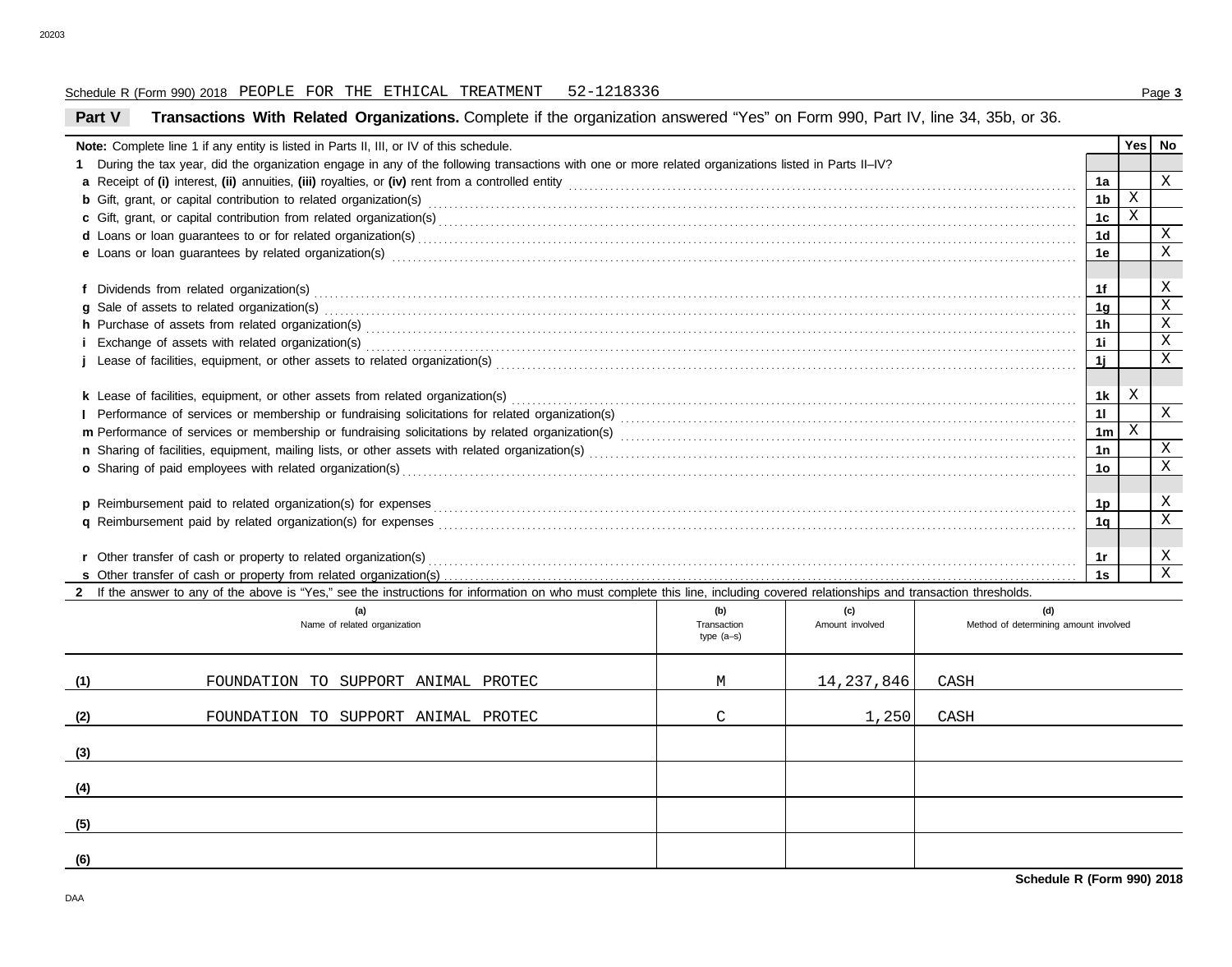#### Schedule R (Form 990) 2018 Page **4** PEOPLE FOR THE ETHICAL TREATMENT 52-1218336

# **Part VI** Unrelated Organizations Taxable as a Partnership. Complete if the organization answered "Yes" on Form 990, Part IV, line 37.

Provide the following information for each entity taxed as a partnership through which the organization conducted more than five percent of its activities (measured by total assets or gross revenue) that was not a related organization. See instructions regarding exclusion for certain investment partnerships.

| (a)<br>Name, address, and EIN of entity | ັ<br>(b)<br>Primary activity | (c)<br>Legal<br>domicile<br>(state or<br>foreign | (d)<br>Predominant<br>income (related,<br>unrelated, excluded<br>from tax under | (e)<br>Are all partners<br>section<br>501(c)(3)<br>organizations? |           | (f)<br>Share of<br>total income | (g)<br>Share of<br>end-of-year<br>assets | (h)<br>Disproportionate<br>allocations? |    | (i)<br>Code V-UBI<br>amount in box 20<br>of Schedule K-1<br>(Form 1065) | (j)<br>General or<br>managing<br>partner? | (k)<br>Percentage<br>ownership |
|-----------------------------------------|------------------------------|--------------------------------------------------|---------------------------------------------------------------------------------|-------------------------------------------------------------------|-----------|---------------------------------|------------------------------------------|-----------------------------------------|----|-------------------------------------------------------------------------|-------------------------------------------|--------------------------------|
|                                         |                              | country)                                         | sections 512-514)                                                               | Yes                                                               | <b>No</b> |                                 |                                          | <b>Yes</b>                              | No |                                                                         | Yes   No                                  |                                |
| (1)                                     |                              |                                                  |                                                                                 |                                                                   |           |                                 |                                          |                                         |    |                                                                         |                                           |                                |
|                                         |                              |                                                  |                                                                                 |                                                                   |           |                                 |                                          |                                         |    |                                                                         |                                           |                                |
| (2)                                     |                              |                                                  |                                                                                 |                                                                   |           |                                 |                                          |                                         |    |                                                                         |                                           |                                |
|                                         |                              |                                                  |                                                                                 |                                                                   |           |                                 |                                          |                                         |    |                                                                         |                                           |                                |
| (3)                                     |                              |                                                  |                                                                                 |                                                                   |           |                                 |                                          |                                         |    |                                                                         |                                           |                                |
|                                         |                              |                                                  |                                                                                 |                                                                   |           |                                 |                                          |                                         |    |                                                                         |                                           |                                |
| (4)                                     |                              |                                                  |                                                                                 |                                                                   |           |                                 |                                          |                                         |    |                                                                         |                                           |                                |
|                                         |                              |                                                  |                                                                                 |                                                                   |           |                                 |                                          |                                         |    |                                                                         |                                           |                                |
| (5)                                     |                              |                                                  |                                                                                 |                                                                   |           |                                 |                                          |                                         |    |                                                                         |                                           |                                |
|                                         |                              |                                                  |                                                                                 |                                                                   |           |                                 |                                          |                                         |    |                                                                         |                                           |                                |
| (6)                                     |                              |                                                  |                                                                                 |                                                                   |           |                                 |                                          |                                         |    |                                                                         |                                           |                                |
|                                         |                              |                                                  |                                                                                 |                                                                   |           |                                 |                                          |                                         |    |                                                                         |                                           |                                |
| (7)                                     |                              |                                                  |                                                                                 |                                                                   |           |                                 |                                          |                                         |    |                                                                         |                                           |                                |
|                                         |                              |                                                  |                                                                                 |                                                                   |           |                                 |                                          |                                         |    |                                                                         |                                           |                                |
| (8)                                     |                              |                                                  |                                                                                 |                                                                   |           |                                 |                                          |                                         |    |                                                                         |                                           |                                |
|                                         |                              |                                                  |                                                                                 |                                                                   |           |                                 |                                          |                                         |    |                                                                         |                                           |                                |
| (9)                                     |                              |                                                  |                                                                                 |                                                                   |           |                                 |                                          |                                         |    |                                                                         |                                           |                                |
|                                         |                              |                                                  |                                                                                 |                                                                   |           |                                 |                                          |                                         |    |                                                                         |                                           |                                |
| (10)                                    |                              |                                                  |                                                                                 |                                                                   |           |                                 |                                          |                                         |    |                                                                         |                                           |                                |
|                                         |                              |                                                  |                                                                                 |                                                                   |           |                                 |                                          |                                         |    |                                                                         |                                           |                                |
| (11)                                    |                              |                                                  |                                                                                 |                                                                   |           |                                 |                                          |                                         |    |                                                                         |                                           |                                |
|                                         |                              |                                                  |                                                                                 |                                                                   |           |                                 |                                          |                                         |    |                                                                         |                                           |                                |

**Schedule R (Form 990) 2018**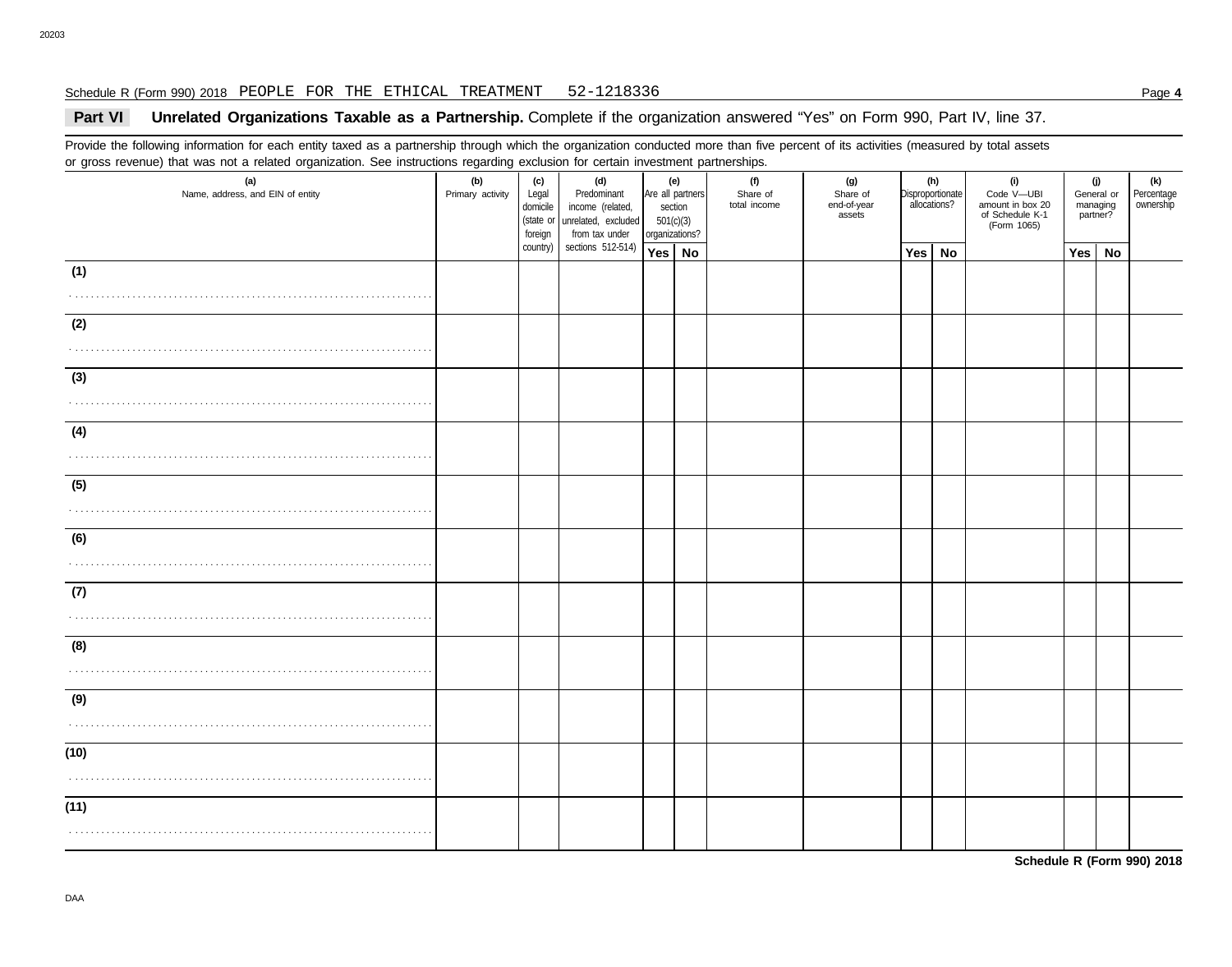|  |  |  |                                                                                                                                                                                                            | Page 5 |
|--|--|--|------------------------------------------------------------------------------------------------------------------------------------------------------------------------------------------------------------|--------|
|  |  |  |                                                                                                                                                                                                            |        |
|  |  |  | Schedule R (Form 990) 2018 PEOPLE FOR THE ETHICAL TREATMENT 52-1218336<br>Part VII Supplemental Information.<br>Provide additional information for responses to questions on Schedule R. See Instructions. |        |
|  |  |  |                                                                                                                                                                                                            |        |
|  |  |  |                                                                                                                                                                                                            |        |
|  |  |  |                                                                                                                                                                                                            |        |
|  |  |  |                                                                                                                                                                                                            |        |
|  |  |  |                                                                                                                                                                                                            |        |
|  |  |  |                                                                                                                                                                                                            |        |
|  |  |  |                                                                                                                                                                                                            |        |
|  |  |  |                                                                                                                                                                                                            |        |
|  |  |  |                                                                                                                                                                                                            |        |
|  |  |  |                                                                                                                                                                                                            |        |
|  |  |  |                                                                                                                                                                                                            |        |
|  |  |  |                                                                                                                                                                                                            |        |
|  |  |  |                                                                                                                                                                                                            |        |
|  |  |  |                                                                                                                                                                                                            |        |
|  |  |  |                                                                                                                                                                                                            |        |
|  |  |  |                                                                                                                                                                                                            |        |
|  |  |  |                                                                                                                                                                                                            |        |
|  |  |  |                                                                                                                                                                                                            |        |
|  |  |  |                                                                                                                                                                                                            |        |
|  |  |  |                                                                                                                                                                                                            |        |
|  |  |  |                                                                                                                                                                                                            |        |
|  |  |  |                                                                                                                                                                                                            |        |
|  |  |  |                                                                                                                                                                                                            |        |
|  |  |  |                                                                                                                                                                                                            |        |
|  |  |  |                                                                                                                                                                                                            |        |
|  |  |  |                                                                                                                                                                                                            |        |
|  |  |  |                                                                                                                                                                                                            |        |
|  |  |  |                                                                                                                                                                                                            |        |
|  |  |  |                                                                                                                                                                                                            |        |
|  |  |  |                                                                                                                                                                                                            |        |
|  |  |  |                                                                                                                                                                                                            |        |
|  |  |  |                                                                                                                                                                                                            |        |
|  |  |  |                                                                                                                                                                                                            |        |
|  |  |  |                                                                                                                                                                                                            |        |
|  |  |  |                                                                                                                                                                                                            |        |
|  |  |  |                                                                                                                                                                                                            |        |
|  |  |  |                                                                                                                                                                                                            |        |
|  |  |  |                                                                                                                                                                                                            |        |
|  |  |  |                                                                                                                                                                                                            |        |
|  |  |  |                                                                                                                                                                                                            |        |
|  |  |  |                                                                                                                                                                                                            |        |
|  |  |  |                                                                                                                                                                                                            |        |
|  |  |  |                                                                                                                                                                                                            |        |
|  |  |  |                                                                                                                                                                                                            |        |
|  |  |  |                                                                                                                                                                                                            |        |
|  |  |  |                                                                                                                                                                                                            |        |
|  |  |  |                                                                                                                                                                                                            |        |
|  |  |  |                                                                                                                                                                                                            |        |
|  |  |  |                                                                                                                                                                                                            |        |
|  |  |  |                                                                                                                                                                                                            |        |
|  |  |  |                                                                                                                                                                                                            |        |
|  |  |  |                                                                                                                                                                                                            |        |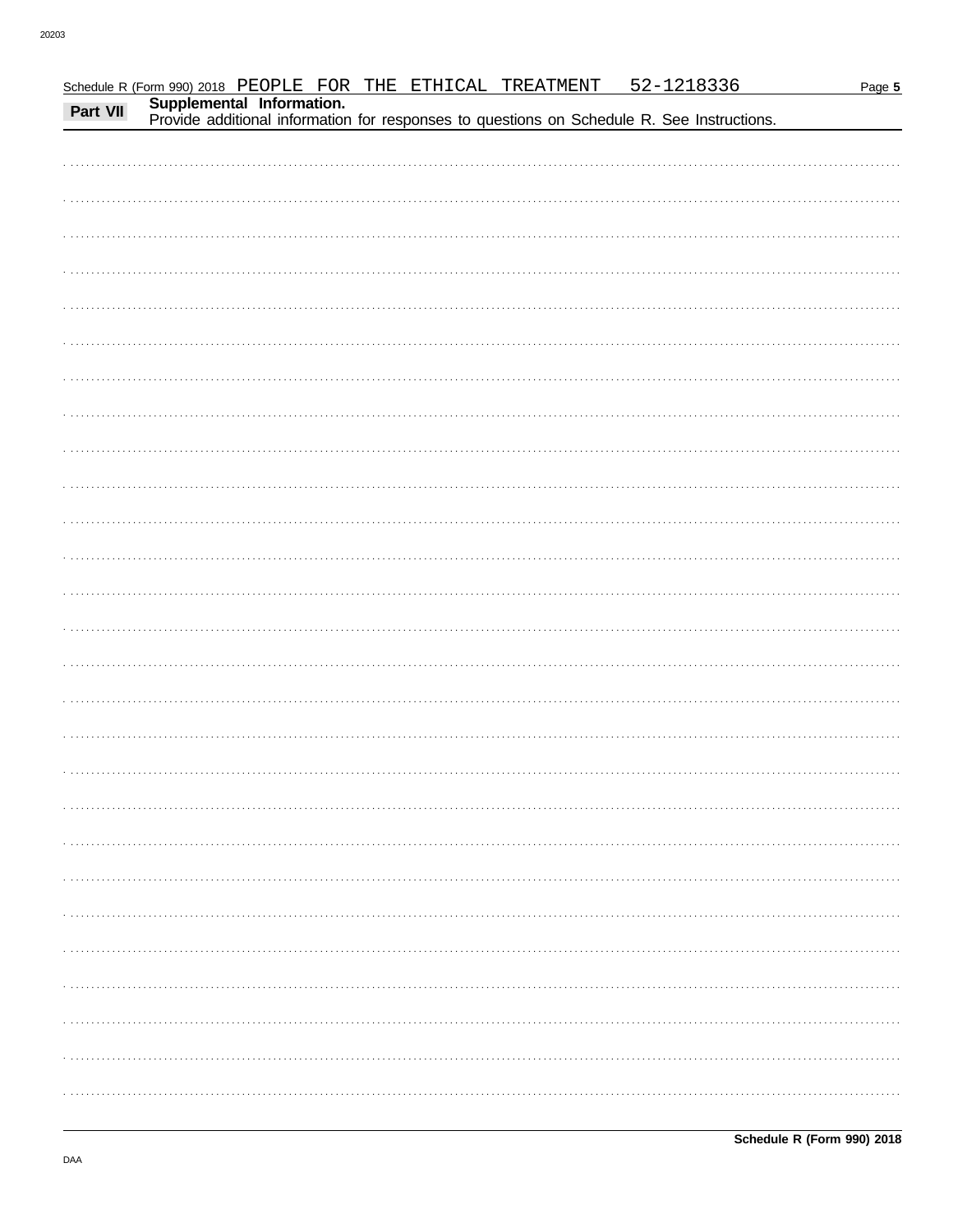|            | Form <b>990-T</b>                                                                  |             |                                           | <b>Exempt Organization Business Income Tax Return</b>                                                                                                                                                                               |                |            |                |                                                                           |                       | OMB No. 1545-0687                                                                                                                                                                                                             |
|------------|------------------------------------------------------------------------------------|-------------|-------------------------------------------|-------------------------------------------------------------------------------------------------------------------------------------------------------------------------------------------------------------------------------------|----------------|------------|----------------|---------------------------------------------------------------------------|-----------------------|-------------------------------------------------------------------------------------------------------------------------------------------------------------------------------------------------------------------------------|
|            |                                                                                    |             |                                           | (and proxy tax under section 6033(e))                                                                                                                                                                                               |                |            |                |                                                                           |                       | <b>2018</b>                                                                                                                                                                                                                   |
|            | Department of the Treasury                                                         |             |                                           | For calendar year 2018 or other tax year beginning $0.8/01/18$ , and ending $0.7/31/19$<br><b>uGo</b> to www.irs.gov/Form990T for instructions and the latest information.                                                          |                |            |                |                                                                           |                       | Open to Public Inspection for                                                                                                                                                                                                 |
|            | Internal Revenue Service<br>Check box if                                           |             |                                           | <b>u</b> Do not enter SSN numbers on this form as it may be made public if your organization is a $501(c)(3)$ . $501(c)(3)$ Organizations Only                                                                                      |                |            |                |                                                                           |                       |                                                                                                                                                                                                                               |
|            | address changed                                                                    |             | Name of organization                      | Check box if name changed and see instructions.)<br>$\left($                                                                                                                                                                        |                |            |                | D Employer identification number<br>(Employees' trust, see instructions.) |                       |                                                                                                                                                                                                                               |
| в          | Exempt under section<br>Χ<br>3 <sub>1</sub>                                        |             | OF ANIMALS, INC.                          | PEOPLE FOR THE ETHICAL TREATMENT                                                                                                                                                                                                    |                |            |                |                                                                           |                       |                                                                                                                                                                                                                               |
|            | 501( $C$ )(                                                                        | Print<br>or |                                           | Number, street, and room or suite no. If a P.O. box, see instructions.                                                                                                                                                              |                |            |                | 52-1218336                                                                |                       |                                                                                                                                                                                                                               |
|            | 408(e)<br>220(e)<br>408A<br>530(a)                                                 | <b>Type</b> | 501 FRONT STREET                          |                                                                                                                                                                                                                                     |                |            |                | E Unrelated business activity code                                        |                       |                                                                                                                                                                                                                               |
|            | 529(a)                                                                             |             |                                           | City or town, state or province, country, and ZIP or foreign postal code                                                                                                                                                            |                |            |                | (See instructions.)                                                       |                       |                                                                                                                                                                                                                               |
| C          | Book value of all assets                                                           |             | NORFOLK                                   |                                                                                                                                                                                                                                     |                | VA 23510   |                | 541800                                                                    |                       | 454110                                                                                                                                                                                                                        |
|            | at end of year                                                                     |             |                                           | F Group exemption number (See instructions.) $\mathbf u$                                                                                                                                                                            |                |            |                |                                                                           |                       |                                                                                                                                                                                                                               |
|            | 15,646,325                                                                         |             | <b>G</b> Check organization type <b>u</b> | $ X $ 501(c) corporation                                                                                                                                                                                                            |                |            | $501(c)$ trust | $401(a)$ trust                                                            |                       | Other trust                                                                                                                                                                                                                   |
|            |                                                                                    |             |                                           | H Enter the number of the organization's unrelated trades or businesses. $u3$ Describe the only (or first) unrelated trade or business here                                                                                         |                |            |                |                                                                           |                       |                                                                                                                                                                                                                               |
|            |                                                                                    |             |                                           | u MERCHANDISE SALES, ADVERTISING, RENTAL                                                                                                                                                                                            |                |            |                |                                                                           |                       | and the state of the state of the state of the state of the state of the state of the state of the state of the state of the state of the state of the state of the state of the state of the state of the state of the state |
|            |                                                                                    |             |                                           | Parts I-V. If more than one, describe the first in the blank space at the end of the previous sentence, complete Parts I and II, complete                                                                                           |                |            |                |                                                                           |                       |                                                                                                                                                                                                                               |
|            |                                                                                    |             |                                           | Schedule M for each additional trade or business, then complete Parts III-V.                                                                                                                                                        |                |            |                |                                                                           |                       |                                                                                                                                                                                                                               |
| L          |                                                                                    |             |                                           | During the tax year, was the corporation a subsidiary in an affiliated group or a parent-subsidiary controlled group? $\mathbf{u}$<br>If "Yes," enter the name and identifying number of the parent corporation.                    |                |            |                |                                                                           |                       | X <br>Yes<br>No                                                                                                                                                                                                               |
|            | u                                                                                  |             |                                           |                                                                                                                                                                                                                                     |                |            |                |                                                                           |                       |                                                                                                                                                                                                                               |
|            | The books are in care of <b>u</b> KELLY FIDLER                                     |             |                                           |                                                                                                                                                                                                                                     |                |            |                |                                                                           |                       | Telephone number u 757-962-8364                                                                                                                                                                                               |
|            | Part I                                                                             |             | <b>Unrelated Trade or Business Income</b> |                                                                                                                                                                                                                                     |                | (A) Income |                | (B) Expenses                                                              |                       | (C) Net                                                                                                                                                                                                                       |
| 1a         | Gross receipts or sales                                                            |             |                                           |                                                                                                                                                                                                                                     |                |            |                |                                                                           |                       |                                                                                                                                                                                                                               |
| b          |                                                                                    |             |                                           |                                                                                                                                                                                                                                     | 1c             |            |                |                                                                           |                       |                                                                                                                                                                                                                               |
| 2          |                                                                                    |             |                                           |                                                                                                                                                                                                                                     | $\overline{2}$ |            |                |                                                                           |                       |                                                                                                                                                                                                                               |
| 3          |                                                                                    |             |                                           |                                                                                                                                                                                                                                     | $\mathbf{3}$   |            |                |                                                                           |                       |                                                                                                                                                                                                                               |
| 4a         |                                                                                    |             |                                           |                                                                                                                                                                                                                                     | 4a             |            |                |                                                                           |                       |                                                                                                                                                                                                                               |
| b          | 4 <sub>b</sub><br>Net gain (loss) (Form 4797, Part II, line 17) (attach Form 4797) |             |                                           |                                                                                                                                                                                                                                     |                |            |                |                                                                           |                       |                                                                                                                                                                                                                               |
| c          |                                                                                    |             |                                           |                                                                                                                                                                                                                                     | 4 <sub>c</sub> |            |                |                                                                           |                       |                                                                                                                                                                                                                               |
| 5          |                                                                                    |             |                                           | Income (loss) from partnership and S corporation (attach statement)                                                                                                                                                                 | 5              |            |                |                                                                           |                       |                                                                                                                                                                                                                               |
| 6          | Rent income (Schedule C)                                                           |             |                                           |                                                                                                                                                                                                                                     | 6              |            |                |                                                                           |                       |                                                                                                                                                                                                                               |
| 7          | Unrelated debt-financed income (Schedule E)                                        |             |                                           |                                                                                                                                                                                                                                     | $\overline{7}$ |            |                |                                                                           |                       |                                                                                                                                                                                                                               |
| 8<br>9     |                                                                                    |             |                                           | Interest, annuities, royalties, and rents from controlled organization (Schedule F)<br>Investment income of a section 501(c)(7), (9), or (17) organization (Schedule G)                                                             | 8<br>9         |            |                |                                                                           |                       |                                                                                                                                                                                                                               |
| 10         |                                                                                    |             |                                           | Exploited exempt activity income (Schedule I)                                                                                                                                                                                       | 10             |            |                |                                                                           |                       |                                                                                                                                                                                                                               |
| 11         | Advertising income (Schedule J)                                                    |             |                                           |                                                                                                                                                                                                                                     | 11             |            | 89,681         | 100,786                                                                   |                       | $-11, 105$                                                                                                                                                                                                                    |
| 12         |                                                                                    |             |                                           | Other income (See instructions; attach schedule)                                                                                                                                                                                    | 12             |            |                |                                                                           |                       |                                                                                                                                                                                                                               |
| 13         |                                                                                    |             |                                           |                                                                                                                                                                                                                                     | 13             |            | 89,681         | 100,786                                                                   |                       | $-11,105$                                                                                                                                                                                                                     |
|            | Part II                                                                            |             |                                           | Deductions Not Taken Elsewhere (See instructions for limitations on deductions.) (Except for contributions,                                                                                                                         |                |            |                |                                                                           |                       |                                                                                                                                                                                                                               |
|            |                                                                                    |             |                                           | deductions must be directly connected with the unrelated business income.)                                                                                                                                                          |                |            |                |                                                                           |                       |                                                                                                                                                                                                                               |
| 14         |                                                                                    |             |                                           |                                                                                                                                                                                                                                     |                |            |                |                                                                           | 14                    |                                                                                                                                                                                                                               |
| 15         |                                                                                    |             |                                           | Salaries and wages <b>construction and construction</b> and construction of the construction of the construction of the construction of the construction of the construction of the construction of the construction of the constru |                |            |                |                                                                           | 15                    |                                                                                                                                                                                                                               |
| 16         |                                                                                    |             |                                           | Repairs and maintenance <i>communication</i> and all the main contract of the main contract of the main contract of the main contract of the main contract of the main contract of the main contract of the main contract of the ma |                |            |                |                                                                           | 16<br>17 <sub>2</sub> |                                                                                                                                                                                                                               |
| 17<br>18   |                                                                                    |             |                                           | Bad debts <u>with continuum control and the control of the control of the control of the control of</u>                                                                                                                             |                |            |                |                                                                           | 18                    |                                                                                                                                                                                                                               |
| 19         |                                                                                    |             |                                           |                                                                                                                                                                                                                                     |                |            |                |                                                                           | 19                    |                                                                                                                                                                                                                               |
| 20         |                                                                                    |             |                                           |                                                                                                                                                                                                                                     |                |            |                |                                                                           | 20                    |                                                                                                                                                                                                                               |
| 21         |                                                                                    |             |                                           |                                                                                                                                                                                                                                     |                |            |                |                                                                           |                       |                                                                                                                                                                                                                               |
| 22         |                                                                                    |             |                                           | Less depreciation claimed on Schedule A and elsewhere on return <b>Election Constant Laza</b>                                                                                                                                       |                |            |                |                                                                           | 22 <sub>b</sub>       | 0                                                                                                                                                                                                                             |
| 23         |                                                                                    |             |                                           |                                                                                                                                                                                                                                     |                |            |                |                                                                           | 23                    |                                                                                                                                                                                                                               |
| 24         |                                                                                    |             |                                           | Contributions to deferred compensation plans [11] contract the contract of the contributions to deferred compensation plans                                                                                                         |                |            |                |                                                                           | 24                    |                                                                                                                                                                                                                               |
| 25         |                                                                                    |             |                                           |                                                                                                                                                                                                                                     |                |            |                |                                                                           | 25                    |                                                                                                                                                                                                                               |
| 26         |                                                                                    |             |                                           |                                                                                                                                                                                                                                     |                |            |                |                                                                           | 26                    |                                                                                                                                                                                                                               |
| 27         |                                                                                    |             |                                           |                                                                                                                                                                                                                                     |                |            |                |                                                                           | 27                    |                                                                                                                                                                                                                               |
| 28         |                                                                                    |             |                                           |                                                                                                                                                                                                                                     |                |            |                |                                                                           | 28                    |                                                                                                                                                                                                                               |
| 29         |                                                                                    |             |                                           |                                                                                                                                                                                                                                     |                |            |                |                                                                           | 29                    |                                                                                                                                                                                                                               |
| 30         |                                                                                    |             |                                           | Unrelated business taxable income before net operating loss deduction. Subtract line 29 from line 13                                                                                                                                |                |            |                |                                                                           | 30                    | $-11, 105$                                                                                                                                                                                                                    |
| 31         |                                                                                    |             |                                           | Deduction for net operating loss arising in tax years beginning on or after January 1, 2018 (see instructions)                                                                                                                      |                |            |                |                                                                           | 31                    |                                                                                                                                                                                                                               |
| 32         | Unrelated business taxable income. Subtract line 31 from line 30                   |             |                                           |                                                                                                                                                                                                                                     |                |            |                |                                                                           | 32                    | $-11,105$<br>Form 990-T (2018)                                                                                                                                                                                                |
| <b>DAA</b> | For Paperwork Reduction Act Notice, see instructions.                              |             |                                           |                                                                                                                                                                                                                                     |                |            |                |                                                                           |                       |                                                                                                                                                                                                                               |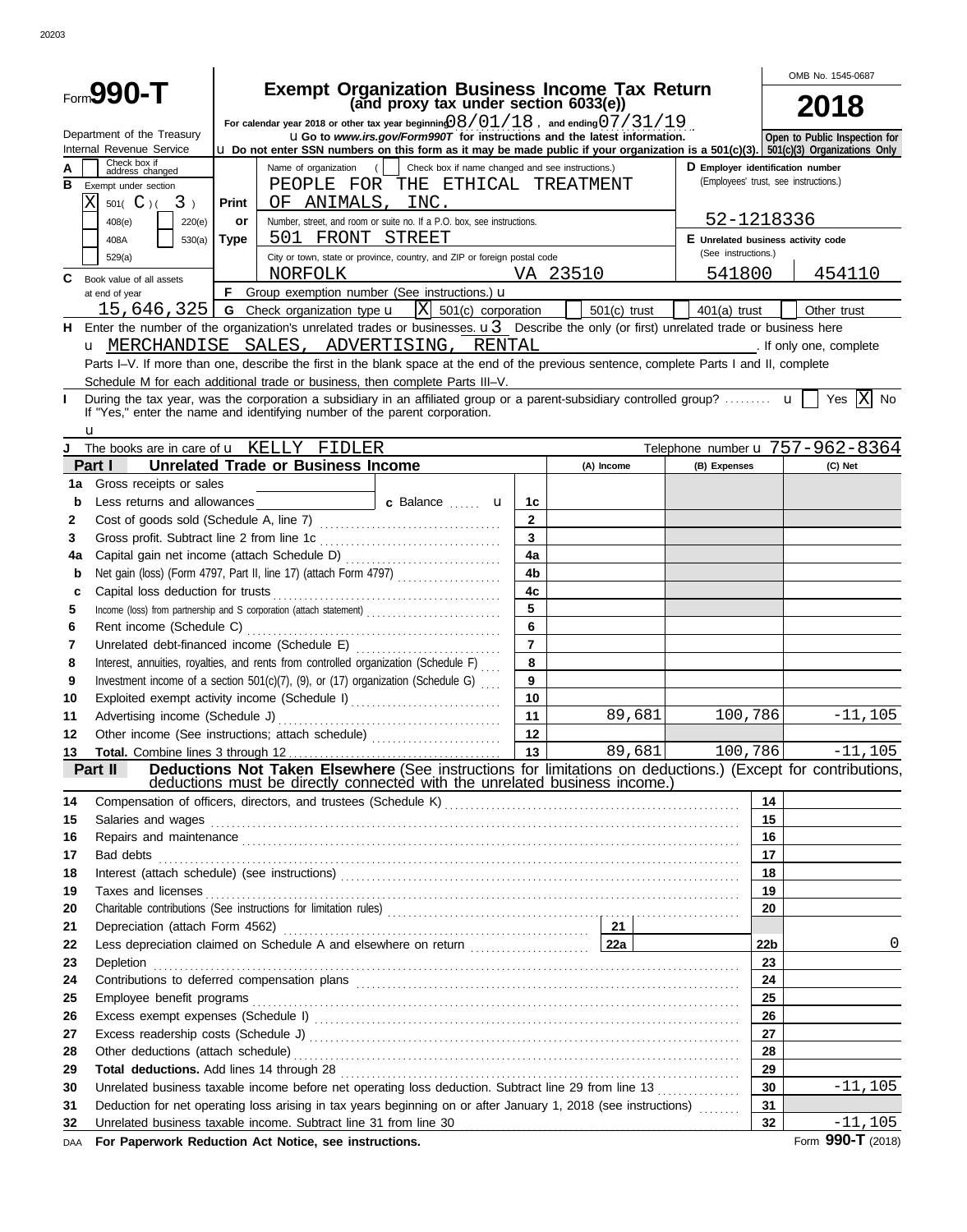| Form 990-T (2018) PEOPLE FOR THE ETHICAL TREATMENT 52-1218336 |  |  |  |  |  |  |
|---------------------------------------------------------------|--|--|--|--|--|--|
|---------------------------------------------------------------|--|--|--|--|--|--|

|--|--|

|                 | <b>Total Unrelated Business Taxable income</b>                                                                                                                                                                                    |                                |                        |                                                                                         |
|-----------------|-----------------------------------------------------------------------------------------------------------------------------------------------------------------------------------------------------------------------------------|--------------------------------|------------------------|-----------------------------------------------------------------------------------------|
| 33              | Total of unrelated business taxable income computed from all unrelated trades or businesses (see                                                                                                                                  |                                |                        |                                                                                         |
|                 | instructions)                                                                                                                                                                                                                     |                                | 33                     | 4,236                                                                                   |
| 34              |                                                                                                                                                                                                                                   |                                |                        |                                                                                         |
| 35              | Deductions for net operating loss arising in tax years beginning before January 1, 2018 (see                                                                                                                                      |                                | 34                     |                                                                                         |
|                 | instructions)                                                                                                                                                                                                                     |                                |                        |                                                                                         |
| 36              |                                                                                                                                                                                                                                   |                                | 35                     | 4,236                                                                                   |
|                 | Total of unrelated business taxable income before specific deduction. Subtract line 35 from the sum                                                                                                                               |                                |                        |                                                                                         |
|                 | of lines 33 and 34                                                                                                                                                                                                                |                                | 36                     |                                                                                         |
| 37              |                                                                                                                                                                                                                                   |                                | 37                     | 1,000                                                                                   |
| 38              | Unrelated business taxable income. Subtract line 37 from line 36. If line 37 is greater than line 36,                                                                                                                             |                                |                        |                                                                                         |
|                 |                                                                                                                                                                                                                                   |                                | 38                     | $\left( \right)$                                                                        |
|                 | Part IV<br><b>Tax Computation</b>                                                                                                                                                                                                 |                                |                        |                                                                                         |
| 39              | Organizations Taxable as Corporations. Multiply line 38 by 21% (0.21)                                                                                                                                                             |                                | ▶<br>39                |                                                                                         |
| 40              | Trusts Taxable at Trust Rates. See instructions for tax computation. Income tax on                                                                                                                                                |                                |                        |                                                                                         |
|                 | the amount on line 38 from:     Tax rate schedule or     Schedule D (Form 1041)                                                                                                                                                   |                                | 40                     |                                                                                         |
| 41              |                                                                                                                                                                                                                                   |                                | 41                     |                                                                                         |
| 42              |                                                                                                                                                                                                                                   |                                | 42                     |                                                                                         |
| 43              |                                                                                                                                                                                                                                   |                                | 43                     |                                                                                         |
| 44              |                                                                                                                                                                                                                                   |                                | 44                     | 0                                                                                       |
|                 | <b>Fart V</b> Tax and Payments                                                                                                                                                                                                    |                                |                        |                                                                                         |
| 45a             | Foreign tax credit (corporations attach Form 1118; trusts attach Form 1116)                                                                                                                                                       | 45a                            |                        |                                                                                         |
| b               | Other credits (see instructions)                                                                                                                                                                                                  | 45 <sub>b</sub>                |                        |                                                                                         |
| -C.             |                                                                                                                                                                                                                                   | 45c                            |                        |                                                                                         |
| d               |                                                                                                                                                                                                                                   | 45d                            |                        |                                                                                         |
| е               |                                                                                                                                                                                                                                   |                                | 45e                    |                                                                                         |
| 46              | Subtract line 45e from line 44                                                                                                                                                                                                    |                                | 46                     |                                                                                         |
| 47              | Other taxes.<br>Check if from:                                                                                                                                                                                                    |                                | 47                     |                                                                                         |
| 48              | Total tax. Add lines 46 and 47 (see instructions)                                                                                                                                                                                 |                                | 48                     | 0                                                                                       |
| 49              | 2018 net 965 tax liability paid from Form 965-A or Form 965-B, Part II, column (k) line 2                                                                                                                                         |                                | 49                     |                                                                                         |
| 50a             |                                                                                                                                                                                                                                   | i 50a l                        |                        |                                                                                         |
| b               | 2018 estimated tax payments                                                                                                                                                                                                       | 50 <sub>b</sub>                |                        |                                                                                         |
| c               | Tax deposited with Form 8868                                                                                                                                                                                                      | 50 <sub>c</sub>                |                        |                                                                                         |
| đ               | Foreign organizations: Tax paid or withheld at source (see instructions)                                                                                                                                                          | <b>50d</b>                     |                        |                                                                                         |
| е               | Backup withholding (see instructions)                                                                                                                                                                                             | <b>50e</b>                     |                        |                                                                                         |
| Ť.              | Credit for small employer health insurance premiums (attach Form 8941)                                                                                                                                                            | 50f                            |                        |                                                                                         |
| g               | Other credits, adjustments, and payments:     Form 2439                                                                                                                                                                           |                                |                        |                                                                                         |
|                 |                                                                                                                                                                                                                                   |                                |                        |                                                                                         |
| 51 -            | Other <b>Communication</b><br>Total ▶<br>Total payments. Add lines 50a through 50g                                                                                                                                                | 50 <sub>g</sub>                |                        |                                                                                         |
| 52              |                                                                                                                                                                                                                                   |                                | 51                     |                                                                                         |
| 53              | Estimated tax penalty (see instructions). Check if Form 2220 is attached                                                                                                                                                          |                                | 52                     |                                                                                         |
|                 | Tax due. If line 51 is less than the total of lines 48, 49, and 52, enter amount owed                                                                                                                                             |                                | 53                     | 0                                                                                       |
| 54              | Overpayment. If line 51 is larger than the total of lines 48, 49, and 52, enter amount overpaid                                                                                                                                   |                                | 54                     |                                                                                         |
| 55<br>Services  | Enter the amount of line 54 you want: Credited to 2019 estimated tax >                                                                                                                                                            | Refunded $\blacktriangleright$ | 55                     |                                                                                         |
|                 | Statements Regarding Certain Activities and Other Information (see instructions)                                                                                                                                                  |                                |                        |                                                                                         |
| 56              | At any time during the 2018 calendar year, did the organization have an interest in or a signature or other authority<br>over a financial account (bank, securities, or other) in a foreign country? If "YES," the organization m |                                |                        | Yes.<br>No                                                                              |
|                 | FinCEN Form 114, Report of Foreign Bank and Financial Accounts. If "YES," enter the name of the foreign country                                                                                                                   |                                |                        |                                                                                         |
|                 | here CANADA                                                                                                                                                                                                                       |                                |                        | Χ                                                                                       |
| 57              | During the tax year, did the organization receive a distribution from, or was it the grantor of, or transferor to, a foreign trust?                                                                                               |                                |                        | Χ                                                                                       |
|                 | If "YES," see instructions for other forms the organization may have to file.                                                                                                                                                     |                                |                        |                                                                                         |
| 58              | Enter the amount of tax-exempt interest received or accrued during the tax year                                                                                                                                                   |                                |                        |                                                                                         |
|                 | Under penalties of perjury, I declare that I have examined this return, including accompanying schedules and statements, and to the best of my knowledge and belief, it is                                                        |                                |                        |                                                                                         |
| Sign            | true, correct, and complete. Declaration of preparer (other than taxpayer) is based on all information of which preparer has any knowledge.                                                                                       |                                |                        |                                                                                         |
| <b>Here</b>     |                                                                                                                                                                                                                                   |                                |                        | May the IRS discuss this return<br>with the preparer shown below<br>(see instructions)? |
|                 | PRESIDENT/SECRETARY<br>Signature of officer<br>Date<br>Title                                                                                                                                                                      |                                |                        | $X$ Yes<br><b>No</b>                                                                    |
|                 | Print/Type preparer's name<br>Preparer's signature                                                                                                                                                                                | Date                           |                        | PTIN                                                                                    |
| Paid            | SUSAN J ROSENBERG                                                                                                                                                                                                                 |                                | Check<br>if            |                                                                                         |
| Preparer        | SUSAN J ROSENBERG<br>ROSENBERG, P.C.<br>SAGGAR<br>&<br>Firm's name                                                                                                                                                                |                                | 03/10/20 self-employed | P00059813                                                                               |
| <b>Use Only</b> | CHURCH ST STE                                                                                                                                                                                                                     |                                | Firm's EIN ▶           | 52-2190100                                                                              |
|                 | 700                                                                                                                                                                                                                               |                                |                        |                                                                                         |
|                 | ROCKVILLE, MD<br>$20850 - 4163$<br>Firm's address                                                                                                                                                                                 |                                | Phone no.              | 301-738-9040                                                                            |

Form 990-T (2018)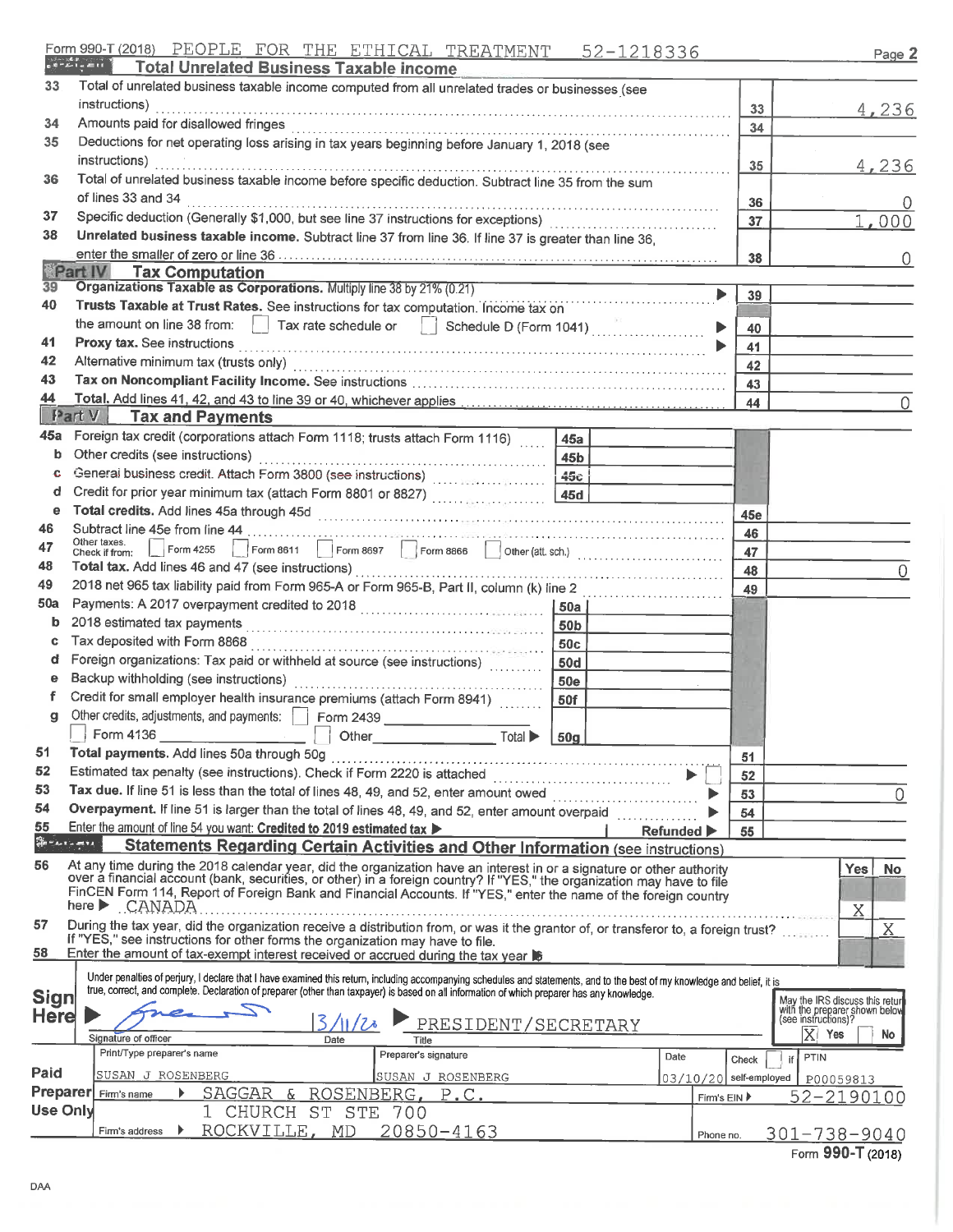| Form 990-T (2018) PEOPLE FOR THE ETHICAL                                                      |                                                 |                             |                | TREATMENT                                        | 52-1218336                                            | Page 3                                              |  |
|-----------------------------------------------------------------------------------------------|-------------------------------------------------|-----------------------------|----------------|--------------------------------------------------|-------------------------------------------------------|-----------------------------------------------------|--|
| Schedule A - Cost of Goods Sold. Enter method of inventory valuation uCOST METHOD             |                                                 |                             |                |                                                  |                                                       |                                                     |  |
| Inventory at beginning of year<br>1                                                           | $\mathbf{1}$                                    |                             |                | $1,611$ 6 Inventory at end of year               |                                                       | 4,978<br>6                                          |  |
| Purchases<br>2                                                                                | $\mathbf{2}$                                    | 8,784                       | $7\phantom{0}$ | Cost of goods sold. Subtract                     |                                                       |                                                     |  |
| 3<br>Cost of labor                                                                            | $\mathbf{3}$                                    |                             |                | line 6 from line 5. Enter here and               |                                                       |                                                     |  |
| 4a<br>Additional sec. 263A costs                                                              |                                                 |                             |                | in Part I, line 2                                |                                                       | 5,417<br>7                                          |  |
| (attach schedule)                                                                             | 4a<br>.                                         |                             |                | 8 Do the rules of section 263A (with respect to  |                                                       | Yes<br>No                                           |  |
| Other costs<br>b                                                                              | 4b                                              |                             |                |                                                  | property produced or acquired for resale) apply       |                                                     |  |
| (attach schedule)<br>Total. Add lines 1 through 4b<br>5                                       | 5                                               | 10,395                      |                | to the organization?                             |                                                       | Χ                                                   |  |
| Schedule C - Rent Income (From Real Property and Personal Property Leased With Real Property) |                                                 |                             |                |                                                  |                                                       |                                                     |  |
| (see instructions)                                                                            |                                                 |                             |                |                                                  |                                                       |                                                     |  |
| 1. Description of property                                                                    |                                                 |                             |                |                                                  |                                                       |                                                     |  |
| N/A<br>(1)                                                                                    |                                                 |                             |                |                                                  |                                                       |                                                     |  |
|                                                                                               |                                                 |                             |                |                                                  |                                                       |                                                     |  |
| (2)                                                                                           |                                                 |                             |                |                                                  |                                                       |                                                     |  |
| (3)                                                                                           |                                                 |                             |                |                                                  |                                                       |                                                     |  |
| (4)                                                                                           |                                                 |                             |                |                                                  |                                                       |                                                     |  |
|                                                                                               |                                                 | 2. Rent received or accrued |                |                                                  |                                                       |                                                     |  |
| (a) From personal property (if the percentage of rent                                         |                                                 |                             |                | (b) From real and personal property (if the      |                                                       | 3(a) Deductions directly connected with the income  |  |
| for personal property is more than 10% but not                                                |                                                 |                             |                | percentage of rent for personal property exceeds |                                                       | in columns 2(a) and 2(b) (attach schedule)          |  |
| more than 50%)                                                                                |                                                 |                             |                | 50% or if the rent is based on profit or income) |                                                       |                                                     |  |
| (1)                                                                                           |                                                 |                             |                |                                                  |                                                       |                                                     |  |
| (2)                                                                                           |                                                 |                             |                |                                                  |                                                       |                                                     |  |
| (3)                                                                                           |                                                 |                             |                |                                                  |                                                       |                                                     |  |
| (4)                                                                                           |                                                 |                             |                |                                                  |                                                       |                                                     |  |
| Total                                                                                         |                                                 | Total                       |                |                                                  | (b) Total deductions.                                 |                                                     |  |
| (c) Total income. Add totals of columns 2(a) and 2(b). Enter                                  |                                                 |                             |                |                                                  | Enter here and on page 1,                             |                                                     |  |
| here and on page 1, Part I, line 6, column (A)                                                |                                                 |                             |                | u                                                | Part I, line 6, column $(B)$ u                        |                                                     |  |
| <b>Schedule E - Unrelated Debt-Financed Income</b> (see instructions)                         |                                                 |                             |                |                                                  |                                                       |                                                     |  |
|                                                                                               |                                                 |                             |                |                                                  | 3. Deductions directly connected with or allocable to |                                                     |  |
|                                                                                               |                                                 |                             |                | 2. Gross income from or                          | debt-financed property                                |                                                     |  |
|                                                                                               | 1. Description of debt-financed property        |                             |                | allocable to debt-financed<br>property           | (a) Straight line depreciation                        | (b) Other deductions                                |  |
|                                                                                               |                                                 |                             |                |                                                  | (attach schedule)                                     | (attach schedule)                                   |  |
| N/A                                                                                           |                                                 |                             |                |                                                  |                                                       |                                                     |  |
| (1)                                                                                           |                                                 |                             |                |                                                  |                                                       |                                                     |  |
| (2)                                                                                           |                                                 |                             |                |                                                  |                                                       |                                                     |  |
| (3)                                                                                           |                                                 |                             |                |                                                  |                                                       |                                                     |  |
| (4)                                                                                           |                                                 |                             |                |                                                  |                                                       |                                                     |  |
| 4. Amount of average<br>acquisition debt on or                                                | 5. Average adjusted basis<br>of or allocable to |                             |                | 6. Column                                        | 7. Gross income reportable                            | 8. Allocable deductions                             |  |
| allocable to debt-financed                                                                    | debt-financed property                          |                             |                | 4 divided<br>by column 5                         | (column 2 x column 6)                                 | (column 6 x total of columns<br>$3(a)$ and $3(b)$ ) |  |
| property (attach schedule)                                                                    | (attach schedule)                               |                             |                |                                                  |                                                       |                                                     |  |
| (1)                                                                                           |                                                 |                             |                | %                                                |                                                       |                                                     |  |
| (2)                                                                                           |                                                 |                             |                | $\frac{0}{c}$                                    |                                                       |                                                     |  |
| (3)                                                                                           |                                                 |                             |                | $\frac{9}{6}$                                    |                                                       |                                                     |  |
| (4)                                                                                           |                                                 |                             |                | $\frac{0}{6}$                                    |                                                       |                                                     |  |
|                                                                                               |                                                 |                             |                |                                                  | Enter here and on page 1,                             | Enter here and on page 1,                           |  |
|                                                                                               |                                                 |                             |                |                                                  | Part I, line 7, column (A).                           | Part I, line 7, column (B).                         |  |
| <b>Totals</b>                                                                                 |                                                 |                             |                | u                                                |                                                       |                                                     |  |
|                                                                                               |                                                 |                             |                |                                                  | u                                                     |                                                     |  |

Form **990-T** (2018)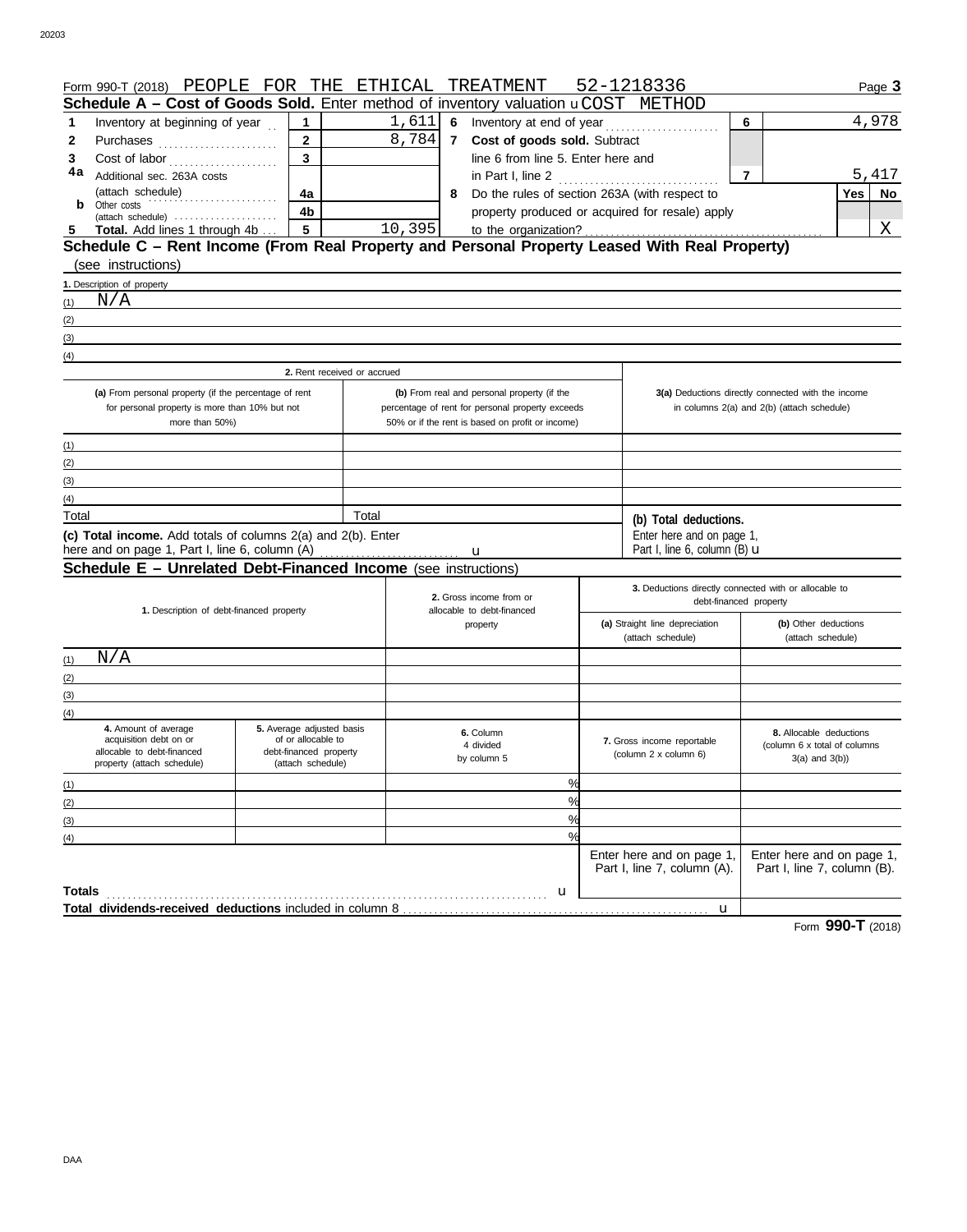| Schedule F - Interest, Annuities, Royalties, and Rents From Controlled Organizations (see instructions)<br>Exempt Controlled Organizations<br>1. Name of controlled<br>2. Employer<br>3. Net unrelated income<br>4. Total of specified<br>5. Part of column 4 that is<br>organization<br>identification number<br>(loss) (see instructions)<br>included in the controlling<br>payments made<br>organization's gross income<br>in column 5<br>(1) $N/A$<br>(2)<br><u> 1989 - Johann Barbara, martxa alemaniar a</u><br>(3)<br><u> 1989 - Johann Stein, mars an t-Amerikaansk kommunister (</u><br>(4)<br>Nonexempt Controlled Organizations<br>10. Part of column 9 that is<br>11. Deductions directly<br>8. Net unrelated income<br>9. Total of specified<br>7. Taxable Income<br>included in the controlling<br>connected with income in<br>(loss) (see instructions)<br>payments made<br>organization's gross income<br>column 10<br>(1)<br>the control of the control of the control of the control of the control of the control of<br>(2)<br>the control of the control of the control of the control of the control of the control of<br>(3)<br><u> 1989 - Johann Harry Harry Harry Harry Harry Harry Harry Harry Harry Harry Harry Harry Harry Harry Harry Harry</u><br>(4)<br>Add columns 5 and 10.<br>Add columns 6 and 11.<br>Enter here and on page 1,<br>Enter here and on page 1,<br>Part I, line 8, column (A).<br>Part I, line 8, column (B).<br>3. Deductions<br>5. Total deductions<br>1. Description of income<br>2. Amount of income<br>directly connected<br>4. Set-asides<br>and set-asides (col. 3<br>(attach schedule)<br>(attach schedule)<br>plus col.4)<br>(1) $N/A$<br>(2)<br><u> 1989 - Johann Stoff, deutscher Stoffen und der Stoffen und der Stoffen und der Stoffen und der Stoffen und der</u><br>(3)<br><u> 1989 - Johann Stein, fransk politik (f. 1989)</u><br>(4)<br>Enter here and on page 1,<br>Enter here and on page 1,<br>Part I, line 9, column (A).<br>Part I, line 9, column (B).<br>Schedule I - Exploited Exempt Activity Income, Other Than Advertising Income (see instructions)<br>4. Net income (loss)<br>2. Gross<br>3. Expenses<br>7. Excess exempt<br>5. Gross income<br>from unrelated trade<br>directly<br>unrelated<br>6. Expenses<br>expenses<br>from activity that<br>connected with<br>or business (column<br>(column 6 minus<br>1. Description of exploited activity<br>business income<br>attributable to<br>production of<br>2 minus column 3).<br>is not unrelated<br>column 5, but not<br>from trade or<br>column 5<br>unrelated<br>If a gain, compute<br>business income<br>more than<br>business<br>business income<br>cols. 5 through 7.<br>column 4).<br>(1) N/A<br>(2)<br>(3)<br>(4)<br>Enter here and on<br>Enter here and on<br>Enter here and<br>page 1, Part I,<br>page 1, Part I,<br>on page 1,<br>line 10, col. (A).<br>line 10, col. (B).<br>Part II, line 26.<br>Totals<br>u<br><b>Schedule J - Advertising Income</b> (see instructions)<br>Income From Periodicals Reported on a Consolidated Basis<br>Part I<br>4. Advertising<br>2. Gross<br>gain or (loss) (col.<br>costs (column 6<br>3. Direct<br>5. Circulation<br>6. Readership<br>advertising<br>2 minus col. 3). If<br>1. Name of periodical<br>advertising costs<br>income<br>costs<br>income<br>a gain, compute<br>not more than<br>cols. 5 through 7.<br>column 4).<br>(1) ADVERTISING<br>89,681<br>100,786<br>INCOME<br>(2)<br>(3) | Form 990-T (2018) PEOPLE | THE<br>FOR | ETHICAL | TREATMENT |  | 52-1218336 |  |  | Page 4                                          |
|---------------------------------------------------------------------------------------------------------------------------------------------------------------------------------------------------------------------------------------------------------------------------------------------------------------------------------------------------------------------------------------------------------------------------------------------------------------------------------------------------------------------------------------------------------------------------------------------------------------------------------------------------------------------------------------------------------------------------------------------------------------------------------------------------------------------------------------------------------------------------------------------------------------------------------------------------------------------------------------------------------------------------------------------------------------------------------------------------------------------------------------------------------------------------------------------------------------------------------------------------------------------------------------------------------------------------------------------------------------------------------------------------------------------------------------------------------------------------------------------------------------------------------------------------------------------------------------------------------------------------------------------------------------------------------------------------------------------------------------------------------------------------------------------------------------------------------------------------------------------------------------------------------------------------------------------------------------------------------------------------------------------------------------------------------------------------------------------------------------------------------------------------------------------------------------------------------------------------------------------------------------------------------------------------------------------------------------------------------------------------------------------------------------------------------------------------------------------------------------------------------------------------------------------------------------------------------------------------------------------------------------------------------------------------------------------------------------------------------------------------------------------------------------------------------------------------------------------------------------------------------------------------------------------------------------------------------------------------------------------------------------------------------------------------------------------------------------------------------------------------------------------------------------------------------------------------------------------------------------------------------------------------------------------------------------------------------------------------------------------------------------------------------------------------------------------------------------------------------|--------------------------|------------|---------|-----------|--|------------|--|--|-------------------------------------------------|
|                                                                                                                                                                                                                                                                                                                                                                                                                                                                                                                                                                                                                                                                                                                                                                                                                                                                                                                                                                                                                                                                                                                                                                                                                                                                                                                                                                                                                                                                                                                                                                                                                                                                                                                                                                                                                                                                                                                                                                                                                                                                                                                                                                                                                                                                                                                                                                                                                                                                                                                                                                                                                                                                                                                                                                                                                                                                                                                                                                                                                                                                                                                                                                                                                                                                                                                                                                                                                                                                                 |                          |            |         |           |  |            |  |  |                                                 |
|                                                                                                                                                                                                                                                                                                                                                                                                                                                                                                                                                                                                                                                                                                                                                                                                                                                                                                                                                                                                                                                                                                                                                                                                                                                                                                                                                                                                                                                                                                                                                                                                                                                                                                                                                                                                                                                                                                                                                                                                                                                                                                                                                                                                                                                                                                                                                                                                                                                                                                                                                                                                                                                                                                                                                                                                                                                                                                                                                                                                                                                                                                                                                                                                                                                                                                                                                                                                                                                                                 |                          |            |         |           |  |            |  |  | 6. Deductions directly<br>connected with income |
|                                                                                                                                                                                                                                                                                                                                                                                                                                                                                                                                                                                                                                                                                                                                                                                                                                                                                                                                                                                                                                                                                                                                                                                                                                                                                                                                                                                                                                                                                                                                                                                                                                                                                                                                                                                                                                                                                                                                                                                                                                                                                                                                                                                                                                                                                                                                                                                                                                                                                                                                                                                                                                                                                                                                                                                                                                                                                                                                                                                                                                                                                                                                                                                                                                                                                                                                                                                                                                                                                 |                          |            |         |           |  |            |  |  |                                                 |
|                                                                                                                                                                                                                                                                                                                                                                                                                                                                                                                                                                                                                                                                                                                                                                                                                                                                                                                                                                                                                                                                                                                                                                                                                                                                                                                                                                                                                                                                                                                                                                                                                                                                                                                                                                                                                                                                                                                                                                                                                                                                                                                                                                                                                                                                                                                                                                                                                                                                                                                                                                                                                                                                                                                                                                                                                                                                                                                                                                                                                                                                                                                                                                                                                                                                                                                                                                                                                                                                                 |                          |            |         |           |  |            |  |  |                                                 |
|                                                                                                                                                                                                                                                                                                                                                                                                                                                                                                                                                                                                                                                                                                                                                                                                                                                                                                                                                                                                                                                                                                                                                                                                                                                                                                                                                                                                                                                                                                                                                                                                                                                                                                                                                                                                                                                                                                                                                                                                                                                                                                                                                                                                                                                                                                                                                                                                                                                                                                                                                                                                                                                                                                                                                                                                                                                                                                                                                                                                                                                                                                                                                                                                                                                                                                                                                                                                                                                                                 |                          |            |         |           |  |            |  |  |                                                 |
|                                                                                                                                                                                                                                                                                                                                                                                                                                                                                                                                                                                                                                                                                                                                                                                                                                                                                                                                                                                                                                                                                                                                                                                                                                                                                                                                                                                                                                                                                                                                                                                                                                                                                                                                                                                                                                                                                                                                                                                                                                                                                                                                                                                                                                                                                                                                                                                                                                                                                                                                                                                                                                                                                                                                                                                                                                                                                                                                                                                                                                                                                                                                                                                                                                                                                                                                                                                                                                                                                 |                          |            |         |           |  |            |  |  |                                                 |
|                                                                                                                                                                                                                                                                                                                                                                                                                                                                                                                                                                                                                                                                                                                                                                                                                                                                                                                                                                                                                                                                                                                                                                                                                                                                                                                                                                                                                                                                                                                                                                                                                                                                                                                                                                                                                                                                                                                                                                                                                                                                                                                                                                                                                                                                                                                                                                                                                                                                                                                                                                                                                                                                                                                                                                                                                                                                                                                                                                                                                                                                                                                                                                                                                                                                                                                                                                                                                                                                                 |                          |            |         |           |  |            |  |  |                                                 |
|                                                                                                                                                                                                                                                                                                                                                                                                                                                                                                                                                                                                                                                                                                                                                                                                                                                                                                                                                                                                                                                                                                                                                                                                                                                                                                                                                                                                                                                                                                                                                                                                                                                                                                                                                                                                                                                                                                                                                                                                                                                                                                                                                                                                                                                                                                                                                                                                                                                                                                                                                                                                                                                                                                                                                                                                                                                                                                                                                                                                                                                                                                                                                                                                                                                                                                                                                                                                                                                                                 |                          |            |         |           |  |            |  |  |                                                 |
|                                                                                                                                                                                                                                                                                                                                                                                                                                                                                                                                                                                                                                                                                                                                                                                                                                                                                                                                                                                                                                                                                                                                                                                                                                                                                                                                                                                                                                                                                                                                                                                                                                                                                                                                                                                                                                                                                                                                                                                                                                                                                                                                                                                                                                                                                                                                                                                                                                                                                                                                                                                                                                                                                                                                                                                                                                                                                                                                                                                                                                                                                                                                                                                                                                                                                                                                                                                                                                                                                 |                          |            |         |           |  |            |  |  |                                                 |
|                                                                                                                                                                                                                                                                                                                                                                                                                                                                                                                                                                                                                                                                                                                                                                                                                                                                                                                                                                                                                                                                                                                                                                                                                                                                                                                                                                                                                                                                                                                                                                                                                                                                                                                                                                                                                                                                                                                                                                                                                                                                                                                                                                                                                                                                                                                                                                                                                                                                                                                                                                                                                                                                                                                                                                                                                                                                                                                                                                                                                                                                                                                                                                                                                                                                                                                                                                                                                                                                                 |                          |            |         |           |  |            |  |  |                                                 |
|                                                                                                                                                                                                                                                                                                                                                                                                                                                                                                                                                                                                                                                                                                                                                                                                                                                                                                                                                                                                                                                                                                                                                                                                                                                                                                                                                                                                                                                                                                                                                                                                                                                                                                                                                                                                                                                                                                                                                                                                                                                                                                                                                                                                                                                                                                                                                                                                                                                                                                                                                                                                                                                                                                                                                                                                                                                                                                                                                                                                                                                                                                                                                                                                                                                                                                                                                                                                                                                                                 |                          |            |         |           |  |            |  |  |                                                 |
|                                                                                                                                                                                                                                                                                                                                                                                                                                                                                                                                                                                                                                                                                                                                                                                                                                                                                                                                                                                                                                                                                                                                                                                                                                                                                                                                                                                                                                                                                                                                                                                                                                                                                                                                                                                                                                                                                                                                                                                                                                                                                                                                                                                                                                                                                                                                                                                                                                                                                                                                                                                                                                                                                                                                                                                                                                                                                                                                                                                                                                                                                                                                                                                                                                                                                                                                                                                                                                                                                 |                          |            |         |           |  |            |  |  |                                                 |
|                                                                                                                                                                                                                                                                                                                                                                                                                                                                                                                                                                                                                                                                                                                                                                                                                                                                                                                                                                                                                                                                                                                                                                                                                                                                                                                                                                                                                                                                                                                                                                                                                                                                                                                                                                                                                                                                                                                                                                                                                                                                                                                                                                                                                                                                                                                                                                                                                                                                                                                                                                                                                                                                                                                                                                                                                                                                                                                                                                                                                                                                                                                                                                                                                                                                                                                                                                                                                                                                                 |                          |            |         |           |  |            |  |  |                                                 |
|                                                                                                                                                                                                                                                                                                                                                                                                                                                                                                                                                                                                                                                                                                                                                                                                                                                                                                                                                                                                                                                                                                                                                                                                                                                                                                                                                                                                                                                                                                                                                                                                                                                                                                                                                                                                                                                                                                                                                                                                                                                                                                                                                                                                                                                                                                                                                                                                                                                                                                                                                                                                                                                                                                                                                                                                                                                                                                                                                                                                                                                                                                                                                                                                                                                                                                                                                                                                                                                                                 |                          |            |         |           |  |            |  |  |                                                 |
|                                                                                                                                                                                                                                                                                                                                                                                                                                                                                                                                                                                                                                                                                                                                                                                                                                                                                                                                                                                                                                                                                                                                                                                                                                                                                                                                                                                                                                                                                                                                                                                                                                                                                                                                                                                                                                                                                                                                                                                                                                                                                                                                                                                                                                                                                                                                                                                                                                                                                                                                                                                                                                                                                                                                                                                                                                                                                                                                                                                                                                                                                                                                                                                                                                                                                                                                                                                                                                                                                 |                          |            |         |           |  |            |  |  |                                                 |
|                                                                                                                                                                                                                                                                                                                                                                                                                                                                                                                                                                                                                                                                                                                                                                                                                                                                                                                                                                                                                                                                                                                                                                                                                                                                                                                                                                                                                                                                                                                                                                                                                                                                                                                                                                                                                                                                                                                                                                                                                                                                                                                                                                                                                                                                                                                                                                                                                                                                                                                                                                                                                                                                                                                                                                                                                                                                                                                                                                                                                                                                                                                                                                                                                                                                                                                                                                                                                                                                                 |                          |            |         |           |  |            |  |  |                                                 |
|                                                                                                                                                                                                                                                                                                                                                                                                                                                                                                                                                                                                                                                                                                                                                                                                                                                                                                                                                                                                                                                                                                                                                                                                                                                                                                                                                                                                                                                                                                                                                                                                                                                                                                                                                                                                                                                                                                                                                                                                                                                                                                                                                                                                                                                                                                                                                                                                                                                                                                                                                                                                                                                                                                                                                                                                                                                                                                                                                                                                                                                                                                                                                                                                                                                                                                                                                                                                                                                                                 |                          |            |         |           |  |            |  |  |                                                 |
|                                                                                                                                                                                                                                                                                                                                                                                                                                                                                                                                                                                                                                                                                                                                                                                                                                                                                                                                                                                                                                                                                                                                                                                                                                                                                                                                                                                                                                                                                                                                                                                                                                                                                                                                                                                                                                                                                                                                                                                                                                                                                                                                                                                                                                                                                                                                                                                                                                                                                                                                                                                                                                                                                                                                                                                                                                                                                                                                                                                                                                                                                                                                                                                                                                                                                                                                                                                                                                                                                 |                          |            |         |           |  |            |  |  |                                                 |
|                                                                                                                                                                                                                                                                                                                                                                                                                                                                                                                                                                                                                                                                                                                                                                                                                                                                                                                                                                                                                                                                                                                                                                                                                                                                                                                                                                                                                                                                                                                                                                                                                                                                                                                                                                                                                                                                                                                                                                                                                                                                                                                                                                                                                                                                                                                                                                                                                                                                                                                                                                                                                                                                                                                                                                                                                                                                                                                                                                                                                                                                                                                                                                                                                                                                                                                                                                                                                                                                                 |                          |            |         |           |  |            |  |  |                                                 |
|                                                                                                                                                                                                                                                                                                                                                                                                                                                                                                                                                                                                                                                                                                                                                                                                                                                                                                                                                                                                                                                                                                                                                                                                                                                                                                                                                                                                                                                                                                                                                                                                                                                                                                                                                                                                                                                                                                                                                                                                                                                                                                                                                                                                                                                                                                                                                                                                                                                                                                                                                                                                                                                                                                                                                                                                                                                                                                                                                                                                                                                                                                                                                                                                                                                                                                                                                                                                                                                                                 |                          |            |         |           |  |            |  |  |                                                 |
|                                                                                                                                                                                                                                                                                                                                                                                                                                                                                                                                                                                                                                                                                                                                                                                                                                                                                                                                                                                                                                                                                                                                                                                                                                                                                                                                                                                                                                                                                                                                                                                                                                                                                                                                                                                                                                                                                                                                                                                                                                                                                                                                                                                                                                                                                                                                                                                                                                                                                                                                                                                                                                                                                                                                                                                                                                                                                                                                                                                                                                                                                                                                                                                                                                                                                                                                                                                                                                                                                 |                          |            |         |           |  |            |  |  |                                                 |
|                                                                                                                                                                                                                                                                                                                                                                                                                                                                                                                                                                                                                                                                                                                                                                                                                                                                                                                                                                                                                                                                                                                                                                                                                                                                                                                                                                                                                                                                                                                                                                                                                                                                                                                                                                                                                                                                                                                                                                                                                                                                                                                                                                                                                                                                                                                                                                                                                                                                                                                                                                                                                                                                                                                                                                                                                                                                                                                                                                                                                                                                                                                                                                                                                                                                                                                                                                                                                                                                                 |                          |            |         |           |  |            |  |  |                                                 |
|                                                                                                                                                                                                                                                                                                                                                                                                                                                                                                                                                                                                                                                                                                                                                                                                                                                                                                                                                                                                                                                                                                                                                                                                                                                                                                                                                                                                                                                                                                                                                                                                                                                                                                                                                                                                                                                                                                                                                                                                                                                                                                                                                                                                                                                                                                                                                                                                                                                                                                                                                                                                                                                                                                                                                                                                                                                                                                                                                                                                                                                                                                                                                                                                                                                                                                                                                                                                                                                                                 |                          |            |         |           |  |            |  |  |                                                 |
|                                                                                                                                                                                                                                                                                                                                                                                                                                                                                                                                                                                                                                                                                                                                                                                                                                                                                                                                                                                                                                                                                                                                                                                                                                                                                                                                                                                                                                                                                                                                                                                                                                                                                                                                                                                                                                                                                                                                                                                                                                                                                                                                                                                                                                                                                                                                                                                                                                                                                                                                                                                                                                                                                                                                                                                                                                                                                                                                                                                                                                                                                                                                                                                                                                                                                                                                                                                                                                                                                 |                          |            |         |           |  |            |  |  |                                                 |
|                                                                                                                                                                                                                                                                                                                                                                                                                                                                                                                                                                                                                                                                                                                                                                                                                                                                                                                                                                                                                                                                                                                                                                                                                                                                                                                                                                                                                                                                                                                                                                                                                                                                                                                                                                                                                                                                                                                                                                                                                                                                                                                                                                                                                                                                                                                                                                                                                                                                                                                                                                                                                                                                                                                                                                                                                                                                                                                                                                                                                                                                                                                                                                                                                                                                                                                                                                                                                                                                                 |                          |            |         |           |  |            |  |  |                                                 |
|                                                                                                                                                                                                                                                                                                                                                                                                                                                                                                                                                                                                                                                                                                                                                                                                                                                                                                                                                                                                                                                                                                                                                                                                                                                                                                                                                                                                                                                                                                                                                                                                                                                                                                                                                                                                                                                                                                                                                                                                                                                                                                                                                                                                                                                                                                                                                                                                                                                                                                                                                                                                                                                                                                                                                                                                                                                                                                                                                                                                                                                                                                                                                                                                                                                                                                                                                                                                                                                                                 |                          |            |         |           |  |            |  |  |                                                 |
|                                                                                                                                                                                                                                                                                                                                                                                                                                                                                                                                                                                                                                                                                                                                                                                                                                                                                                                                                                                                                                                                                                                                                                                                                                                                                                                                                                                                                                                                                                                                                                                                                                                                                                                                                                                                                                                                                                                                                                                                                                                                                                                                                                                                                                                                                                                                                                                                                                                                                                                                                                                                                                                                                                                                                                                                                                                                                                                                                                                                                                                                                                                                                                                                                                                                                                                                                                                                                                                                                 |                          |            |         |           |  |            |  |  |                                                 |
|                                                                                                                                                                                                                                                                                                                                                                                                                                                                                                                                                                                                                                                                                                                                                                                                                                                                                                                                                                                                                                                                                                                                                                                                                                                                                                                                                                                                                                                                                                                                                                                                                                                                                                                                                                                                                                                                                                                                                                                                                                                                                                                                                                                                                                                                                                                                                                                                                                                                                                                                                                                                                                                                                                                                                                                                                                                                                                                                                                                                                                                                                                                                                                                                                                                                                                                                                                                                                                                                                 |                          |            |         |           |  |            |  |  |                                                 |
|                                                                                                                                                                                                                                                                                                                                                                                                                                                                                                                                                                                                                                                                                                                                                                                                                                                                                                                                                                                                                                                                                                                                                                                                                                                                                                                                                                                                                                                                                                                                                                                                                                                                                                                                                                                                                                                                                                                                                                                                                                                                                                                                                                                                                                                                                                                                                                                                                                                                                                                                                                                                                                                                                                                                                                                                                                                                                                                                                                                                                                                                                                                                                                                                                                                                                                                                                                                                                                                                                 |                          |            |         |           |  |            |  |  |                                                 |
|                                                                                                                                                                                                                                                                                                                                                                                                                                                                                                                                                                                                                                                                                                                                                                                                                                                                                                                                                                                                                                                                                                                                                                                                                                                                                                                                                                                                                                                                                                                                                                                                                                                                                                                                                                                                                                                                                                                                                                                                                                                                                                                                                                                                                                                                                                                                                                                                                                                                                                                                                                                                                                                                                                                                                                                                                                                                                                                                                                                                                                                                                                                                                                                                                                                                                                                                                                                                                                                                                 |                          |            |         |           |  |            |  |  |                                                 |
|                                                                                                                                                                                                                                                                                                                                                                                                                                                                                                                                                                                                                                                                                                                                                                                                                                                                                                                                                                                                                                                                                                                                                                                                                                                                                                                                                                                                                                                                                                                                                                                                                                                                                                                                                                                                                                                                                                                                                                                                                                                                                                                                                                                                                                                                                                                                                                                                                                                                                                                                                                                                                                                                                                                                                                                                                                                                                                                                                                                                                                                                                                                                                                                                                                                                                                                                                                                                                                                                                 |                          |            |         |           |  |            |  |  |                                                 |
|                                                                                                                                                                                                                                                                                                                                                                                                                                                                                                                                                                                                                                                                                                                                                                                                                                                                                                                                                                                                                                                                                                                                                                                                                                                                                                                                                                                                                                                                                                                                                                                                                                                                                                                                                                                                                                                                                                                                                                                                                                                                                                                                                                                                                                                                                                                                                                                                                                                                                                                                                                                                                                                                                                                                                                                                                                                                                                                                                                                                                                                                                                                                                                                                                                                                                                                                                                                                                                                                                 |                          |            |         |           |  |            |  |  |                                                 |
|                                                                                                                                                                                                                                                                                                                                                                                                                                                                                                                                                                                                                                                                                                                                                                                                                                                                                                                                                                                                                                                                                                                                                                                                                                                                                                                                                                                                                                                                                                                                                                                                                                                                                                                                                                                                                                                                                                                                                                                                                                                                                                                                                                                                                                                                                                                                                                                                                                                                                                                                                                                                                                                                                                                                                                                                                                                                                                                                                                                                                                                                                                                                                                                                                                                                                                                                                                                                                                                                                 |                          |            |         |           |  |            |  |  |                                                 |
|                                                                                                                                                                                                                                                                                                                                                                                                                                                                                                                                                                                                                                                                                                                                                                                                                                                                                                                                                                                                                                                                                                                                                                                                                                                                                                                                                                                                                                                                                                                                                                                                                                                                                                                                                                                                                                                                                                                                                                                                                                                                                                                                                                                                                                                                                                                                                                                                                                                                                                                                                                                                                                                                                                                                                                                                                                                                                                                                                                                                                                                                                                                                                                                                                                                                                                                                                                                                                                                                                 |                          |            |         |           |  |            |  |  |                                                 |
|                                                                                                                                                                                                                                                                                                                                                                                                                                                                                                                                                                                                                                                                                                                                                                                                                                                                                                                                                                                                                                                                                                                                                                                                                                                                                                                                                                                                                                                                                                                                                                                                                                                                                                                                                                                                                                                                                                                                                                                                                                                                                                                                                                                                                                                                                                                                                                                                                                                                                                                                                                                                                                                                                                                                                                                                                                                                                                                                                                                                                                                                                                                                                                                                                                                                                                                                                                                                                                                                                 |                          |            |         |           |  |            |  |  | 7. Excess readership<br>minus column 5, but     |
|                                                                                                                                                                                                                                                                                                                                                                                                                                                                                                                                                                                                                                                                                                                                                                                                                                                                                                                                                                                                                                                                                                                                                                                                                                                                                                                                                                                                                                                                                                                                                                                                                                                                                                                                                                                                                                                                                                                                                                                                                                                                                                                                                                                                                                                                                                                                                                                                                                                                                                                                                                                                                                                                                                                                                                                                                                                                                                                                                                                                                                                                                                                                                                                                                                                                                                                                                                                                                                                                                 |                          |            |         |           |  |            |  |  |                                                 |
|                                                                                                                                                                                                                                                                                                                                                                                                                                                                                                                                                                                                                                                                                                                                                                                                                                                                                                                                                                                                                                                                                                                                                                                                                                                                                                                                                                                                                                                                                                                                                                                                                                                                                                                                                                                                                                                                                                                                                                                                                                                                                                                                                                                                                                                                                                                                                                                                                                                                                                                                                                                                                                                                                                                                                                                                                                                                                                                                                                                                                                                                                                                                                                                                                                                                                                                                                                                                                                                                                 |                          |            |         |           |  |            |  |  |                                                 |
|                                                                                                                                                                                                                                                                                                                                                                                                                                                                                                                                                                                                                                                                                                                                                                                                                                                                                                                                                                                                                                                                                                                                                                                                                                                                                                                                                                                                                                                                                                                                                                                                                                                                                                                                                                                                                                                                                                                                                                                                                                                                                                                                                                                                                                                                                                                                                                                                                                                                                                                                                                                                                                                                                                                                                                                                                                                                                                                                                                                                                                                                                                                                                                                                                                                                                                                                                                                                                                                                                 |                          |            |         |           |  |            |  |  |                                                 |
|                                                                                                                                                                                                                                                                                                                                                                                                                                                                                                                                                                                                                                                                                                                                                                                                                                                                                                                                                                                                                                                                                                                                                                                                                                                                                                                                                                                                                                                                                                                                                                                                                                                                                                                                                                                                                                                                                                                                                                                                                                                                                                                                                                                                                                                                                                                                                                                                                                                                                                                                                                                                                                                                                                                                                                                                                                                                                                                                                                                                                                                                                                                                                                                                                                                                                                                                                                                                                                                                                 |                          |            |         |           |  |            |  |  |                                                 |
| (4)                                                                                                                                                                                                                                                                                                                                                                                                                                                                                                                                                                                                                                                                                                                                                                                                                                                                                                                                                                                                                                                                                                                                                                                                                                                                                                                                                                                                                                                                                                                                                                                                                                                                                                                                                                                                                                                                                                                                                                                                                                                                                                                                                                                                                                                                                                                                                                                                                                                                                                                                                                                                                                                                                                                                                                                                                                                                                                                                                                                                                                                                                                                                                                                                                                                                                                                                                                                                                                                                             |                          |            |         |           |  |            |  |  |                                                 |
| 89,681<br>100,786<br>$-11,105$<br>Totals (carry to Part II, line $(5)$ ) $\mathbf{u}$                                                                                                                                                                                                                                                                                                                                                                                                                                                                                                                                                                                                                                                                                                                                                                                                                                                                                                                                                                                                                                                                                                                                                                                                                                                                                                                                                                                                                                                                                                                                                                                                                                                                                                                                                                                                                                                                                                                                                                                                                                                                                                                                                                                                                                                                                                                                                                                                                                                                                                                                                                                                                                                                                                                                                                                                                                                                                                                                                                                                                                                                                                                                                                                                                                                                                                                                                                                           |                          |            |         |           |  |            |  |  |                                                 |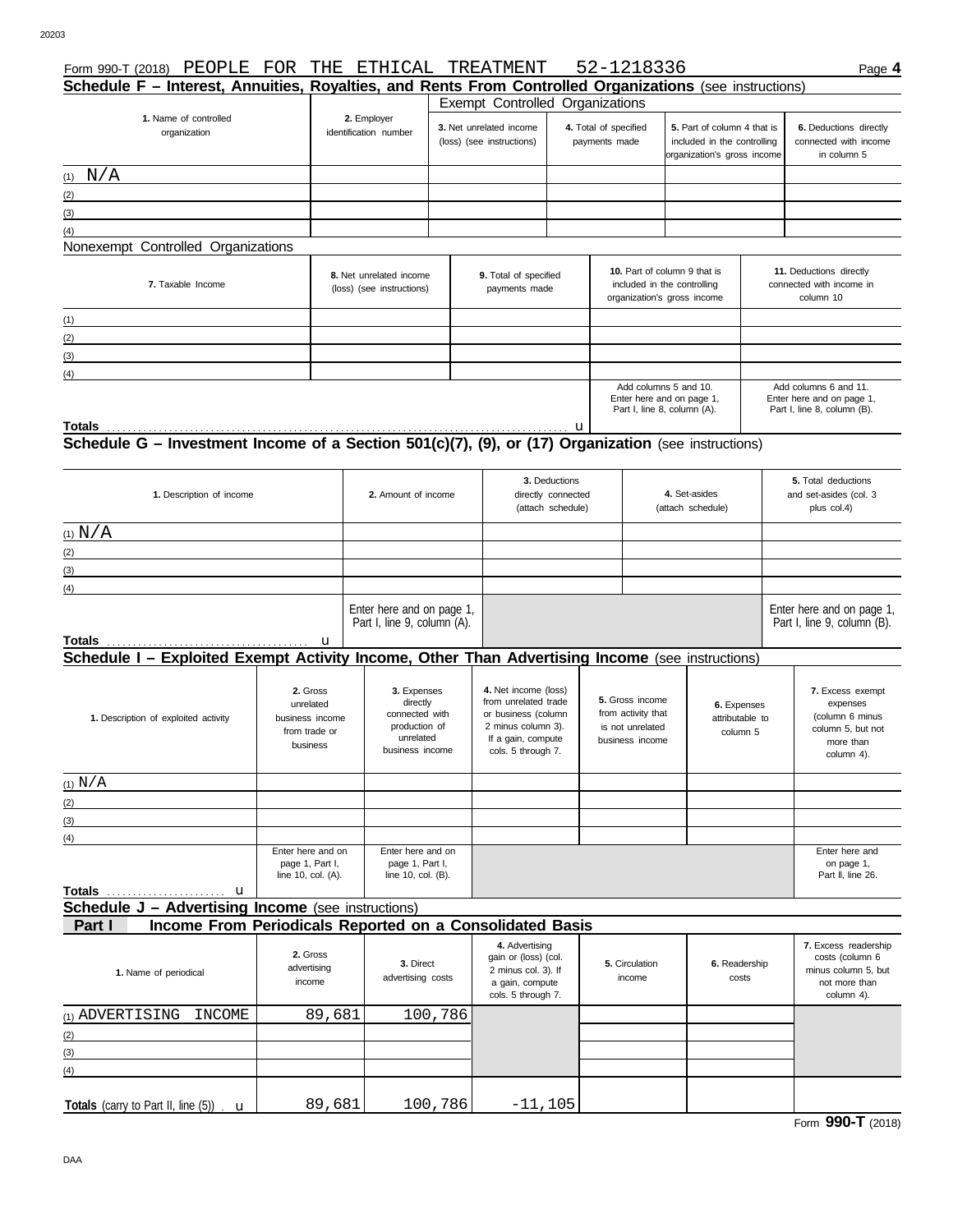(3) (4)

# Form 990-T (2018) Page **5** PEOPLE FOR THE ETHICAL TREATMENT 52-1218336

2 through 7 on a line-by-line basis.) **Part II Income From Periodicals Reported on a Separate Basis** (For each periodical listed in Part II, fill in columns

| 1. Name of periodical                                                                    | 2. Gross<br>advertising<br>income                                    | 3. Direct<br>advertising costs |                                                    | 4. Advertising<br>gain or (loss) (col.<br>2 minus col. 3). If<br>a gain, compute<br>cols. 5 through 7. | 5. Circulation<br>income | 6. Readership<br>costs                       |  | 7. Excess readership<br>costs (column 6<br>minus column 5, but<br>not more than<br>column 4). |  |
|------------------------------------------------------------------------------------------|----------------------------------------------------------------------|--------------------------------|----------------------------------------------------|--------------------------------------------------------------------------------------------------------|--------------------------|----------------------------------------------|--|-----------------------------------------------------------------------------------------------|--|
| (1) N/A                                                                                  |                                                                      |                                |                                                    |                                                                                                        |                          |                                              |  |                                                                                               |  |
| (2)                                                                                      |                                                                      |                                |                                                    |                                                                                                        |                          |                                              |  |                                                                                               |  |
| (3)                                                                                      |                                                                      |                                |                                                    |                                                                                                        |                          |                                              |  |                                                                                               |  |
| (4)                                                                                      |                                                                      |                                |                                                    |                                                                                                        |                          |                                              |  |                                                                                               |  |
| Totals from Part I  u                                                                    | 89,681                                                               |                                | 100,786                                            |                                                                                                        |                          |                                              |  |                                                                                               |  |
| Totals, Part II (lines 1-5)  u                                                           | Enter here and on<br>page 1, Part I,<br>line 11, col. (A).<br>89,681 | page 1, Part I,                | Enter here and on<br>line 11, col. (B).<br>100,786 |                                                                                                        |                          |                                              |  | Enter here and<br>on page 1,<br>Part II, line 27.                                             |  |
| <b>Schedule K - Compensation of Officers, Directors, and Trustees</b> (see instructions) |                                                                      |                                |                                                    |                                                                                                        |                          |                                              |  |                                                                                               |  |
| 1. Name                                                                                  |                                                                      |                                |                                                    | 2. Title                                                                                               |                          | 3. Percent of<br>time devoted to<br>business |  | 4. Compensation attributable to<br>unrelated business                                         |  |
| (1) $N/A$                                                                                |                                                                      |                                |                                                    |                                                                                                        |                          | $\%$                                         |  |                                                                                               |  |
| (2)                                                                                      |                                                                      |                                |                                                    |                                                                                                        |                          | %                                            |  |                                                                                               |  |

**Total.** Enter here and on page 1, Part ll, line 14

Form **990-T** (2018)

u

%  $\overline{\gamma_{0}}$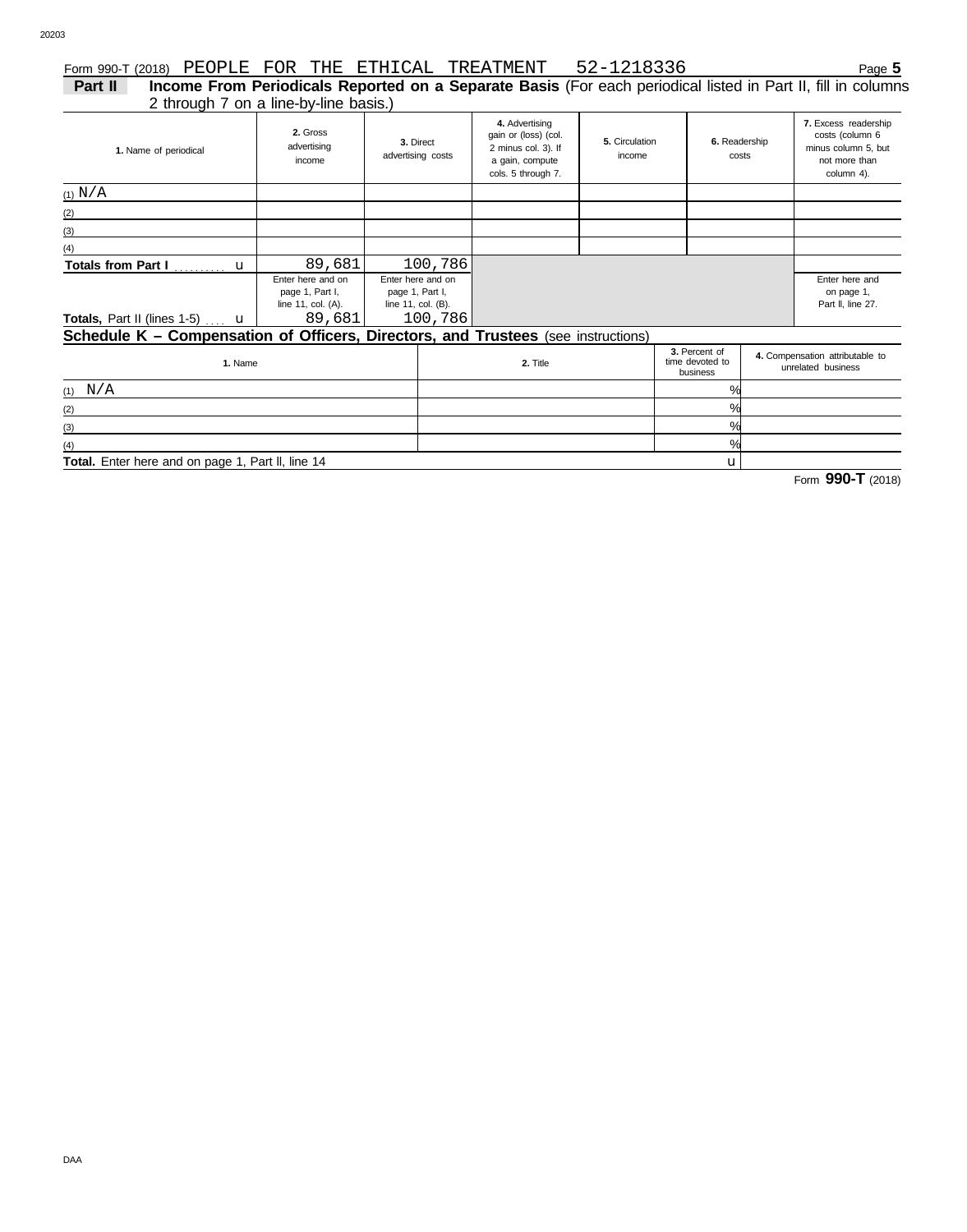| SCHEDULE M   |  |
|--------------|--|
| (Form 990-T) |  |

Department of the Treasury Internal Revenue Service Name of the organization

# **SCHEDULE M**  $\bigcup$  **Unrelated Business Taxable Income for**  $\bigcup$  OMB No. 1545-0687 **Unrelated Trade or Business**

**2018**

For calendar year 2018 or other tax year beginning  $0.8 \div 0.1 \div 1.8$ , and ending  $0.7 \div 3.1 \div 1.9$ .<br>**uGo to** www.irs.gov/Form990T for instructions and the latest information.

u **Do not enter SSN numbers on this form as it may be made public if your organization is a 501(c)(3).**

**Open to Public Inspection for 501(c)(3) Organizations Only**

**Employer identification number**

### PEOPLE FOR THE ETHICAL TREATMENT FOR THE STRICAL TREATMENT

Unrelated business activity code (see instructions)  $\sqrt{531120}$ 

Describe the unrelated trade or business **uRENTAL** 

|                          | Part I<br><b>Unrelated Trade or Business Income</b>                                                                                                                                                                            |                         | (A) Income | (B) Expenses    | (C) Net                      |
|--------------------------|--------------------------------------------------------------------------------------------------------------------------------------------------------------------------------------------------------------------------------|-------------------------|------------|-----------------|------------------------------|
| 1a                       | Gross receipts or sales                                                                                                                                                                                                        |                         |            |                 |                              |
| b                        | c Balance <b>u</b>                                                                                                                                                                                                             | 1c                      |            |                 |                              |
| $\mathbf{2}$             |                                                                                                                                                                                                                                | $\mathbf{2}$            |            |                 |                              |
| 3                        |                                                                                                                                                                                                                                | $\overline{\mathbf{3}}$ |            |                 |                              |
| 4a                       |                                                                                                                                                                                                                                | 4a                      |            |                 |                              |
| b                        | Net gain (loss) (Form 4797, Part II, line 17) (attach Form 4797)                                                                                                                                                               | 4 <sub>b</sub>          |            |                 |                              |
| C                        |                                                                                                                                                                                                                                | 4c                      |            |                 |                              |
| 5                        | Income (loss) from partnership and S corporation (attach<br>statement) SEE STMT 1                                                                                                                                              | 5                       | 4,236      |                 | 4,236                        |
| 6                        |                                                                                                                                                                                                                                | 6                       |            |                 |                              |
| $\overline{\phantom{a}}$ |                                                                                                                                                                                                                                | $\overline{7}$          |            |                 |                              |
| 8                        | Interest, annuities, royalties, and rents from a controlled                                                                                                                                                                    | 8                       |            |                 |                              |
| 9                        | Investment income of a section $501(c)(7)$ , (9), or (17)                                                                                                                                                                      | 9                       |            |                 |                              |
| 10                       | Exploited exempt activity income (Schedule I)                                                                                                                                                                                  | 10                      |            |                 |                              |
| 11                       |                                                                                                                                                                                                                                | 11                      |            |                 |                              |
| 12                       |                                                                                                                                                                                                                                | 12                      |            |                 |                              |
| 13                       |                                                                                                                                                                                                                                | 13                      | 4,236      |                 | 4,236                        |
|                          | Deductions Not Taken Elsewhere (See instructions for limitations on deductions.) (Except for contributions,<br>Part II                                                                                                         |                         |            |                 |                              |
|                          | deductions must be directly connected with the unrelated business income.)                                                                                                                                                     |                         |            |                 |                              |
| 14                       | Compensation of officers, directors, and trustees (Schedule K) [11] Compensation of officers, directors, and trustees (Schedule K) [11] Compensation of officers, directors, and trustees (Schedule K) [11] Compensation of th |                         |            | 14              |                              |
| 15                       |                                                                                                                                                                                                                                |                         |            | 15              |                              |
| 16                       |                                                                                                                                                                                                                                |                         |            | 16              |                              |
| 17                       |                                                                                                                                                                                                                                |                         |            | 17              |                              |
| 18                       |                                                                                                                                                                                                                                |                         |            | 18              |                              |
| 19                       |                                                                                                                                                                                                                                |                         |            | 19              |                              |
| 20                       |                                                                                                                                                                                                                                |                         |            | 20              |                              |
| 21                       |                                                                                                                                                                                                                                |                         |            |                 |                              |
| 22                       |                                                                                                                                                                                                                                |                         |            | 22 <sub>b</sub> | 0                            |
| 23                       |                                                                                                                                                                                                                                |                         |            | 23              |                              |
| 24                       |                                                                                                                                                                                                                                |                         |            | 24              |                              |
| 25                       |                                                                                                                                                                                                                                |                         |            | 25              |                              |
| 26                       |                                                                                                                                                                                                                                |                         |            | 26              |                              |
| 27                       |                                                                                                                                                                                                                                |                         |            | 27              |                              |
| 28                       |                                                                                                                                                                                                                                |                         |            | 28              |                              |
| 29                       |                                                                                                                                                                                                                                |                         |            | 29              |                              |
| 30                       | Unrelated business taxable income before net operating loss deduction. Subtract line 29 from line 13                                                                                                                           |                         |            | 30              | 4,236                        |
| 31                       | Deduction for net operating loss arising in tax years beginning on or after January 1, 2018 (see                                                                                                                               |                         |            | 31              |                              |
| 32                       |                                                                                                                                                                                                                                |                         |            | 32              | 4,236                        |
|                          | For Paperwork Reduction Act Notice, see instructions.                                                                                                                                                                          |                         |            |                 | Schedule M (Form 990-T) 2018 |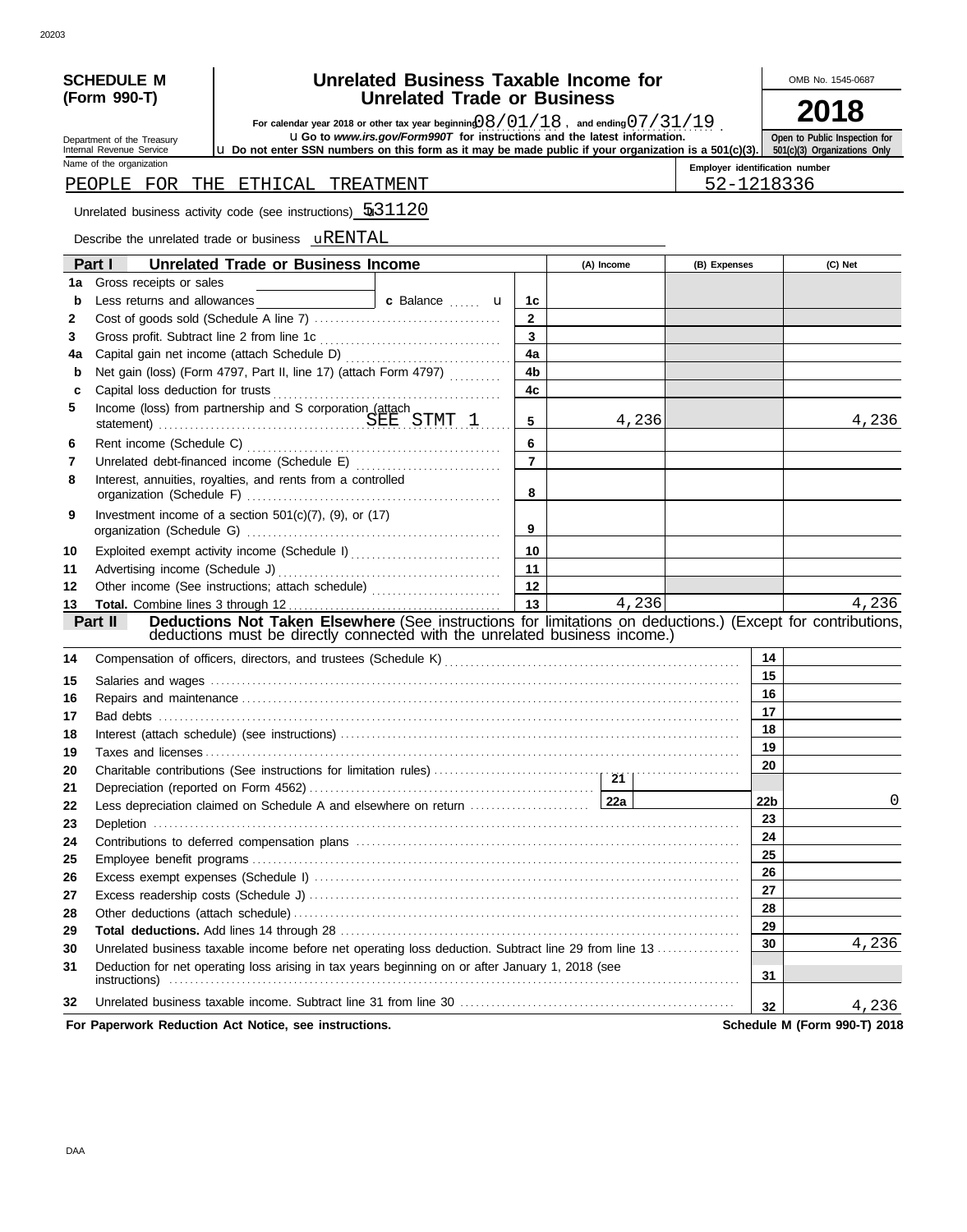| SCHEDULE M   |  |
|--------------|--|
| (Form 990-T) |  |

# **SCHEDULE M**  $\bigcup$  **Unrelated Business Taxable Income for**  $\bigcup$  OMB No. 1545-0687 **Unrelated Trade or Business**

For calendar year 2018 or other tax year beginning  $0.8 \div 0.1 \div 1.8$ , and ending  $0.7 \div 3.1 \div 1.9$ .<br>**uGo to** www.irs.gov/Form990T for instructions and the latest information.

**2018 Open to Public Inspection for 501(c)(3) Organizations Only**

Department of the Treasury Internal Revenue Service Name of the organization

u **Do not enter SSN numbers on this form as it may be made public if your organization is a 501(c)(3).**

**Employer identification number**

# PEOPLE FOR THE ETHICAL TREATMENT FOR THE STRICAL TREATMENT

Unrelated business activity code (see instructions)  $454110$ 

Describe the unrelated trade or business  $\overline{\text{uSALE}}$  OF MERCHANDISE

|    | Part I<br><b>Unrelated Trade or Business Income</b>                                                                                                                                                                           |                | (A) Income |       | (B) Expenses |                 | (C) Net                      |
|----|-------------------------------------------------------------------------------------------------------------------------------------------------------------------------------------------------------------------------------|----------------|------------|-------|--------------|-----------------|------------------------------|
| 1a | 9,568<br>Gross receipts or sales<br><u> 1999 - Jan Jan Jawa</u>                                                                                                                                                               |                |            |       |              |                 |                              |
| b  | c Balance <b>u</b>                                                                                                                                                                                                            | 1c             |            | 9,568 |              |                 |                              |
| 2  |                                                                                                                                                                                                                               | $\mathbf{2}$   |            | 5,417 |              |                 |                              |
| 3  |                                                                                                                                                                                                                               | $\mathbf{3}$   |            | 4,151 |              |                 | 4,151                        |
| 4a |                                                                                                                                                                                                                               | 4a             |            |       |              |                 |                              |
| b  | Net gain (loss) (Form 4797, Part II, line 17) (attach Form 4797)                                                                                                                                                              | 4 <sub>b</sub> |            |       |              |                 |                              |
| C  |                                                                                                                                                                                                                               | 4c             |            |       |              |                 |                              |
| 5  | Income (loss) from partnership and S corporation (attach                                                                                                                                                                      | 5              |            |       |              |                 |                              |
| 6  |                                                                                                                                                                                                                               | 6              |            |       |              |                 |                              |
| 7  |                                                                                                                                                                                                                               | $\overline{7}$ |            |       |              |                 |                              |
| 8  | Interest, annuities, royalties, and rents from a controlled                                                                                                                                                                   | 8              |            |       |              |                 |                              |
| 9  | Investment income of a section $501(c)(7)$ , (9), or (17)                                                                                                                                                                     | 9              |            |       |              |                 |                              |
| 10 | Exploited exempt activity income (Schedule I)                                                                                                                                                                                 | 10             |            |       |              |                 |                              |
| 11 |                                                                                                                                                                                                                               | 11             |            |       |              |                 |                              |
| 12 | Other income (See instructions; attach schedule)                                                                                                                                                                              | 12             |            |       |              |                 |                              |
| 13 |                                                                                                                                                                                                                               | 13             |            | 4,151 |              |                 | 4,151                        |
|    | Deductions Not Taken Elsewhere (See instructions for limitations on deductions.) (Except for contributions,<br>Part II                                                                                                        |                |            |       |              |                 |                              |
|    | deductions must be directly connected with the unrelated business income.)                                                                                                                                                    |                |            |       |              |                 |                              |
| 14 | Compensation of officers, directors, and trustees (Schedule K) [11] [2010] [2010] [2010] [2010] [2010] [2010] [3010] [3010] [3010] [3010] [3010] [3010] [3010] [3010] [3010] [3010] [3010] [3010] [3010] [3010] [3010] [3010] |                |            |       |              | 14              |                              |
| 15 |                                                                                                                                                                                                                               |                |            |       |              | 15              | 1,917                        |
| 16 |                                                                                                                                                                                                                               |                |            |       |              | 16              |                              |
| 17 |                                                                                                                                                                                                                               |                |            |       |              | 17              |                              |
| 18 |                                                                                                                                                                                                                               |                |            |       |              | 18              |                              |
| 19 |                                                                                                                                                                                                                               |                |            |       |              | 19              | 2,260                        |
| 20 |                                                                                                                                                                                                                               |                |            |       |              | 20              |                              |
| 21 |                                                                                                                                                                                                                               |                |            |       | 39           |                 |                              |
| 22 |                                                                                                                                                                                                                               |                |            |       |              | 22 <sub>b</sub> | 39                           |
| 23 |                                                                                                                                                                                                                               |                |            |       |              | 23<br>24        |                              |
| 24 |                                                                                                                                                                                                                               |                |            |       |              | 25              |                              |
| 25 |                                                                                                                                                                                                                               |                |            |       |              | 26              |                              |
| 26 |                                                                                                                                                                                                                               |                |            |       |              | 27              |                              |
| 27 |                                                                                                                                                                                                                               |                |            |       |              | 28              | 30,025                       |
| 28 |                                                                                                                                                                                                                               |                |            |       |              | 29              | 34,241                       |
| 29 |                                                                                                                                                                                                                               |                |            |       |              | 30              | $-30,090$                    |
| 30 | Unrelated business taxable income before net operating loss deduction. Subtract line 29 from line 13                                                                                                                          |                |            |       |              |                 |                              |
| 31 | Deduction for net operating loss arising in tax years beginning on or after January 1, 2018 (see                                                                                                                              |                |            |       |              | 31              |                              |
| 32 |                                                                                                                                                                                                                               |                |            |       |              | 32              | $-30,090$                    |
|    | For Paperwork Reduction Act Notice, see instructions.                                                                                                                                                                         |                |            |       |              |                 | Schedule M (Form 990-T) 2018 |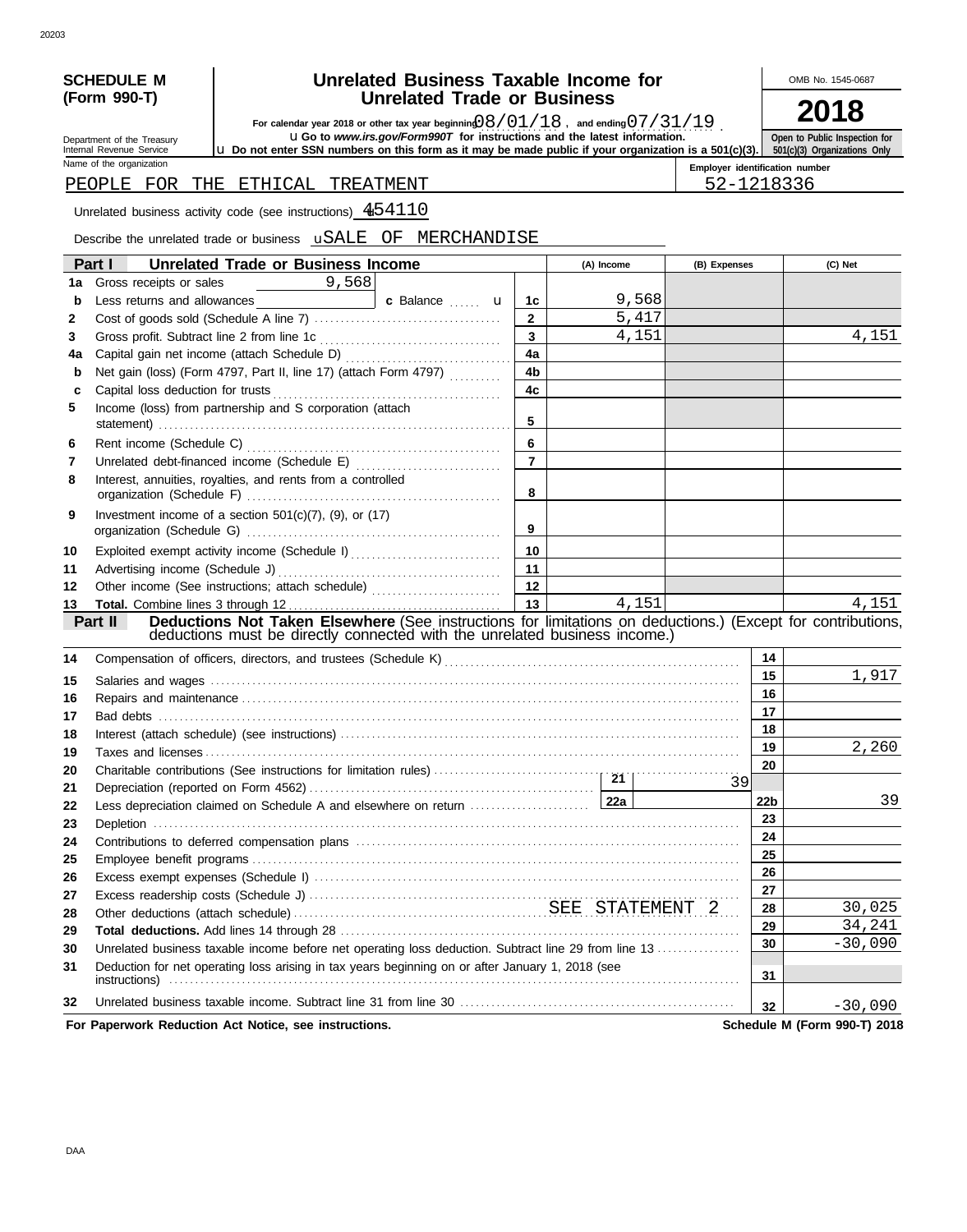|                | Form 990-T                                          |                         |           |    |  | <b>Business Income Schedules Worksheet</b>                  |            |                                | 2018 |
|----------------|-----------------------------------------------------|-------------------------|-----------|----|--|-------------------------------------------------------------|------------|--------------------------------|------|
|                |                                                     | Description ADVERTISING |           |    |  |                                                             |            |                                |      |
| Name           |                                                     |                         |           |    |  |                                                             |            | Taxpayer Identification Number |      |
|                | PEOPLE FOR THE                                      | ETHICAL                 | TREATMENT |    |  |                                                             | 52-1218336 |                                |      |
|                | Unincorporated Business Income Tax Code: $\,541800$ |                         |           |    |  | Activity: ADVERTISING AND RELATED SERVICES                  |            |                                |      |
|                |                                                     |                         |           |    |  |                                                             |            |                                |      |
|                | Schedule A - Cost of Goods Sold.                    |                         |           |    |  |                                                             |            |                                |      |
| 1              | Inventory at beginning of year 1                    |                         |           | 5. |  | Inventory at end of year $\frac{5}{2}$                      |            |                                |      |
| $\overline{2}$ | Purchases and Other Costs 2                         |                         |           | 6. |  | <b>Cost of goods sold.</b> Subtract Line 5 from 6           |            |                                |      |
| $3^{\circ}$    | Sec 263A Costs 3                                    |                         |           |    |  | Line 4; show the amount here and on Line 2 of Sch M or 990T |            |                                |      |
|                |                                                     |                         |           |    |  |                                                             |            |                                |      |

### **Schedule C – Rent Income (From Real Property and Personal Property Leased With Real Property)**

| 1. Description of property                                                                   | <b>2a.</b> Income 10% to 50% | 2b. Income over 50% | - -<br>3. Expense |
|----------------------------------------------------------------------------------------------|------------------------------|---------------------|-------------------|
| (1)                                                                                          |                              |                     |                   |
| (2)                                                                                          |                              |                     |                   |
| (3) Total of Schedule C items for this activity; Enter Col 2 on Line 6A and Col 3 on Line 6B |                              |                     |                   |

### **Schedule E – Unrelated Debt-Financed Income** (see instructions)

**Total.** Add lines 1 through 3 . . . . . . . . **4 4**

| 1. Description of debt-financed property                                                     | 2. Gross Income/Expense amounts | 3. Debt Ratio      | 4. Gross income reportable<br>(column 2 x Ratio) | 5. Allocable deductions<br>(column 3 x Ratio) |
|----------------------------------------------------------------------------------------------|---------------------------------|--------------------|--------------------------------------------------|-----------------------------------------------|
| (1)                                                                                          | income<br>expense               | $\mathbf{O}/$      |                                                  |                                               |
| (2)                                                                                          | income<br>expense               | $\frac{0}{\alpha}$ |                                                  |                                               |
| (3) Total of Schedule E items for this activity; Enter Col 4 on Line 7A and Col 5 on Line 7B |                                 |                    |                                                  |                                               |

#### **Schedule F – Interest, Annuities, Royalties, and Rents From Controlled Organizations** (see instructions)

| 1. Name of Controlled Organization                                                                                            | <b>2. EIN</b> | 3. Exempt/Nonexempt Controlled Organization | 4. Income | 5. Expenses |
|-------------------------------------------------------------------------------------------------------------------------------|---------------|---------------------------------------------|-----------|-------------|
| (1)                                                                                                                           |               |                                             |           |             |
| (2)                                                                                                                           |               |                                             |           |             |
| (3) Total of Schedule F items for this activity (combining Exempt and NonExempt); Enter Col 4 on Line 8A and Col 5 on Line 8B |               |                                             |           |             |

#### **Schedule G – Investment Income of a Section 501(c)(7), (9), or (17) Organization** (see instructions)

| 1. Description of property                                            | 2. Income | 3. Deductions | 4. Set-Asides | 5. Deduction & Set-Aside Total |
|-----------------------------------------------------------------------|-----------|---------------|---------------|--------------------------------|
| (1)                                                                   |           |               |               |                                |
| (2)                                                                   |           |               |               |                                |
| (3) Total for Schedule G activities- use on line 9 column (A) and (B) |           |               |               |                                |

#### **Schedule I – Exploited Exempt Activity Income, Other Than Advertising Income** (see instructions)

| <b>1. Description</b>                                  | 2. Gross Income | 3. Related Expense | 4. Net Income | 5. Non-UBIT income | 6. Non-UBIT expense     | 7. Excess expense |
|--------------------------------------------------------|-----------------|--------------------|---------------|--------------------|-------------------------|-------------------|
| (1)                                                    |                 |                    |               |                    |                         |                   |
| (2)                                                    |                 |                    |               |                    |                         |                   |
| Totals for Schedule I - use on line 10 col (A) and (B) |                 |                    |               |                    | Sch I amount on line 26 |                   |

#### **Schedule J – Advertising Income** (see instructions)

| <b>Consolidated Basis (Part I)</b>                   |                                                            |                                                            | 4. Advertising gain or                      | 5. Circulation | 6.Readership | 7. Excess readership                              |
|------------------------------------------------------|------------------------------------------------------------|------------------------------------------------------------|---------------------------------------------|----------------|--------------|---------------------------------------------------|
| 1.Name of periodical                                 | 2. Gross Adv Income                                        | 3. Direct costs                                            | (loss) If a gain, compute<br>next 3 columns | income         | costs        | costs (col 6 - col 5)<br>but not more than col 4  |
| (1) ADVERTISING<br><b>INCOME</b>                     | 89,681                                                     | 100,786                                                    |                                             |                |              |                                                   |
| (2)                                                  |                                                            |                                                            |                                             |                |              |                                                   |
| (3)                                                  |                                                            |                                                            |                                             |                |              |                                                   |
|                                                      | 89,681                                                     | 100,786                                                    | $-11,105$                                   |                |              |                                                   |
| <b>Separate Basis (Part II)</b>                      |                                                            |                                                            |                                             |                |              |                                                   |
| (1)                                                  |                                                            |                                                            |                                             |                |              |                                                   |
| (2)                                                  |                                                            |                                                            |                                             |                |              |                                                   |
| <b>Totals from Part I</b><br>$\mathbf u$<br><u>.</u> | 89,681                                                     | 100,786                                                    |                                             |                |              |                                                   |
|                                                      | Enter here and on<br>page 1, Part I,<br>line 11, col. (A). | Enter here and on<br>page 1, Part I,<br>line 11, col. (B). |                                             |                |              | Enter here and<br>on page 1,<br>Part II, line 27. |
| <b>Totals, Part II (lines 1-5) u</b>                 | 89,681                                                     | 100,786                                                    |                                             |                |              |                                                   |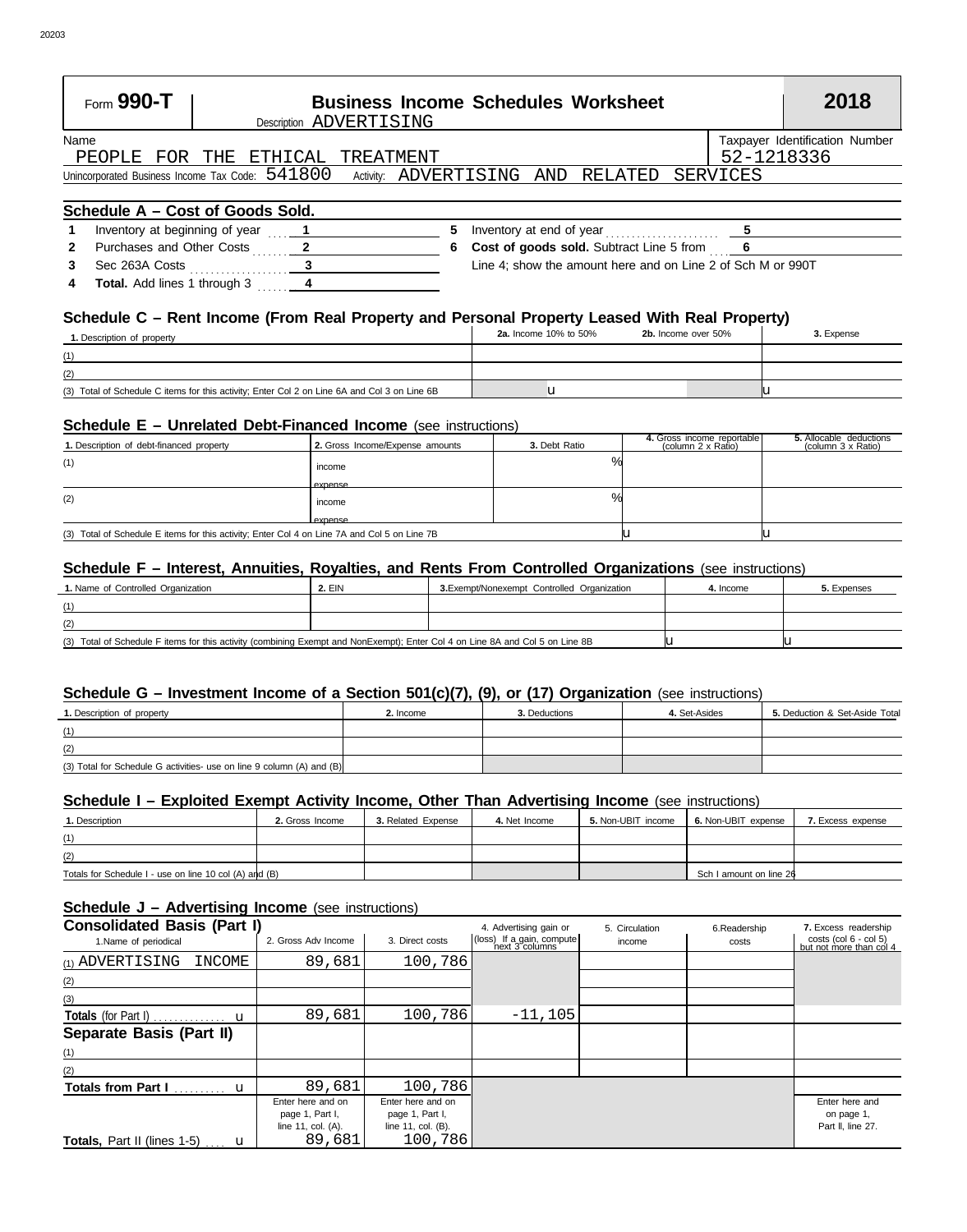| Form $990 - T$                                                                             |  | <b>Business Income Schedules Worksheet</b><br>Description SALE OF MERCHANDISE |  |            |                                | 2018  |
|--------------------------------------------------------------------------------------------|--|-------------------------------------------------------------------------------|--|------------|--------------------------------|-------|
| Name                                                                                       |  |                                                                               |  |            | Taxpayer Identification Number |       |
| PEOPLE FOR THE ETHICAL TREATMENT                                                           |  |                                                                               |  | 52-1218336 |                                |       |
| Unincorporated Business Income Tax Code: 454110 Activity: ELECTRONIC SHOPPING AND MAIL-ORD |  |                                                                               |  |            |                                |       |
| Schedule A - Cost of Goods Sold.                                                           |  |                                                                               |  |            |                                |       |
| Inventory at beginning of year                                                             |  | $1.611$ 5 Inventory at end of year                                            |  |            |                                | 4,978 |

|   | Inventory at beginning of year      |        | $1,611$ 5 Inventory at end of year                          | 4,978 |
|---|-------------------------------------|--------|-------------------------------------------------------------|-------|
| 2 | Purchases and Other Costs           |        | 8,784 6 Cost of goods sold. Subtract Line 5 from            | 5,417 |
|   | Sec 263A Costs                      |        | Line 4; show the amount here and on Line 2 of Sch M or 990T |       |
| 4 | <b>Total.</b> Add lines 1 through 3 | 10,395 |                                                             |       |

## **Schedule C – Rent Income (From Real Property and Personal Property Leased With Real Property)**

| 1. Description of property                                                                   | <b>2a.</b> Income 10% to 50% | 2b. Income over 50% | 3. Expense |
|----------------------------------------------------------------------------------------------|------------------------------|---------------------|------------|
| (1)                                                                                          |                              |                     |            |
| (2)                                                                                          |                              |                     |            |
| (3) Total of Schedule C items for this activity; Enter Col 2 on Line 6A and Col 3 on Line 6B |                              |                     |            |

## **Schedule E – Unrelated Debt-Financed Income** (see instructions)

| 1. Description of debt-financed property                                                     | 2. Gross Income/Expense amounts | 3. Debt Ratio | 4. Gross income reportable<br>(column 2 x Ratio) | 5. Allocable deductions<br>(column 3 x Ratio) |
|----------------------------------------------------------------------------------------------|---------------------------------|---------------|--------------------------------------------------|-----------------------------------------------|
| (1)                                                                                          | income<br>expense               | O/2           |                                                  |                                               |
| (2)                                                                                          | income<br>expense               | $\%$          |                                                  |                                               |
| (3) Total of Schedule E items for this activity; Enter Col 4 on Line 7A and Col 5 on Line 7B |                                 |               |                                                  |                                               |

#### **Schedule F – Interest, Annuities, Royalties, and Rents From Controlled Organizations** (see instructions)

| 1. Name of Controlled Organization                                                                                            | <b>2. EIN</b> | 3. Exempt/Nonexempt Controlled Organization | 4. Income | 5. Expenses |
|-------------------------------------------------------------------------------------------------------------------------------|---------------|---------------------------------------------|-----------|-------------|
| (1)                                                                                                                           |               |                                             |           |             |
| (2)                                                                                                                           |               |                                             |           |             |
| (3) Total of Schedule F items for this activity (combining Exempt and NonExempt); Enter Col 4 on Line 8A and Col 5 on Line 8B |               |                                             |           |             |

#### **Schedule G – Investment Income of a Section 501(c)(7), (9), or (17) Organization** (see instructions)

| 1. Description of property                                            | 2. Income | 3. Deductions | 4. Set-Asides | 5. Deduction & Set-Aside Total |
|-----------------------------------------------------------------------|-----------|---------------|---------------|--------------------------------|
| (1)                                                                   |           |               |               |                                |
| (2)                                                                   |           |               |               |                                |
| (3) Total for Schedule G activities- use on line 9 column (A) and (B) |           |               |               |                                |

#### **Schedule I – Exploited Exempt Activity Income, Other Than Advertising Income** (see instructions)

| <b>1. Description</b>                                  | 2. Gross Income | 3. Related Expense | 4. Net Income | 5. Non-UBIT income | 6. Non-UBIT expense     | 7. Excess expense |
|--------------------------------------------------------|-----------------|--------------------|---------------|--------------------|-------------------------|-------------------|
| (1)                                                    |                 |                    |               |                    |                         |                   |
| (2)                                                    |                 |                    |               |                    |                         |                   |
| Totals for Schedule I - use on line 10 col (A) and (B) |                 |                    |               |                    | Sch I amount on line 26 |                   |

#### **Schedule J – Advertising Income** (see instructions)

| <b>Consolidated Basis (Part I)</b><br>1.Name of periodical | 2. Gross Adv Income                                        | 3. Direct costs                                            | 4. Advertising gain or<br>(loss) If a gain, compute | 5. Circulation<br>income | 6.Readership<br>costs | 7. Excess readership<br>costs (col 6 - col 5)<br>but not more than col 4 |
|------------------------------------------------------------|------------------------------------------------------------|------------------------------------------------------------|-----------------------------------------------------|--------------------------|-----------------------|--------------------------------------------------------------------------|
| (1)                                                        |                                                            |                                                            |                                                     |                          |                       |                                                                          |
| (2)                                                        |                                                            |                                                            |                                                     |                          |                       |                                                                          |
| (3)                                                        |                                                            |                                                            |                                                     |                          |                       |                                                                          |
|                                                            |                                                            |                                                            |                                                     |                          |                       |                                                                          |
| Separate Basis (Part II)                                   |                                                            |                                                            |                                                     |                          |                       |                                                                          |
| (1)                                                        |                                                            |                                                            |                                                     |                          |                       |                                                                          |
| (2)                                                        |                                                            |                                                            |                                                     |                          |                       |                                                                          |
|                                                            |                                                            |                                                            |                                                     |                          |                       |                                                                          |
|                                                            | Enter here and on<br>page 1, Part I,<br>line 11, col. (A). | Enter here and on<br>page 1, Part I,<br>line 11, col. (B). |                                                     |                          |                       | Enter here and<br>on page 1,<br>Part II, line 27.                        |
| Totals, Part II (lines 1-5)  u                             |                                                            |                                                            |                                                     |                          |                       |                                                                          |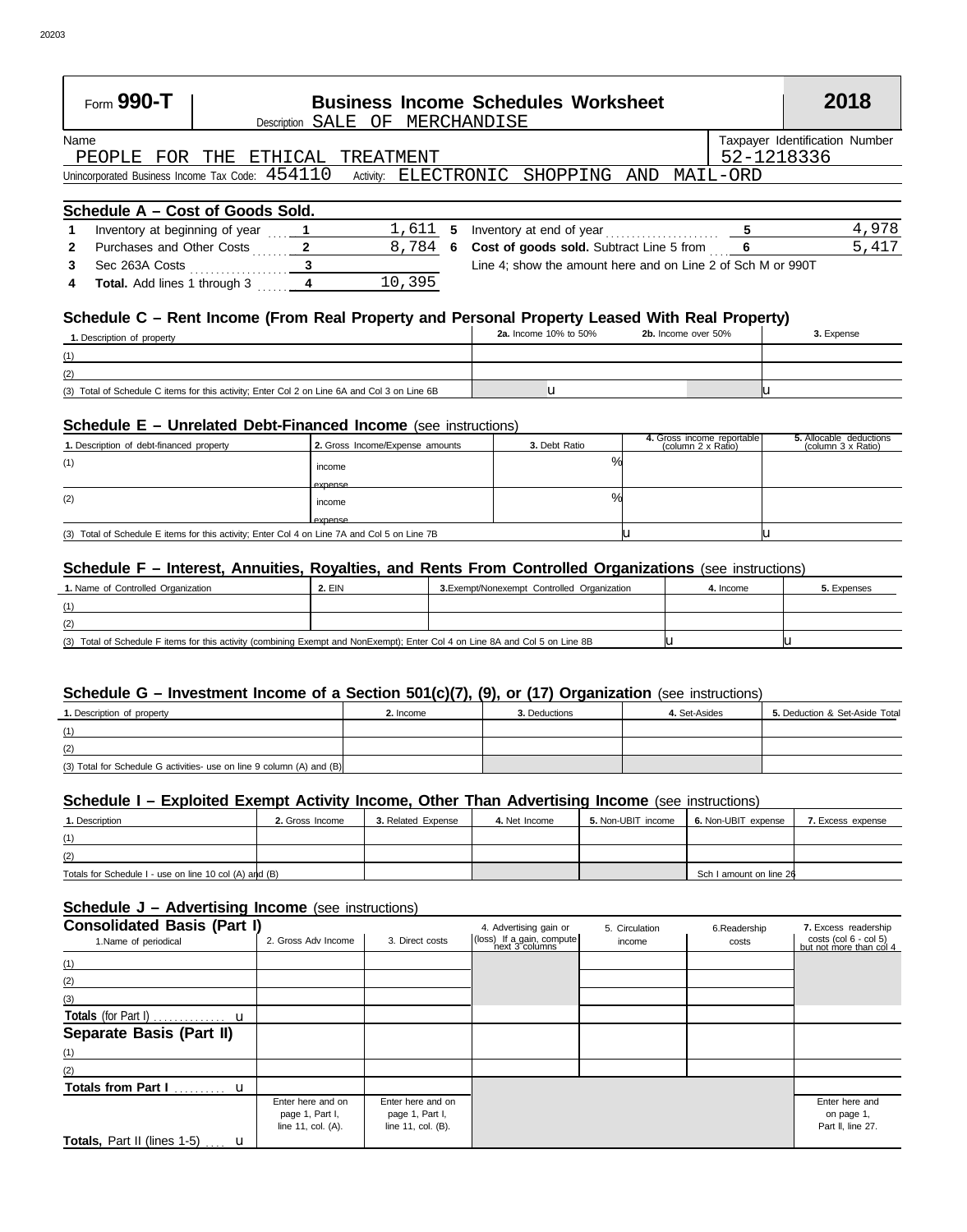| Form $990 - T$                                    | <b>Schedule M Charitable Contribution and Loss Calculation</b><br>Description ADVERTISING |                                   |  |  |            | 2018                           |  |
|---------------------------------------------------|-------------------------------------------------------------------------------------------|-----------------------------------|--|--|------------|--------------------------------|--|
| Name                                              |                                                                                           |                                   |  |  |            | Taxpayer Identification Number |  |
| PEOPLE FOR THE ETHICAL TREATMENT                  |                                                                                           |                                   |  |  | 52-1218336 |                                |  |
| Unincorporated Business Income Tax Code: $541800$ |                                                                                           | Activity: ADVERTISING AND RELATED |  |  | SERVICES   |                                |  |

|    | Worksheet 1 Activity Charitable Contribution Deduction                                                                                                                                                                         |    |           |
|----|--------------------------------------------------------------------------------------------------------------------------------------------------------------------------------------------------------------------------------|----|-----------|
|    |                                                                                                                                                                                                                                |    | $-11.105$ |
|    |                                                                                                                                                                                                                                |    |           |
| 3  |                                                                                                                                                                                                                                | 3  |           |
| 4  | Current activity contribution limit (Multiplier used is 10%) Multimana and the contract control of the contribution of the current contribution of the current control of the current control of the current current current c |    |           |
| 5. | Current year contributions                                                                                                                                                                                                     | 5  |           |
| 6  | Prior year contributions (corporations only) [11] prior contracts and contributions (corporations only) [11] prior contributions and contributions on the contracts of the contracts of the contracts of the contracts of the  | 6  |           |
|    | Total available contributions (Add lines 5 and 6) Mathematics and the contract of the system and available contributions (Add lines 5 and 6)                                                                                   |    |           |
| 8  | Take the lesser of Line 4 or 7; Enter here and on Line 20 (Form 990T or Sch M)                                                                                                                                                 | 8  |           |
| 9  |                                                                                                                                                                                                                                | 9  |           |
| 10 | Allocate any remaining amount of Line 9 to taxable fringe benefits (within percent limits);                                                                                                                                    |    |           |
|    | Enter amount here and on Form 990-T, Line 33 as a negative amount <b>Enter amount Enter amount</b> here and on Form 990-T, Line 33 as a negative amount                                                                        | 10 |           |
|    |                                                                                                                                                                                                                                | 11 |           |

|    | Worksheet 2 Activity Losses and Carryforward Amounts   |  |
|----|--------------------------------------------------------|--|
|    | 1 Activity losses (do not include amounts before 2018) |  |
|    | 2 Amount of loss used in the current year              |  |
|    | 3 Prior year losses carried over to next year          |  |
| 4  | Losses generated by current year activity              |  |
| 5. | Total loss carried forward to 2019                     |  |

#### 1st 07/31/18 2nd 07/31/17 3rd 07/31/16 4th 5th 07/31/14 Charitable Contribution Carryover Available To Next Year Current Year Amount Charitable Contribution Carryover To Current Year **Prior Tax Years Contributions Used Carryover Amount Used Carryover Prior Year Current Year Next Year Worksheet 3 Activity Charitable Contribution Carryforward** 07/31/15  $\overline{0}$ 0 0  $\overline{0}$

 $\sqrt{ }$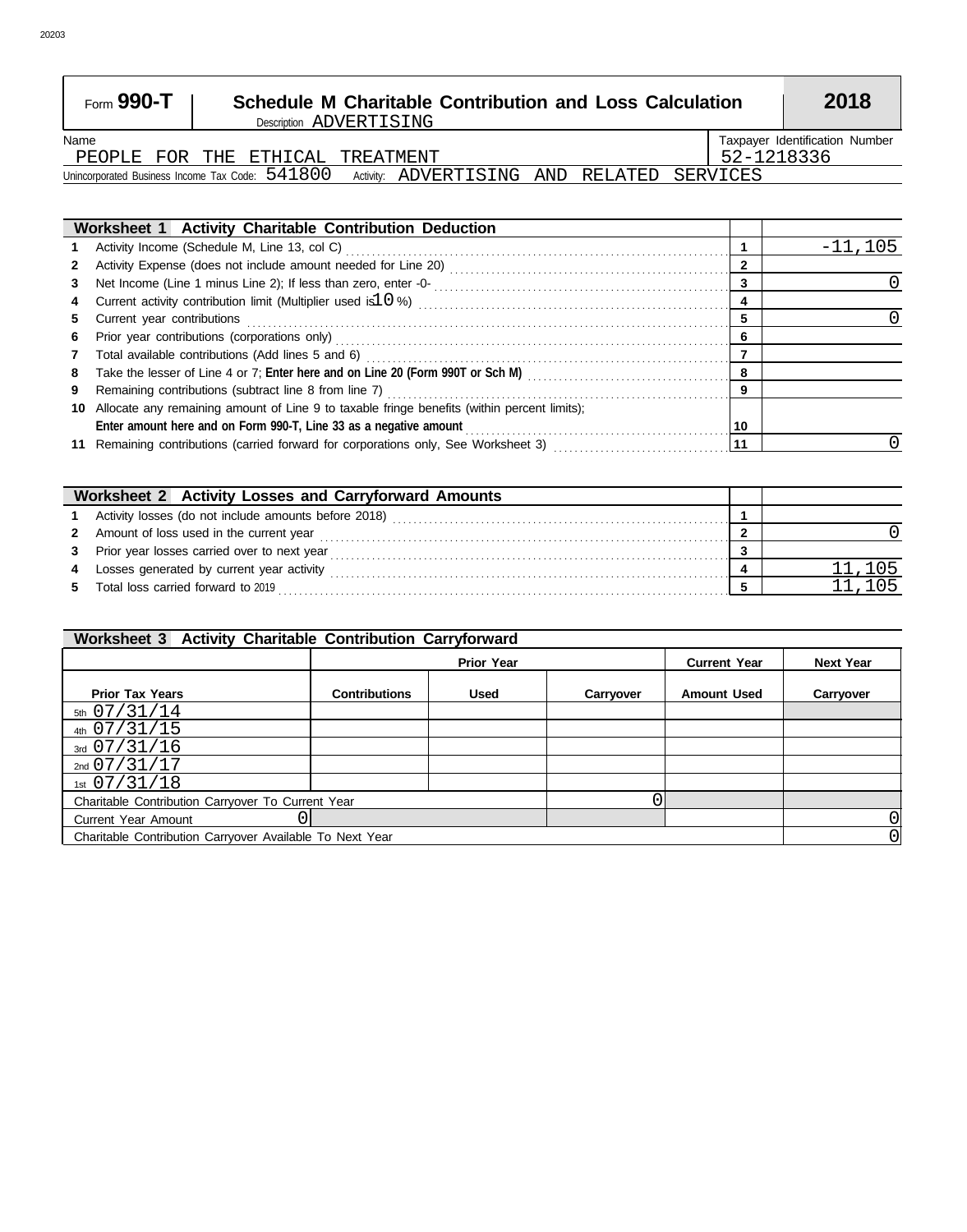| Form 990-T                                        | Description SALE OF MERCHANDISE | <b>Schedule M Charitable Contribution and Loss Calculation</b> |            | 2018                           |
|---------------------------------------------------|---------------------------------|----------------------------------------------------------------|------------|--------------------------------|
| Name                                              |                                 |                                                                |            | Taxpayer Identification Number |
| PEOPLE FOR THE ETHICAL TREATMENT                  |                                 |                                                                | 52-1218336 |                                |
| Unincorporated Business Income Tax Code: $454110$ |                                 | Activity: ELECTRONIC SHOPPING AND MAIL-ORD                     |            |                                |

 $\overline{\phantom{0}}$ 

|             | Worksheet 1 Activity Charitable Contribution Deduction                                                        |    |        |
|-------------|---------------------------------------------------------------------------------------------------------------|----|--------|
|             |                                                                                                               |    | 4,151  |
| $2^{\circ}$ |                                                                                                               | 2  | 34,241 |
|             |                                                                                                               | 3  |        |
|             |                                                                                                               | 4  |        |
| 5.          |                                                                                                               | 5  |        |
| 6.          |                                                                                                               | 6  |        |
| $7^{\circ}$ |                                                                                                               |    |        |
| 8           | Take the lesser of Line 4 or 7; Enter here and on Line 20 (Form 990T or Sch M) [[[[[[[[[[[[[[[[[[[[[[[[[[[[[[ | 8  |        |
| 9           |                                                                                                               | 9  |        |
|             | 10 Allocate any remaining amount of Line 9 to taxable fringe benefits (within percent limits);                |    |        |
|             |                                                                                                               | 10 |        |
|             |                                                                                                               | 11 |        |

|    | Worksheet 2 Activity Losses and Carryforward Amounts |  |
|----|------------------------------------------------------|--|
|    | Activity losses (do not include amounts before 2018) |  |
|    | 2 Amount of loss used in the current year            |  |
| 3  | Prior year losses carried over to next year          |  |
| 4  | Losses generated by current year activity            |  |
| 5. | Total loss carried forward to 2019                   |  |

#### 1st 07/31/18 2nd 07/31/17 3rd 07/31/16 4th 5th 07/31/14 Charitable Contribution Carryover Available To Next Year Current Year Amount Charitable Contribution Carryover To Current Year **Prior Tax Years Contributions Used Carryover Amount Used Carryover Prior Year Current Year Next Year Worksheet 3 Activity Charitable Contribution Carryforward** 07/31/15  $\overline{0}$ 0 0  $\overline{0}$

 $\sqrt{ }$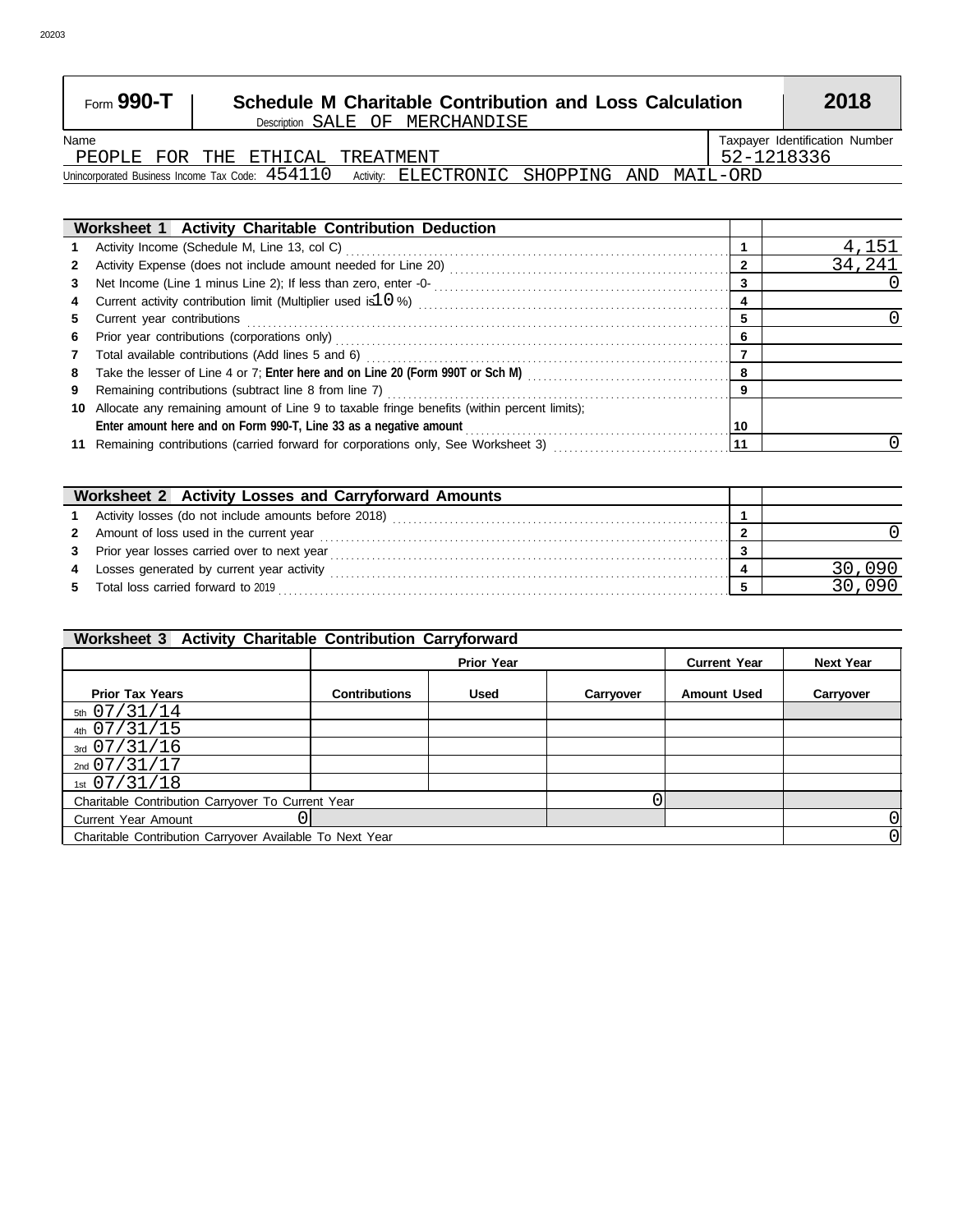# **Rental**

# **Statement 1 - Form 990-T, Schedule M, Line 5 - Income (Loss) from Partnerships or S-Corps**

| Name of Partnership or S-Corp | Gross<br>Income | Direct<br>Deductions (Part. only) | <b>Net</b><br>Income |
|-------------------------------|-----------------|-----------------------------------|----------------------|
| PARTNERSHIP<br>INCOME         | 4,236           |                                   | 4,236                |
| TOTAL                         | 4,236           |                                   | 4,236                |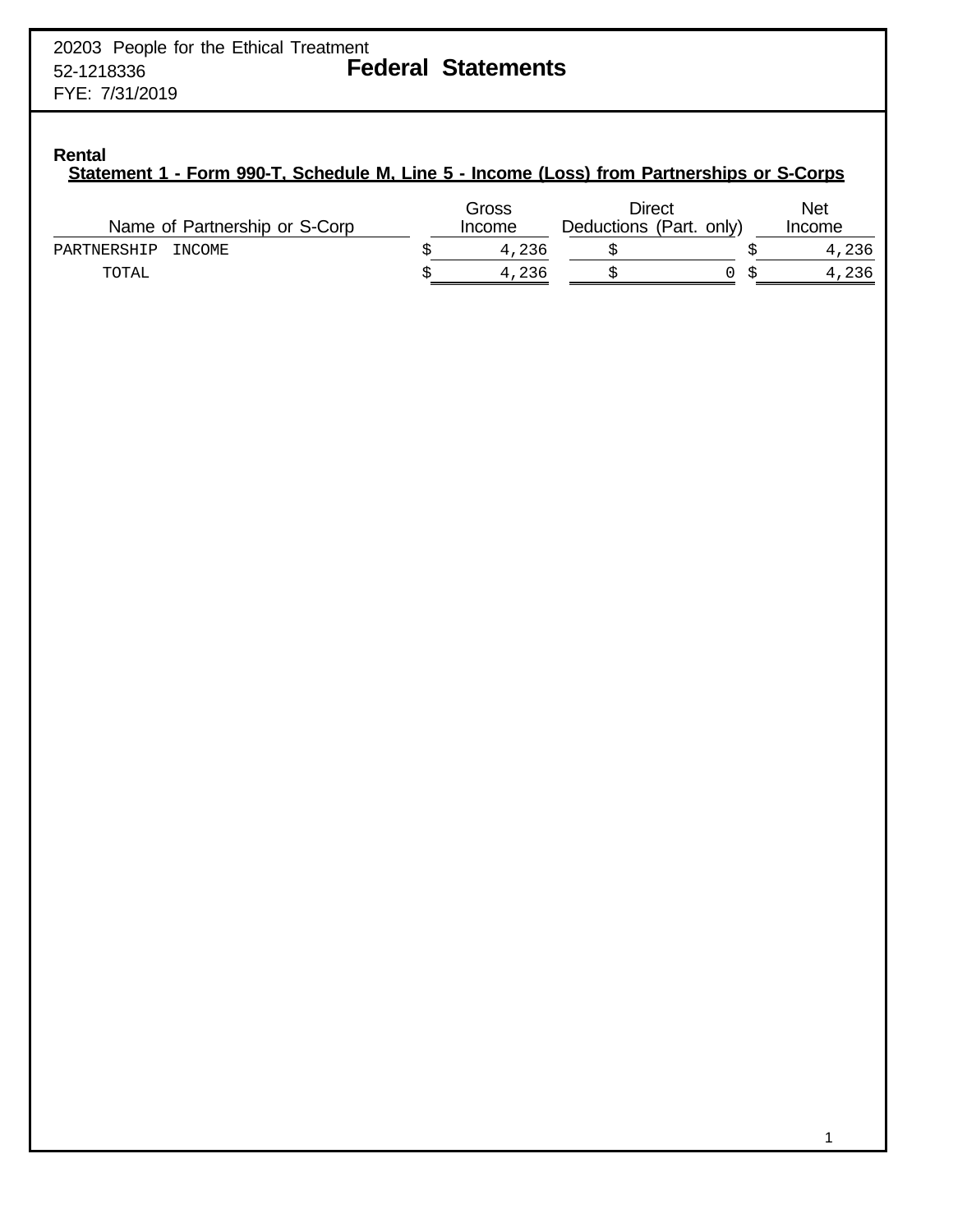# **Sale of Merchandise**

# **Statement 2 - Form 990-T, Schedule M, Line 28 - Other Deductions**

| <b>Description</b> | Amount |
|--------------------|--------|
| OTHER DEDUCTIONS   | 30,025 |
| TOTAL              | 30,025 |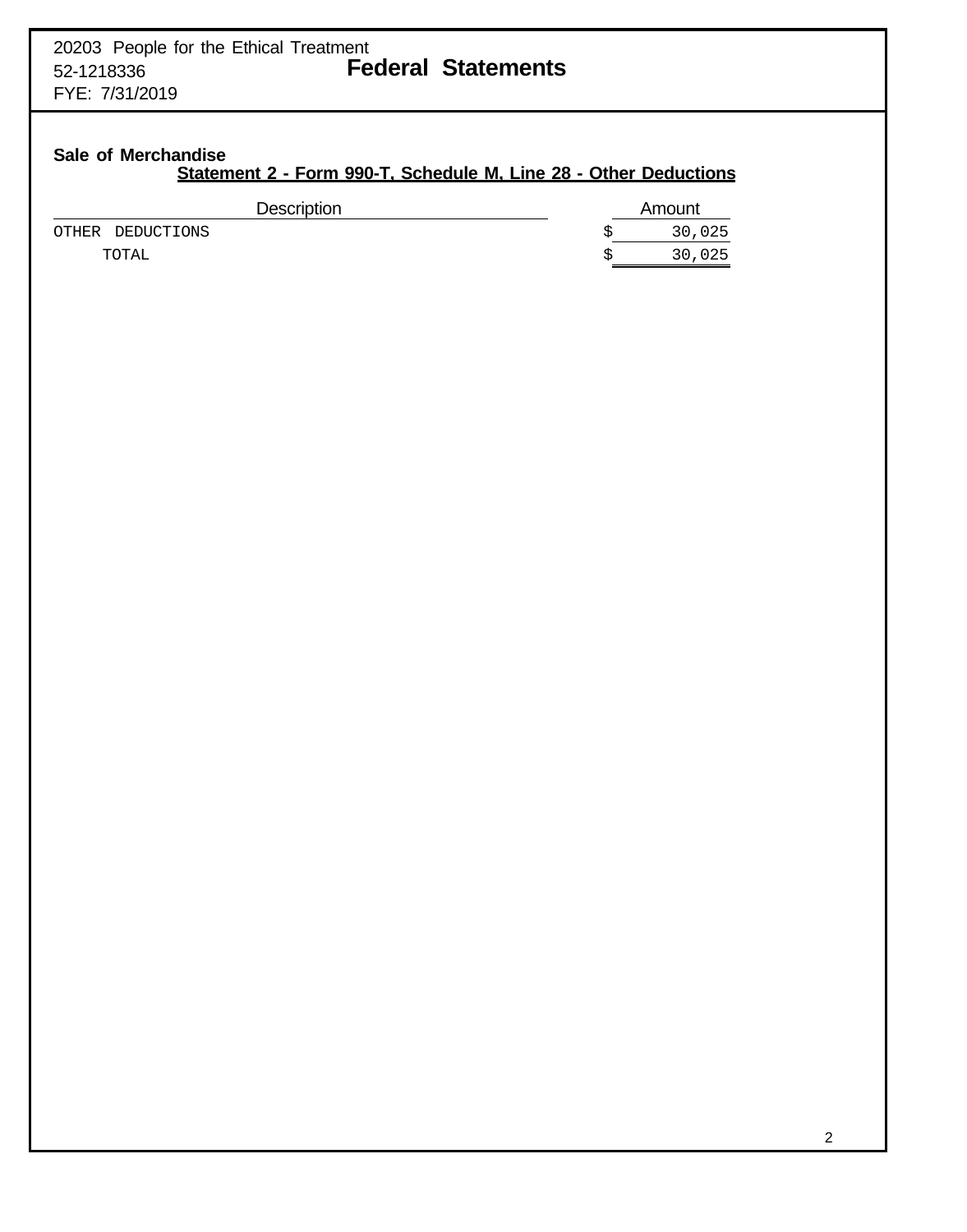| Form 990-T     |  | <b>Business Income Activity Summary</b> |            | 2018                           |
|----------------|--|-----------------------------------------|------------|--------------------------------|
| Name<br>PEOPLE |  | FOR THE ETHICAL TREATMENT               | 52-1218336 | Taxpayer Identification Number |
|                |  |                                         |            |                                |

# Business Activity Income (and allocation of Prior-2018 NOL)

|     | Unrelated Business Income Activity with Income                                                                      | Code   |     | Pre-2018 NOL<br>(Limited to Income) | Net Income<br>before Loss |
|-----|---------------------------------------------------------------------------------------------------------------------|--------|-----|-------------------------------------|---------------------------|
|     | RENTAL                                                                                                              | 531120 |     | 4,236                               | 4,236                     |
|     |                                                                                                                     |        |     |                                     |                           |
|     |                                                                                                                     |        |     |                                     |                           |
|     |                                                                                                                     |        |     |                                     |                           |
| 5.  |                                                                                                                     |        | 5.  |                                     |                           |
|     |                                                                                                                     |        |     |                                     |                           |
|     | <u> 1989 - Andrea San Andrea San Andrea San Andrea San Andrea San Andrea San Andrea San Andrea San Andrea San A</u> |        |     |                                     |                           |
|     |                                                                                                                     |        |     |                                     |                           |
| 9.  | the control of the control of the control of the control of the control of the control of                           |        |     |                                     |                           |
| 10. |                                                                                                                     |        | 10. |                                     |                           |
| 11. |                                                                                                                     |        | 11. |                                     |                           |
| 12. |                                                                                                                     |        | 12. |                                     |                           |
| 13. |                                                                                                                     |        | 13. |                                     |                           |
| 14. |                                                                                                                     |        | 14. |                                     |                           |
| 15. | All other revenue                                                                                                   |        | 15. |                                     |                           |
| 16. | Total taxable income                                                                                                |        | 16. | 4,236                               | 4,236                     |

# **Business Activity Losses**

|      | Unrelated Business Income Activity with Losses | Code    | <b>Current Year Loss</b> |
|------|------------------------------------------------|---------|--------------------------|
| 1.   | VERTISING                                      | 1 8 N 1 |                          |
| ּ    | <b>MERCHANDISE</b>                             |         |                          |
| 3.   |                                                |         |                          |
| - 4. |                                                |         |                          |
| 5.   | All other activities                           |         |                          |
| -6.  | Гotals                                         |         |                          |

r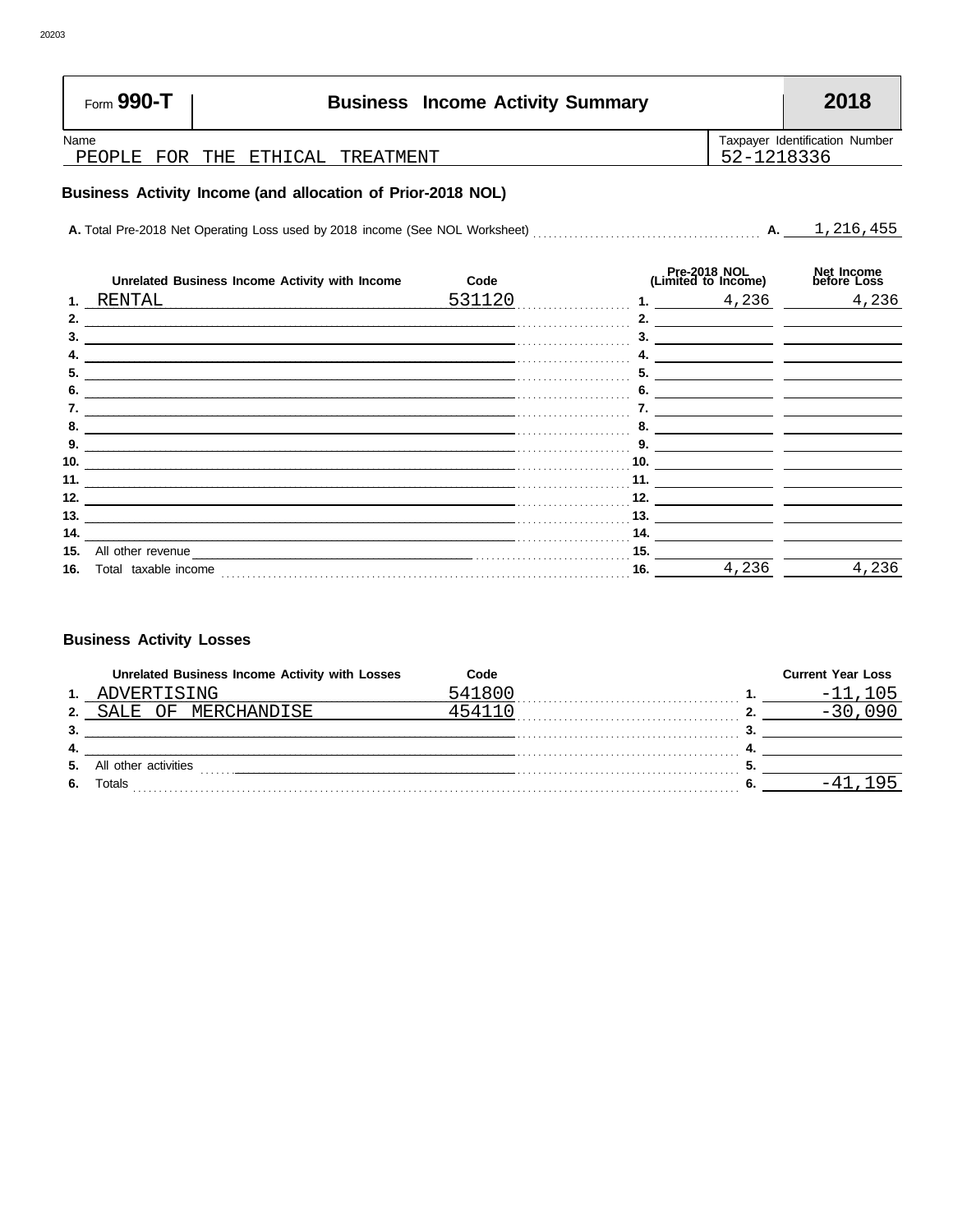|              | Form 990-T - Cumulative Income Review Worksheet<br>Form 990-T                                                                                                                                                                      |                         |                                    |                 | 2018                           |
|--------------|------------------------------------------------------------------------------------------------------------------------------------------------------------------------------------------------------------------------------------|-------------------------|------------------------------------|-----------------|--------------------------------|
|              | For calendar year 2018, or tax year beginning                                                                                                                                                                                      |                         | $08/01/18$ , and ending $07/31/19$ |                 |                                |
| Name         |                                                                                                                                                                                                                                    |                         |                                    |                 | Employer Identification Number |
|              | PEOPLE FOR THE ETHICAL TREATMENT                                                                                                                                                                                                   |                         |                                    |                 |                                |
|              | OF ANIMALS, INC.                                                                                                                                                                                                                   |                         |                                    | 52-1218336      |                                |
|              |                                                                                                                                                                                                                                    |                         |                                    |                 |                                |
|              | Part I Unrelated Trade or Business Income                                                                                                                                                                                          |                         | (A) Income                         | (B) Expenses    | (C) Net                        |
| 1a           |                                                                                                                                                                                                                                    |                         |                                    |                 |                                |
| b            |                                                                                                                                                                                                                                    | 1с                      | 9,568                              |                 |                                |
| $\mathbf{2}$ |                                                                                                                                                                                                                                    | $\overline{2}$          | 5,417                              |                 |                                |
| 3            |                                                                                                                                                                                                                                    | $\overline{\mathbf{3}}$ | 4,151                              |                 | 4,151                          |
| 4a           |                                                                                                                                                                                                                                    | 4a                      |                                    |                 |                                |
| b            | Net gain (loss) (Form 4797, Part II, line 17) (attach Form 4797)                                                                                                                                                                   | 4 <sub>b</sub>          |                                    |                 |                                |
| c            | Capital loss deduction for trusts <b>CONSTRAINER CONSTRAINER</b>                                                                                                                                                                   | 4c                      |                                    |                 |                                |
| 5            | Income (loss) from partnership and S corporation (attach statement) SEE STMT                                                                                                                                                       | 5                       | 4,236                              |                 | 4,236                          |
| 6            |                                                                                                                                                                                                                                    | 6                       |                                    |                 |                                |
| 7            |                                                                                                                                                                                                                                    | $\overline{7}$          |                                    |                 |                                |
| 8            | Interest, annuities, royalties, and rents from controlled organization (Schedule F)                                                                                                                                                | 8                       |                                    |                 |                                |
| 9            | Investment income of a section 501(c)(7), (9), or (17) organization (Schedule G)                                                                                                                                                   | 9                       |                                    |                 |                                |
| 10           | Exploited exempt activity income (Schedule I)                                                                                                                                                                                      | 10                      |                                    |                 |                                |
| 11           |                                                                                                                                                                                                                                    | 11                      | 89,681                             | 100,786         | $-11, 105$                     |
| 12           | Other income (See instructions; attach schedule)                                                                                                                                                                                   | 12                      |                                    |                 |                                |
| 13           |                                                                                                                                                                                                                                    | $\overline{13}$         | 98,068                             | 100,786         | $-2,718$                       |
|              | Deductions Not Taken Elsewhere (See instructions for limitations on deductions.) (Except for contributions,<br>Part II                                                                                                             |                         |                                    |                 |                                |
|              | deductions must be directly connected with the unrelated business income.)                                                                                                                                                         |                         |                                    |                 |                                |
| 14           |                                                                                                                                                                                                                                    |                         |                                    | 14              |                                |
| 15           | Salaries and wages                                                                                                                                                                                                                 |                         |                                    | 15              |                                |
| 16           | Repairs and maintenance <i>communical contract and maintenance</i> and maintenance and maintenance and maintenance                                                                                                                 |                         |                                    | 16              |                                |
| 17           |                                                                                                                                                                                                                                    |                         |                                    | 17              |                                |
| 18           |                                                                                                                                                                                                                                    |                         |                                    | 18              |                                |
| 19           | Taxes and licenses <b>contracts</b> and contracts are the contract of the contract of the contract of the contract of the contract of the contract of the contract of the contract of the contract of the contract of the contract |                         |                                    | 19              |                                |
| 20           |                                                                                                                                                                                                                                    |                         |                                    | 20              |                                |
| 21           |                                                                                                                                                                                                                                    |                         |                                    |                 |                                |
| 22           |                                                                                                                                                                                                                                    |                         |                                    | 22 <sub>b</sub> | 0                              |
| 23           | Depletion                                                                                                                                                                                                                          |                         |                                    | 23<br>24        |                                |
| 24           | Contributions to deferred compensation plans                                                                                                                                                                                       |                         |                                    |                 |                                |
| 25           | Employee benefit programs                                                                                                                                                                                                          |                         |                                    | 25              |                                |
| 26           |                                                                                                                                                                                                                                    |                         |                                    | 26<br>27        |                                |
| 27           |                                                                                                                                                                                                                                    |                         |                                    |                 |                                |
| 28           |                                                                                                                                                                                                                                    |                         |                                    | 28              |                                |
| 29           | Unrelated business taxable income before net operating loss deduction. Subtract line 29 from line 13                                                                                                                               |                         |                                    | 29              | $-2,718$                       |
| 30           |                                                                                                                                                                                                                                    |                         |                                    | 30              |                                |
| 31           | Deduction for net operating loss arising in tax years beginning on or after January 1, 2018 (see instructions)                                                                                                                     |                         |                                    | 31              | $-2,718$                       |
| 32           |                                                                                                                                                                                                                                    |                         |                                    | 32              |                                |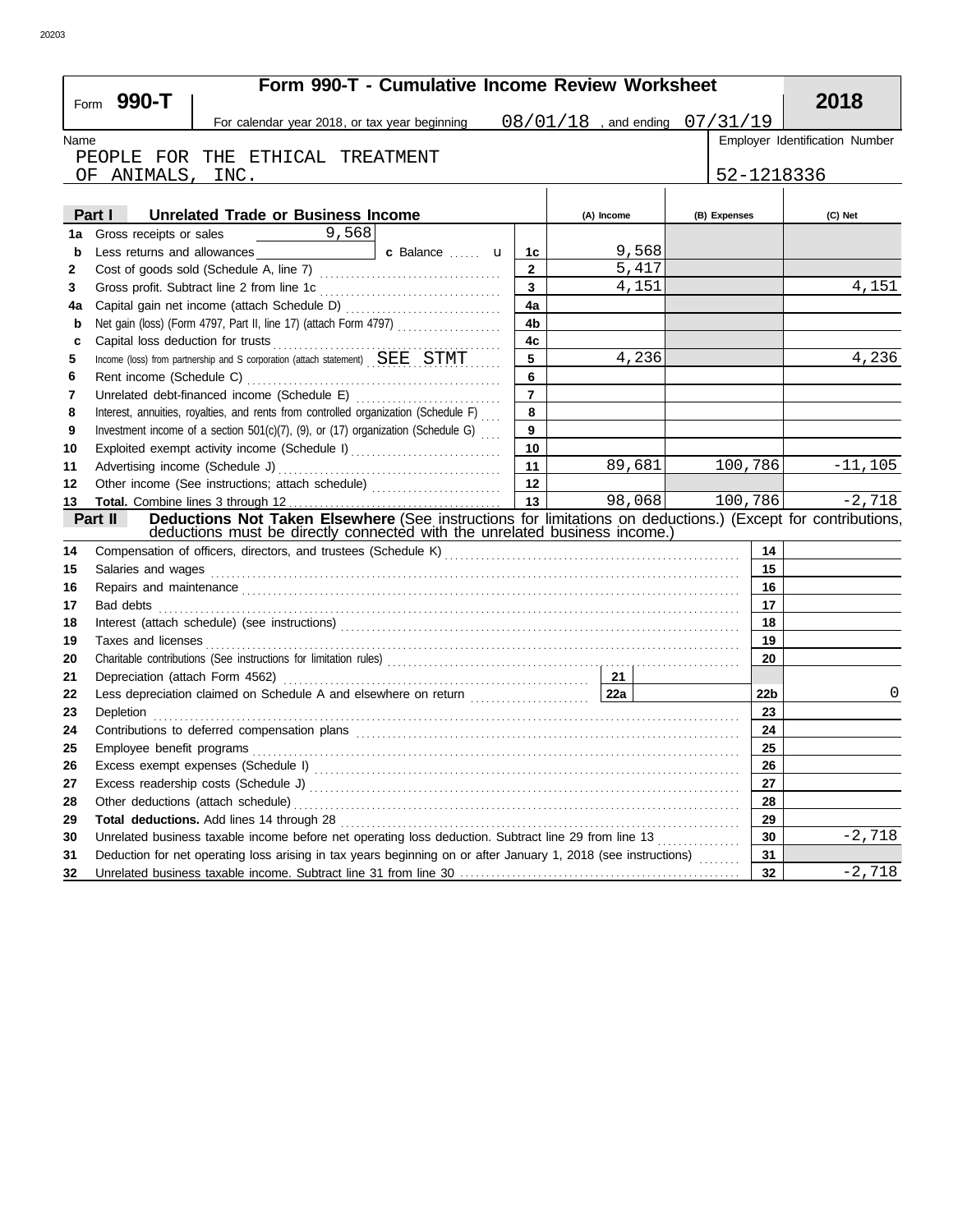|                 |    | <b>SCHEDULE G</b>                       |     |                                               |              | <b>Fundraising Other Events</b> |                         |            |                                |
|-----------------|----|-----------------------------------------|-----|-----------------------------------------------|--------------|---------------------------------|-------------------------|------------|--------------------------------|
|                 |    | (Form 990 or                            |     |                                               |              |                                 |                         |            | 2018                           |
|                 |    | 990-EZ)                                 |     | For calendar year 2018, or tax year beginning |              |                                 | $08/01/18$ , and ending | 07/31/19   |                                |
| Name            |    |                                         |     |                                               |              |                                 |                         |            | Employer Identification Number |
|                 |    | FOR<br>PEOPLE                           | THE | ETHICAL<br>TREATMENT                          |              |                                 |                         |            |                                |
|                 | ΟF | ANIMALS,                                |     | INC.                                          |              |                                 |                         | 52-1218336 |                                |
|                 |    |                                         |     | (a) Other event                               |              | (b) Other event                 | (c) Other event         |            | (d) Total other events         |
|                 |    |                                         |     | 10                                            |              |                                 |                         |            | (add col. (a) through          |
|                 |    |                                         |     | (event type)                                  | (event type) |                                 | (event type)            |            | col. (c)                       |
| Revenue         |    |                                         |     |                                               |              |                                 |                         |            |                                |
|                 |    | Gross receipts                          |     | 410,640                                       |              |                                 |                         |            | 410,640                        |
|                 |    | 2 Less: Charitable                      |     |                                               |              |                                 |                         |            |                                |
|                 |    | contributions                           |     | 386,445                                       |              |                                 |                         |            | 386,445                        |
|                 |    | 3 Gross income<br>(line 1 minus line 2) |     | 24,195                                        |              |                                 |                         |            | 24,195                         |
|                 |    |                                         |     |                                               |              |                                 |                         |            |                                |
|                 |    | 4 Cash prizes                           |     |                                               |              |                                 |                         |            |                                |
|                 |    |                                         |     |                                               |              |                                 |                         |            |                                |
|                 |    | 5 Noncash prizes                        |     | 13,806                                        |              |                                 |                         |            | 13,806                         |
|                 |    |                                         |     |                                               |              |                                 |                         |            |                                |
|                 |    | 6 Rent/facility costs                   |     | 17,369                                        |              |                                 |                         |            | 17,369                         |
|                 |    | 7 Food/beverages                        |     | 45,564                                        |              |                                 |                         |            | 45,564                         |
|                 |    |                                         |     |                                               |              |                                 |                         |            |                                |
| Direct Expenses | 8  | Entertainment                           |     |                                               |              |                                 |                         |            |                                |
|                 |    |                                         |     |                                               |              |                                 |                         |            |                                |
|                 |    | 9 Other expenses                        |     | 66,220                                        |              |                                 |                         |            | 66,220                         |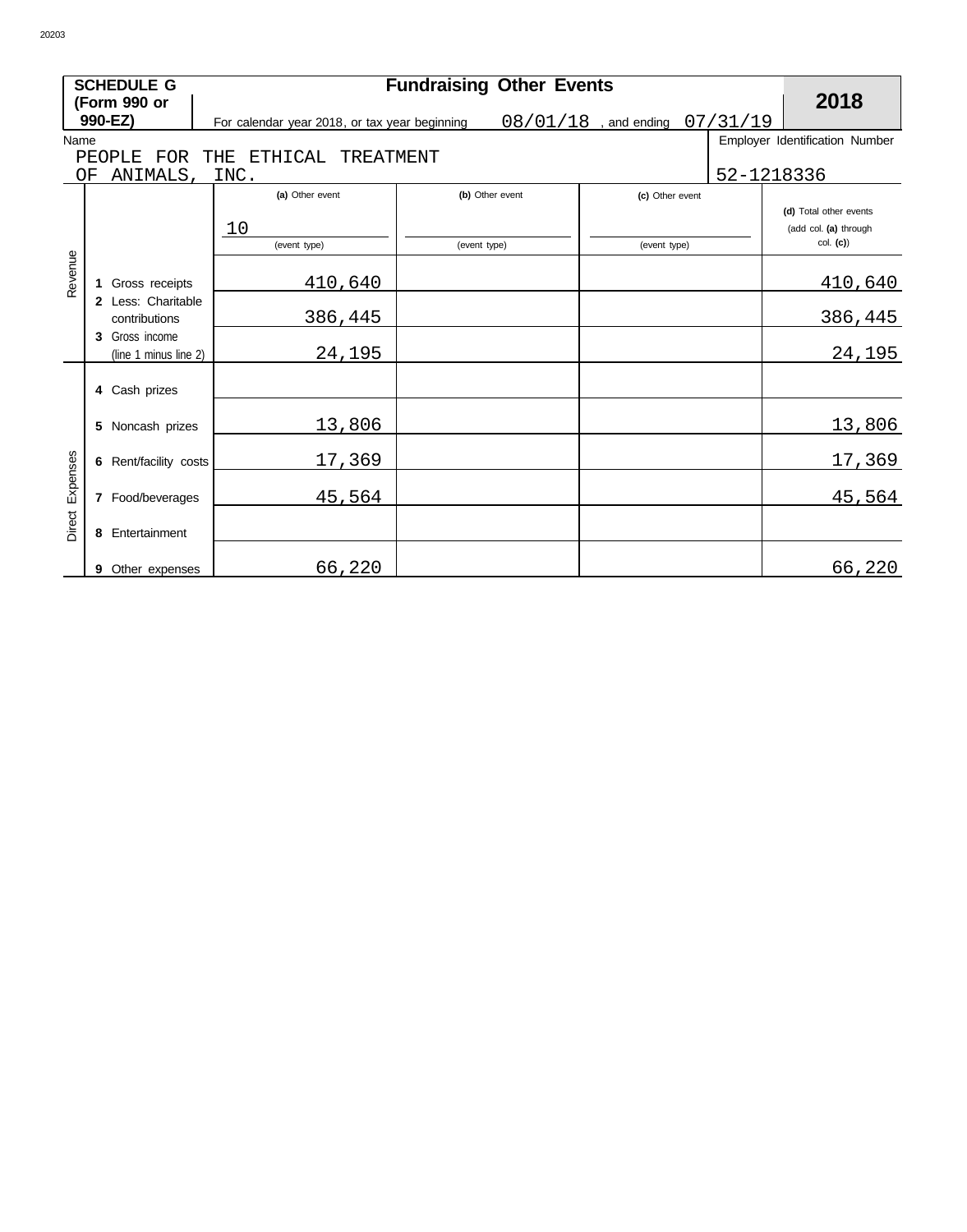# **Net Operating Loss Carryover Worksheet for Pre-2018 Losses**

Name

**990-T** Form

For calendar year 2018, or tax year beginning  $\left.\frac{08}{01}/\frac{18}{18}\right.$ , ending  $\left.\frac{07}{31}/\frac{31}{19}\right.$ , ending

**2018**

PEOPLE FOR THE ETHICAL TREATMENT OF ANIMALS, INC.

Employer Identification Number<br>52-1218336

|                                         | Prior Year                           |                                        |                                      | <b>Current Year</b>                        |                               |
|-----------------------------------------|--------------------------------------|----------------------------------------|--------------------------------------|--------------------------------------------|-------------------------------|
| Preceding<br><b>Taxable Year</b>        | Adj. To NOL<br>Inc/(Loss) After Adj. | <b>NOL Utilized</b><br>(Income Offset) | Carryovers to<br><b>Current Year</b> | Income Offset By<br><b>Prior Carryover</b> | <b>Next Year</b><br>Carryover |
| 07/30/99<br>20th                        | $-42,712$                            | 10,669                                 | 32,043                               | 4,236                                      |                               |
| 07/31/00<br>19th                        | $-59,324$                            |                                        | 59,324                               |                                            | 59,324                        |
| 07/31/01<br>18th                        | $-54,142$                            |                                        | 54,142                               |                                            | 54,142                        |
| 07/31/02<br>17th                        | $-69,763$                            |                                        | 69,763                               |                                            | 69,763                        |
| 07/31/03<br>16th                        | $-47,889$                            |                                        | 47,889                               |                                            | 47,889                        |
| 07/31/04<br>15th                        | $-70,298$                            |                                        | 70,298                               |                                            | 70,298                        |
| 07/31/05<br>14th                        | $-97,323$                            |                                        | 97,323                               |                                            | 97,323                        |
| 07/31/06<br>13th                        | $-62, 463$                           |                                        | 62,463                               |                                            | 62,463                        |
| 07/31/07<br>12th                        | $-89,148$                            |                                        | 89,148                               |                                            | 89,148                        |
| 07/31/08<br>11th                        | $-120,514$                           |                                        | 120,514                              |                                            | 120,514                       |
| 07/31/09<br>10th                        | $-96,868$                            |                                        | 96,868                               |                                            | 96,868                        |
| 07/31/10<br>9th                         | $-79,065$                            |                                        | 79,065                               |                                            | 79,065                        |
| 07/31/11<br>8th                         | $-52,307$                            |                                        | 52,307                               |                                            | 52,307                        |
| 07/31/12<br>7th                         | $-27,658$                            |                                        | 27,658                               |                                            | 27,658                        |
| 07/31/13<br>6th                         | $-53,247$                            |                                        | 53,247                               |                                            | 53,247                        |
| 07/31/14<br>5th                         | $-76,740$                            |                                        | 76,740                               |                                            | 76,740                        |
| 07/31/15<br>4th                         | $-75,646$                            |                                        | 75,646                               |                                            | 75,646                        |
| 07/31/16<br>3rd                         | $-32,907$                            |                                        | 32,907                               |                                            | 32,907                        |
| 07/31/17<br>2nd                         | 10,669                               | $-10,669$                              |                                      |                                            |                               |
| 07/31/18<br>1st                         | $-19,110$                            |                                        | 19,110                               |                                            | 19,110                        |
| NOL carryover available to current year |                                      |                                        | 1,216,455                            |                                            |                               |
| Current year                            | 4,236                                |                                        |                                      | 3,236                                      |                               |
| NOL carryover available to next year    |                                      |                                        |                                      |                                            |                               |

1,184,412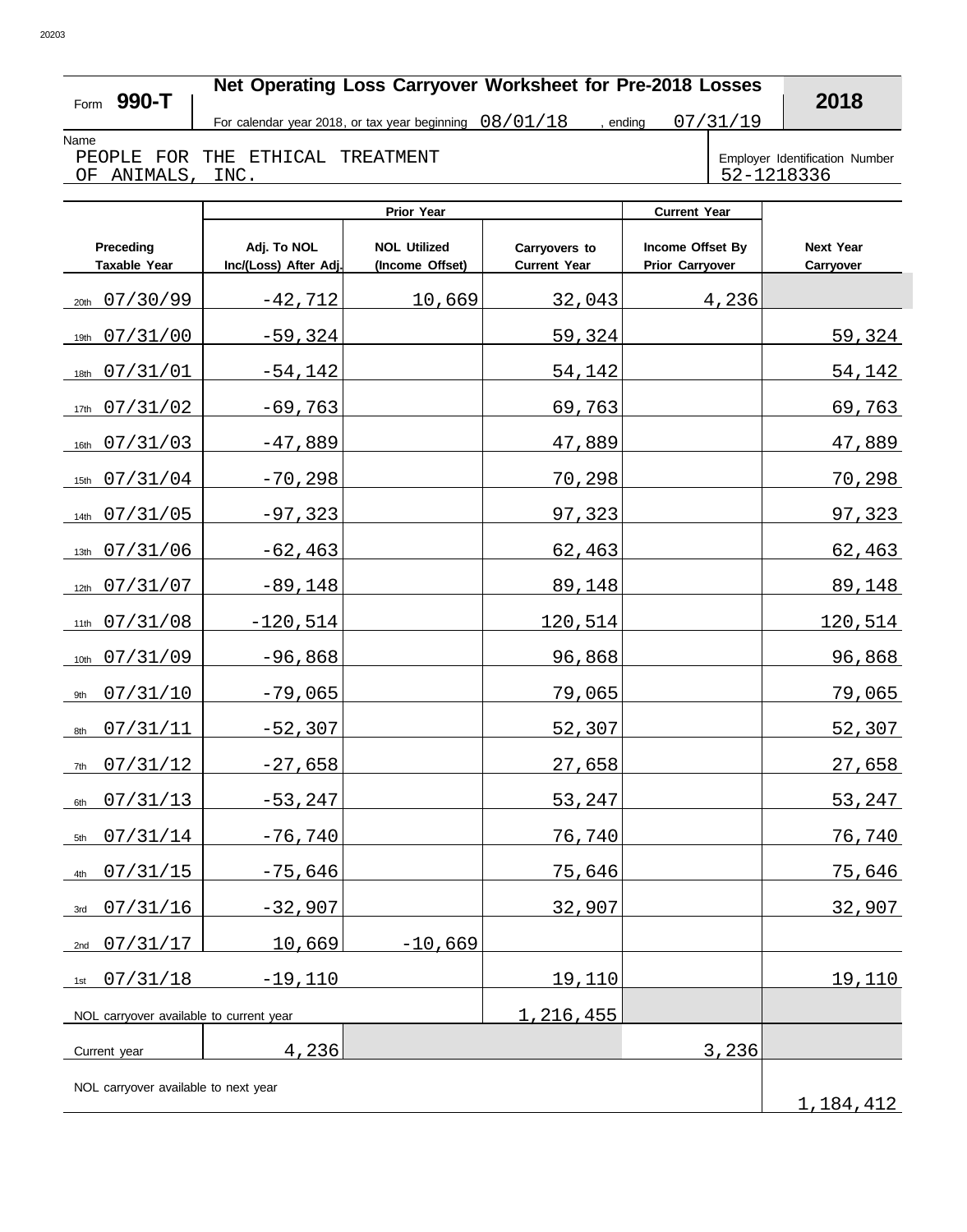|                   | <b>Two Year Comparison Report</b><br>2017 & 2018<br>Form 990 |                                                                                                                                                                                                                                     |                  |                |                |            |                                |  |  |  |
|-------------------|--------------------------------------------------------------|-------------------------------------------------------------------------------------------------------------------------------------------------------------------------------------------------------------------------------------|------------------|----------------|----------------|------------|--------------------------------|--|--|--|
|                   |                                                              | For calendar year 2018, or tax year beginning $08/01/18$ , ending                                                                                                                                                                   |                  |                | 07/31/19       |            |                                |  |  |  |
| Name              |                                                              |                                                                                                                                                                                                                                     |                  |                |                |            | Taxpayer Identification Number |  |  |  |
|                   |                                                              | PEOPLE FOR THE ETHICAL TREATMENT                                                                                                                                                                                                    |                  |                |                |            |                                |  |  |  |
|                   | OF ANIMALS, INC.                                             |                                                                                                                                                                                                                                     |                  |                |                |            | 52-1218336                     |  |  |  |
|                   |                                                              |                                                                                                                                                                                                                                     |                  | 2017           | 2018           |            | <b>Differences</b>             |  |  |  |
|                   | 1. Contributions, gifts, grants                              |                                                                                                                                                                                                                                     | 1.               | 51,580,176     | 46,778,316     |            | $-4,801,860$                   |  |  |  |
|                   |                                                              |                                                                                                                                                                                                                                     | 2.               |                |                |            |                                |  |  |  |
|                   |                                                              |                                                                                                                                                                                                                                     | 3.               |                |                |            |                                |  |  |  |
| 5                 |                                                              |                                                                                                                                                                                                                                     | 4.               | 475,366        |                | 509,898    | 34,532                         |  |  |  |
| c<br>$\mathbf{Q}$ |                                                              |                                                                                                                                                                                                                                     | 5.               | 346,224        |                | 408,176    | 61,952                         |  |  |  |
| >                 |                                                              |                                                                                                                                                                                                                                     | 6.               |                |                |            |                                |  |  |  |
|                   |                                                              | 7. Net gain or (loss) from sale of assets other than inventory                                                                                                                                                                      | $\overline{7}$ . | 350,067        |                | 2,228      | $-347,839$                     |  |  |  |
|                   |                                                              | 8. Net income or (loss) from fundraising events                                                                                                                                                                                     | 8.               | $-195,809$     |                | $-177.577$ | 18,232                         |  |  |  |
|                   |                                                              |                                                                                                                                                                                                                                     | 9.               |                |                |            |                                |  |  |  |
|                   |                                                              | 10. Net gain or (loss) on sales of inventory                                                                                                                                                                                        | 10.              | 213,751        |                | 47,683     | $-166,068$                     |  |  |  |
|                   |                                                              | 11. Other revenue <i>communication</i> and the communication of the communication of the communication of the communication of the communication of the communication of the communication of the communication of the communicatio | 11.              | 178,698        |                | 566,459    | 387,761                        |  |  |  |
|                   |                                                              | 12. Total revenue. Add lines 1 through 11                                                                                                                                                                                           | 12.              | 52,948,473     | 48, 135, 183   |            | $-4,813,290$                   |  |  |  |
|                   |                                                              |                                                                                                                                                                                                                                     | 13.              | 2,742,106      | 2,806,190      |            | 64,084                         |  |  |  |
|                   |                                                              | 14. Benefits paid to or for members                                                                                                                                                                                                 | 14.              |                |                |            |                                |  |  |  |
|                   |                                                              | 15. Compensation of officers, directors, trustees, etc.                                                                                                                                                                             | 15.              | 147,581        |                | 138,344    | $-9,237$                       |  |  |  |
| c                 |                                                              | 16. Salaries, other compensation, and employee benefits                                                                                                                                                                             | 16.              | 12,728,604     | 12,322,455     |            | $-406, 149$                    |  |  |  |
| $\Omega$          |                                                              |                                                                                                                                                                                                                                     | 17.              | 481,017        |                | 536,097    | 55,080                         |  |  |  |
|                   |                                                              |                                                                                                                                                                                                                                     | 18.              | 18, 345, 087   | 18, 352, 533   |            | 7,446                          |  |  |  |
| ш                 |                                                              | 19. Occupancy, rent, utilities, and maintenance                                                                                                                                                                                     | 19.              | 1,445,946      | 1,494,699      |            | 48,753                         |  |  |  |
|                   |                                                              |                                                                                                                                                                                                                                     | 20.              | 535,085        |                | 651,859    | 116,774                        |  |  |  |
|                   |                                                              |                                                                                                                                                                                                                                     | 21.              | 16,601,674     | 17             | ,163,719   | 562,045                        |  |  |  |
|                   |                                                              | 22. Total expenses. Add lines 13 through 21                                                                                                                                                                                         | 22.              | 53,027,100     | 53,465,896     |            | 438,796                        |  |  |  |
|                   |                                                              | 23. Excess or (Deficit). Subtract line 22 from line 12                                                                                                                                                                              | 23.              | $-78,627$      | $-5,330,713$   |            | $-5, 252, 086$                 |  |  |  |
|                   |                                                              |                                                                                                                                                                                                                                     | 24.              | 52,948,473     | 48             | , 135, 183 | $-4,813,290$                   |  |  |  |
|                   |                                                              |                                                                                                                                                                                                                                     | 25.              | 85,172         |                | 98,068     | 12,896                         |  |  |  |
|                   |                                                              |                                                                                                                                                                                                                                     | 26.              | 1,283,125      |                | , 258, 799 | $-24,326$                      |  |  |  |
|                   |                                                              |                                                                                                                                                                                                                                     | 27.              | 19,120,565     | 15,646,325     |            | $-3,474,240$                   |  |  |  |
| nformation        |                                                              |                                                                                                                                                                                                                                     | 28.              | 5,584,013      | 7,213,406      |            | 1,629,393                      |  |  |  |
|                   | 29. Retained earnings                                        |                                                                                                                                                                                                                                     | 29.              | 13,536,552     | 8,432,919      |            | $-5, 103, 633$                 |  |  |  |
| Other             |                                                              | 30. Number of voting members of governing body                                                                                                                                                                                      | 30.              | 3              | 3              |            |                                |  |  |  |
|                   |                                                              | 31. Number of independent voting members of governing body                                                                                                                                                                          | 31.              | $\overline{2}$ | $\overline{2}$ |            |                                |  |  |  |
|                   | 32. Number of employees                                      |                                                                                                                                                                                                                                     | 32.              | 283            | 303            |            |                                |  |  |  |
|                   | 33. Number of volunteers                                     |                                                                                                                                                                                                                                     | 33.              | 466            | 556            |            |                                |  |  |  |